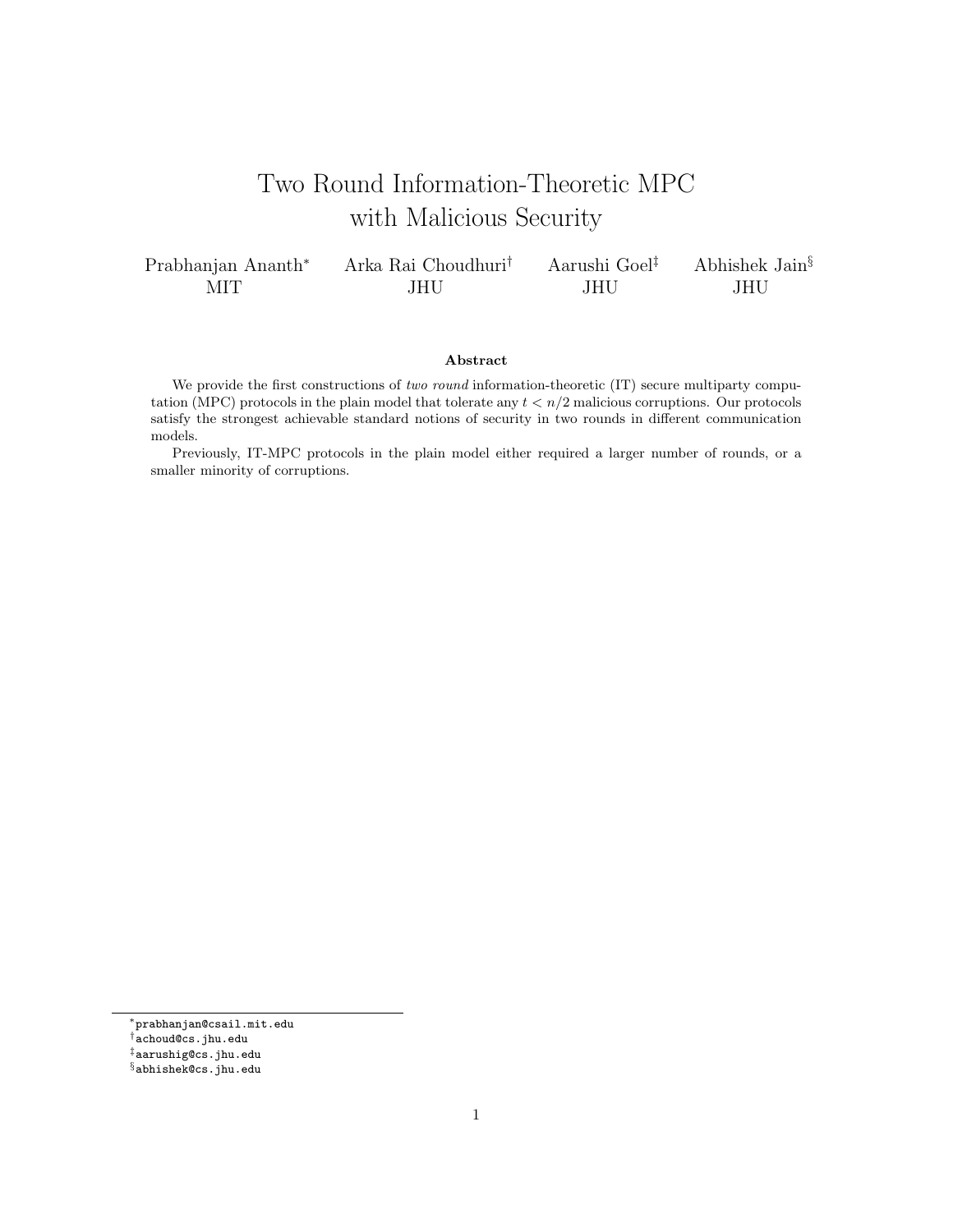# Contents

| $\mathbf{1}$         | Introduction                                                                                                                                                                                                                          | 3              |
|----------------------|---------------------------------------------------------------------------------------------------------------------------------------------------------------------------------------------------------------------------------------|----------------|
|                      | 1.1                                                                                                                                                                                                                                   | 3              |
|                      | 1.2                                                                                                                                                                                                                                   | $\overline{4}$ |
|                      | 1.3                                                                                                                                                                                                                                   | 9              |
| $\overline{2}$       | <b>Preliminaries</b>                                                                                                                                                                                                                  | 10             |
|                      | 2.1                                                                                                                                                                                                                                   | 10             |
|                      | 2.2                                                                                                                                                                                                                                   | 12             |
| $\bf{3}$             | <b>Helper Primitives</b>                                                                                                                                                                                                              | 13             |
|                      | Delayed-Function Two-Round Secure MPC for Quadratic Polynomials<br>3.1                                                                                                                                                                | 13             |
|                      | Delayed-Function Two-round Secure MPC<br>3.2                                                                                                                                                                                          | 14             |
|                      | 3.2.1                                                                                                                                                                                                                                 | 15             |
|                      | 3.2.2                                                                                                                                                                                                                                 | 15             |
|                      | 3.2.3                                                                                                                                                                                                                                 | 17             |
|                      | 3.2.4                                                                                                                                                                                                                                 | 18             |
|                      | 3.3                                                                                                                                                                                                                                   | 23             |
| $\blacktriangleleft$ | <b>Generalized Conforming Protocols</b>                                                                                                                                                                                               | 25             |
|                      | 4.1                                                                                                                                                                                                                                   | 26             |
| $\mathbf{5}$         | Two-round MPC over Broadcast and P2P: Security with Abort                                                                                                                                                                             | 29             |
|                      | A Two-round Secure MPC Satisfying Privacy with Knowledge of Outputs<br>5.1                                                                                                                                                            | 29             |
|                      | 5.1.1                                                                                                                                                                                                                                 | 29             |
|                      | 5.1.2                                                                                                                                                                                                                                 | 38             |
|                      | From Privacy with Knowledge of Outputs to Security with Abort<br>5.2                                                                                                                                                                  | 47             |
| 6                    | <b>Impossibility of IT-MPC with Public Reconstruction of Output Property</b>                                                                                                                                                          | 49             |
| $\overline{7}$       | Two-Round MPC over P2P: Security with Selective Abort                                                                                                                                                                                 | 51             |
|                      | 7.1                                                                                                                                                                                                                                   | -51            |
|                      | Proof of Security (Alberta Landscape Landscape Landscape Landscape Landscape Landscape Landscape Landscape Landscape Landscape Landscape Landscape Landscape Landscape Landscape Landscape Landscape Landscape Landscape Lands<br>7.2 | 52             |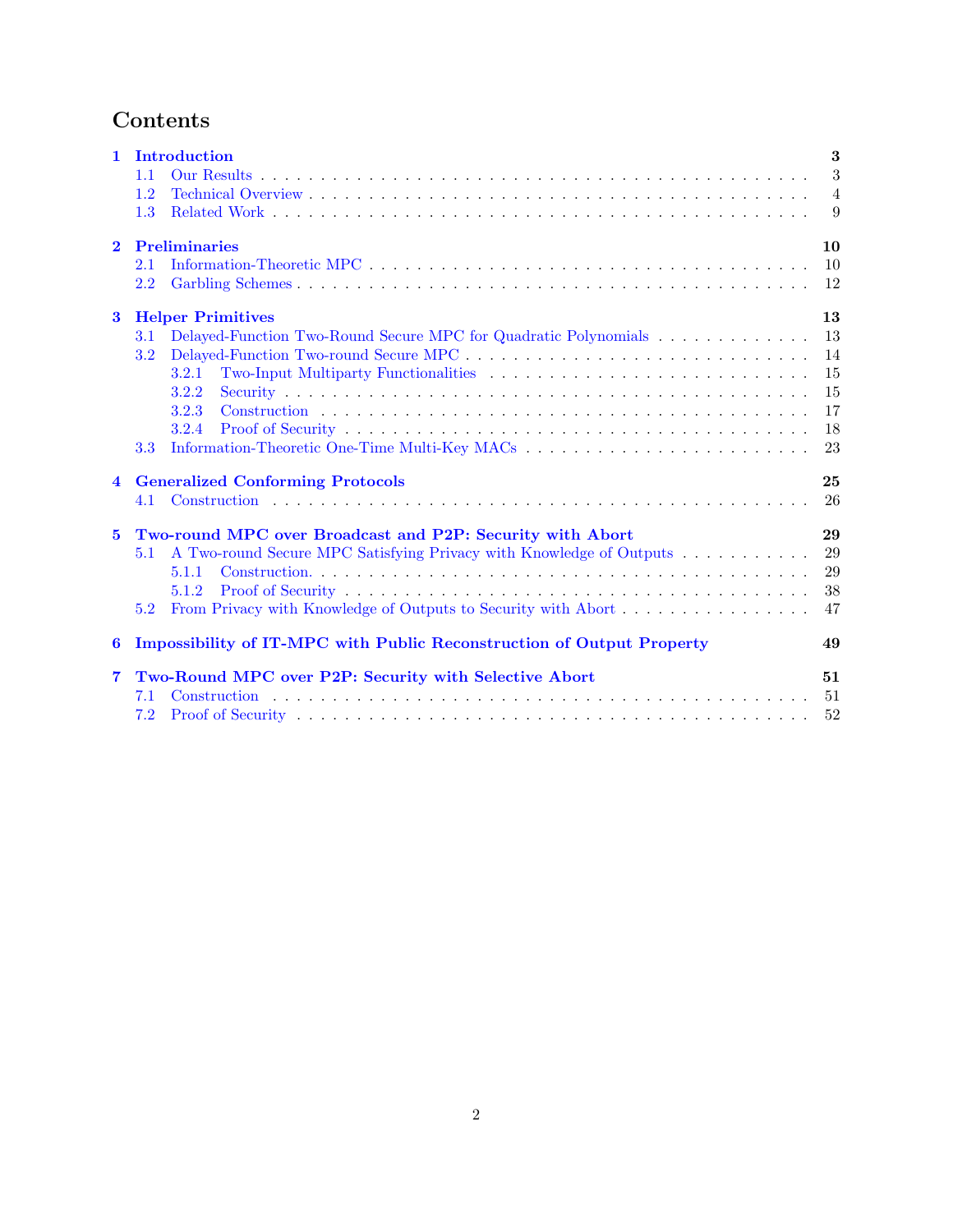### <span id="page-2-0"></span>1 Introduction

The ability to securely compute on private datasets of individuals has wide applications of tremendous benefits to society. The notion of secure multiparty computation (MPC) [\[Yao86,](#page-57-0) [GMW87,](#page-56-0) [BOGW88,](#page-55-0) [CCD88\]](#page-55-1) provides a solution to the problem of computing on private data by allowing a group of mutually distrusting parties to jointly evaluate any function over their private inputs in a manner that reveals nothing beyond the output of the function.

Information-Theoretic MPC. Over the years, a large body of works have investigated the design of MPC protocols against computationally bounded as well as computationally unbounded adversaries. In this work, we focus on the latter, namely, MPC with *information-theoretic* (IT) security.

The seminal works of [\[BOGW88,](#page-55-0) [CCD88\]](#page-55-1) established the first feasibility results for IT-MPC for general functionalities. These works also established that IT security for non-trivial functions is only possible when at most  $t < n/2$  of the *n* parties are corrupted. In scenarios where honest majority is a viable assumption, IT-MPC protocols are extremely appealing over their computational counterparts. In particular, they are typically more efficient since they do not use any computational primitives. Furthermore, IT-MPC protocols achieve security in models such as concurrent composition [\[Can01\]](#page-55-2) without relying on external trust [\[CKL03\]](#page-55-3).

Round Complexity. In this work, we investigate the minimal conditions necessary for IT-MPC in the plain model. We focus on round complexity – a well studied complexity measure in distributed protocol design. We consider the standard simultaneous-message model of communication for MPC where in any round, each party can send messages to other parties, depending upon the communication from the previous rounds. We consider security against malicious adversaries who may corrupt any subset of  $t < n/2$  parties and use arbitrary strategy to decide their protocol messages.

It is well known that two rounds of communication are necessary for MPC [\[HLP11\]](#page-56-1). We ask whether two rounds are sufficient for achieving IT security:

#### Does there exist two round IT-MPC for any  $t < n/2$  corruptions?

The above question has remained open for the last three decades. In particular, while constant round IT-MPC protocols are known for any  $t < n/2$  corruptions (e.g., [\[BIB89,](#page-55-4) [IK00\]](#page-56-2)), the only known two round IT-MPC protocols are due to [\[IK00,](#page-56-2) [IKP10,](#page-57-1) [IKKP15\]](#page-57-2) who require two-thirds honest majority (as opposed to standard honest majority). We refer the reader to Section [1.3](#page-8-0) for a comprehensive survey of prior work, and Section [1.1](#page-2-1) for comparison with the recent works of [\[ABT18,](#page-54-0) [GIS18\]](#page-56-3).

#### <span id="page-2-1"></span>1.1 Our Results

In this work, we resolve the above question in the affirmative.

Main Result. Our first result is a two-round IT-MPC protocol for NC<sup>1</sup> functions that tolerates any  $t < n/2$  corruptions. In the case of malicious adversaries, our protocol achieves statistical security with abort – the standard notion of security (c.f.  $[Gol04]$ ) where an adversary may prevent the honest parties from learning the output by aborting the computation. In the setting of two rounds, this is known to be the strongest achievable standard notion of security [\[GIKR02\]](#page-56-5).

In the case of semi-honest adversaries, our protocol achieves perfect security.

<span id="page-2-2"></span>**Theorem 1.1.** There exists a two round MPC protocol for  $NC<sup>1</sup>$  functions that achieves:

- Statistical security with abort against  $t < n/2$  malicious corruptions.
- Perfect security against  $t < n/2$  semi-honest corruptions.

Impossibility of IT-MPC with Public Reconstruction of Output. All recent two round MPC protocols [\[ACGJ18,](#page-54-1) [GS18a,](#page-56-6) [GIS18,](#page-56-3) [ABT18,](#page-54-0) [ABT19\]](#page-54-2) satisfy a public reconstruction of output property, where given (only) the public transcript of a protocol, any (possibly external) party can compute the output of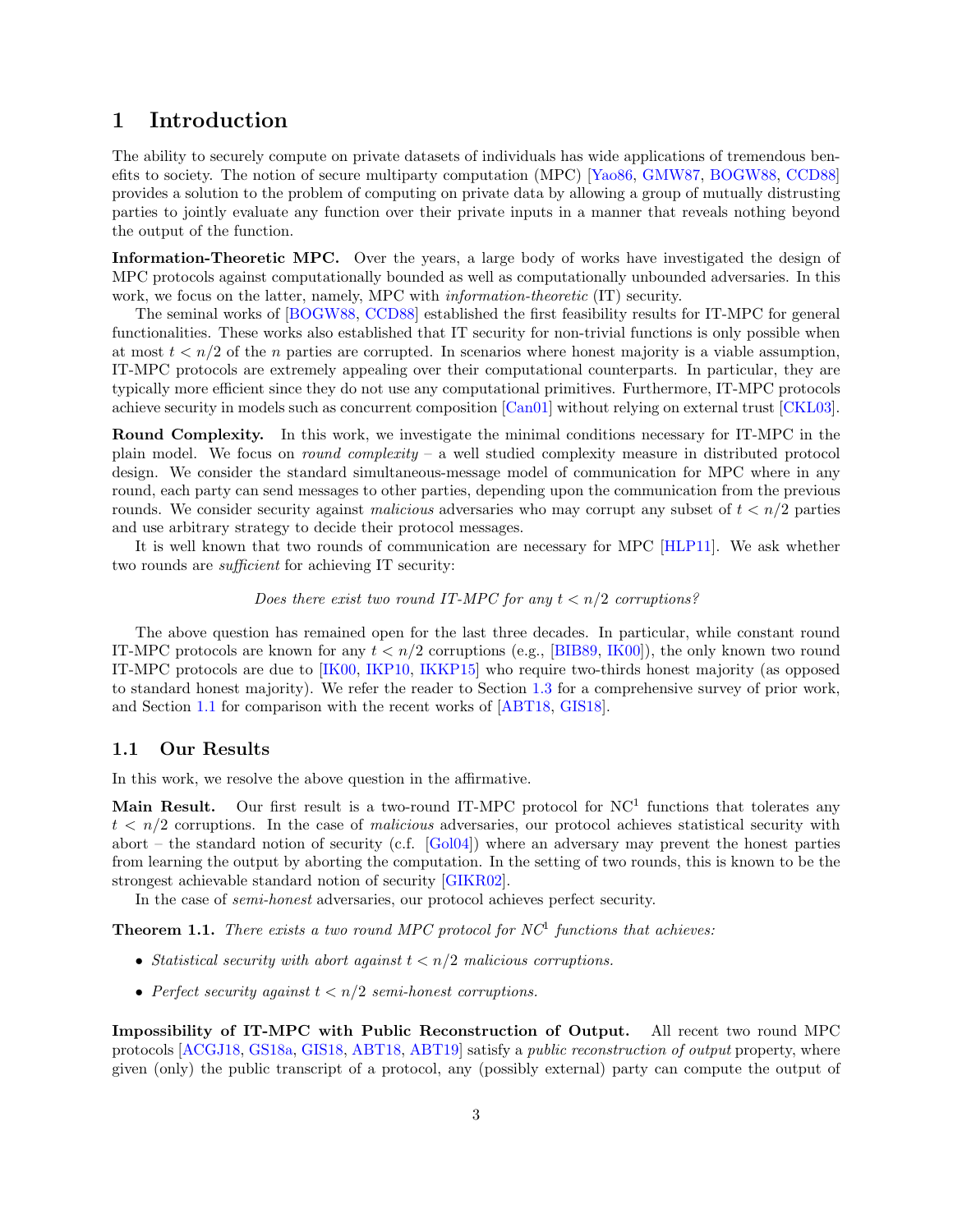the protocol. Unlike these protocols, our protocol in Theorem [1.1](#page-2-2) does not satisfy this property. In fact, we show (in Section [6\)](#page-48-0) that any IT-MPC protocol that achieves security with abort and public reconstruction of output property<sup>[1](#page-3-1)</sup> is impossible.

Theorem 1.2. There does not exist an IT-MPC protocol that achieves security with abort and public reconstruction of output property.

Protocols over P2P Channels. Our protocol in Theorem [1.1](#page-2-2) necessarily uses both broadcast and private point-to-point (P2P) channels for achieving security against malicious adversaries.[2](#page-3-2) We next investigate whether it is possible to construct two round IT-MPC against malicious adversaries by using only P2P channels.[3](#page-3-3)

Our second positive result is a two round IT-MPC protocol over P2P channels that achieves statistical security with selective abort against any  $t < n/2$  malicious corruptions. This notion [\[GL05\]](#page-56-7) is a weakening of the standard notion of security of (unanimous) abort in that it allows the adversary to separately decide for each honest party whether it will receive the correct output or ⊥. Achieving security with abort in two rounds over P2P channels is known to be impossible in general [\[FL82,](#page-55-5) [PR18\]](#page-57-3). This establishes security with selective abort as the strongest achievable standard notion of security in two rounds.

<span id="page-3-4"></span>**Theorem 1.3.** There exists a two round MPC protocol over P2P channels for  $NC<sup>1</sup>$  functions that achieves statistical security with selective abort against  $t < n/2$  malicious corruptions.

Put together, Theorems [1.1](#page-2-2) and [1.3](#page-3-4) fully resolve the round complexity of maliciously secure IT-MPC (for  $NC<sup>1</sup>$  functions).

Comparison with [\[ABT18,](#page-54-0) [GIS18,](#page-56-3) [ABT19\]](#page-54-2). Very recently, Applebaum et al. [\[ABT18\]](#page-54-0) constructed two round perfectly secure MPC for NC<sup>1</sup> against any  $t < n/2$  semi-honest corruptions. Garg et al. [\[GIS18\]](#page-56-3) achieve a similar result; however, the communication complexity of their protocols grows super-polynomially with the number of parties. Neither of these works consider security against malicious adversaries, which is the main focus of our work. A recent, independent and concurrent work of Applebaum et al. [\[ABT19\]](#page-54-2) also considers the case of malicious adversaries. Similar to our work, they also construct a two-round statistically secure protocol for  $NC<sup>1</sup>$  functionalities that achieves security with selective abort. However, they do not consider security with (unanimous) abort in the information-theoretic setting.

#### <span id="page-3-0"></span>1.2 Technical Overview

We first focus on achieving two-round IT-secure MPC in the presence of both broadcast and point to point communication channels.

Recent works on two-round secure MPC [\[GS17,](#page-56-8) [BL18,](#page-55-6) [GS18b\]](#page-56-9) follow a common blueprint of squishing an arbitrary round secure protocol, referred to as inner protocol, into a two round secure protocol, referred to as *outer* protocol using garbled circuits. Roughly speaking, every party in the outer protocol computes  $t$ garbled circuits, one for every round of the inner protocol. The job of the  $j<sup>th</sup>$  garbled circuit computed by the *i*<sup>th</sup> party is to emulate the computation of the next message function of the *i*<sup>th</sup> party in the *j*<sup>th</sup> round. Every party sends the generated  $t$  garbled circuits to the other parties.

The main challenge here is to ensure that the garbled circuits can talk to each other the same way the parties in the inner protocol talk to each other. The tools used to address this challenge differs from one work to another: [\[GS17\]](#page-56-8) use bilinear maps, [\[GS18b\]](#page-56-9) use two-round oblivious transfer, [\[BL18,](#page-55-6) [GMS18\]](#page-56-10) use two-round oblivious oblivious transfer and additionally garbled circuits and finally, [\[ACGJ18,](#page-54-1) [ABT18,](#page-54-0) [GIS18\]](#page-56-3) use information-theoretic MPC protocols. Of particular interest to us is the work of Ananth et al. [\[ACGJ18\]](#page-54-1) who show how to achieve maliciously secure two-round secure MPC in the honest majority setting for polynomial-sized circuits assuming only one-way functions.

<span id="page-3-2"></span><span id="page-3-1"></span><sup>&</sup>lt;sup>1</sup>The exact formulation of this property is slightly more technical; we refer the reader to Section [6.](#page-48-0)

<sup>&</sup>lt;sup>2</sup>In the case of semi-honest adversaries, broadcasts can be trivially emulated over P2P channels without any increase in round complexity.

<span id="page-3-3"></span><sup>&</sup>lt;sup>3</sup>Note that the complementary goal of IT-MPC over only broadcast channels is known to be impossible.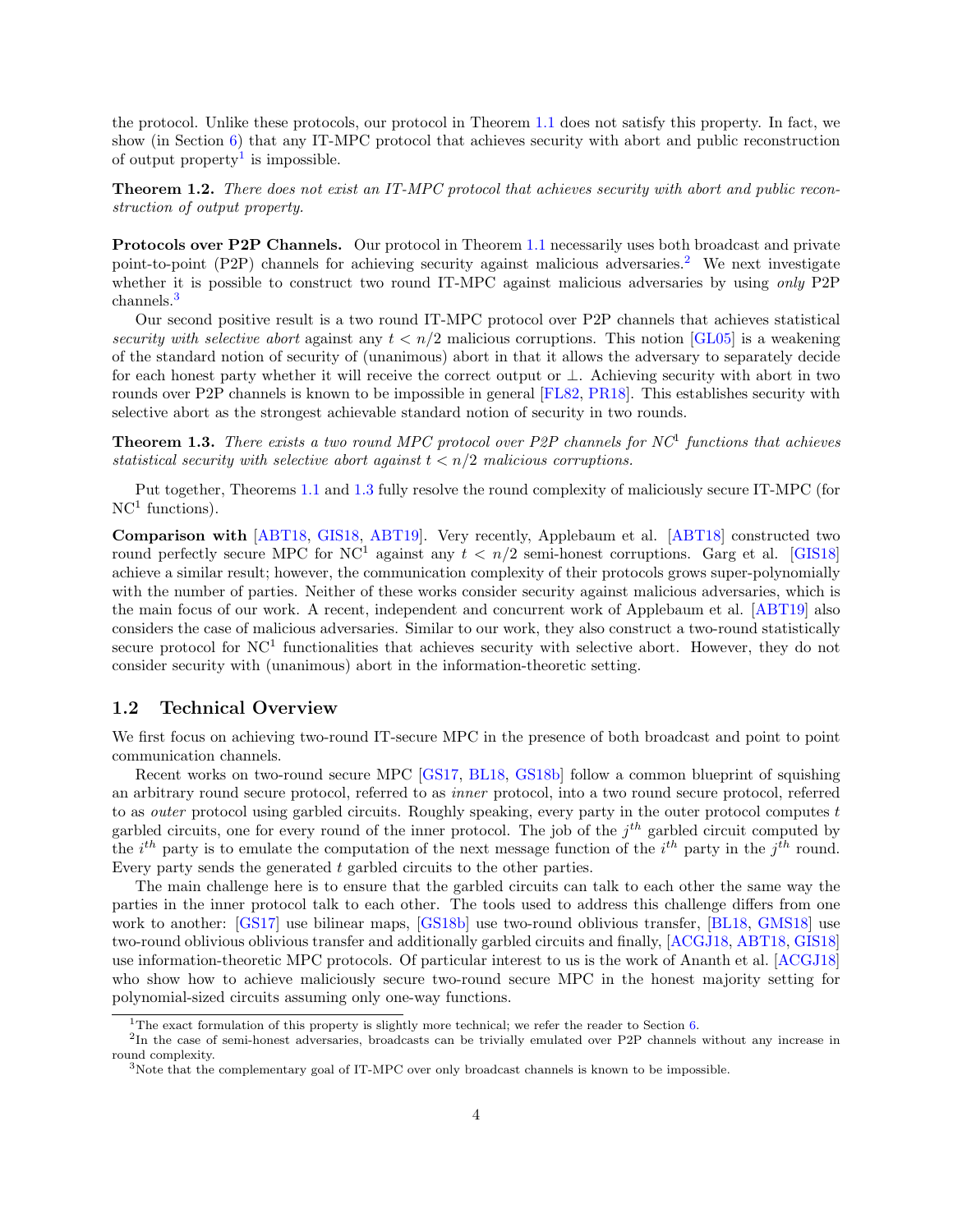**Background on [\[ACGJ18\]](#page-54-1).** They propose the following template: The first step is to construct helper protocols that enable communication between garbled circuits in the outer protocol. The helper protocols they consider are delayed-function two-round MPC protocols, handling malicious adversaries, for two functionalities defined below. In a delayed-function two-round MPC protocol, the functionality is only available to the parties after the first round.

- The first functionality, parameterized by a bit  $v$ , is defined as follows: it takes as input  $r_1$  from the first party,  $r_2$  from the second party and outputs  $r_1 \oplus r_2 \oplus v$ .
- The second functionality, parameterized by two bits  $(v_1, v_2)$ , is defined as follows: it takes as input a string  $K$  from the first party (interpreted as an input wire label of a garbled circuit), three bits  $(r_1, r_2, r_3)$  from the second party and outputs  $K_{r_3 \oplus NAND(v_1 \oplus r_1, v_2 \oplus v_3)}$ .

Observe that both these functionalities can be represented by quadratic polynomials over  $\mathbb{F}_2$  and there exist two-round protocols for quadratic polynomials in the literature (see [\[IKP10\]](#page-57-1)). While these protocols do not achieve full-fledged malicious security, they achieve a weaker property termed as privacy with knowledge of outputs and [\[ACGJ18\]](#page-54-1) show how this weaker property is sufficient for their goal.

The next step is to transform the inner interactive protocol into an outer two-round protocol using the helper protocols. Since the helper protocols can only compute restricted functionalities, they impose a restriction on the "structure" of the inner protocol. In particular, every round of the inner interactive protocol is forced to only perform a single NAND computation. The term conforming protocols (originally coined by [\[GS18b\]](#page-56-9)) was used to described such interactive protocols.

Informally, a conforming protocol proceeds in a sequence of rounds. In every round, a party, termed as "receiver", obtains a global state from another party, termed as "sender", that encodes information about the current states of all the parties. Every party possesses a decryption key that lets it decode only a certain section of the global state. Once the party decodes the appropriate information, it then performs some local computation and then re-encodes the result and the resulting updated global state will be broadcasted to the rest of the parties, termed "listeners". Thus in every round, there is a sender, receiver and the rest of the parties are listeners.

At first, it might seem unclear as to why conforming protocols should exist at all. Luckily, an arbitrary round information-theoretically secure protocol can be transformed into a conforming protocol. However, the transformation demonstrated by [\[ACGJ18\]](#page-54-1) blows up the round complexity of the conforming protocol. In particular, even if the original protocol had a constant number of rounds, the corresponding conforming protocol will now have round complexity proportional to the size of the circuit being securely computed. Nevertheless, their transformation from a conforming protocol into the two-round outer protocol for polynomial-sized circuits is unaffected by the round complexity of the underlying conforming protocol.

Limitations on extending [\[ACGJ18\]](#page-54-1) to IT setting. To construct maliciously secure informationtheoretically secure MPC protocols for  $NC<sup>1</sup>$  circuits, a natural direction to explore is to adapt the construction of [\[ACGJ18\]](#page-54-1) to the information-theoretic setting. The only part in the construction where one-way functions are used is in the generation of garbled circuits. If we restrict to  $NC<sup>1</sup>$  circuits, we could hope to use garbling schemes with perfect security [\[IK02\]](#page-56-11). These garbling schemes have the property that the size of the wire labels for the input wires grows exponentially in the depth of the circuit being garbled and linearly in the size of the garbled circuit.

This results in a fundamental issue in using information-theoretic garbling schemes to replace the garbled circuits based on one-way functions in [\[ACGJ18\]](#page-54-1): as part of the outer protocol, every party sends a sequence of garbled circuits, where every garbled circuit encodes wire labels for the next garbled circuit. Recall that every garbled circuit emulates the next message function in a round and it needs to encode the wire labels for the next garbled circuit to enable transferring information from one round to the next. Once we use information-theoretically secure garbling schemes, the communication complexity now blows up exponentially in the length of the chain of garbled circuits. Since the length of the chain is the round complexity of the underlying conforming protocol, this results in exponential communication complexity even for  $NC<sup>1</sup>$  functionalities.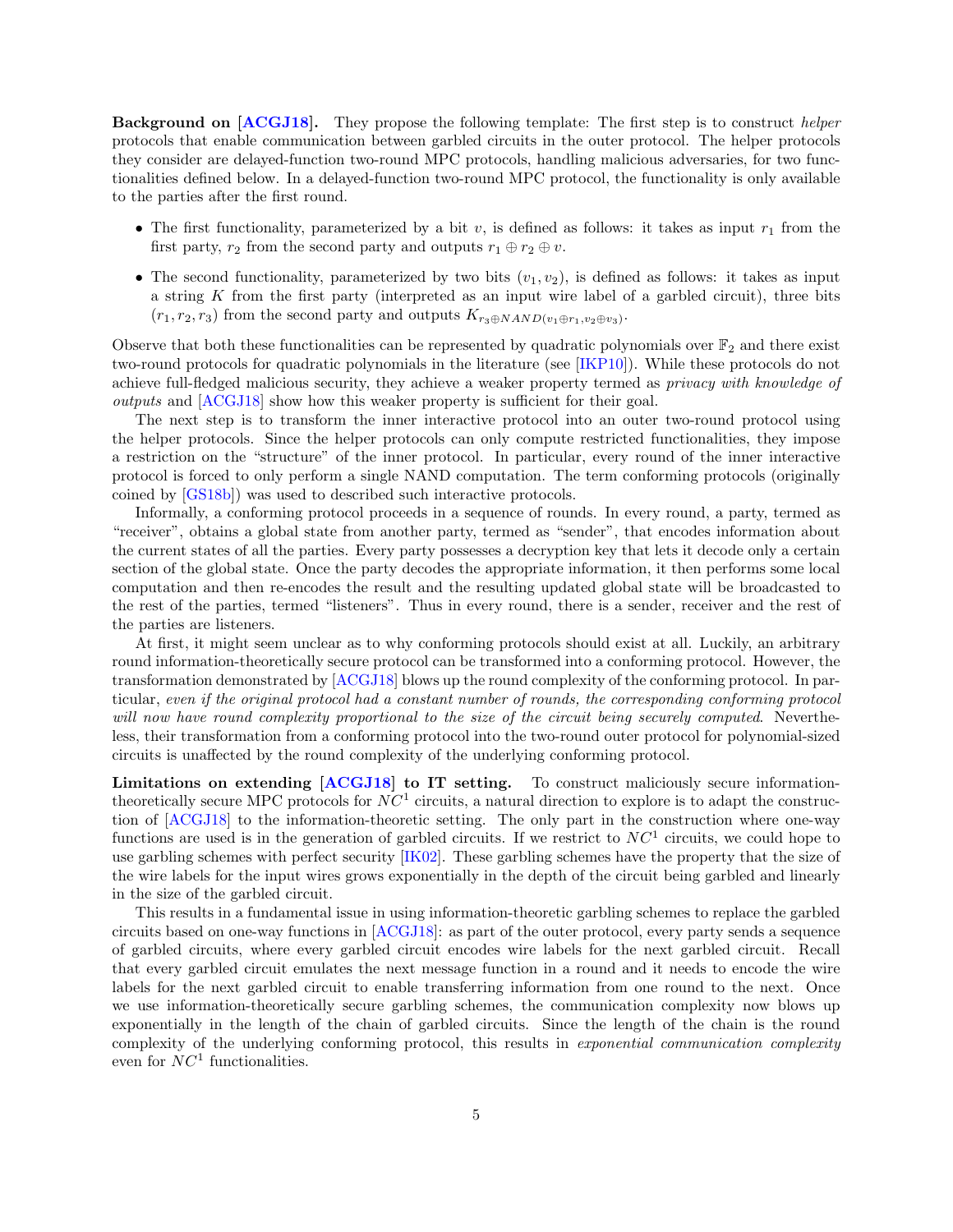Our Approach. As a first step towards achieving our goal, we consider conforming protocols that do not restrict every round in the outer protocol to be just a single NAND computation. More generally, we allow the next message in every round of the conforming protocol to be a polynomial-size  $NC<sup>1</sup>$  circuit. We term this class of protocols to be generalized conforming protocols. On the one hand, the advantage of considering generalized conforming protocols is that we can construct this in constant number of rounds for  $NC<sup>1</sup>$  which makes it suitable to use it towards constructing a two-round protocol in the information-theoretic setting. On the other hand, the helper protocols designed in [\[ACGJ18\]](#page-54-1) are no longer compatible with our notion of generalized conforming protocols; recall that since the helper protocols in [\[ACGJ18\]](#page-54-1) were associated with quadratic polynomials, they imposed the requirement that every round in the conforming protocol is a single NAND computation.

To address this issue, we design new helper protocols that are "compatible" with generalized conforming protocols. Specifically, we require that the helper protocols are associated with functionalities computable in  $NC<sup>1</sup>$ . By carefully examining the interiors of  $[ACGJ18]$ , it can be observed that it suffices to construct helper protocols for *three*-input functionalities computable in  $NC<sup>1</sup>$ ; these are the functionalities where only three parties have inputs. Informally, the three parties correspond to a sender party that sends a message in a round, a receiver party that receives a message in a round and finally, a listener party that listens to the communication from the sender to the receiver. Even though there are multiple listeners in every round in the conforming protocol, it suffices to design helper protocols for every listener separately. In the helper protocol, the inputs of the sender and the receiver are their private states<sup>[4](#page-5-0)</sup> and the listener's input would be the wire labels for its garbled circuits. Note, however, that the functionality associated with the helper protocol is as complex as the next message function of the conforming protocol.

As such, it is unclear how to construct helper protocols even for three-input functionalities; in fact, if we had a two-round secure protocol for the three-input functionality that outputs the product of its inputs, then it could be bootstrapped to achieve two-round secure protocols for arbitrary functionalities via randomized encodings [\[IK00\]](#page-56-2). In light of this, the problem of constructing two-round secure protocols for three-input functionalities seems as hard as constructing two-round secure protocols for all functionalities computable in  $NC<sup>1</sup>$ .

We resolve this dilemma in two main steps:

- We first focus on a weaker goal: constructing two-round information theoretically secure protocols for two-input (as opposed to three-input) functionalities.
- We then go back to our definition of generalized conforming protocols and impose additional structure on generalized conforming protocols – without blowing up their round complexity – to make them compatible with helper protocols for two-input functionalities.

We start by defining and constructing helper protocols for two-input functionalities.

Helper Protocols for Two-Input Functionalities. A two-input multiparty functionality, as the name suggests, is a functionality where only the first two parties get inputs while the rest of the parties are inputless. We consider two-input functionalities of the following form: these functionalities  $U$  are parameterized by two  $NC^1$  functions  $f, G$  such that  $\mathcal{U}(x_1, x_2, \perp, \cdots, \perp) = G(x_1, f(x_2))$ . At first sight, this representation may seem unnecessary since one can rewrite  $\mathcal U$  as another  $NC^1$  function  $G'$  such that  $\mathcal U(x_1, x_2, \perp, \cdots, \perp)$  $G'(x_1, x_2)$ . However, the functions G and f we use to express U makes a difference when we state the security guarantees. Moreover, we require that the resulting helper protocol satisfies delayed-function property, meaning that the functionalities is only available to the parties after the first round.

Informally, we require the following asymmetric security guarantees:

• If the first party is honest then no information about its input  $x_1$  should be leaked beyond  $G(x_1, y^*)$ . Ideally, we would require  $y^*$  to be the output of f on some input  $x_2^*$ . Here, we relax the security requirement to allow  $y^*$  to not even belong in the range of  $f$ .

<span id="page-5-0"></span><sup>&</sup>lt;sup>4</sup>Since the listener listens to the conversation, the receiver and the sender would share a secret string in order to emulate communication over private channels (which are necessary for information-theoretic security). This is the reason why the receiver should also input its private state.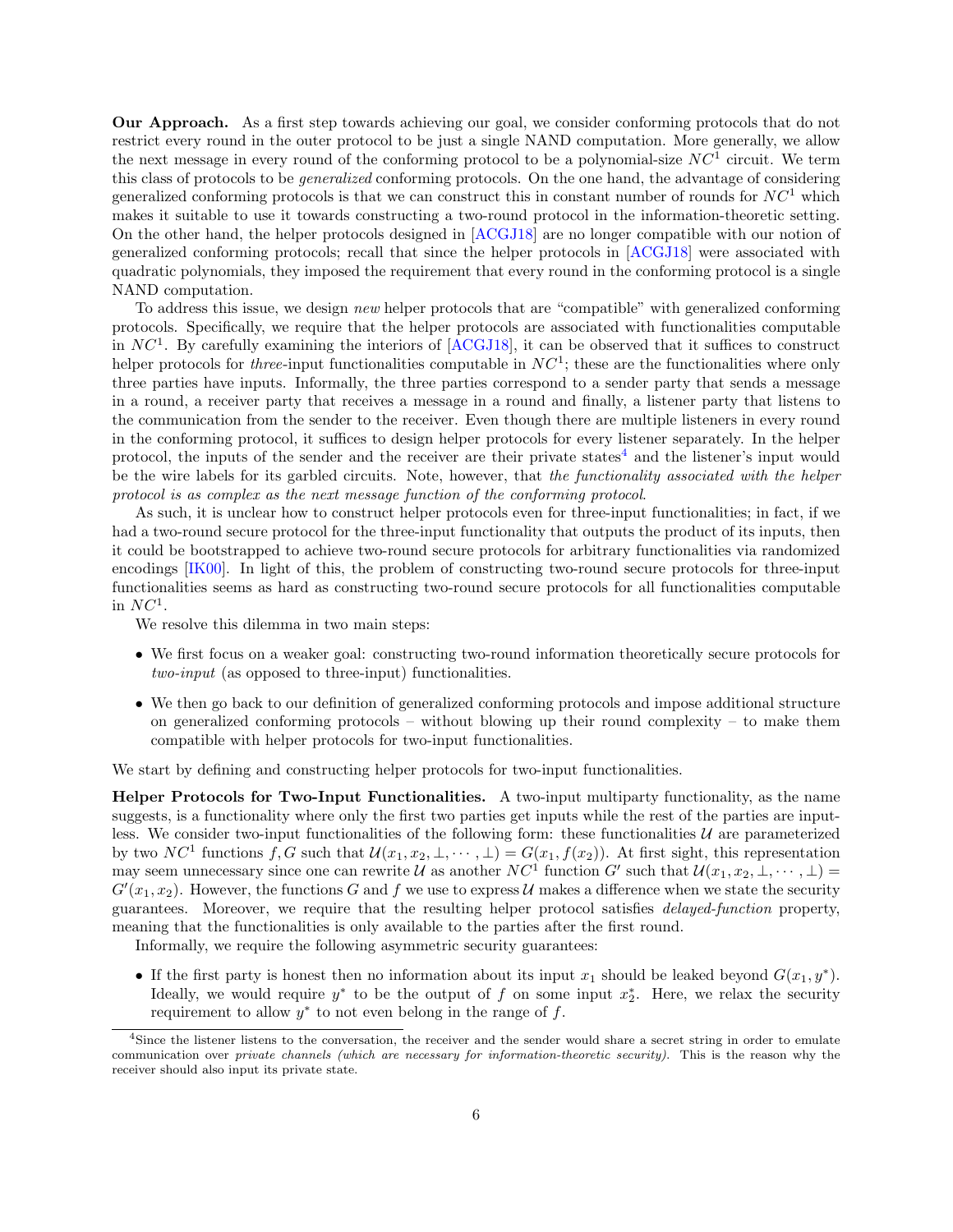• If the second party is honest then no information about its input  $x_2$  should be leaked beyond  $f(x_2)$ . In particular, we allow the adversary to learn the value  $f(x_2)$  during the execution of the protocol. In addition, we only require that the simulator extracts the implicit input (interpreted as  $f(x_2)$ ) and not  $x_2$  itself.

Both the security requirements are non-standard and indeed, its should not be clear in what context these two security properties would be useful. To answer this, lets recall the structure of the conforming protocol: in every round, every party receives a global state, decodes a portion of the global state, computes on it and re-encodes the result. Looking ahead, when the conforming protocol is used alongside the helper protocols, the function f would have the global state hardwired inside its code; it takes as input private state of the party, represented by  $x_2$ , performs computation and then re-encodes the result. So the output  $f(x_2)$  denotes the resulting global state.

Let us revisit the security requirements stated above. Allowing for  $y^*$  to not be in the range of f reduces to allowing for the second party to be malicious in the conforming protocol. We handle this by designing conforming protocols already secure against malicious parties. Regarding the second security requirement, revealing the value  $f(x_2)$  reduces to the party revealing the updated global state. Since a party anyways has to broadcast the entire global state in the conforming protocol, its perfectly safe to reveal  $f(x_2)$ .

We now give a glimpse of our construction of two-round protocol for two-input functionalities. Our construction is heavily inspired by the techniques introduced in the work of Benhamouda and Lin [\[BL18\]](#page-55-6).

- In the first round, the second party holding the input  $x_2$ , sends a garbling  $GC_2$  of a universal circuit with  $x_2$  hardwired inside it. The first party, holding the input  $x_1$ , receives  $GC_2$  and computes another garbling  $GC_1$  of a circuit, with  $x_1$  hardwired inside it, that is defined as follows: it takes as input, wire labels of  $GC_2$  with respect to input f, evaluates  $GC_2$  using these input wire labels to obtain  $f(x_2)$  and finally outputs  $G(x_1, f(x_2))$ .
- Simultaneously, all the parties execute a secure MPC protocol for quadratic polynomials, that takes as input wire labels of  $GC_2$  from the second party, input wire labels of  $GC_1$  from the first party and finally, computes  $GC<sub>1</sub>$  input wire labels associated with the input which is in turn defined to be the  $\mathsf{GC}_2$  input wire labels associated with f.

At the end of the second round, every party evaluates  $\mathsf{GC}_1$  to obtain  $G(x_1, f(x_2)).$ 

We briefly describe the simulation strategy for arguing security of the above construction. If the second party is corrupted then the simulator extracts all the wire labels of  $GC_2$  and then evaluates  $GC_2$  using the wire labels of f to obtain the value  $y^*$ . The simulator then sends  $y^*$  to the ideal functionality, which responds back with  $G(x_1, y^*)$ . The simulator cannot verify that the second party indeed sent a valid garbling of the universal circuit. However, this still satisfies our security definition since the simulator is not required to extract  $x_2$  but only the value  $y^*$ .

The case when the first party is corrupted can similarly be argued by designing a simulator that first extracts all the wire labels of  $GC_1$  and then simulates  $GC_2$  using the value  $f(x_2)$ .

CLC property of Generalized Conforming Protocols. As explained earlier, helper protocols for twoinput functionalities is as such incompatible with our current definition of generalized conforming protocols. Recall that the reason for incompatibility was that in every round of the generalized conforming protocol there were three parties participating. To remedy this situation, we introduce a new structural property for generalized conforming protocols, that we refer to as copy-local-copy (CLC) property. Specifically, we require that a party in every round, behaves as follows:

- Copy operation: first, every party copies the information transferred on the communication channels onto its own private state.
- Local computation: then it performs computation on its own local state.
- Copy operation: finally, it copies the result obtained onto the communication channel.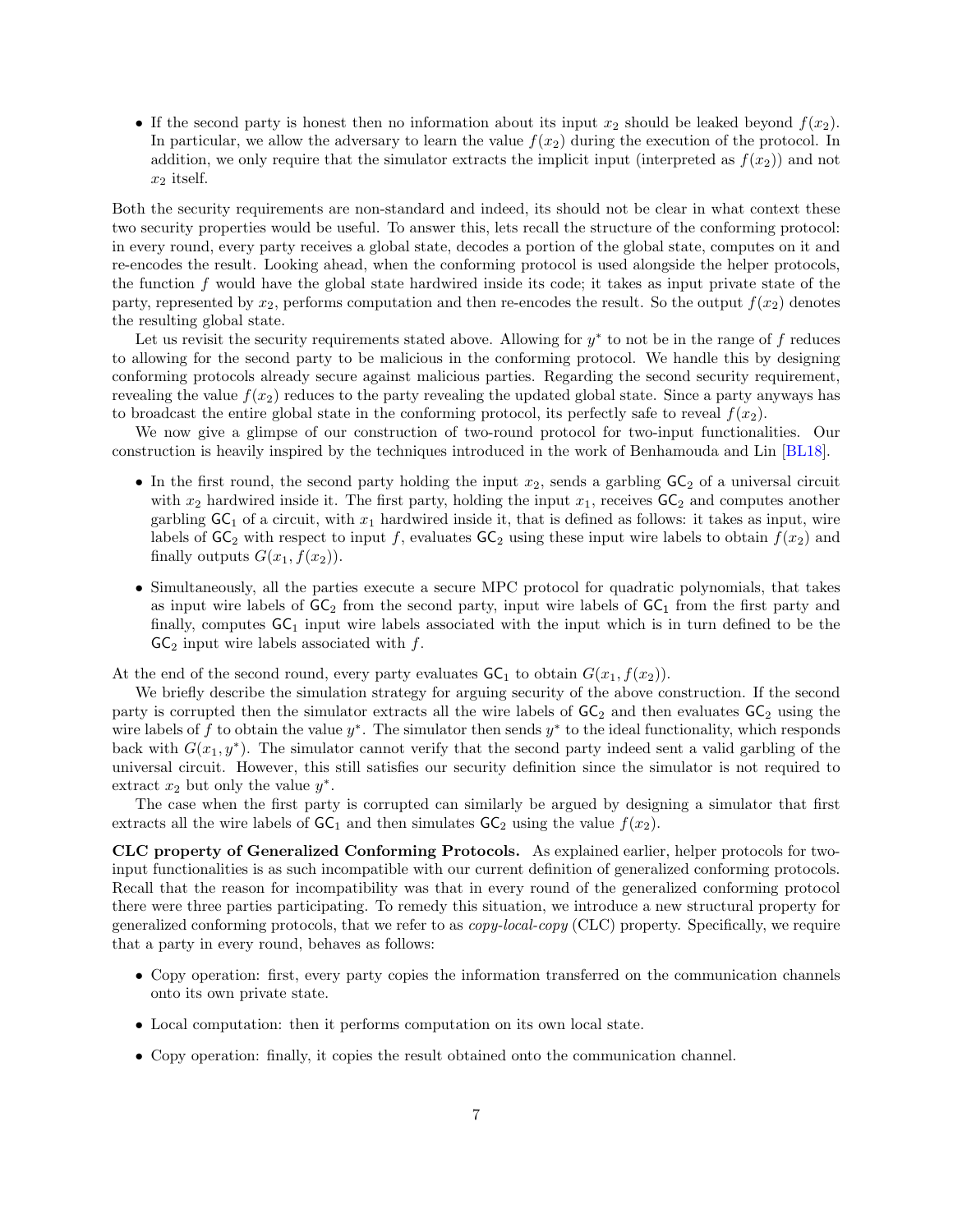The CLC property effectively "breaks down" each three-input computation required in the earlier notion of generalized conforming protocol into three different operations. Now, given a generalized conforming protocol that satisfies the CLC property, it suffices to devise helper protocols for the above three operations.

The helper protocols for the first copy operation, and also the third copy operation, are associated with three parties: speaker, receiver and the listener. However, since the copy operation is a simple function, we observe that it suffices to use helper protocols for quadratic polynomials to implement this. The helper protocol for the local computation, however, is only associated with two parties: the party performing the local computation and the listener. Now, we use the delayed-function secure protocol for two-input functionalities constructed earlier to realize helper protocols associated with the local computation operation.

Since we divide every round of the protocol into three parts, a party sends three garbled circuits for every round of the conforming protocol, instead of just one.

Summary. We now summarize the main steps in the construction of maliciously secure informationtheoretically secure multiparty protocols for  $NC<sup>1</sup>$  functionalities in the broadcast setting.

- First, we consider delayed-function two round secure MPC protocols for quadratic polynomials in Section [3.1.](#page-12-1)
- Then we define the notion of delayed-function two round secure MPC protocols for two-input  $NC<sup>1</sup>$ functionalities in Section [3.2.](#page-13-0) We define the security requirements in Section [3.2.2.](#page-14-1) This is followed by a construction of this notion in Section [3.2.3.](#page-16-0)
- In Section [4,](#page-24-0) we define the notion of generalized conforming protocols. We state the CLC property in Definition [12.](#page-25-1) A construction of generalized conforming protocol satisfying CLC property is presented in Section [4.1.](#page-25-0)
- Finally, we present the main construction in Section [5.](#page-28-0)

It turns out that the protocol realized using the above template satisfies a weaker notion of security called privacy with knowledge of outputs [\[IKP10\]](#page-57-1); in this notion, the ideal world simulator is given the flexibility to direct the ideal world functionality to send a value, chosen by the simulator, to the honest parties as the output of the functionality. We present a generic transformation that converts a protocol satisfying privacy with knowledge of outputs into one that satisfies security with abort. This transformation uses a novel tool that we introduce, called one-time multi-key message authentication codes (one-time multi-key MACs).

Recall that in a traditional one-time message authentication code, there is a single verifier who can check the authenticity of the MAC signature using the private MAC key. In the multi-key MAC setting, there are many verifiers. Each verifier has its own MAC key. We want the following guarantee: suppose a signer signs a message using the MAC keys of all the verifiers; then each of the verifiers can individually perform the verification check on the signature using their own MAC key. In particular, the verification can be performed without any communication between the verifiers. We postpone discussion on the security property until later.

We now describe our generic transformation: let  $F$  be an *n*-party functionality and suppose our goal is to construct an n-party protocol  $\Pi$  for F satisfying statistical security with abort property.  $\Pi$  proceeds by executing an inner protocol Π' that only satisfies statistical privacy with knowledge of outputs property. The input to the functionality  $F'$  associated with  $\Pi'$  consists of the private inputs of all parties  $(x_1, \ldots, x_n)$ and the one-time multi-key MAC keys of all the parties. The output of  $F'$  is  $y = F(x_1, \ldots, x_n)$  along with a signature on this value computed using all the keys. After  $\Pi'$  finishes execution, every party gets  $y'$  along with a signature. Every party verifies the signature using their own MAC key; if the signature doesn't verify, they abort, otherwise they output  $y'$ . This concludes the description of  $\Pi$ . Note that the round complexity of  $\Pi'$  is the same as the round complexity of  $\Pi$ .

To argue that Π satisfies security with abort, at first it would seem that it just suffices to argue that the adversary cannot output a signature on a value  $y'$  different from the implicit output  $y$  that verifies w.r.t. to all the keys. Unfortunately, we need a stronger property than this for the following reason: the adversary could still force a signature on y such that some honest parties accept this but the rest of the parties deem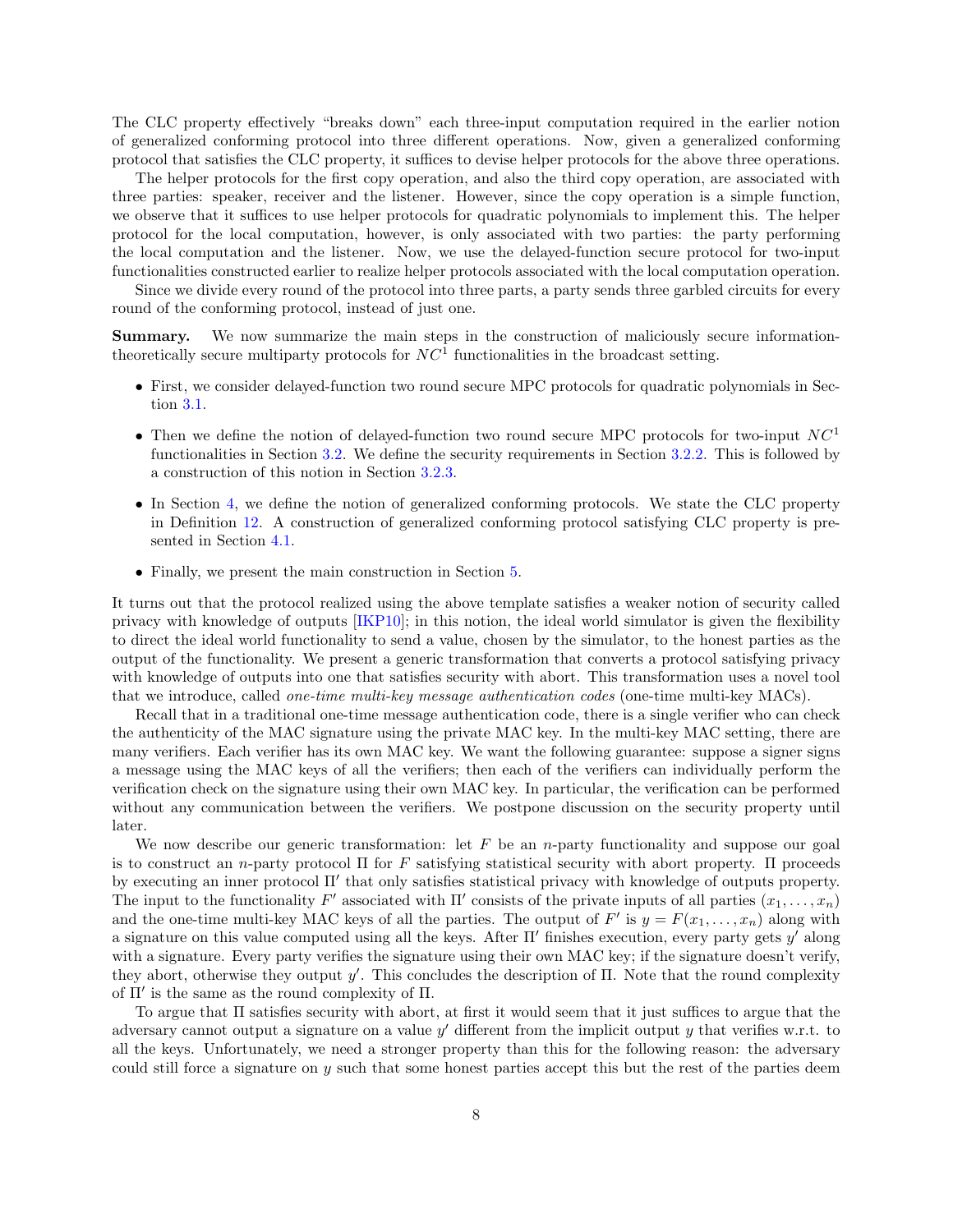this to be an invalid signature. Recall that all the parties have different MAC keys. If this happens then this would violate security with abort property. We define the notion of multi-key unforgeability appropriately to take into account this issue. We conclude by presenting an information-theoretically secure construction of one-time multi-key message authentication codes in Section [3.3.](#page-22-0)

Protocol over P2P Channels. Next, we focus on designing a two-round protocol over P2P channels that achieves security with selective abort against malicious adversaries. Recall that in security with selective abort, the adversary can selectively decide which of the honest parties can receive the output while the rest of them abort. However, the adversary cannot force an "invalid" output on any of the honest parties.

To achieve our goal, we start with a two-round protocol  $\Pi_{\text{in}}$  over broadcast and P2P channels satisfying security with (unanimous) abort. A naive attempt would be as follows: start with  $\Pi_{in}$  and whenever a party has to send a broadcast message, he instead sends this message over P2P channels to all the other parties. Note that the resulting protocol is over P2P channels. However, this doesn't work: there is no mechanism in place to ensure that a malicious party indeed sends the same message, originally a broadcast message in  $\Pi_{\text{in}}$ , to all the other parties over P2P channels. The protocol  $\Pi_{\text{in}}$  might not be resilient to such attacks which would result in our resulting protocol to be insecure.

We introduce mechanisms to prevent this attack. Towards this, our idea is to require each party to send a garbled circuit of (a slightly modified version of) their second round next message function in  $\Pi_{\text{in}}$  in the second round of the P2P channel protocol. This (modified) next message function has the party's input and randomness, and the private channel messages that the party received in the first round of  $\Pi_{\text{in}}$  hard-wired inside its description. It additionally takes the first round broadcast channel messages of  $\Pi_{\sf in}$  as input. To enable other parties to evaluate this garbled circuit, we require each party to send additive secret shares of all the labels for its garbled circuit over private channels (in particular, each party only receives one of the shares for each label) in the first round itself. In the second round, each party simply reveals the appropriate shares for each garbled circuit based on the messages received in the first round. If the adversary does not send the same set of broadcast messages to all parties, each party will end up revealing shares corresponding to a different label. In this case, we rely on the security of garbled circuits to ensure that nobody (including the adversary) is able to evaluate any of the honest party garbled circuits.

However, there are some subtle issues that crop when implementing this approach:

- Since we want the resulting protocol to satisfy information-theoretic security, we require the nextmessage function of  $\Pi_{\text{in}}$  to be computable in  $NC^1$ .
- The transformation sketched above does not handle the case when  $\Pi_{\sf in}$  sends messages over private channels in the second round.

Fortunately, the information-theoretically secure MPC protocol over broadcast and P2P channels that we constructed earlier satisfies both the above properties and thus can be used to instantiate  $\Pi_{\text{in}}$  in the above approach. This gives us a P2P channel two-round MPC protocol that achieves security with selective abort against malicious adversaries. We present the construction of this protocol in section [7.](#page-50-0)

#### <span id="page-8-0"></span>1.3 Related Work

Since the initial feasibility results [\[Yao86,](#page-57-0) [GMW87,](#page-56-0) [BOGW88,](#page-55-0) [CCD88\]](#page-55-1), a long sequence of works have investigated the round complexity of MPC. Here, we focus on protocols in the honest majority setting, and refer the reader to  $[\text{BGJ+18}]$  for a survey of related works in the dishonest majority setting.

Information-Theoretic MPC. The seminal works of [\[BOGW88,](#page-55-0) [CCD88\]](#page-55-1) provided the first constructions of polynomial-round IT-MPC protocols for general functionalities. These results were further improved upon in [\[Bea90,](#page-54-4) [RBO89,](#page-57-4) [Cha90\]](#page-55-7) w.r.t. malicious corruption threshold.

Bar-Ilan and Beaver [\[BIB89\]](#page-55-4) initiated the study of constant-round IT-MPC protocols. Subsequently, further improvements were obtained by [\[FKN94,](#page-55-8) [IK97,](#page-56-12) [CD01\]](#page-55-9). The work of [\[IK00\]](#page-56-2) provided the first constructions of two and three round IT-MPC protocols against  $t < n/3$  and  $t < n/2$ , respectively, semi-honest corruptions. In the three round setting, their work was extended to handle a constant fraction of malicious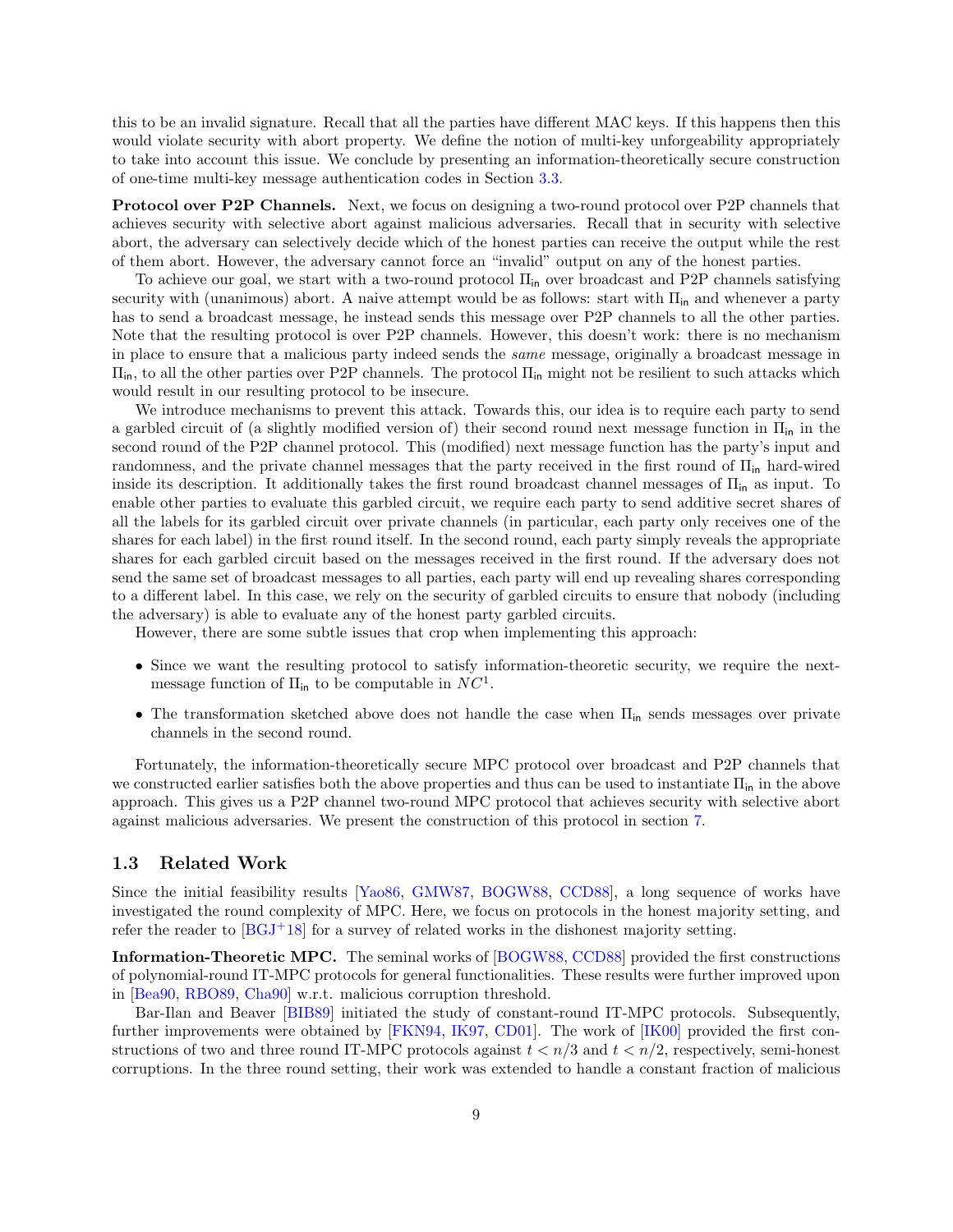adversaries by [\[GIKR01\]](#page-55-10). [\[IK02\]](#page-56-11) constructed constant round perfectly secure protocols, improving upon the work of [\[BIB89\]](#page-55-4). More recently, two round IT-MPC protocols that achieve security with selective abort against  $t < n/3$  malicious corruptions were constructed by [\[IKP10\]](#page-57-1) and [\[IKKP15\]](#page-57-2). In fact, [IKP10] and [\[IKKP15\]](#page-57-2), put together, also achieve the stronger notion of security with guaranteed output delivery for the specific case of  $n \geq 4$  parties and  $t = 1$  corruptions which is not covered by the impossibility results of  $[FL82, PR18]$  $[FL82, PR18]$  $[FL82, PR18]$ . All of these positive results are for NC<sup>1</sup> functions;  $[IK04]$  established the difficulty of constructing constant-round IT-MPC protocols for general functionalities.

We also highlight the work of  $\lbrack GL05]$  who provided a general compiler to transform protocols over broadcast channels that achieve security with abort into protocols over P2P channels that achieve security with selective abort. Their transformation is unconditional, and increases the round-complexity by a multiplicative factor of three.

Computationally secure MPC. The study of constant-round computationally secure MPC protocols in the honest majority setting was initiated by Beaver et al. [\[BMR90\]](#page-55-11) who constructed such protocols for general functionalities based on one-way functions. Damgård and Ishai [\[DI05\]](#page-55-12) provided improved constructions based on only black-box use of one-way functions.

Two round protocols for general functionalities against  $t < n/3$  malicious corruptions were constructed by [\[IKP10\]](#page-57-1) and [\[IKKP15\]](#page-57-2) based on one-way functions. Very recently, Ananth et al. [\[ACGJ18\]](#page-54-1) constructed two round protocols for general functionalities that achieve security with abort against any  $t < n/2$  malicious corruptions based on black-box use of one-way functions. Applebaum et al. [\[ABT18\]](#page-54-0) and Garg et al. [\[GIS18\]](#page-56-3) also achieve similar results, albeit only against semi-honest adversaries.

### <span id="page-9-0"></span>2 Preliminaries

We denote the statistical security parameter by **k**.

#### <span id="page-9-1"></span>2.1 Information-Theoretic MPC

Consider a multiparty computation protocol Π for n parties  $P_1, \ldots, P_n$  associated with an n-party functionality  $F: \{0,1\}^{\ell_1} \times \cdots \times \{0,1\}^{\ell_n} \to \{0,1\}^{\ell'_1} \times \cdots \times \{0,1\}^{\ell'_n}$ , where  $\ell_i$  and  $\ell'_i$  are the input and output lengths of the parties respectively.

We are interested in the following security notions.

Malicious Security. Consider a n-party protocol Π. Let  $P_1, \ldots, P_n$  be the set of parties participating in the protocol. To define the malicious security (also referred to as active security in the literature) of Π, we first define the ideal process and the real process below.

IDEAL PROCESS: This process is defined with respect to a trusted party. A subset of parties can be corrupted by a PPT ideal process adversary Sim. The process proceeds in the following steps:

- 1. Input Distribution: The environment distributes the inputs  $x_1, \ldots, x_n$  to parties  $P_1, \ldots, P_n$  respectively.
- 2. Inputs to Trusted Party: The parties now send their inputs to the trusted party. The honest parties send the same input, it received from the environment, to the trusted party. The adversary, however, can send a different input to the trusted party.
- 3. Aborting Adversaries: An adversarial party can then send a message to the trusted party to abort the execution, at this point the trusted party terminates the execution of ideal process. Otherwise, the following steps are executed.
- 4. Trusted party answers party  $P_i$ : Suppose the trusted party receives inputs  $x'_1, \ldots, x'_n$  from  $P_1, \ldots, P_n$  respectively. It sends the *i*<sup>th</sup> output  $y_i$ , where  $F(x'_1, \ldots, x'_n) = (y_1, \ldots, y_n)$  to  $P_i$ .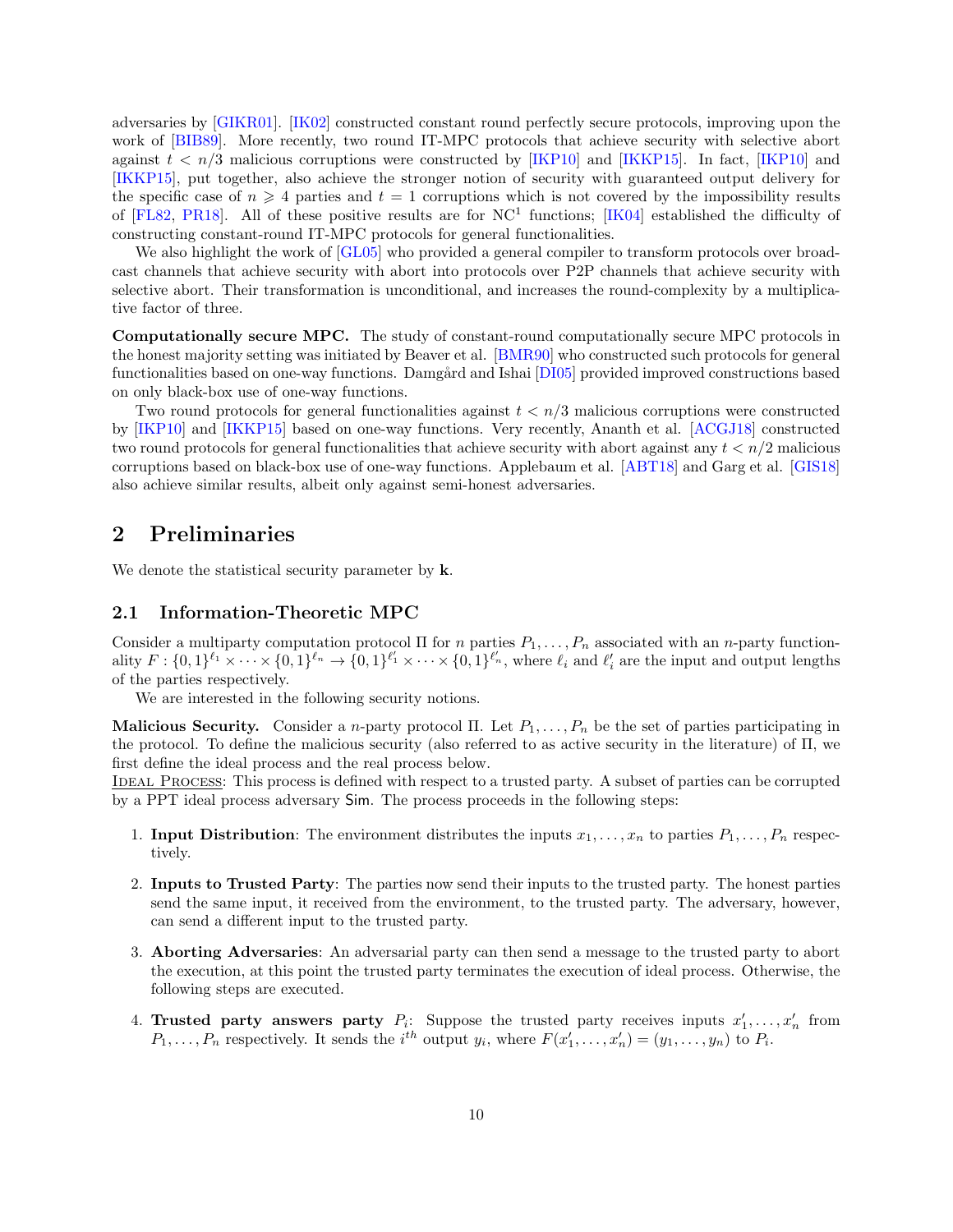5. Output: If the honest party  $P_i$  is honest, then it outputs  $y_i$ . The adversarial party Sim outputs its entire view.

We denote the adversary participating in the above protocol to be Sim. We define Ideal<sup>Sim,F</sup> $(x_1, \ldots, x_n)$  to be the joint distribution defined over the views of the adversary and the outputs of the honest parties.

Security with Selective Abort. For our second result over P2P channels, we consider a weaker notion of security, call security with selective abort. In security with selective abort, the aborting adversary can instruct the trusted party to send the output to some honest parties and abort to others. Note that this is slightly different from the standard notion of security with abort, where the aborting adversary can instruct the trusted party to either send abort to all the honest parties or send the output to all the honest parties.

REAL PROCESS: Fix a set of inputs  $(x_1, \ldots, x_n)$ , where  $x_i \in \{0,1\}^{\ell_i}$ . Party  $P_i$  receives the input  $x_i$ . All the parties then execute the protocol  $\Pi$ . A subset of parties S is controlled by an adversary A. As in the ideal process, they receive inputs from the environment. A can deviate arbitrarily from the rules of the protocol. We call such adversaries malicious adversaries.

We define Real<sup> $A, F(x_1, \ldots, x_n)$  to be the joint distribution over the view of the adversary and the outputs</sup> of the honest parties.

Definition 1 (Statistical/Perfect Malicious Security). Consider a n-party functionality F as defined above. Fix a set of inputs  $(x_1, \ldots, x_n)$ , where  $x_i \in \{0,1\}^{\ell_i}$ . Let  $\Pi$  be a n-party protocol implementing F. We say that  $\Pi$  is  $\varepsilon$ -statistically secure against malicious adversaries if for every probabilistic adversary  $\mathcal A$ controlling a subset of parties S in the real process, there exists a PPT adversary Sim in the ideal process such that:

$$
\mathsf{Ideal}^{\mathsf{Sim}, F}(x_1, \ldots, x_n) \approx_{s, \varepsilon} \mathsf{Real}^{\mathcal{A}, F}(x_1, \ldots, x_n)
$$

If the above two distributions are identical, then we say that  $\Pi$  satisfies **perfect security against malicious** adversaries.

**Privacy with Knowledge of Outputs Property.** Consider an *n*-party functionality  $F: \{0,1\}^{\ell_1} \times \cdots \times$  $\{0,1\}^{\ell_n} \to \{0,1\}^{\ell'_1} \times \cdots \times \{0,1\}^{\ell'_n}$ . To define privacy with knowledge of outputs property, we first define the ideal and real world processes defined with respect to an  $n$ -party secure computation protocol for  $F$ .

- Ideal Processs, Ideal<sup>Sim,  $F(x_1, \ldots, x_n)$ : The i<sup>th</sup> party receives as input  $x_i$  from the environment. Every</sup> party sends  $x_i'$  to the ideal functionality. If a party is honest then  $x_i' = x_i$ . The parties, controlled by the simulator Sim, receive  $F(x_1, \ldots, x_n)$ . The simulator then directs the ideal functionality to either deliver the actual output  $F(x_1, \ldots, x_n)$  to the honest parties or send them values of his choice. The output of this process comprises of outputs of the honest parties and the view of Sim.
- Real Process, Real<sup> $A, F(x_1, \ldots, x_n)$ : The i<sup>th</sup> party receives as input  $x_i$  from the environment. Execute</sup> the protocol Π. The output of this process comprises of outputs of the honest parties and the view of A.

<span id="page-10-0"></span>Definition 2 (Statistical/Perfect Privacy with Knowledge of Outputs). An n-party computation protocol securely computing an n-party functionality is said to satisfy perfect privacy with knowledge of outputs property of the following holds: for every function A corrupting set S of parties with  $|S| < \frac{n}{2}$ , there exists a PPT simulator Sim such that the following holds:

$$
\left\{\text{Real}^{\mathcal{A},F}(x_1,\ldots,x_n)\right\} \approx_{s,\varepsilon} \left\{\text{Ideal}^{\text{Sim},F}(x_1,\ldots,x_n)\right\},\,
$$

where Real<sup> $A, F$ </sup> and Ideal<sup>Sim, F</sup> are defined above.

If the above distributions are identically distributed then we say that  $\Pi$  satisfies perfect privacy with knowledge of outputs property.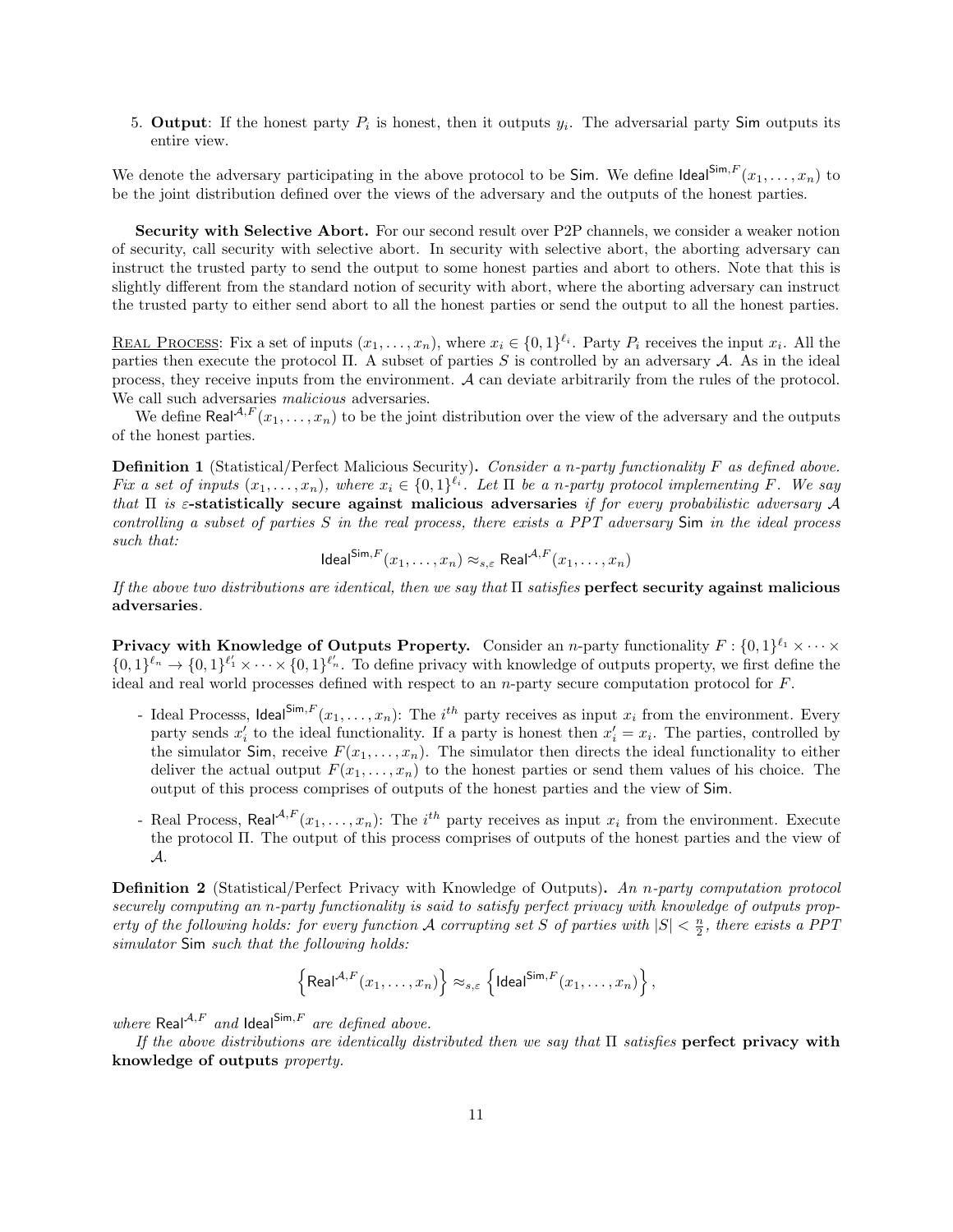Remark. For our applications we only consider protocols with privacy with knowledge of outputs property for n–party functionalities of the form  $F: \{0,1\}^{\ell_1} \times \ldots \times \{0,1\}^{\ell_n} \to \{0,1\}^{\ell_{\text{out}}}$  where each party has the same output. Note that in this case, according to the above security definition of privacy with knowledge of outputs, the adversary can force different outputs on different honest parties. We consider a slightly stronger variant of this security notion where the correctness of output for the honest parties is still not guaranteed but the adversary cannot force different outputs on different honest parties. Henceforth (unless stated otherwise), we use the term "privacy with knowledge of outputs" to refer to this stronger security notion.

Delayed Function Property. In the context of two-round secure MPC protocols, we define delayed function property to be one where the functionality, that the parties intend to securely compute, is available to them only after the first round.

#### <span id="page-11-0"></span>2.2 Garbling Schemes

A garbling scheme [\[Yao86\]](#page-57-0) consists of the following algorithms:

- Setup, Gen( $1^k, 1^L, 1^d$ ): On input statistical security parameter k, number of leaves L of the circuit to be garbled, depth  $d$  of the circuit, it outputs the garbling key gk and input wire labels  $\mathbf{K}$ . Note: We parse  $\mathbf{K}$  as  $(K_1^0, K_1^1, \ldots, K_L^0, K_L^1)$ . For some input  $x \in \{0,1\}^{\ell}$ ,  $\mathbf{K}[x]$  denotes  $(K_1^{x_{\xi(1)}}, \ldots, K_L^{x_{\xi(L)}})$ , where  $\xi : [\ell] \to [L]$  is such that  $x_{\xi(i)}$  is assigned to the i<sup>th</sup> leaf of the formula.
- Garbling, Garb( $g$ k, C): On input garbling key  $g$ k, circuit C, output the garbled circuit GC.
- Evaluation, Eval(GC,  $K[x]$ ): On input garbled circuit GC, input wire labels  $K[x]$  corresponding to x, output the value  $y$ . This is a deterministic algorithm.

We require the following properties from a garbling scheme.

**Correctness.** Consider a circuit  $C : \{0,1\}^{\ell} \to \{0,1\}^{\ell'}$  of L leaves and depth d. We require that  $\textsf{Eval}(\textsf{GC},\textbf{K}[x]) = C(x)$ , where: (i)  $(\textsf{gk},\textbf{K}) \leftarrow \textsf{Gen}(1^{\bf k},1^L,1^d)$  and, (ii)  $\textsf{GC} \leftarrow \textsf{Garb}(\textsf{gk},C)$ .

Security. We require that a garbling of  $C$  and the input wire labels corresponding to  $x$  don't reveal any information beyond  $C(x)$ . We formalize this below.

**Definition 3.** Let **k** be the statistical security parameter. A garbling scheme (Gen, Garb, Eval) is said to be  $\varepsilon(k)$ -statistical secure if for every circuit C, input x, adversary A, there exists a PPT simulator Sim with oracle access to A such that the following holds:

$$
\{(\mathsf{GC},\mathbf{K}[x])\}\approx_{s,\varepsilon(k)}\{\mathsf{Sim}\left(1^k,\varphi(C),C(x)\right)\},\,
$$

where (i)  $(\mathsf{g}\mathsf{k},\mathbf{K}) \leftarrow \mathsf{Gen}(1^k,1^L,1^d)$  and, (ii)  $\mathsf{GC} \leftarrow \mathsf{Garb}(\mathsf{g}\mathsf{k},C)$ . Also,  $\varphi(C)$  denotes the topology of C.

If the above two distributions are identically distributed then we say that  $(Gen, Garb,Eval)$  satisfies perfect security.

Known Construction(s). Ishai and Kushilevitz [\[IK02\]](#page-56-11) showed the existence of information-theoretically secure garbling schemes for circuits and in particular for  $NC<sup>1</sup>$  circuits, their result yields an efficient (polynomial in circuit size) construction of garbling schemes. We state their result formally below.

<span id="page-11-1"></span>**Lemma 2.1.** [\[IK02\]](#page-56-11) Consider a depth-d size-s circuit C that takes as input  $\ell$  bits and outputs  $\ell'$  bits.

Fix a statistical security parameter  $k > 0$ . There is a perfectly secure garbling scheme (Gen, Garb, Eval) for C such that the following two properties hold:

- Every input wire label is of length at least  $k$ .
- Gen, Garb and Eval can each be represented by a  $O(d)$ -depth and  $(\mathbf{k} \cdot s)^c \cdot 2^{c \cdot d}$ -sized circuit, for some  $constant \ c > 0.$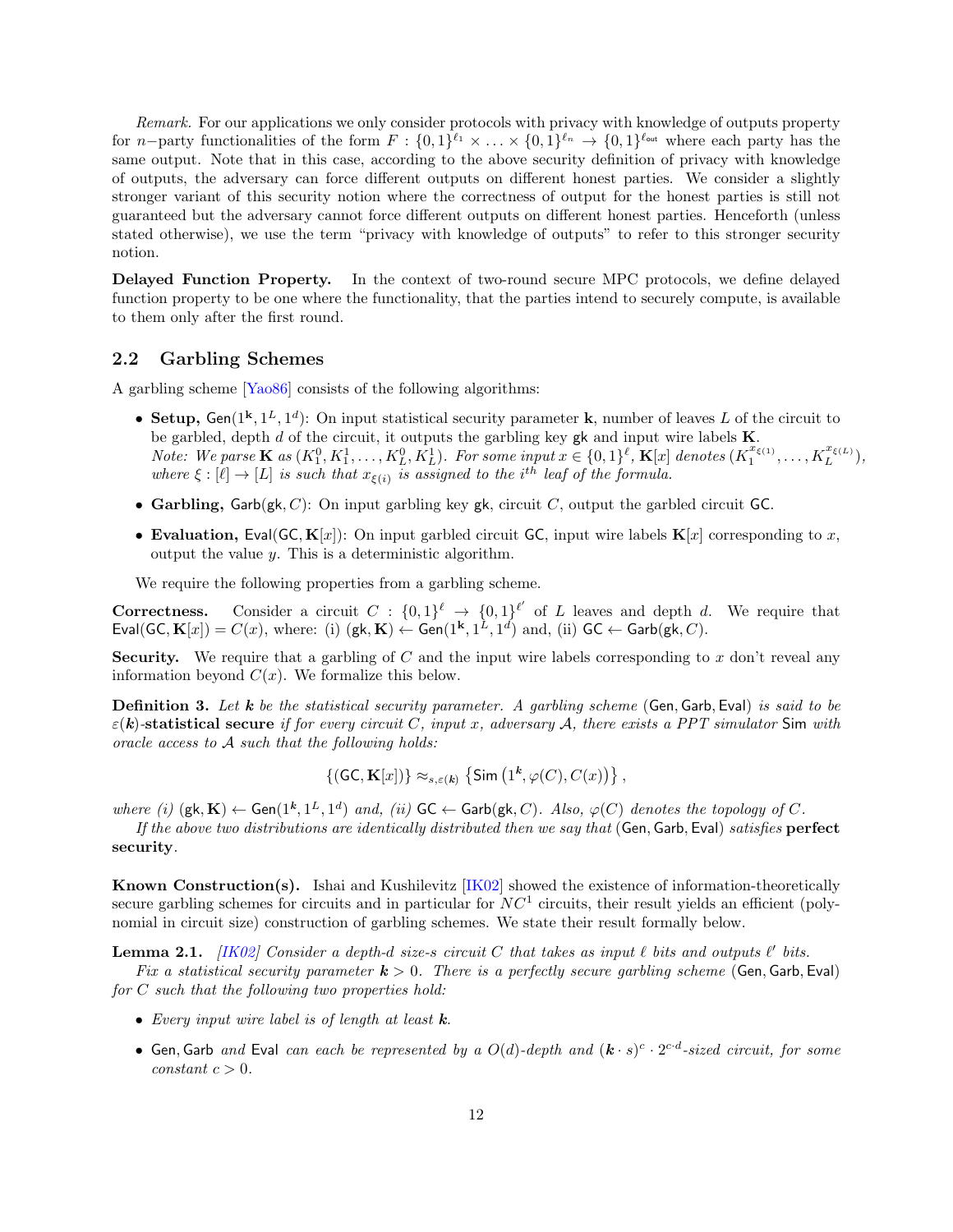**Remark 1.** Note that the complexity of Gen upper bounds the size of the input wire labels to be  $(k \cdot s)^c \cdot 2^{c \cdot d}$ , for some constant c.

**Remark 2.** We note that the requirement that the length of the input wire labels to be at least  $\bf{k}$  is required for our main construction in Section [5.](#page-28-0) Specifically, we show that our construction is  $\varepsilon$ -statistically secure, where  $\varepsilon$  is negligible in the length of the input wire labels of the garbled circuit and thus, negligible in **k**. However, the setting of statistically security parameter is irrelevant for our helper protocols, in Section [3,](#page-12-0) which will be proved perfectly secure.

### <span id="page-12-0"></span>3 Helper Primitives

We consider the following helper primitives towards achieving our main goal:

- First, we consider a two-round secure multiparty computation protocol for  $NC<sup>1</sup>$  two-input functionalities; that is, only two of the parties have inputs. We consider this notion in the delayed-function setting.
- Next, we consider a two-round secure multiparty computation protocol for quadratic polynomials, also in the delayed function setting.
- Finally, we define a new primitive called one-time multi-key MACs and give an information theoretic construction for the same.

#### <span id="page-12-1"></span>3.1 Delayed-Function Two-Round Secure MPC for Quadratic Polynomials

A delayed-function two-round secure MPC protocol is a special case of maliciously secure two-round secure MPC where the functionality is available to the parties only after the first round. One of the helper tools we use is a two-round secure MPC protocol for quadratic polynomials in the delayed function setting. Such a result was already shown by Ishai et al. [\[IKP10\]](#page-57-1). Formally, they prove the following lemma.

<span id="page-12-2"></span>**Lemma 3.1** ([\[IKP10\]](#page-57-1)). Let  $n > 0$  and  $\ell_{out} > 0$ . Consider a n-party functionality  $G : \{0,1\} \times \cdots \times \{0,1\} \to$  $\mathcal{Y}^{\ell_{out}}$ , where  $\mathcal{Y} = \{(0,\ldots,0),(1,\ldots,1)\}\$ , and every output bit of G is computable by an n-variate quadratic polynomial over  $\mathbb{F}_2$ . There is a delayed-function two-round MPC protocol for G satisfying statistical privacy with knowledge of outputs property in the honest majority setting. Moreover, the next message of this protocol can be represented by a  $O(\log(n))$ -depth  $(\ell_{out} \cdot n)^c$ -sized circuit, for some constant c.

Proof. We now sketch a proof for Lemma [3.1.](#page-12-2) The two-round protocol given by Ishai et al. in [\[IKP10\]](#page-57-1) makes use of a primitive called multiparty conditional disclosure of secrets (MCDS). The following definition is taken verbatim from [\[IKP10\]](#page-57-1):

Definition 4. An MCDS (multiparty CDS) protocol is a protocol amongst n parties, which include three distinct special parties  $S, A, B$ . The sender S holds a secret s, and parties  $A, B$  hold inputs  $a, b$  (respectively). The protocol should satisfy the following properties:

- If  $a = b$ , and  $A, B, S$  are honest, then all honest parties output s.
- If  $a = b$ , and A, B are honest, then the adversary's view is independent of a, even conditioned on s.
- If  $a \neq b$ , and  $A, B, S$  are honest, then the adversary's view is independent of s, even conditioned on a, b.

As usual, the adversary is allowed to be rushing.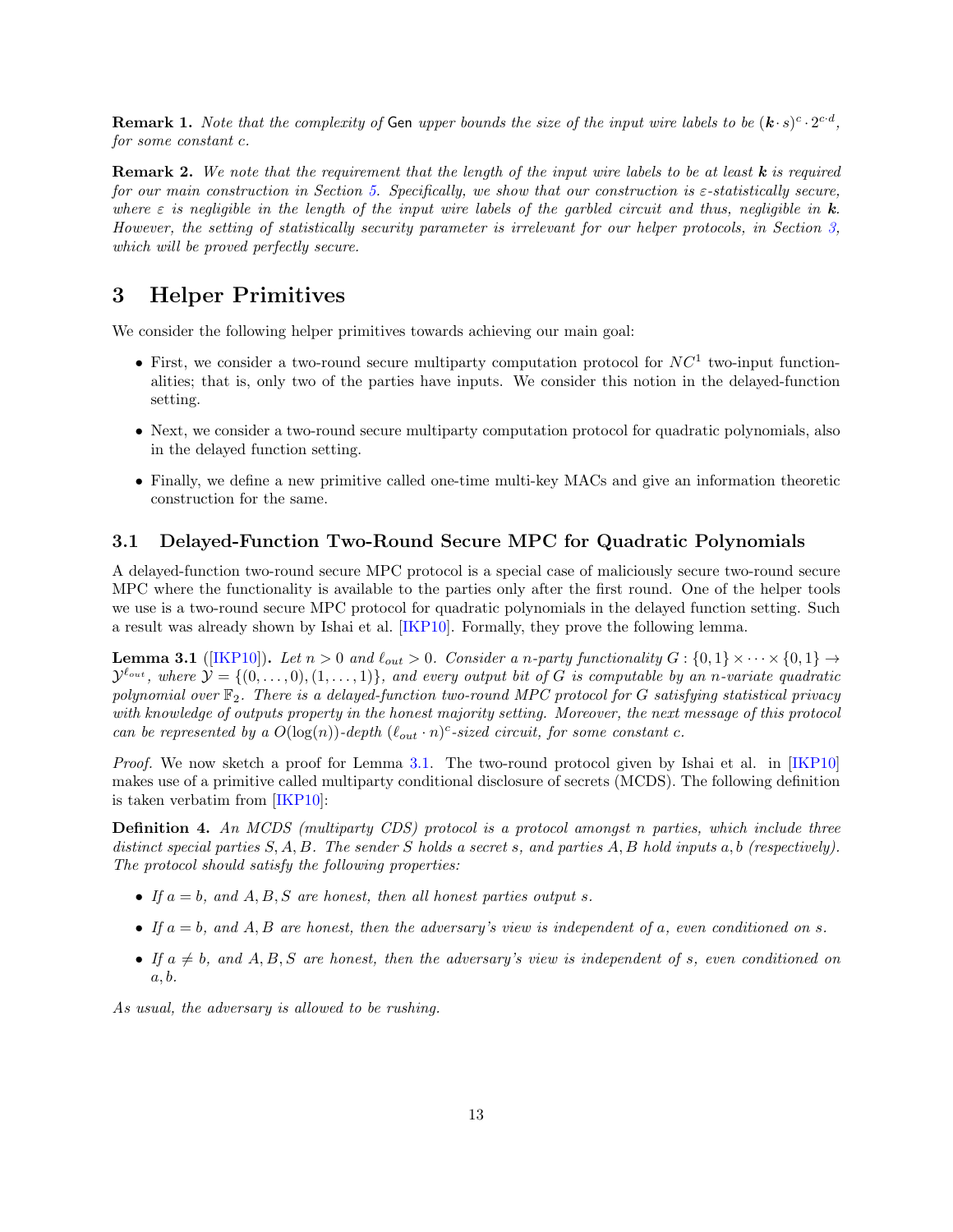Ishai et al. [\[IKP10\]](#page-57-1) give a two-round protocol for this multiparty primitive where only three parties participate in the protocol (only party  $S$  sends a message in the first round), while all  $n$  parties may learn the output. The next message functions of this primitive can be represented by  $O(1)$ -depth and  $O(1)$ -sized circuits. We are now ready to give a high level overview of their two-round protocol that achieves privacy with knowledge of outputs. Let  $\mathcal{P} = \{P_1, \ldots, P_n\}$  be the parties in the protocol and  $\{x_1, \ldots, x_n\}$  be their respective inputs. The protocol uses a pairwise-verifiable 2 multiplicative  $(n, t)$  linear secret sharing scheme (LSSS) over  $\mathbb{F}_2$  to share inputs of the parties. Construction of such schemes with the appropriate definitions can be found in [\[IKP10\]](#page-57-1). We describe the protocol for a single output bit.

**Round 1** Party  $P_i$  proceeds as follows:

- Uses a pairwise-verifiable 2 multiplicative  $(n, t)$  linear secret sharing scheme (LSSS) over  $\mathbb{F}_2$  to compute shares  $(s_1^i, \ldots, s_n^i)$  of its input  $x_i$  and distributes them among other parties. It also computes and distributes additive shares  $(z_1^i, \ldots, z_n^i)$  of 0. This computation can be done using a circuit of size  $(n)^c$ and depth  $O(\log(n))$ .
- Each triple of distinct parties  $i, j, k \in [n]$  not holding an input  $x_h$  for each  $h \in [n]$ , participate in the MCDS protocol playing the roles of  $S, A, B$  respectively.  $P_i$  computes the first round messages for MCDS, where its input is an independent randomly chosen mask  $s_{i,j,k,h}$ . Since it participates in  $\binom{n-1}{3}$ parallel executions of MCDS, these computations can be done using a circuit of size  $n^c$  and depth  $O(1)$ .

Overall the next message function of this round can be implemented by a circuit of depth  $O(\log(n))$  and size  $(n)^c$ .

**Round 2** Party  $P_i$  proceeds as follows:

- It computes  $y_i = G(s_i^1, \ldots, s_i^n) + \sum_{j=1}^n z_i^j + \sum_{j,k,h} s_{i,j,k,h}$  and sends  $y_i$  to all other parties. This computation can be done using a circuit of size  $(n)^c$  and depth  $O(\log(n))$ .
- It computes second round messages for the  $\binom{n-1}{3}$  parallel executions of MCDS. Here a, b are the outputs of the relevant local computations applied to shares of  $x_h$  held by  $P_j, P_k$  that should ideally be equal. These computations can be done using a circuit of size  $n^c$  and depth  $O(1)$ .

Overall the next message function of this round can also be implemented by a circuit of depth  $O(\log(n))$ and size  $(n)^c$ .

To compute every output bit, we can run multiple executions of this protocol in parallel. This does not affect the overall depth of the circuit implementing the next message function. However, the overall size of the next message function now become  $(\ell_{out} \cdot n)^c$ .  $\Box$ 

Remark. The protocol of [\[IKP10\]](#page-57-1) only guarantees a weaker variant of privacy with knowledge of outputs where the adversary can force different honest parties to output different values. However if we use a broadcast channel in the second round, their protocol achieves a stronger variant of privacy with knowledge of outputs. See Definition [2](#page-10-0) for a detailed discussion.

#### <span id="page-13-0"></span>3.2 Delayed-Function Two-round Secure MPC

The other helper tool we require is a delayed-function secure MPC protocol for arbitrary functionalities, but where only two parties have inputs. In particular, we are interested in the class of functionalities  $\{F_{G,f}\}$ : each functionality  $F_{G,f}$  is parameterized by two functions  $G, f$ ; it takes as input  $(x_1, x_2, \perp, \ldots, \perp)$  and outputs  $F_{G,f}(x_1, x_2, \perp, \ldots, \perp) = G(x_1, f(x_2))$ . That is, party  $P_1$  gets as input  $x_1$  and party  $P_2$  gets as input  $x_2$ . If the functionality  $F_{G,f}$  were to be available to the parties before the protocol begins then securely computing  $F_{G,f}$  would reduce to securely computing G since  $P_2$  can pre-compute  $f(x_2)$  and then run the secure protocol for G. However, we consider delayed-function setting and so this would not work.

In terms of security, we require the following informal guarantees.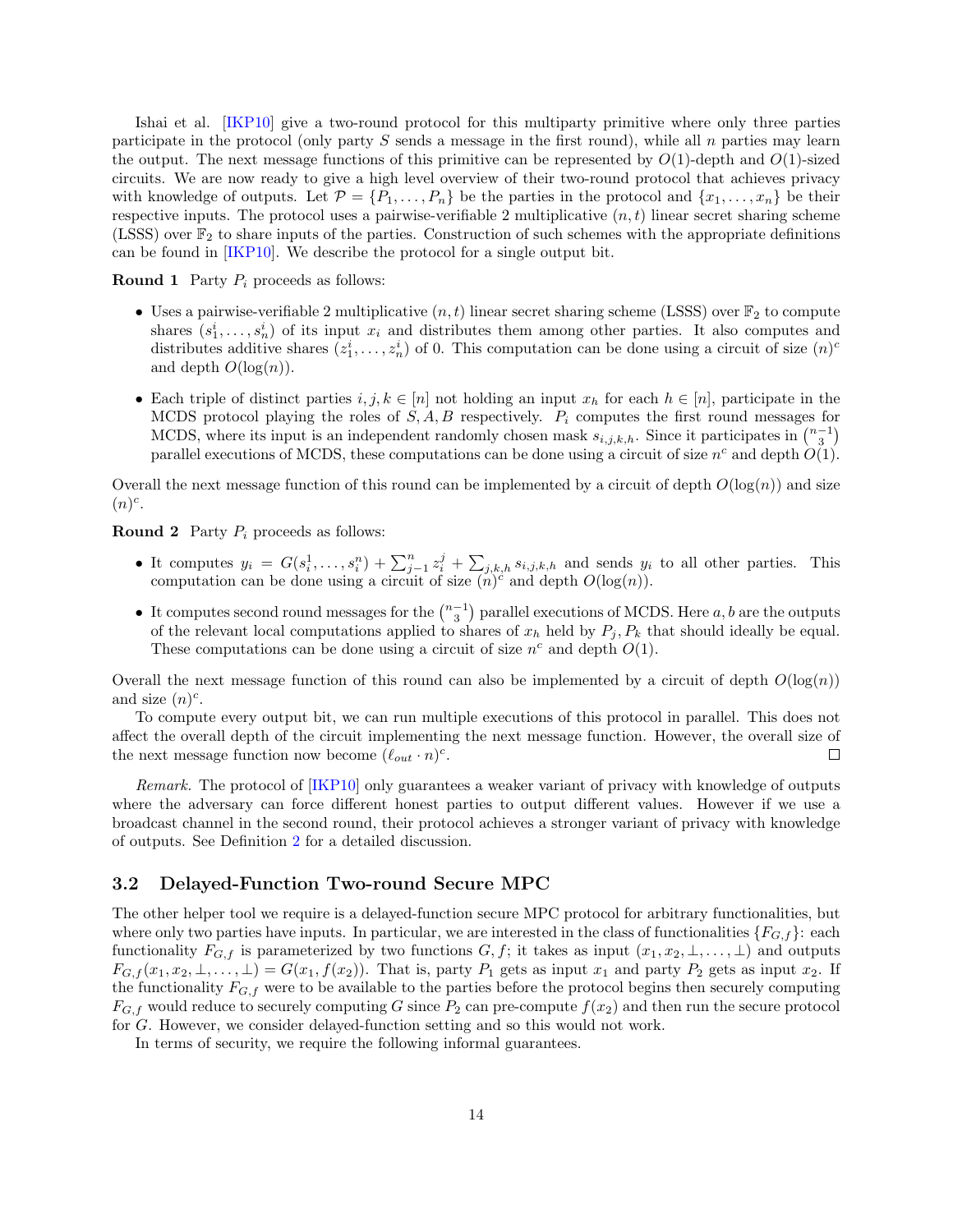- Security against  $P_2$ : unlike the standard simulation-based paradigm, in the ideal world, the honest parties and the simulator only have oracle access to G. In particular, the simulator only has to extract the value y (termed as true input of  $P_2$ ), interpreted as the output of f on some input  $x_2$  (also called *implicit* input of  $P_2$ ), from the adversary.
- Security against  $P_1$ : we require that the implicit input  $x_2$  of  $P_2$  is hidden from  $P_1$ . However, we don't enforce that the output  $f(x_2)$  is hidden from  $P_1$ . Moreover, we require the input privacy of  $P_2$  to hold even if  $P_1$ 's behaviour deviates from the protocol.

In particular, we require different security guarantees depending on which party the adversary corrupts.

#### <span id="page-14-0"></span>3.2.1 Two-Input Multiparty Functionalities

We consider delayed-function two-round secure MPC protocols, where the parties determine the functionality (to be computed on their private inputs) only after the first round. This notion is referred as delayed-function secure MPC protocols in the literature. We describe the class of functionalities that we are interested in. Later, we define the security properties associated with delayed-function secure MPC protocols for this class of functionalities.

**Two-Input n-Party Functionalities.** A two-input n-party functionality is an n-party functionality where only two parties receive inputs from the environment.

**Definition 5** (Two-Input *n*-Party Functionality). Let  $n, \ell_1, \ell_2, \ell' > 0$ . We define an *n*-party functionality G to be a two-input functionality if its of the following form: it takes as input from the domain  $\{0,1\}^{\ell_1}\times$  ${0,1}^{\ell_2} \times \bot \times \cdots \times \bot$  and outputs a value in  ${(y,\ldots,y)}_{y \in \{0,1\}^{\ell'}}$ .

We are interested in a sub-class of two-input functionalities that we refer to as specialized two-input n-party functionalities. Every functionality in this class, on input  $(x_1, x_2, \perp, \ldots, \perp)$ , first performs preprocessing on one of the inputs, say  $x_2$ , and then performs computation on the preprocessed result and  $x_1$ . The reason why we differentiate between pre-processing and post-processing becomes clear later on, when we define security against adversarial  $P_2$ .

<span id="page-14-2"></span>**Definition 6** (Specialized Two-Input *n*-Party Functionality). Let  $n, \ell_1, \ell_2, \ell' > 0$ . We define an *n*-party  $\textit{functionality mapping}~\{0,1\}^{\ell_1}\times\{0,1\}^{\ell_2}\times\!\bot\cdots\times\!\bot \textit{ to } \{(y,\ldots,y)\}_{y\in\{0,1\}^{\ell'}}\textit{ (parameterized by a functions $G$ and }$ f) to be a specialized two-input functionality if its of the following form: it takes as input  $(x_1, x_2, \perp, \ldots, \perp)$ and outputs  $G(x_1, f(x_2))$ .

#### <span id="page-14-1"></span>3.2.2 Security

Let  $P_1, \ldots, P_n$  be the parties participating in the delayed-function secure MPC protocol. We consider three cases and define separate security properties for each of these three cases: (i)  $P_1$  is in the corrupted set while  $P_2$  is not, (ii)  $P_2$  is in the corrupted set while  $P_1$  is not and, (iii) neither  $P_1$  nor  $P_2$  is in the corrupted set. Note that we don't consider the case when  $P_1$  and  $P_2$  are both in the corrupted set because  $P_1$  and  $P_2$ are the only parties receiving inputs in the protocol. We note that in all the three cases we are required to handle adversaries that deviate from the behavior of the protocol.

We define the following set systems.

- $S_1 = \{T \subseteq \{P_1, \ldots, P_n\} : |T| < \lfloor \frac{n}{2} \rfloor, P_1 \in T, P_2 \notin T\}$
- $S_2 = \{T \subseteq \{P_1, \ldots, P_n\} : |T| < \lfloor \frac{n}{2} \rfloor, P_1 \notin T, P_2 \in T\}$
- $S_3 = \{T \subseteq \{P_1, \ldots, P_n\} : |T| < \lfloor \frac{n}{2} \rfloor, P_1 \notin T, P_2 \notin T\}$

We now handle the three cases below. Denote S to be the corrupted set of parties. Let  $x_1$  and  $x_2$  be the inputs of  $P_1$  and  $P_2$  respectively.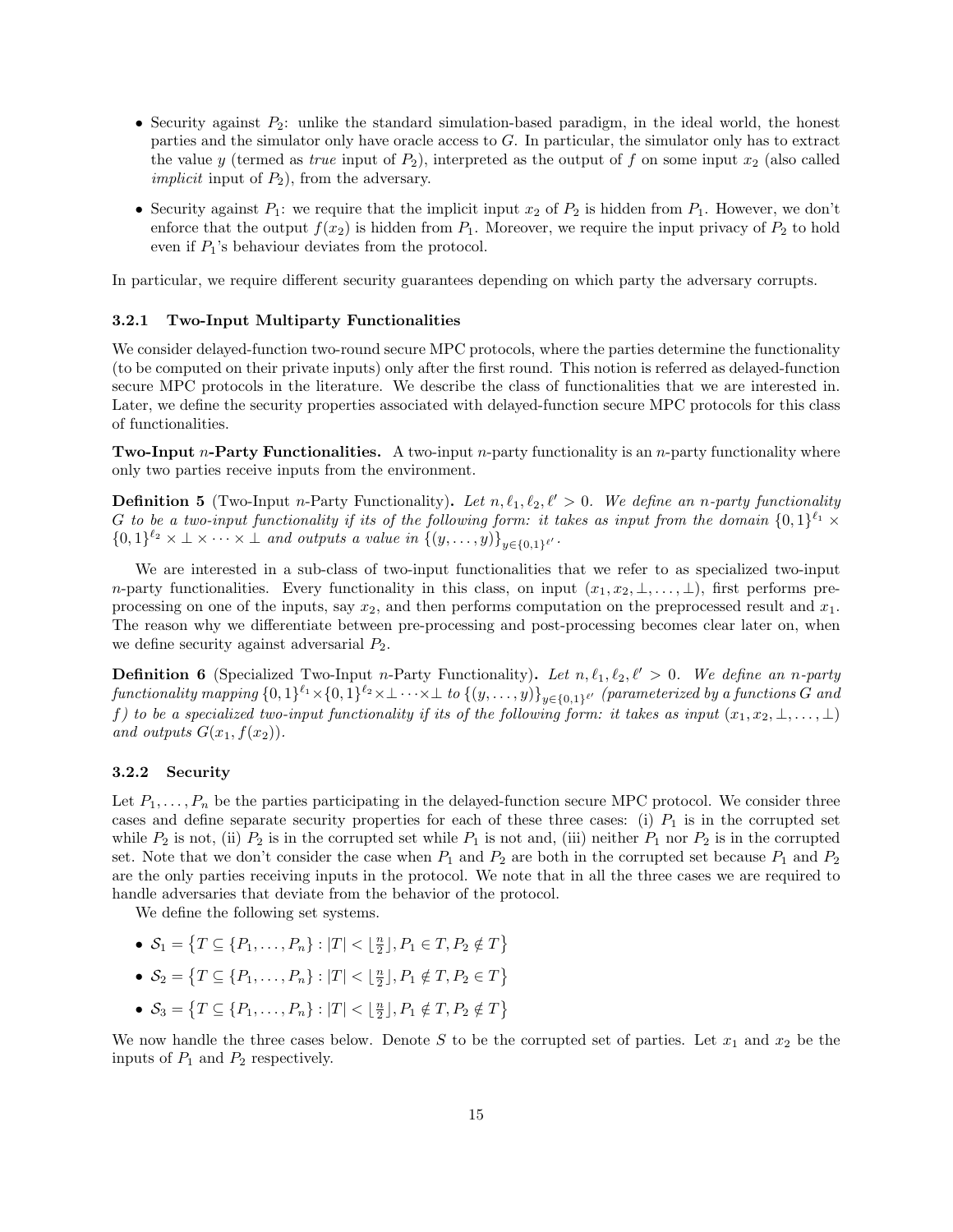Case 1.  $S \in S_1$ . To define the security property for this case, we consider two experiments  $\textsf{Expt}_0$  and  $\textsf{Expt}_1$ . In  $Expt_0$ , the honest parties and the adversary execute the protocol (real world). The output of  $Expt_0$  is the view of the adversary and the outputs of the honest parties.

In  $Expt_1$ , the corrupted set of parties execute the protocol with the rest of the parties, simulated by a PPT algorithm Sim. In the first round, the simulator does not get any input and after the first round, the simulator gets as input  $f(x_2)$ , where  $F_{G,f}$  is the *n*-party functionality associated with the protocol. The output of  $\textsf{Expt}_1$  is the view of the adversary and the output of the simulator.

We require that the output distributions of the experiments  $Expt_0$  and  $Expt_1$  are identically distributed.

<span id="page-15-1"></span>**Definition 7** (Security Against  $\mathcal{S}_1$ ). Consider a delayed-function n-party protocol Π for a class of specialized two-input n-party functionalities  ${F_{G,f}}$  mapping  ${0,1}^{\ell_1} \times {0,1}^{\ell_2} \times \bot \cdots \times \bot$  to  ${(y,\ldots,y)}_{y \in \{0,1\}^{\ell'}}$ . We say that  $\Pi$  is secure against  $S_1$  if for every adversary corrupting a set of parties  $S \in S_1$ , there exists a PPT simulator Sim such that the output distributions of  $Expt<sub>0</sub>$  and  $Expt<sub>1</sub>$  are statistically indistinguishable.

**Case 2.**  $S \in \mathcal{S}_2$ . We handle this case using the real world-ideal world paradigm. In the real world, the corrupted parties and the honest parties execute the protocol. The output of the real world is the view of the adversary and the outputs of the honest parties. In the ideal world, the honest parties and the simulator have oracle access to the *n*-party functionality  $G<sup>5</sup>$  $G<sup>5</sup>$  $G<sup>5</sup>$ . The output of the ideal world are the outputs of the honest parties and the output of the simulator.

More formally, we can define the real world process Real<sup> $A,F$ </sup> and the ideal world process Ideal<sup>Sim,G</sup> as in Section [2.1](#page-9-1) – in particular, as in the definition of privacy with knowledge of outputs property in Section [2.1,](#page-9-1) the simulator directs the trusted party to deliver outputs, of its choice, to the honest parties.

We define security of delayed-function secure MPC protocols against  $S_2$ .

<span id="page-15-2"></span>**Definition 8** (Security Against  $\mathcal{S}_2$ ). Consider a delayed-function n-party protocol Π for a class of specialized two-input n-party functionalities  ${F_{G,f}}$  mapping  ${0,1}^{\ell_1} \times {0,1}^{\ell_2} \times \bot \cdots \times \bot$  to  ${(y,\ldots,y)}_{y \in \{0,1\}^{\ell'}}$ . We say that  $\Pi$  is secure against  $\mathcal{S}_2$  if for every adversary A corrupting a set of parties  $S \in \mathcal{S}_2$ , there exists a PPT simulator Sim such that the output distributions of Real  $\sqrt{F(x_1,\ldots,x_n)}$  and Ideal  $\sin G(x_1,\ldots,x_n)$  are statistically indistinguishable.

**Remark 3.** Since the simulator only has access to the ideal functionality of G (and not  $F$ ) in the ideal world, this means that the simulator is required to only extract the implicit input (and not the true input) of the adversary. In particular, if f is the identity function, then this security notion implies the standard simulation-based security.

**Case 3.**  $S \in \mathcal{S}_3$ . In this case, we require the protocol to satisfy privacy with knowledge of outputs property (Definition [2\)](#page-10-0). Formally, we can analogously define the real world process Real<sup> $A,F$ </sup> and ideal world process  $\mathsf{Ideal}^{\mathsf{Sim}, F}$  as in Section [2.1.](#page-9-1) We define the security property below.

<span id="page-15-3"></span>**Definition 9** (Security Against  $\mathcal{S}_3$ ). Consider a delayed-function n-party protocol Π for a class of specialized two-input n-party functionalities  ${F_{G,f}}$  mapping  ${0,1}^{\ell_1} \times {0,1}^{\ell_2} \times \bot \cdots \times \bot$  to  ${(y,\ldots,y)}_{y \in \{0,1\}^{\ell'}}$ . We say that  $\Pi$  is secure against  $\mathcal{S}_3$  if for every adversary A corrupting a set of parties  $S \in \mathcal{S}_3$ , there exists a PPT simulator Sim such that the output distributions of Real ${}^{A,F}(x_1,\ldots,x_n)$  and Ideal ${}^{\text{Sim},F}(x_1,\ldots,x_n)$  are identically distributed.

We are now ready to formally define a delayed-function secure MPC protocol for specialized two-input functionalities.

Definition 10. Consider a delayed-function n-party protocol Π for a specialized two-input n-party functionality. We say that  $\Pi$  is secure if  $\Pi$  is secure against  $S_1$  (Definition [7\)](#page-15-1), secure against  $S_2$  (Definition [8\)](#page-15-2) and secure against  $S_3$  (Definition [9\)](#page-15-3).

<span id="page-15-0"></span><sup>&</sup>lt;sup>5</sup>We emphasize that the parties have oracle access to  $G$  and not  $F$ .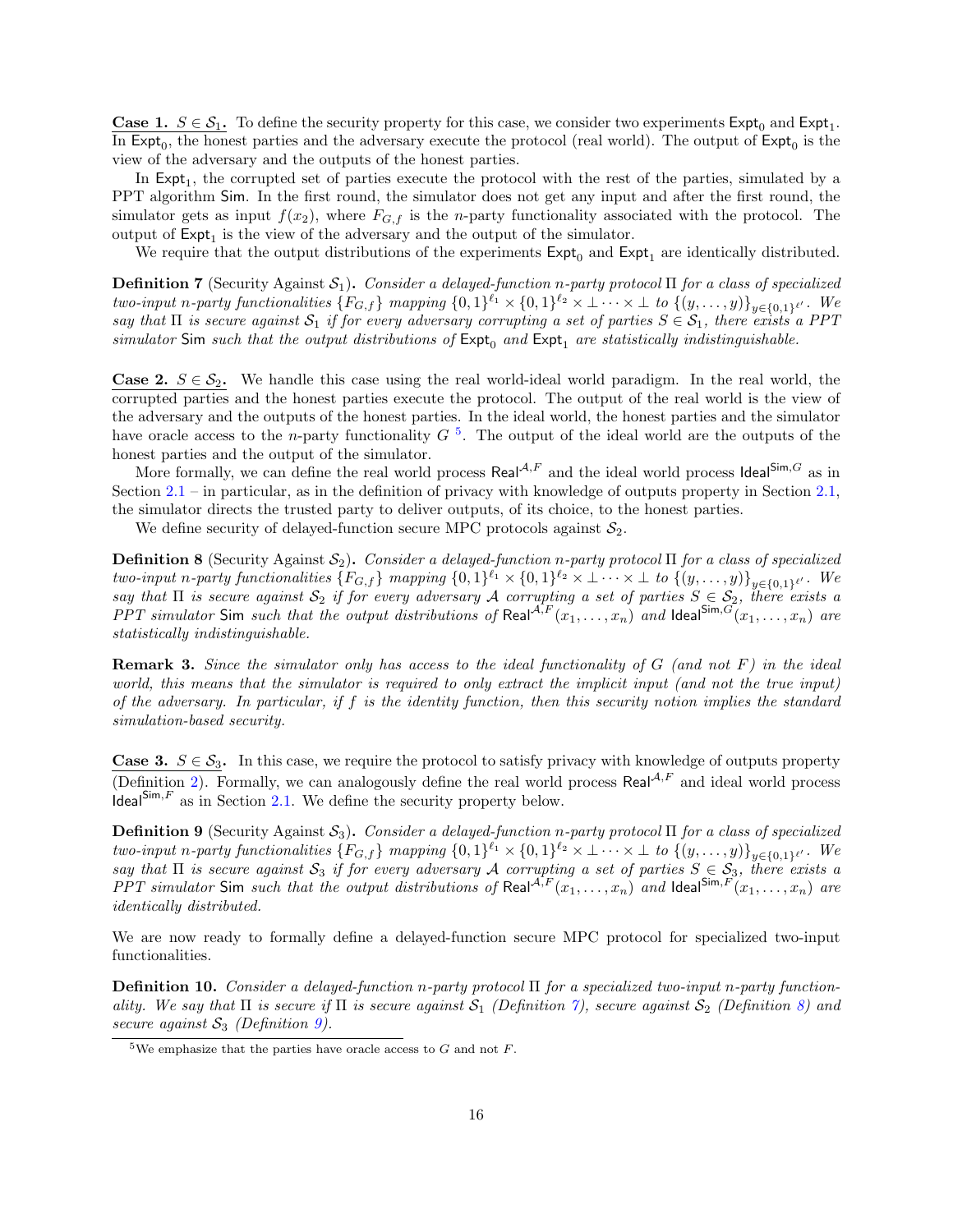#### <span id="page-16-0"></span>3.2.3 Construction

<span id="page-16-2"></span>We prove the following lemma.

**Lemma 3.2.** Let  $n, \ell_1, \ell_2, \ell' > 0$ . Consider a two-input n-party functionality  $G: \{0,1\}^{\ell_1} \times \{0,1\}^{\ell_2} \times \bot \times$  $\cdots \times \bot \to \{(y,\ldots,y)\}_{y\in\{0,1\}^{\ell'}}$  computable by a depth-d circuit of size s. There is a delayed-input two-round MPC protocol for a specialized two-input functionality  $G$  (Definition [6\)](#page-14-2) satisfying statistical privacy with knowledge of outputs property in the honest majority setting. Moreover, the next message function of the every party in the protocol can be represented by a circuit of depth  $O(d + \log(s))$  and size  $s^c 2^{c \cdot (d + \log(s))}$ , for some constant c.

Proof. The main tools used in the construction are a statistical secure garbling scheme and a secure MPC protocol for quadratic polynomials in the honest majority setting satisfying privacy with knowledge of outputs property (Lemma [3.1\)](#page-12-2). We denote the garbling scheme by (Gen, Garb, Eval). We denote the secure MPC protocol for quadratic polynomials by  $\Pi_{\text{Quad}}$ .

We construct a delayed-function secure MPC protocol for a class of specialized two-input functionalities  ${F_{G,f}}$ , each functionality implementable by a circuit of size s and depth d. Our construction is heavily inspired by the techniques introduced in the work of Benhamouda and Lin  $[BL18]$ . Suppose  $P_1$  has input  $x_1, P_2$  has input  $x_2$  and the rest of the parties don't receive any input. The protocol proceeds as follows:

#### Round 1.

- $P_1$  generates  $Gen(1^k, 1^{L'}, 1^{d'})$  to obtain  $(gk_1, K_I^1)$ , where  $L'$  and  $d'$  are defined below. It also generates the first round messages of  $\Pi_{\text{Quad}}$ . In  $\Pi_{\text{Quad}}$ , its input is  $\mathbf{K}_I^1$ . It sends the first round messages of  $\Pi_{\text{Quad}}$ to other parties.
- $P_2$  generates Gen(1<sup>k</sup>, 1<sup>L''</sup>, 1<sup>d''</sup>) to obtain (gk<sub>2</sub>, K<sub>1</sub><sup>2</sup>), where L'' and d'' (defined in first of Round 2). It also generates the first round messages of  $\Pi_{\text{Quad}}$ . It also generates a random string R (we define its length below). In  $\Pi_{\text{Quad}}$ , its input is  $(\mathbf{K}_{I}^{2} \circ R)$ . It generates  $\text{Garb}(\text{gk}_{2}, U_{x_{2}})$  to obtain  $\text{GC}_{2}$ , where  $U_{x_{2}}$ is a universal circuit with  $x_2$  hardwired in it, it takes as input a circuit of size s, depth  $d$  and outputs a single bit. Set  $|R| = |GC_2|$ . Note that  $U_{x_2}$  can be implemented by a circuit of size  $L'' = O(s)$  and depth  $d'' = O(d)$ . It sends  $GC_2 \oplus R$  along with the first round messages of  $\Pi_{Quad}$  to other parties.
- $P_i$ , for  $i \neq 1, i \neq 2$ , generates the first round messages of  $\Pi_{\text{Quad}}$ . It sends the first round messages to other parties.

**Round 2.** At the end of round 1, the parties receive the function  $f$  as input.

-  $P_1$  generates the second round messages of  $\Pi_{\text{Quad}}$ . The protocol  $\Pi_{\text{Quad}}$  is associated with a function that takes as input  $(\mathbf{K}_I^1, \mathbf{K}_I^2, \perp, \ldots, \perp)$  and outputs  $\mathbf{K}_I^1 [\mathbf{K}_I^2[f] \circ R]^6$  $\mathbf{K}_I^1 [\mathbf{K}_I^2[f] \circ R]^6$ . We note that this function can be implemented by a system of quadratic polynomials over  $\mathbb{F}_2$ . It generates  $\text{Garb}(gk_1, \hat{G})$  to obtain  $GC_1$ , where  $\widehat{G}$  (with  $GC_2 \oplus R$  hardwired) is defined as follows: it takes as input  $(\mathbf{K}_I^2[f], R)$ , computes  $y \leftarrow \text{Eval}(GC_2, \mathbf{K}_I^2[f])$  and finally it outputs  $G(x_1, y)$ .  $\hat{G}$  can be implemented by a circuit of size  $L' = O(s)$  and depth  $d' = O(d)$ .

 $P_1$  sends the second round messages of  $\Pi_{\text{Quad}}$  along with  $\mathsf{GC}_1$ .

- $P_2$  generates the second round messages of  $\Pi_{\text{Quad}}$  and sends them to other parties.
- $-P_i$ , for  $i \neq 1$  and  $i \neq 2$ , computes the second round messages of  $\Pi_{\text{Quad}}$  and sends them to other parties.

<span id="page-16-1"></span><sup>&</sup>lt;sup>6</sup>Recall that the notation  $\mathbf{K}_I^1[\mathbf{K}_I^2[f] \circ R]$  refers to the input wire labels for  $\mathsf{GC}_1$  corresponding to the input  $(\mathbf{K}_I^2[f] \circ R)$ . Moreover,  $\mathbf{K}_{I}^{2}[f]$  refers to the input wire labels for  $\mathsf{GC}_{2}$  corresponding to the input f.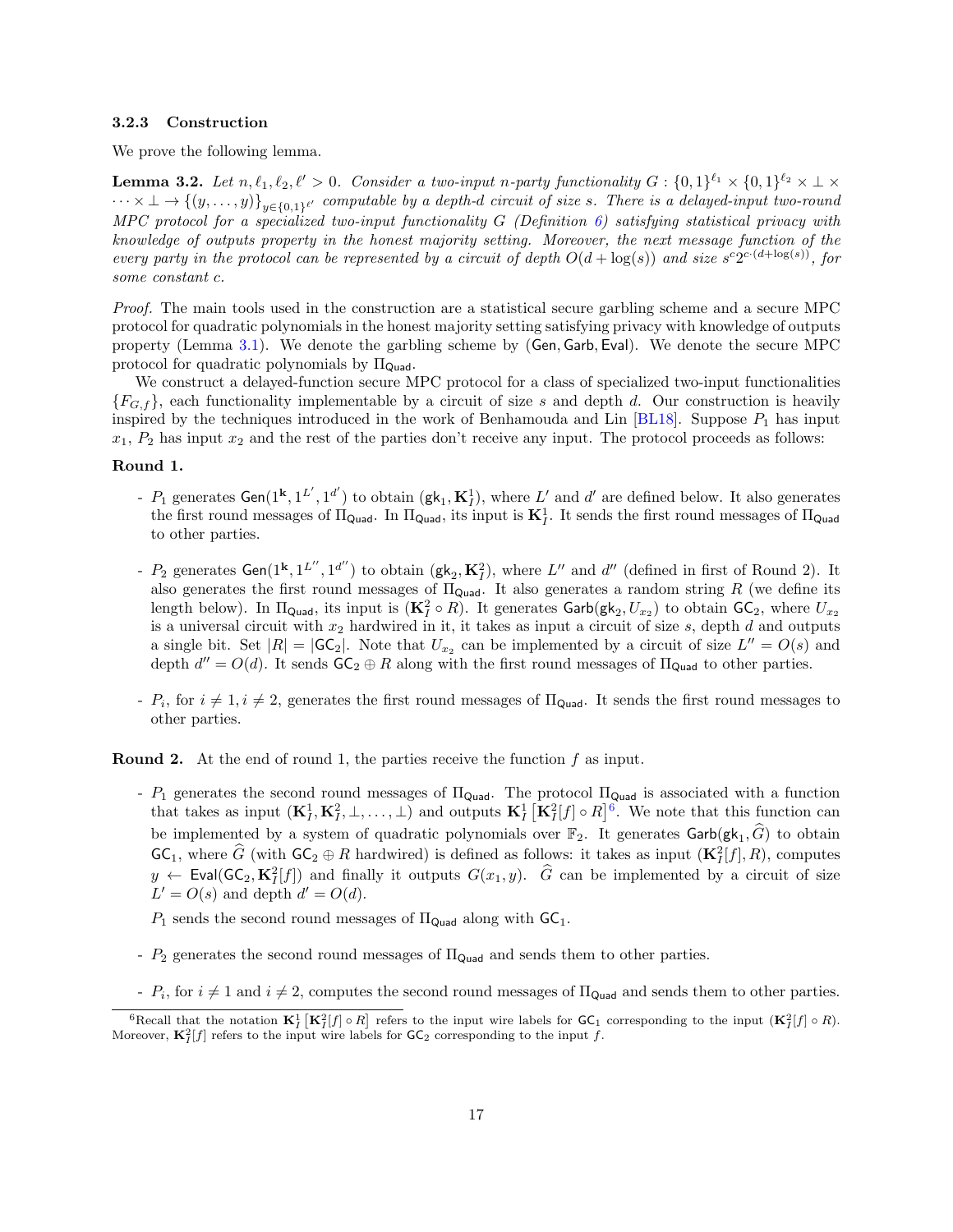**Reconstruction.** All the parties compute the output of  $\Pi_{\text{Quad}}$  to learn the output  $\mathbf{K}^1[\mathbf{K}^2[f]]$ . They then evaluate  $\mathsf{GC}_1$  to obtain  $G(x_1, f(x_2))$ 

If any point in time, if one of the parties abort, the rest of the parties abort as well. This completes the description of the protocol.

**Correctness.** By the correctness of  $\Pi_{\text{Quad}}$ , the output of  $\Pi_{\text{Quad}}$  is  $\mathbf{K} = \mathbf{K}_I^1[\mathbf{K}_I^2[f] \circ R]$ ; that is the output of  $\Pi_{\text{Quad}}$  is the input wire labels for  $\mathsf{GC}_1$  corresponding to the input  $\mathbf{K}_I^2[f]$ . By the correctness of the garbling scheme, we get the output of  $\textsf{Eval}(\textsf{GC}_2,\textbf{K}_I^2[f])$  to be  $f(x_2)$ . Invoking the correctness property of the garbling scheme once more we get the output of  $\textsf{Eval}\left(\textsf{GC}_1,\textbf{K}_I^1[\textbf{K}_I^2[f]\circ R]\right)$  to be  $G(x_1,f(x_2)).$ 

**Efficiency.** We first determine the garbling and evaluation complexities of  $GC_1$  and  $GC_2$ .

From Lemma [2.1,](#page-11-1) the algorithms  $Gen(I^{\mathbf{k}}, I^{L''}, I^{d''})$ ,  $Garb(gk_2, U_{x_2})$  and  $Eval(GC_2, K_I^2[x_2])$  can each be represented by a  $O(d)$ -depth  $s^{c_1}2^{c_1d}$ -sized circuit, for some constant  $c_1$ . Thus,  $\hat{G}$  can be represented by a  $O(d)$ -depth  $s^{c_1}2^{c_1d}$ -sized circuit, for some constant  $c_1$ . Thus,  $\hat{G}$  can be represent  $O(d)$ -depth  $s^{c_2}2^{c_2d}$ -sized circuit, for some constant  $c_2$ . From Lemma [2.1,](#page-11-1) the algorithms  $Gen(1^k, 1^{L'}, 1^{d'})$ ,  $\textsf{Garb}(gk_1, \hat{G})$  and  $\textsf{Eval}(GC_1, \mathbf{K}_I^1[\mathbf{K}_I^2[x_2] \circ R])$  can each be represented by a  $O(d)$ -depth  $s^{c_3}2^{c_3d}$ -sized circuit, for some constant  $c_3$ .

We calculate the computational complexities of all the parties in the above protocol.

- Computational complexity of  $P_1$ : to calculate this, it suffices to determine the complexity to garble  $GC_2$ , the complexity of evaluating  $GC_2$  and the next message function complexity of  $\Pi_{\text{Quad}}$ . We have already determined the first two. Moreover, from Lemma [3.1,](#page-12-2) the next message function of  $\Pi_{\mathsf{Quad}}$  can be represented by a  $O(\log(n))$ -depth  $n^{c_4}$ -sized circuit, for some constant  $c_4$ . Thus, the next message of  $P_1$  can be represented by a depth- $O(d + \log(n))$  s<sup>c</sup>2<sup>c·d</sup>-sized circuit, for some constant c.
- Computational complexity of  $P_2$ : to calculate this, it suffices to determine the complexity to garble  $GC_1$ , the complexity of evaluating  $GC_2$  and the next message function complexity of  $\Pi_{\text{Quad}}$ . We have already determined the first two. As in the above bullet, the next message function of  $\Pi_{\text{Quad}}$  can be represented by a  $O(\log(n))$ -depth  $n^{c_4}$ -sized circuit, for some constant  $c_4$ . Thus, the next message of  $P_2$  can be represented by a depth- $O(d + \log(n)) s^c 2^{c \cdot d}$ -sized circuit, for some constant c.
- Computational complexity of the rest of the parties: to calculate this, it suffices to determine the complexity of evaluating  $GC_2$  and the next message function complexity of  $\Pi_{\text{Quad}}$ . We omit this analysis since this follows from the analysis of the above two bullets. As before, we can represent the next message function of  $P_i$ , for  $3 \leq i \leq n$ , by a depth- $O(d + \log(n)) s^c 2^{c \cdot d}$ -sized circuit, for some constant c.

#### <span id="page-17-0"></span>3.2.4 Proof of Security

We know prove security of our construction. We consider the following cases. Let  $S$  be the set of parties corrupted by the adversary.

 $P_1 \in S$  and  $P_2 \notin S$ . The simulator is defined as follows:

- Round 1.
	- Simulating on behalf of  $P_2$ : Execute the simulator of  $\Pi_{\text{Quad}}$  to obtain the first round messages of  $\Pi_{\text{Quad}}$ . Generate  $R \stackrel{\$}{\leftarrow} \{0,1\}^{|GC_2|}$ . Send the first round messages of  $\Pi_{\text{Quad}}$  along with R, intended for the parties in  $S$ , to the adversary.
	- Simulating on behalf of parties in  $\overline{S}\setminus\{P_2\}$ : Execute the simulator of  $\Pi_{\text{Quad}}$  to obtain the first round messages of  $\Pi_{\text{Quad}}$ . Send the first round messages, intended for the parties in S, to the adversary.

Also, extract the input  $\mathbf{K}_I^1$  of  $P_1$  in  $\Pi_{\mathsf{Quad}}$  from the first round messages of  $\Pi_{\mathsf{Quad}}$ .

• Round 2. At the end of Round 1, the simulator receives  $(f, \hat{y})$  from the environment.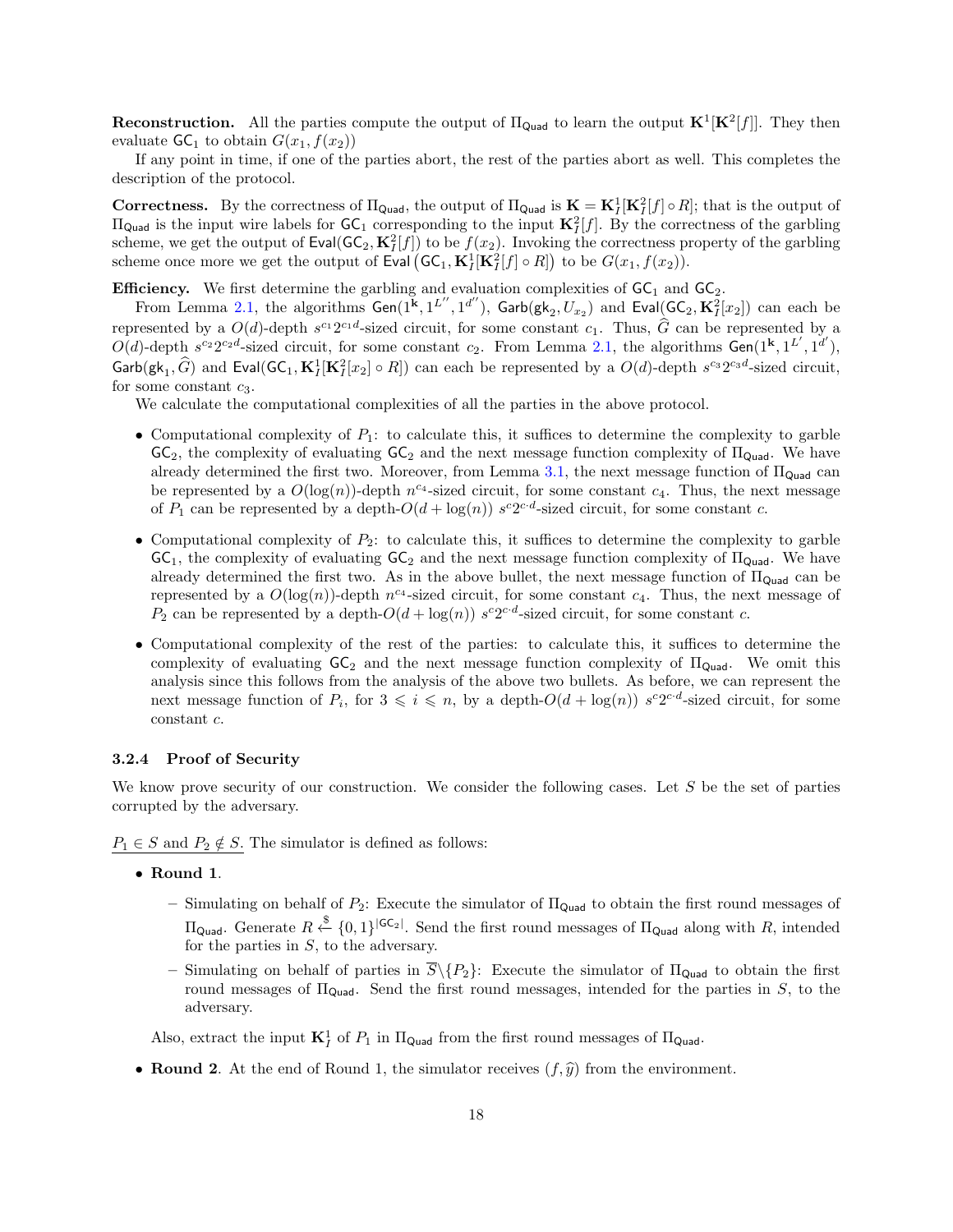- Simulating on behalf of  $P_2$ : Execute the simulator  $\textsf{Sim}_{GC}$  of the garbling scheme (Gen, Garb, Eval); generate  $(\widehat{\mathsf{GC}}_2, \widehat{\mathbf{K}^2}) \leftarrow \mathsf{Sim}_{GC}(1^{\mathbf{k}}, \varphi(U_{x_2}), \widehat{y}),$  where  $\varphi(U_{x_2})$  is the topology of  $U_x$ . Execute the  $\text{simulator of } \Pi_{\mathsf{Quad}}{}^7, \text{ with the output of } \Pi_{\mathsf{Quad}} \text{ set to be } \mathbf{K}_I^1\left[\widehat{\mathbf{K}}_I^2 \circ R \oplus \widehat{\mathsf{GC}}_2\right], \text{ to generate the second}$  $\text{simulator of } \Pi_{\mathsf{Quad}}{}^7, \text{ with the output of } \Pi_{\mathsf{Quad}} \text{ set to be } \mathbf{K}_I^1\left[\widehat{\mathbf{K}}_I^2 \circ R \oplus \widehat{\mathsf{GC}}_2\right], \text{ to generate the second}$  $\text{simulator of } \Pi_{\mathsf{Quad}}{}^7, \text{ with the output of } \Pi_{\mathsf{Quad}} \text{ set to be } \mathbf{K}_I^1\left[\widehat{\mathbf{K}}_I^2 \circ R \oplus \widehat{\mathsf{GC}}_2\right], \text{ to generate the second}$ round messages of  $\Pi_{\text{Quad}}$ . Send the second round messages of  $\Pi_{\text{Quad}}$ , intended for the parties in S, to the adversary.
- Simulating on behalf of parties in  $\overline{S}\setminus\{P_2\}$ : Similar to simulation on behalf of  $P_2$ , Execute the simulator of  $\Pi_{\mathsf{Quad}}$ , with the output of  $\Pi_{\mathsf{Quad}}$  set to be  $\mathbf{K}_I^1$   $\left[\widehat{\mathbf{K}}_I^2 \circ R \oplus \widehat{\mathsf{GC}}_2\right]$ , to generate the second round messages of  $\Pi_{\text{Quad}}$ . Send the second round messages of  $\Pi_{\text{Quad}}$ , intended for the parties in S, to the adversary.
- Reconstruction. Receive the second round messages of  $\Pi_{\text{Quad}}$  from the corrupted parties in S. Also receive  $\widehat{\mathsf{GC}_1}$  from  $P_1$ . Reconstruct the output  $\mathbf{K}_I^1$  from the second round messages of  $\Pi_{\mathsf{Quad}}$ . Evaluate Eval  $\left(\widehat{\mathsf{GC}}_1,\widehat{\mathbf{K}}_I^{\widehat{1}}\right)$  to obtain  $\widehat{b}$ . Output  $\widehat{b}$ .

If at any point in time, the adversary aborts, the simulator aborts as well.

We argue that the output distributions of the ideal world and the real world are identical in this case. We state the hybrids below.

 $H_1$ : This corresponds to  $\mathsf{Expt}_0$  (Definition [7\)](#page-15-1).

 $\mathbf{H}_2$ : In this hybrid, the protocol  $\Pi_{\text{Quad}}$  is simulated. We define the following hybrid simulator that proceeds as follows.

- Round 1.
	- Simulating on behalf of  $P_2$ : Execute the simulator of  $\Pi_{\text{Quad}}$  to obtain the first round messages of  $\Pi_{\mathsf{Quad}}$ . It generates  $\mathsf{Gen}(1^{\mathbf{k}},1^{L''},1^{d''})$  to obtain  $(\mathsf{g}\mathsf{k}_2,\mathbf{K}_I^2)$ . It generates  $\mathsf{Garb}(\mathsf{g}\mathsf{k}_2,U_{x_2})$  to obtain  $\mathsf{GC}_2$ . Generate  $R \stackrel{\$}{\leftarrow} \{0,1\}^{|\mathsf{GC}_2|}$ . Send the first round messages of  $\Pi_{\mathsf{Quad}}$  intended for the parties in S along with  $\mathsf{GC}_2 \oplus R$  to the adversary.
	- Simulating on behalf of parties in  $\overline{S}\setminus\{P_2\}$ : Execute the simulator of  $\Pi_{\text{Quad}}$  to obtain the first round messages of  $\Pi_{\text{Quad}}$ . Send the first round messages intended for the parties in S to the adversary.

Also, extract the input  $\mathbf{K}_I^1$  of  $P_1$  in  $\Pi_{\mathsf{Quad}}$  from the first round messages of  $\Pi_{\mathsf{Quad}}$ .

- Round 2.
	- Simulating on behalf of  $P_2$ : Execute the simulator of  $\Pi_{\text{Quad}}$ , with the output of  $\Pi_{\text{Quad}}$  set to be  $\mathbf{K}_I^1\left[\widehat{\mathbf{K}}_I^2[f]\circ R\right]$ , to generate the second round messages of  $\Pi_{\mathsf{Quad}}$ . Send the second round messages of  $\Pi$ <sub>Quad</sub> intended for the parties in S to the adversary.
	- Simulating on behalf of parties in  $\overline{S}\backslash \{P_2\}$ : This is identical to the simulation on behalf of  $P_2$ .
- Reconstruction. Receive the second round messages of  $\Pi_{\text{Quad}}$  from the corrupted parties in S. Also receive  $\widehat{\mathsf{GC}_1}$  from  $P_1$ . Reconstruct the output  $\mathbf{K}_I^1$  from the second round messages of  $\Pi_{\mathsf{Quad}}$ . Evaluate Eval  $\left(\widehat{\mathsf{GC}}_1,\widehat{\mathbf{K}}_I^1\right)$  to obtain  $\widehat{b}.$  Output  $\widehat{b}.$

If at any point in time, the adversary aborts, the simulator aborts as well.

<span id="page-18-0"></span><sup>&</sup>lt;sup>7</sup>By the privacy with knowledge of outputs property, the simulator of  $\Pi_{\text{Quad}}$  directs the ideal functionality to deliver outputs (of its choice) to honest parties. However, the outer simulator (i.e., the simulator of  $\Pi_{DFunc}$ ), which is running the simulator of  $\Pi_{\text{Quad}}$  as a subroutine, discards these outputs.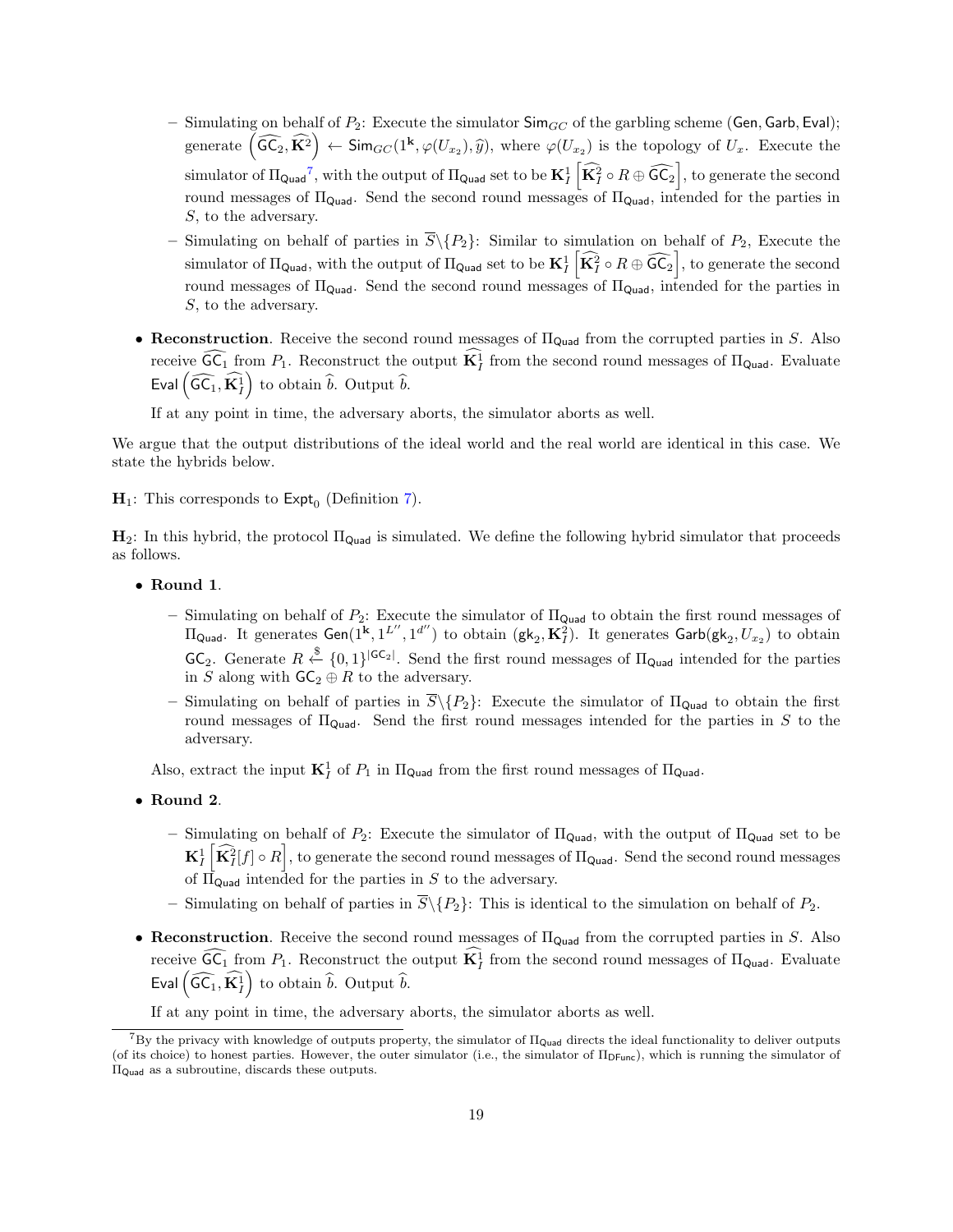In particular, for every party not in the set S, the simulator generates the simulated messages of  $\Pi_{\text{Quad}}$ .

From the statistical privacy with knowledge of outputs property of  $\Pi_{\text{Quad}}$ , the output distributions of  $H_1$ and  $H_2$  are statistically indistinguishable.

 $H_3$ : This corresponds to  $\text{Expt}_1$  (Definition [7\)](#page-15-1).

The only difference between  $H_2$  and  $H_3$  is that the garbled circuit  $GC_2$  (computed by  $P_2$ ) in  $H_3$  is simulated whereas the garbled circuit in  $H_2$  is honestly generated. Moreover, exactly one wire label of  $GC_2$ per input wire is used to simulate the messages of  $\Pi_{\text{Quad}}$ . Thus we can invoke the statistical security of (Gen, Garb, Eval) and argue that the output distributions of  $H_2$  and  $H_3$  are statistically indistinguishable.

 $P_2 \in S$  and  $P_1 \notin S$ . The simulator is defined as follows:

- Round 1.
	- Simulating on behalf of  $P_1$ : Execute the simulator of  $\Pi_{quad}$  to obtain the first round messages. Send the messages intended for the parties in S to the adversary.
	- Simulating on behalf of parties in  $\overline{S}\backslash P_1$ : This is identical to the simulation on behalf of  $P_1$ .

Receive the first round messages of  $\Pi_{\text{Quad}}$  from the adversary. Additionally receive  $\hat{R}$  (masked garbled circuit) from  $P_2$ . Extract the input  $(\mathbf{K}_I^2 \circ R)$  of  $P_2$  from the first round messages of  $\Pi_{\text{Quad}}$  generated by  $P_2$ .

- Round 2. At the end of first round, the simulator receives  $f$  from the environment. Compute Eval  $\left(\widehat{\mathsf{GC}}_2, \widehat{\mathbf{K}}_I^2[f]\right)$  to obtain  $\widehat{y}$ , where  $\widehat{\mathsf{GC}}_2 = \widehat{R} \oplus R$ . Send  $\widehat{y}$  to the ideal functionality to receive  $\widehat{b}$ .
	- Simulating on behalf of  $P_1$ : Execute the simulator  $\mathsf{Sim}_{GC}$  of the garbling scheme (Gen, Garb, Eval); generate  $\left(\widehat{\mathsf{GC}}_1,\widehat{\mathbf{K}}_I^1\right) \leftarrow \mathsf{Sim}_{GC}(1^{\mathbf{k}},\varphi(\widehat{G}),\widehat{b}).$  Execute the simulator of  $\Pi_{\mathsf{Quad}}$ , with the output of  $\Pi_{\text{Quad}}$  set to be  $\mathbf{K}_I^1$ , to generate the second round messages of  $\Pi_{\text{Quad}}$ . Send the second round messages of  $\Pi_{\text{Quad}}$  along with the simulated garbled circuit  $\widehat{\mathsf{GC}}_1$ , intended for the parties in S, to the adversary.
	- Simulating on behalf of parties in  $\overline{S}\backslash P_1$ : Execute the simulator of  $\Pi_{\text{Quad}}$ , with the output of  $\Pi_{\text{Quad}}$ set to be  $\mathbf{K}_I^1$ , to generate the second round messages of  $\Pi_{\text{Quad}}$ . Send the second round messages of  $\Pi_{\text{Quad}}$  intended for the parties in S to the adversary.
- Reconstruction. Receive the second round messages of  $\Pi_{\text{Quad}}$  from the corrupted parties in S. Reconstruct the output  $\widehat{\mathbf{K}}_I^1$  from the second round messages of  $\Pi_{\text{Quad}}$ . Evaluate Eval  $\left(\widehat{\mathsf{GC}}_1, \widehat{\mathbf{K}}_I^1\right)$  to obtain  $b'$ . Direct the ideal functionality to deliver the output  $b'$  to the honest parties. Output of the simulator is the view of the adversary.

If any point in time, the adversary aborts, the simulator aborts as well.

Consider the following hybrids.

 $H_1$ : Execution of the protocol in the real world.

 $H_2$ : In this hybrid, the messages of  $\Pi_{\text{Quad}}$  are simulated. We define a hybrid simulator that proceeds as follows:

- Round 1.
	- Simulating on behalf of  $P_1$ : Execute the simulator of  $\Pi_{\text{Quad}}$  to obtain the first round messages. Send the messages intended for the parties in  $S$  to the adversary.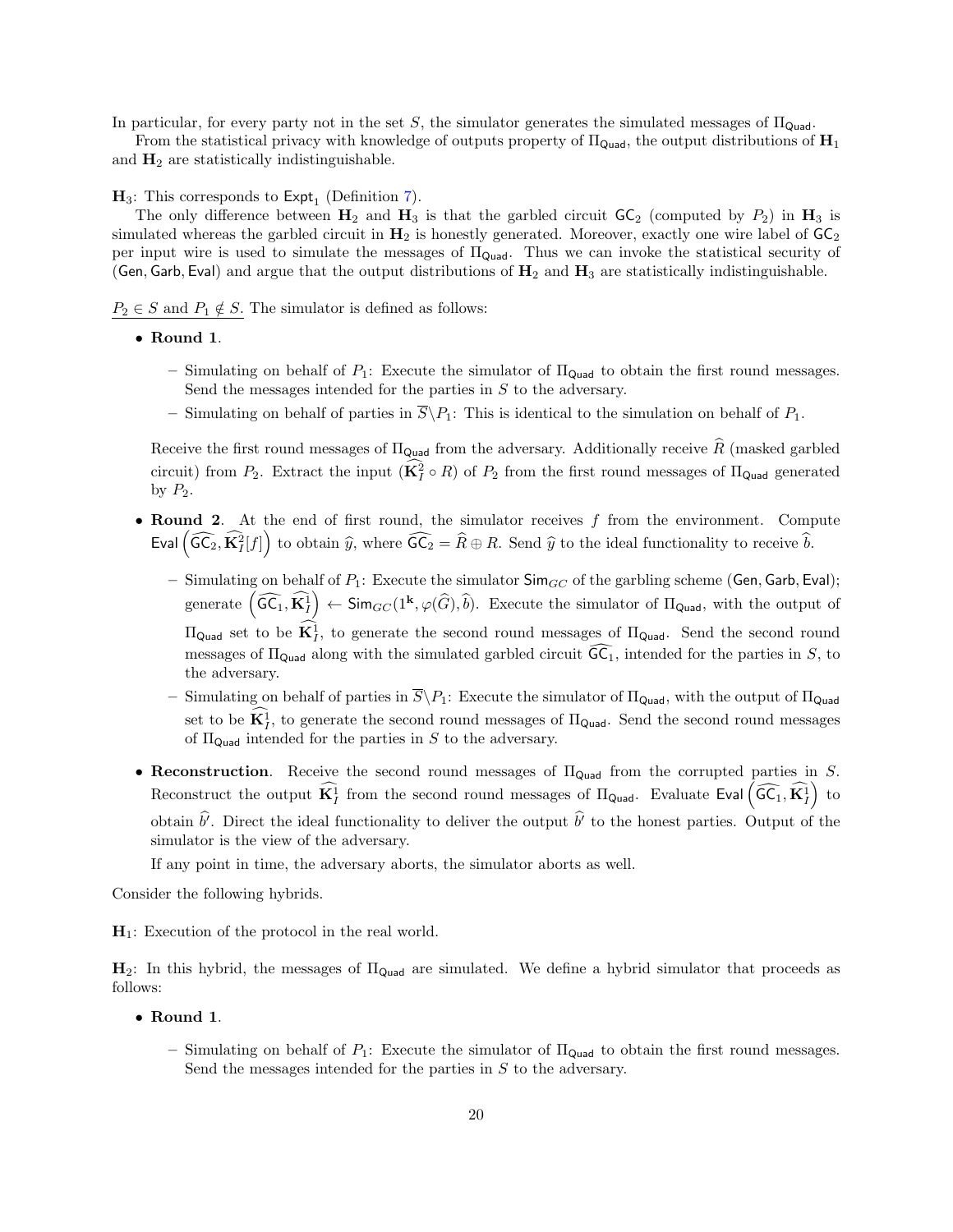– Simulating on behalf of parties in  $\overline{S}\backslash P_1$ : This is identical to the simulation on behalf of  $P_2$ .

Receive the first round messages of  $\Pi_{\text{Quad}}$  from the adversary. Additionally receive  $\widehat{R}$  (masked garbled circuit) from  $P_2$ . Extract the input  $(\mathbf{K}_I^2 \circ R)$  of  $P_2$  from the first round messages of  $\Pi_{\text{Quad}}$  generated by  $P_2$ .

- Round 2. At the end of first round, the simulator receives  $f$  from the environment. Compute Eval  $\left(\widehat{\mathsf{GC}}_2, \widehat{\mathbf{K}}_I^2[f]\right)$  to obtain  $\widehat{y}$ . Send  $\widehat{y}$  to the ideal functionality to receive  $\widehat{b}$ .
	- Simulating on behalf of  $P_1$ : Compute  $Gen(1^{\bf k}, 1^{L'}, 1^{d'})$  to obtain  $({\bf g}{\bf k}_i, {\bf K}_I^1)$ . Compute  $Gen({\bf g}{\bf k}_1, \widehat{G})$ to obtain  $\mathsf{GC}_1$ . Execute the simulator of  $\Pi_{\mathsf{Quad}}$ , with the output of  $\Pi_{\mathsf{Quad}}$  set to be  $\widehat{\mathbf{K}}_I^1\left[\widehat{\mathbf{K}}_I^2 \circ R\right]$ , to generate the second round messages of  $\Pi_{\text{Quad}}$ . Send the second round messages of  $\Pi_{\text{Quad}}$  intended for the parties in  $S$  along with the garbled circuit  $GC<sub>1</sub>$  to the adversary.
	- Simulating on behalf of parties in  $\overline{S}\backslash P_1$ : Execute the simulator of  $\Pi_{\text{Quad}}$ , with the output of  $\Pi_{\text{Quad}}$ set to be  $\widehat{\mathbf{K}}_I^1\left[\widehat{\mathbf{K}}_I^2 \circ R\right]$ , to generate the second round messages of  $\Pi_{\text{Quad}}$ . Send the second round messages of  $\Pi_{\text{Quad}}$  intended for the parties in S to the adversary.
- Reconstruction. Receive the second round messages of  $\Pi_{\text{Quad}}$  from the corrupted parties in S. Reconstruct the output  $\widehat{\mathbf{K}}_I^1$  from the second round messages of  $\Pi_{\text{Quad}}$ . Evaluate Eval  $\left(\widehat{\mathsf{GC}}_1, \widehat{\mathbf{K}}_I^1\right)$  to obtain  $b'$ . Direct the ideal functionality to deliver the output  $b'$  to the honest parties. Output of the simulator is the view of the adversary.

If any point in time, the adversary aborts, the simulator aborts as well.

The only difference between  $H_1$  and  $H_2$  is that the messages of  $\Pi_{\text{Quad}}$  are simulated in  $H_2$ , whereas in  $H_1$ they are not. From the statistical privacy with knowledge of outputs property of  $\Pi_{\text{Quad}}$ , it follows that the output distributions of  $H_1$  and  $H_2$  are statistically indistinguishable.

H3: This corresponds to the ideal world.

The only difference between  $H_2$  and  $H_3$  is that the garbled circuit  $GC_1$  is simulated in  $H_3$ , whereas in  $H_2$  it is generated honestly. Moreover, exactly one wire label of  $GC_1$  per input wire is used in  $\Pi_{\text{Quad}}$ . Thus, from the statistical security of (Gen, Garb, Eval) it follows that the output distributions of  $H_2$  and  $H_3$  are statistically indistinguishable.

 $P_1 \notin S$  and  $P_2 \notin S$ . The simulator is defined as follows:

- Round 1.
	- Simulating on behalf of  $P_1$ : Execute the simulator of  $\Pi_{\text{Quad}}$  to generate the first round messages; send the messages intended for the parties in S to the adversary.
	- Simulating on behalf of  $P_2$ : Execute the simulator of  $\Pi_{\text{Quad}}$  to generate the first round messages; send the messages intended for the parties in S to the adversary. Also, send a string  $R \overset{\$}{\leftarrow}$  ${0,1\}^{|GC_2|}.$
	- Simulating on behalf of parties in  $\overline{S}\backslash\{P_1, P_2\}$ : This is identical to the simulation on behalf of  $P_1$ .
- Round 2. The simulator receives the value  $\hat{b}$  from the ideal functionality.
	- $-$  Simulating on behalf of  $P_1$ : Execute the simulator  $\mathsf{Sim}_{GC}$  of (Gen, Garb, Eval); compute  $\left(\widehat{\mathsf{GC}_1},\widehat{\mathbf{K}^1}\right)\leftarrow$  $\textsf{Sim}_{GC}\left(1^{\bf k},\varphi(\widehat{G}),\widehat{b}\right)$ . Execute the simulator of  $\Pi_{\textsf{Quad}}$ , with the output of  $\Pi_{\textsf{Quad}}$  set to be  $\widehat{\mathbf{K}}^1$ , to generate the second round messages; send the messages intended for the parties in  $S$  to the adversary.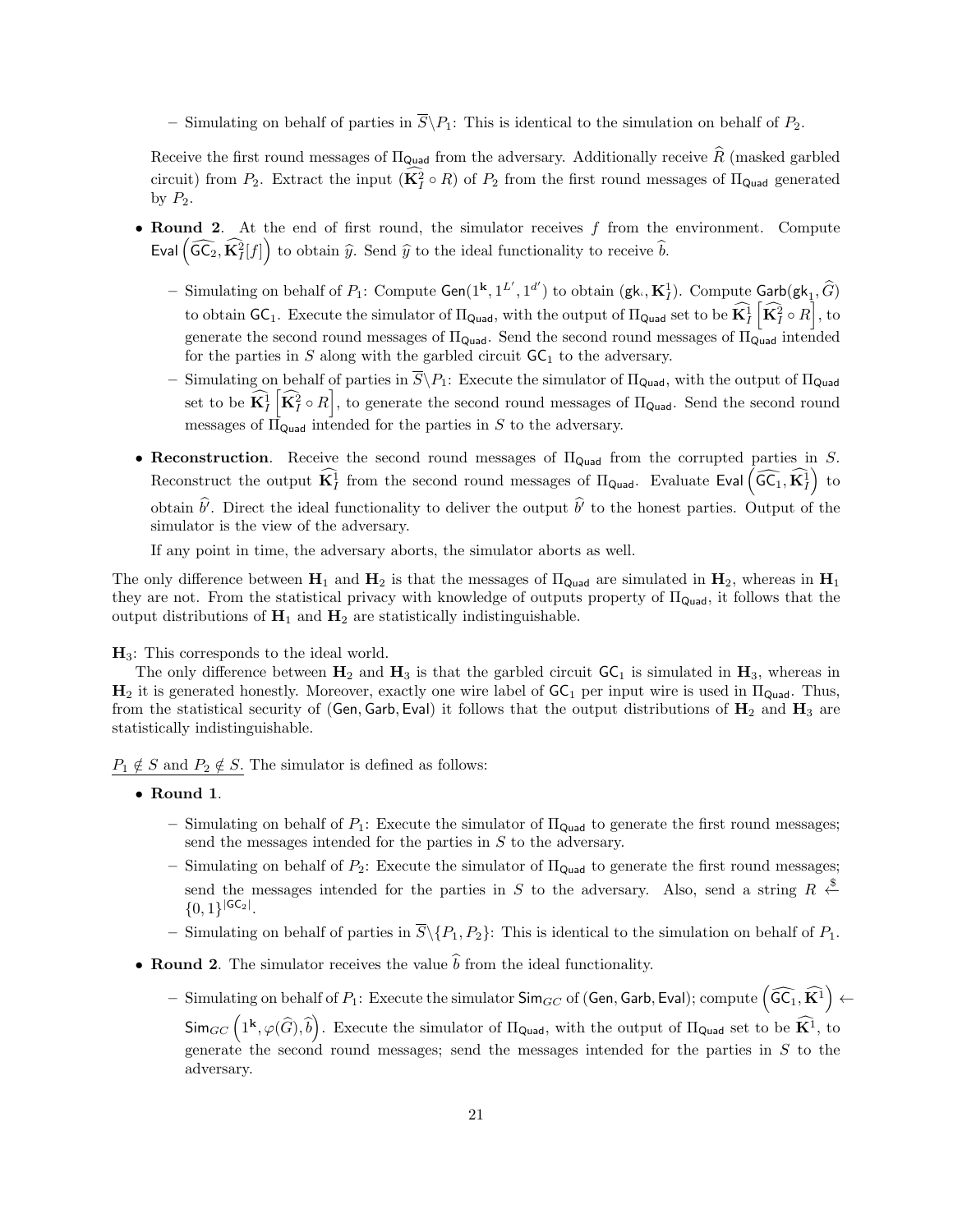- Simulating on behalf of  $P_2$ : Execute the simulator of  $\Pi_{\text{Quad}}$ , with the output of  $\Pi_{\text{Quad}}$  set to be  $\widehat{\mathbf{K}}^1$ , to generate the second round messages; send the messages intended for the parties in S to the adversary.
- Simulating on behalf of parties in  $\overline{S}\setminus\{P_1, P_2\}$ : This is identical to the simulation on behalf of  $P_2$ .
- Reconstruction. Receive the second round messages of  $\Pi_{\text{Quad}}$  from the corrupted parties in S. Reconstruct the output  $\widehat{\mathbf{K}}_I^1$  from the second round messages of  $\Pi_{\text{Quad}}$ . Evaluate Eval  $\left(\widehat{\mathsf{GC}}_1, \widehat{\mathbf{K}}_I^1\right)$  to obtain  $b'$ . Direct the ideal functionality to deliver the output  $b'$  to the honest parties. Output of the simulator is the view of the adversary.
	- If any point in time, the adversary aborts, the simulator aborts as well.

We describe the hybrids below.

 $H_1$ : Execution of the protocol in the real world.

 $H_2$ : In this hybrid, the messages of  $\Pi_{\text{Quad}}$  are simulated. We define a hybrid simulator that proceeds as follows:

#### • Round 1.

- Simulating on behalf of  $P_1$ : Execute the simulator of  $\Pi_{\text{Quad}}$  to generate the first round messages; send the messages intended for the parties in S to the adversary.
- Simulating on behalf of  $P_2$ : Execute the simulator of  $\Pi_{\text{Quad}}$  to generate the first round messages of  $\Pi_{\mathsf{Quad}}$ . Compute Gen $(1^{\mathbf{k}}, 1^{L''}, 1^{d''})$  to obtain  $(\mathsf{g}\mathsf{k}_2, \mathbf{K}_I^2)$ . Generate a random string  $R \overset{\$}{\leftarrow} \{0, 1\}^{|\mathsf{GC}_1|}$ . Compute  $\mathsf{Garb}(gk_2, U_{x_2})$  to obtain  $\mathsf{GC}_2$ .

Finally, it sends  $GC_2 \oplus R$  along with the first round simulated messages of  $\Pi_{\text{Quad}}$ , intended for parties in  $S$ , to the adversary.

- Simulating on behalf of parties in  $\overline{S}\backslash\{P_1, P_2\}$ : This is identical to the simulation on behalf of  $P_1$ .
- Round 2. After the first round, the simulator receives the function  $f$  from the environment.
	- Simulating on behalf of  $P_1$ : Compute Gen(1<sup>k</sup>, 1<sup>L'</sup>, 1<sup>d'</sup>) to obtain  $(gk_1, K_I^1)$ . Compute Garb $(gk_1, \widehat{G})$ to obtain  $GC_1$ . Simulate the second round messages of  $\Pi_{Quad}$ , with the output of  $\Pi_{Quad}$  set to be  $\mathbf{K}_I^1[\mathbf{K}_I^2[f]]$ . Send the simulated second round messages of  $\Pi_{\mathsf{Quad}}$ , intended for parties in S, to the adversary.
	- Simulating on behalf of  $P_2$ : Simulate the second round messages of  $\Pi_{\text{Quad}}$ , with the output of  $\Pi_{\text{Quad}}$  set to be  $\mathbf{K}_I^1[\mathbf{K}_I^2[f]]$ . Send the simulated second round messages of  $\Pi_{\text{Quad}}$ , intended for parties in  $S$ , to the adversary.
	- Simulating on behalf of parties in  $\overline{S}\backslash\{P_1, P_2\}$ : This is identical to the simulation on behalf of  $P_2$ .
- Reconstruction. Receive the second round messages of  $\Pi_{\text{Quad}}$  from the corrupted parties in S. Reconstruct the output  $\widehat{\mathbf{K}}_I^1$  from the second round messages of  $\Pi_{\text{Quad}}$ . Evaluate Eval  $\left(\widehat{\mathsf{GC}}_1, \widehat{\mathbf{K}}_I^1\right)$  to obtain  $b'$ . Direct the ideal functionality to deliver the output  $b'$  to the honest parties. Output of the simulator is the view of the adversary.

If any point in time, the adversary aborts, the simulator aborts as well.

The only difference between  $H_1$  and  $H_2$  is that the messages of  $\Pi_{\text{Quad}}$  are simulated. From the statistical security of  $\Pi_{\text{Quad}}$ , it follows that the output distributions of  $H_1$  and  $H_2$  are statistically indistinguishable.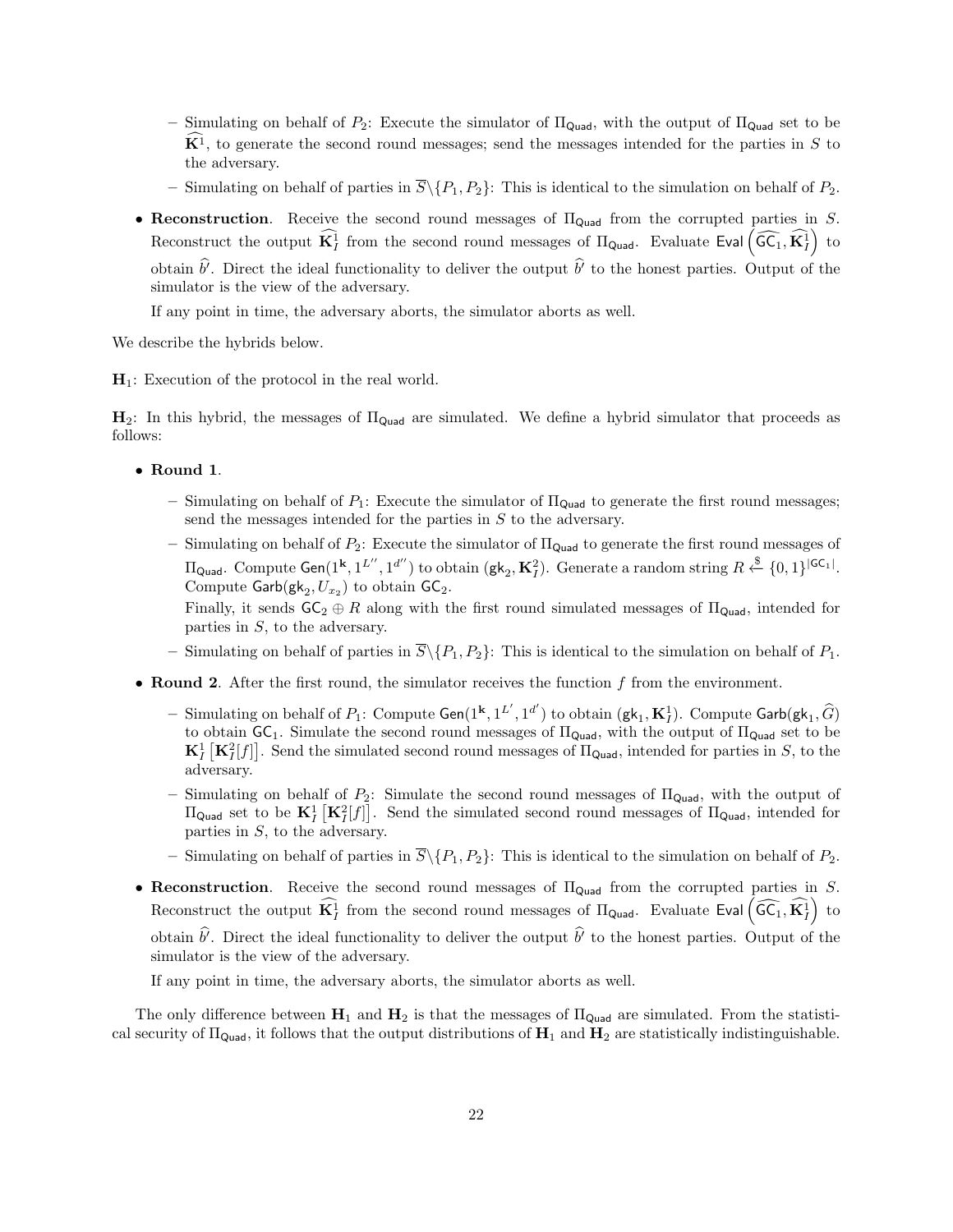$H_3$ : In this hybrid, the hybrid simulator, defined in  $H_2$ , instead simulates the garbled circuit  $GC_1$ . In particular, the hybrid simulator generates  $\mathsf{GC}_1$  as follows: it executes the simulator  $\mathsf{Sim}_{GC}(\varphi(U_{x_2}), \hat{y})$  to obtain  $(\mathsf{GC}, \mathbf{K}^2 | f|)$ , where  $\hat{y} = f(x_1)$ . The rest of the steps of the hybrid simulator are sa obtain  $(GC_1, K_I^2[f])$ , where  $\hat{y} = f(x_2)$ . The rest of the steps of the hybrid simulator are same as before.<br>The only difference between  $H_2$  and  $H_3$  is that the garbled circuit  $GC$ , is simulated in  $H_2$  whereas

The only difference between  $H_2$  and  $H_3$  is that the garbled circuit  $GC_1$  is simulated in  $H_3$ , whereas in  $H_2$  it is honestly generated. From the statistical security of (Gen, Garb, Eval), the output distributions of  $H_2$ and  $H_3$  are statistically indistinguishable. Here we crucially use the fact that only one wire label (of  $GC_1$ ) per input wire is necessary to generate the messages of the protocol.

H4: This corresponds to the ideal world.

The only difference between  $\mathbf{H}_3$  and  $\mathbf{H}_4$  is that the masked garbled circuit sent by  $P_2$  in the first round is generated in  $H_3$  as  $R \oplus G_2$ , whereas in  $H_3$  just R is sent as the first message. Note that R is not used in generating the other messages; this means that  $R \oplus \mathsf{GC}_2$  and R are identically distributed even given the other messages of the protocol. Thus, the output distributions of  $H_3$  and  $H_4$  are identically distributed.

 $\Box$ 

#### <span id="page-22-0"></span>3.3 Information-Theoretic One-Time Multi-Key MACs

In this section we first formally define this new-primitive called one-time multi-key message authentication codes (MACs) and then give a construction for the same. As the name suggests, a multi-key MAC scheme is a multi-key variant of regular unconditional MACs. Each key in this scheme can be sampled independently. Computing a MAC with respect to a set of keys requires knowledge of all the keys. However, verification can be done individually w.r.t. each key.

Intuitively for correctness, we want that an honestly computed MAC can be verified w.r.t. each key. For multi-key unforgeability, we allow the adversary to choose keys  $\{K_i\}_{i\in S}$  for any subset  $S \subset [n]$  and receive a valid MAC  $\tau$  corresponding to the set of  $\{K_i\}_{i\in[n]}$  keys (where the remaining keys  $\{K_i\}_{i\in[n]\setminus S}$ corresponding to the honest set are sampled independently and honestly) on a message  $x$  of its choice. We say that a multi-key MAC scheme is multi-key unforgeable if the probability that the adversary can output a different MAC  $\tau^* \neq \tau$  such that it verifies w.r.t. any key  $K_i$  in the honest set, i.e., for  $i \in [n] \setminus S$  is negligible. We now define this notion formally.

Definition 11. A multi-key one-time MAC scheme with message space M, key-space K and signature space X for a set of parties  $\mathcal{P} = \{P_1, \ldots, P_n\}$  is a tuple of 3 PPT algorithms  $\Phi := (\mathsf{MK}.\mathsf{KeyGen}, \mathsf{MK}.\mathsf{Sign}, \mathsf{MK}.\mathsf{Verify}).$ 

- $K \leftarrow \mathsf{MK}.\mathsf{KeyGen}(1^k)$ : The key generation algorithm takes the statistical security parameter as input and outputs a key  $K \in \mathcal{K}$ .
- $\tau \leftarrow \mathsf{MK}.Sign(K_1, \ldots, K_n, x)$ : The signing algorithm takes a set of keys  $K_1, \ldots, K_n \in \mathcal{K}^n$ , and a message bit  $x \in \mathcal{M}$  as input and outputs a MAC  $\tau \in \mathcal{X}$ .
- $b \leftarrow \text{MK.Verify}(K, x, \tau)$ : The verification algorithm takes a key  $K \in \mathcal{K}$ , a message bit  $x \in \mathcal{M}$  and a MAC value  $\tau \in \mathcal{X}$  as input and outputs a bit  $b \in \{0, 1\}.$

We say that a multi-key one-time MAC scheme is  $\varepsilon(\mathbf{k})$ -statistically secure if it satisfies the following properties:

1. Correctness: The following holds for every  $x \in \mathcal{M}$ :

 $\Pr\left[\{K_i \leftarrow \mathsf{MK}.\mathsf{KeyGen}(1^{\bm{k}})\}_{i\in[n]}, \tau\leftarrow \mathsf{MK}.\mathsf{Sign}(K_1,\ldots,K_n,x) \mid \forall i\in[n],\mathsf{MK}.\mathsf{Verify}(K_i,x,\tau)=1\right]=1$ 

2. **Multi-Key Unforgeability:** For any unbounded adversary  $A$ , the following holds:

$$
\Pr\left[\mathsf{Expt}^{\mathsf{forget}}_{\Phi,\mathcal{A}}(1^{\pmb{k}},1^n)=1\right]\leqslant\varepsilon(\pmb{k})
$$

where  $\mathsf{Expt}_{\Phi,\mathcal{A}}^{\mathsf{forget}}$  is defined as follows: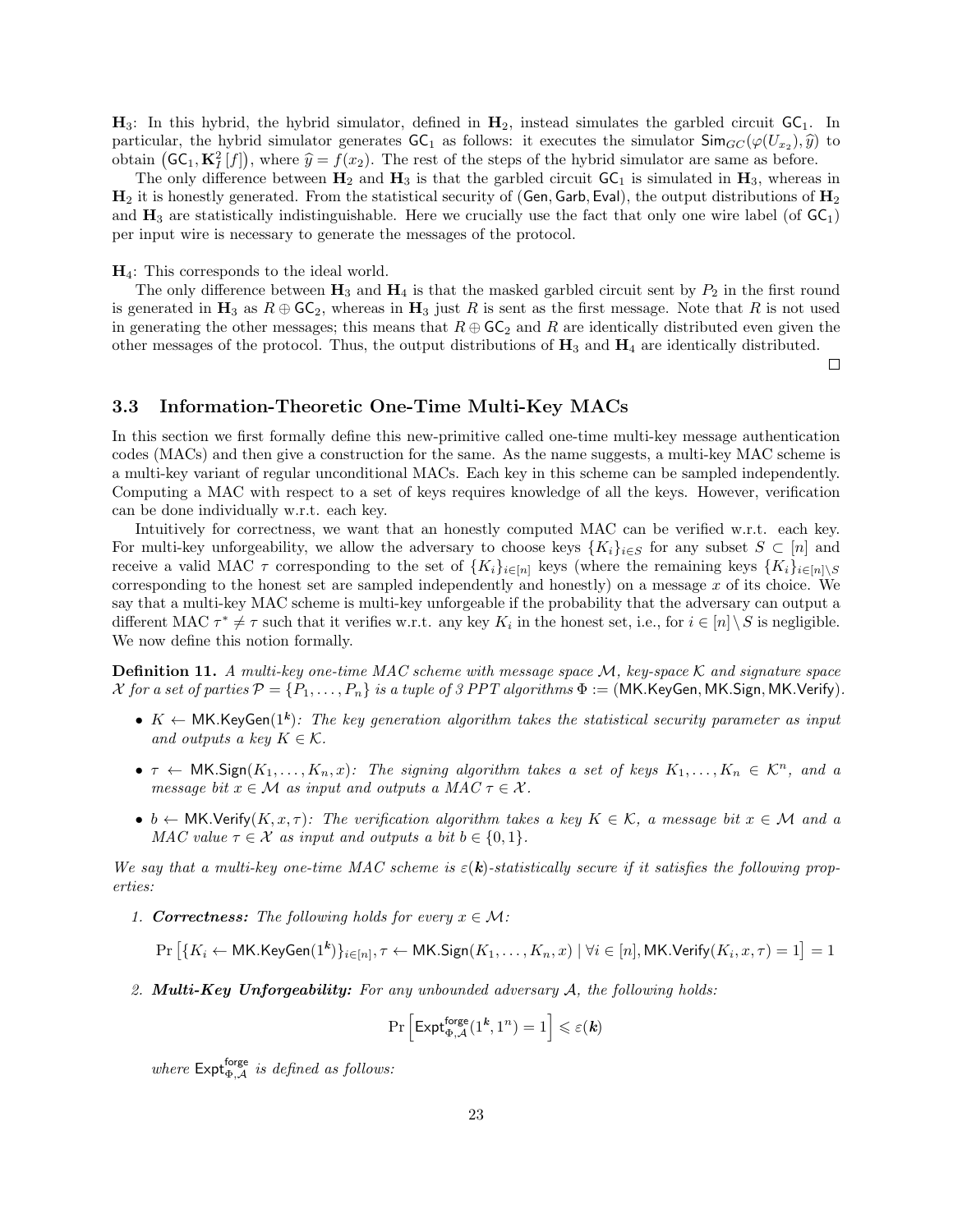- The Adversary A chooses a subset  $S \subset [n]$ , a set of keys  $\{K_i\}_{i \in [n] \setminus S}$  and a message  $x \in \mathcal{M}$  and sends these to the challenger.
- The challenger samples keys  $\{K_i \leftarrow \mathsf{MK.K}$ eyGen $(1^k)\}_{i \in S}$  and computes  $\tau \leftarrow \mathsf{MK.Sign}(K_1, \ldots, K_n, x)$ such that for each  $i \in [n]$ , MK.Verify $(K_i, x, \tau) = 1$ . It sends  $\tau$  to the adversary.
- The adversary A returns  $x^*, \tau^*$ .
- Output 1 if  $\tau \neq \tau^*$  and  $\exists i \in S$  such that MK.Verify $(K_i, x^*, \tau^*) = 1$ . Else output 0.

We now construct a statistically secure multi-key MAC scheme for message space  $\mathcal{M} = \{0, 1\}$ . The keys in this scheme comprise of three elements  $A \in \mathbb{F}^n, b_0 \in \mathbb{F}, b_1 \in \mathbb{F}$ , where  $\mathbb{F}$  is a field of size  $2^k$ . Computing a MAC on a message  $x \in \{0,1\}$  w.r.t. n such keys of the form  $\{(K_i,b_{i,0},b_{i,1})\}_{i\in[n]}$  is equivalent to finding a vector  $U = \tau$  of size n, such that  $\langle A_i, U \rangle = b_{i,x}$  for each  $i \in [n]$ . Verification w.r.t. to any key  $K_i = (A_i, b_{i,0}, b_{i,1})$ can also be done similarly by checking whether  $\langle A_i, U \rangle = b_{i,x}$ . We now formally prove the following lemma.

<span id="page-23-0"></span>**Lemma 3.3.** Given a statistical security parameter  $k > 0$ , there exists an  $\varepsilon(k)$ -statistically secure one-time multi-key MAC scheme  $\Phi := (\mathsf{MK.KeyGen}, \mathsf{MK.Sign}, \mathsf{MK.Verify})$  for message space  $\mathcal{M} = \{0, 1\}$ .

Proof. We start by describing the construction. Later we give a proof of security for this construction. **Construction.** Let  $\mathbb{F}$  be a field of size exponential in the statistical security parameter **k**.

- MK.KeyGen(1<sup>k</sup>): Sample  $A \xleftarrow{\$} \mathbb{F}^n$  and  $b_0, b_1 \xleftarrow{\$} \mathbb{F}$ . Output  $K = (A, b_0, b_1)$ .
- MK.Sign $(K_1, ..., K_n, x)$ :  $\forall i \in [n]$ , parse  $K_i = (A_i, b_{i,0}, b_{i,1})$ . Let  $A =$  $\lceil$  $\Big\}$  $A_1$ . .  $A_n$ 1  $\Bigg\}$ and  $B_x =$  $\lceil$  $\Big\}$  $b_{1,x}$ . .  $b_{n,x}$ 1  $\Big\}$ . Sample

a vector U such that  $A \cdot U = B_x$ . Output  $\tau = U$ .

• MK.Verify $(K_i, x, \tau)$ : Parse  $K_i = (A_i, b_{i,0}, b_{i,1})$  and  $\tau = U$ . Check whether  $\langle A_i, U \rangle = b_{i,x}$ . If so output 1, else output 0.

**Correctness.** Correctness follows trivially from construction. Since U is chosen such that  $A \cdot U = B_x$ , then it holds for each  $i \in [n]$  that  $\langle A_i, U \rangle = b_{i,x}$ .

**Multi-Key Unforgeability.** Given any  $i \in S$ , Let  $A_i = [a_{i,1}, \ldots, a_{i,n}]$  and  $\tau = U$  and  $\tau^* = U^*$ . Since  $b_{i,\overline{x}}$  is chosen uniformly at random, the probability that there exists  $U^{*T} = [u_1^*, \ldots u_n^*]$  such that  $b_{i,\overline{x}} =$  $a_{i,1} \cdot u_1^* + \ldots + a_{i,n} \cdot u_n^*$  is  $1/|\mathbb{F}|$ . Therefore,

$$
\Pr[\mathsf{MK}.\mathsf{Verify}(K_i,\overline{x},\tau^*)=1]\leqslant 1/|\mathbb{F}|
$$

For MK.Verify $(K_i, x, \tau^*) = 1$ , since  $\tau \neq \tau^*$ , U and U<sup>\*</sup> must differ in at least one position. Let  $u_j^* \neq u_j$ . Then

$$
a_{i,j} = \frac{b_{i,x} - \sum_{k \in [n] \setminus j} a_{i,k} \cdot u_k^*}{u_j^*}
$$

Since  $a_{i,j}$  is chosen uniformly at random, the probability that this happens is  $1/|\mathbb{F}|$ .

$$
\Pr[\mathsf{MK}.\mathsf{Verify}(K_i, x, \tau^*) = 1] \leqslant 1/|\mathbb{F}|
$$

Therefore,  $Pr[MK.Verify(K_i, x^*, \tau^*) = 1] \leq 2/|\mathbb{F}|$  for any  $x^* \in \{0, 1\}.$ 

Finally, taking a union bound:

$$
\Pr\left[\left(\exists i \in S \text{ such that MK.Verify}(K_i, \cdot, \tau^*) = 1\right) \wedge \left(\tau \neq \tau^*\right)\right] \leq 2|S|/|\mathbb{F}|
$$

 $\Box$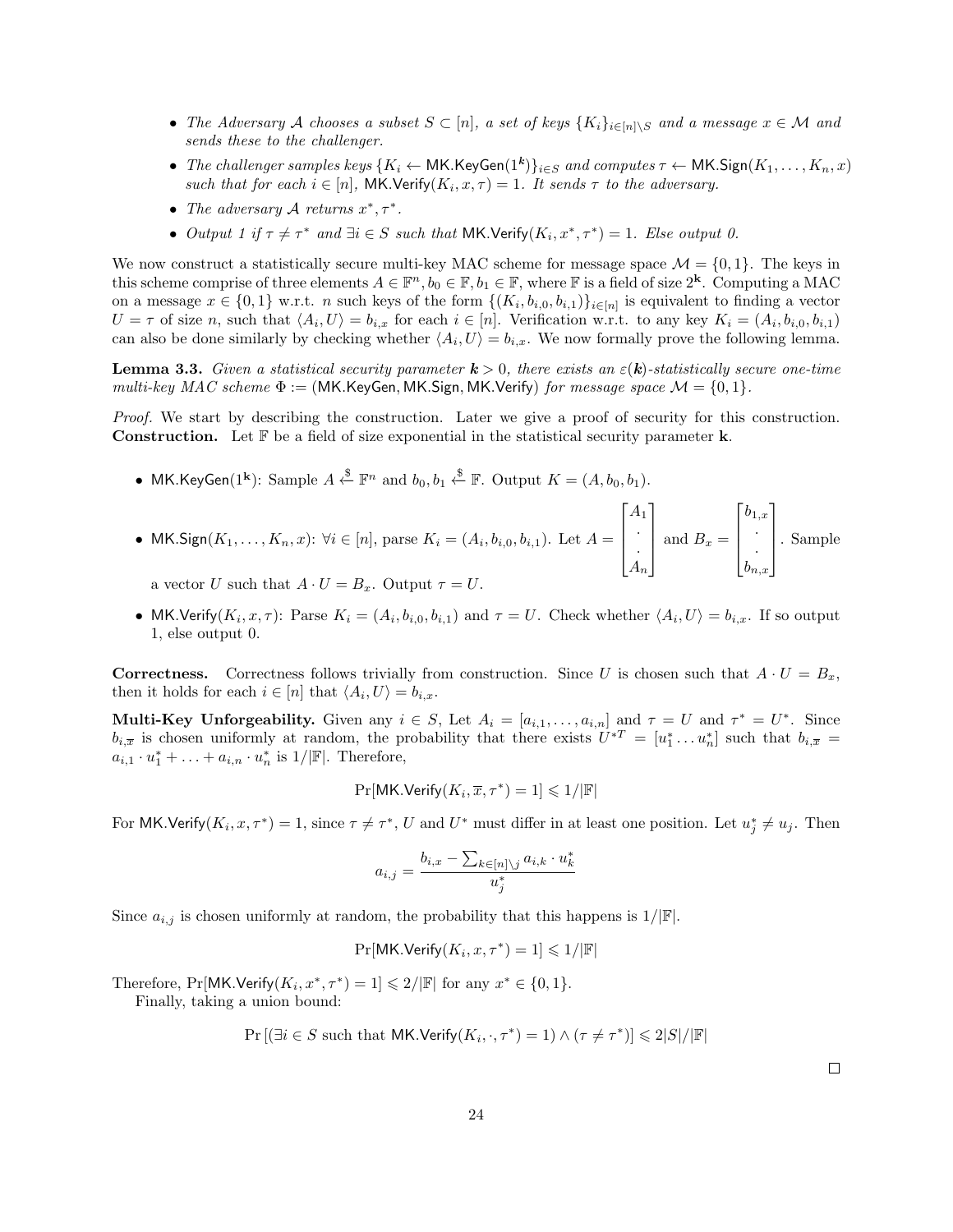Note that the above construction can be easily extended to obtain a one-time multi-key MAC scheme for multi-bit message space  $\mathcal{M} = \{0,1\}^*$ . This can be done by computing a multi-key MAC for each bit of the message separately using the construction from Lemma [3.3.](#page-23-0) As a result, we get the following corollary.

<span id="page-24-1"></span>**Corollary 3.4.** Given a statistical security parameter  $k > 0$ , there exists an  $\varepsilon(k)$ -statistically secure one-time multi-key MAC scheme  $\Phi := (\text{MK.KeyGen}, \text{MK.Sign}, \text{MK.Verify})$  for a multi-bit message space  $\mathcal{M} = \{0, 1\}^*$ .

### <span id="page-24-0"></span>4 Generalized Conforming Protocols

The notion of conforming protocols was first defined in [\[GS18b\]](#page-56-9) as an intermediate tool to construct tworound secure MPC from two-round oblivious transfer. Their notion as-is is insufficient to achieve our goal of constructing an information-theoretic multiparty computation protocol secure against malicious adversaries. To get around this, we define the notion of generalized conforming protocols.

**Syntax.** An *n*-party generalized conforming protocol  $\Phi$  for an *n*-party functionality F is specified by the parameters  $(n, N, {\{\Phi_{i,j}\}}_{i \in [n],j \in [t+1]}, \mathcal{P})$ , where n is the number of parties in the system, N denotes the size of the global state **Z**,  $\Phi_{i,j}$  is a set of actions and P is a set of  $(2 \cdot {n \choose 2} + n)$  partitions of [N]. We denote  $\mathcal{P} = (S_1, \ldots, S_n, \{T_{i_1, i_2}\}_{i_1, i_2 \in [n], i_1 \neq i_2}, U)$ . One can think of  $S_i$  as the set of locations reserved for private computation for party  $P_i$ ,  $T_{i_1,i_2}$  as the space allocated to party  $P_{i_1}$  for communicating private messages to party  $P_i$ <sub>2</sub> and U as the space allocated for storing broadcast messages of each party. A generalized conforming protocol proceeds as follows. Let  $x_1, \ldots, x_n$  be the respective inputs of all parties.

• Pre-processing Phase. For each  $i \in [n]$ , party  $P_i$  defines  $st_i$  to be the list:

$$
\mathbf{st}_i := \left(R_k : \forall k \in S_i \bigcup_{i \neq i'} T_{i,i'} \bigcup_{i \neq i'} T_{i',i}\right)
$$

where  $\forall k \in S_i \bigcup_{i \neq i'} T_{i,i'}$  it samples each bit  $R_k$  uniformly at random. Compute an N-sized list  $\mathbf{Z}^{i,1}$  as follows:

- − For each  $k \in [N]$ , initialize  $\mathbf{Z}_{k}^{i,1} = 0$ . Here  $\mathbf{Z}_{k}^{i,1}$  denotes the  $k^{th}$  bit of  $\mathbf{Z}^{i,1}$
- Compute

$$
\{(z_k, k) : k \in L_i\} \leftarrow \mathsf{Pre}(1^k, i, x_i, \mathbf{st}_i)
$$

where  $L_i$  is a subset of  $S_i \bigcup_{i \neq i'} T_{i,i'}$ .

- − For every  $k \in L_i$ , set the  $k^{th}$  location  $\mathbf{Z}_k^{i,1}$  in  $\mathbf{Z}^{i,1}$  to have the value  $z_k$ .
- For each  $i' \in [n] \setminus \{i\}$ , it sends  $(R_k : \forall k \in T_{i,i'})$  to party  $P_{i'}$  over private channels.
- It broadcasts  $\mathbf{Z}^{i,1}$  to all other parties.

We require that there does not exist  $k \in [N]$  such that for any  $i_1 \neq i_2$ , the set output by  $\textsf{Pre}(1^k, i_1, x_{i_1}, \textbf{st}_{i_1})$ contains  $(\cdot, k)$  and the set output by  $\mathsf{Pre}(1^{\mathbf{k}}, i_2, x_{i_2}, \mathbf{st}_{i_2})$  also contains  $(\cdot, k)$ . This means that there is no location in the global state Z that gets overwritten twice.

At the end of the pre-processing phase,  $P_i$  receives  $(R_k : \forall k \in T_{i',i})$  from all other parties  $P_{i'}$   $(i' \in [n] \setminus i)$ . It includes this as a part of  $st_i$ . It retains  $st_i$  as private information.

• Computation Phase For each  $i \in [n]$ , party  $P_i$  sets

$$
\mathbf{Z}^1 = \bigoplus_{i=1}^n \mathbf{Z}^{i,1}
$$

For each  $j \in [t+1]$ , it proceeds as follows: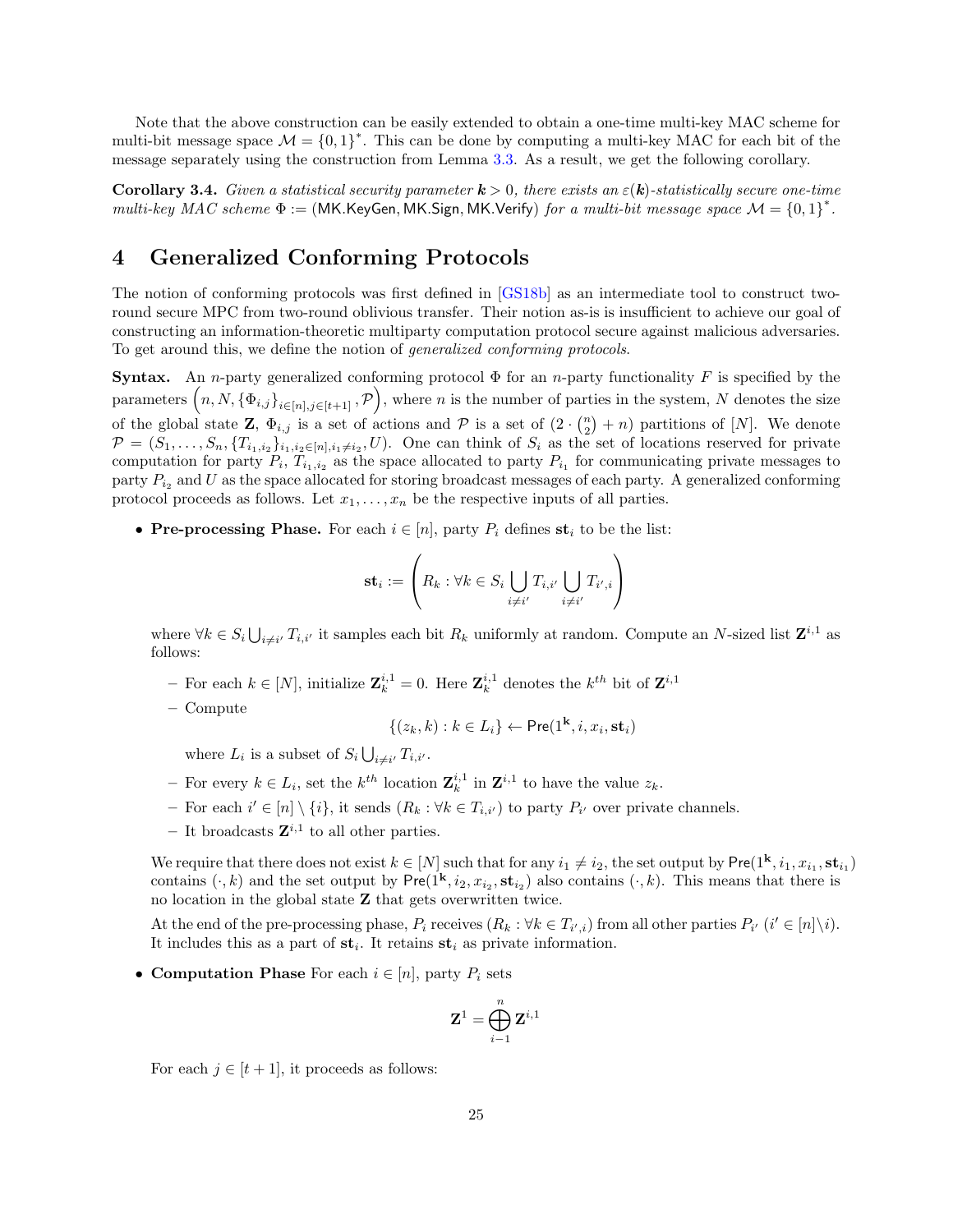- Parse the action  $\Phi_{i,j}$  as  $(\mathbf{L}_{i,j}^I, \mathbf{C}_{i,j}, \mathbf{L}_{i,j}^O)$ .
- $-$  If  $j \neq 1$ , for  $\{(k, z_k)\}_{\forall i' \neq i, k \in \mathbf{L}^O_{i',j-1}}$ , update  $k^{th}$  location in  $\mathbf{Z}^{i,j}$  with value  $z_k$ . Call the resulting state  $\mathbf{Z}^j$ .
- Take as input values in the locations of  $\mathbf{Z}^j$  specified by the set  $\mathbf{L}^I_{i,j}$  along with  $\mathbf{st}_i$ , compute  $\mathbf{C}_{i,j}$ and update the locations in  $\mathbf{Z}^j$  specified by the set  $\mathbf{L}_{i,j}^O$ . Call the resulting state  $\mathbf{Z}^{i,j+1}$ .
- Send all the updated values and locations  $\{(k, z_k)\}_{k \in \mathbf{L}_{i,j}^O}$  to all other parties.

As before, we require that there is no location in Z, where two parties simultaneously write to this location in any given round. At the end of all the rounds, the output of the computation for party  $P_i$ is in the last  $\ell'_i$  locations of  $S_i$ .

• Reconstruction. For every  $i \in [n]$ , party  $P_i$  unmasks the last  $\ell'_i$  locations of  $S_i$  to learn the output.

In terms of correctness, we require that at the end of the above protocol, the last  $\ell'_i$  locations of  $S_i$  contains masked  $(y_i)$ , where  $F(x_1, \ldots, x_n) = (y_1, \ldots, y_n)$ . Since a generalized conforming protocol is a special instance of a secure multiparty computation protocol, the security notions for generalized conforming protocols can be defined analogously.

<span id="page-25-1"></span>**Definition 12** (CLC Property). An n-party generalized conforming protocol, specified by the parameters  $(n, N, {\{\Phi_{i,j}\}}_{i\in[n],j\in[t+1]}, \mathcal{P})$ , for an n-party functionality F satisfies CLC property if the following holds: every  $\Phi_{i,j}$  can be parsed as  $(\mathbf{L}_{i,j}^I = \mathbf{L}_{i,j}^{I\to} \cup \mathbf{L}_{i,j}^{I\leftarrow}, \mathbf{C}_{i,j}, \mathbf{L}_{i,j}^O = \mathbf{L}_{i,j}^{O\to} \cup \mathbf{L}_{i,j}^{O\leftarrow} )$ . We require that  $\mathbf{C}_{i,j}$ , for every  $i \in [n], j \in [t+1] \setminus \{1\}$  (that is, all rounds except the first), is defined as follows: it takes as input values in the locations of **Z** specified by the locations  $\mathbf{L}_{i,j}^I = \mathbf{L}_{i,j}^I \cup \mathbf{L}_{i,j}^{I \leftarrow}$  and state  $\mathbf{st}_i$ ,

- Copy Operation: For every  $k \in \mathbf{L}^{I \rightarrow}_{i,j}$ , there exists a unique  $k' \in \mathbf{L}^{I \leftarrow}_{i,j} \subset S_i$ , copy  $z_k \oplus R_k \oplus R_{k'}$  to  $(k')$ <sup>th</sup> location in **Z**, where  $z_k$  is the value in the k<sup>th</sup> location of **Z**. Note that  $R_k, R_{k'}$  are values in the list  $\mathbf{st}_i$  and hence,  $\mathbf{L}_{i,j}^{I\rightarrow} \subset U\bigcup_{i'\in[n]\setminus\{i\}} T_{i,i'} \bigcup_{i'\in[n]\setminus\{i\}} T_{i',i}.$
- Local Computation: Take as input a set of values in  $Z$ , indexed by a subset of  $S_i$ ,  $st_i$ , and compute a polynomial-sized circuit on these values. The output of this computation is written to a subset of locations, indexed by  $S_i$ , in **Z**.
- Copy Operation: For every  $k' \in \mathbf{L}_{i,j}^{\mathcal{O}\to} \subset S_i$ , there exists a unique  $k \in \mathbf{L}_{i,j}^{\mathcal{O}\leftarrow}$ , copy  $z_{k'} \oplus R_k \oplus R_{k'}$  to  $k^{th}$  location in **Z**, where  $z_k$  is the value in the  $k^{th}$  location of **Z**. As before,  $R_k, R_{k'}$  are values in the list  $\mathbf{st}_i$  and hence,  $\mathbf{L}_{i,j}^{O \leftarrow} \subset U \bigcup_{i' \in [n] \setminus \{i\}} T_{i,i'}$ .

For the first round, we require  $C_{i,1}$  to be defined as follows: it takes as input  $\mathbf{Z}^1$ , computes a circuit  $\hat{C}_{i,1}$  on  $\mathbf{Z}^1$  to obtain  $\{v_k\}_{k\in \mathbf{L}_{i,1}^O}$  and finally, it updates the  $k^{th}$  location in  $\mathbf{Z}^{i,2}$  with the value  $z_k=v_k\oplus R_k$  for every  $k \in \mathbf{L}_{i,1}^O$ .

#### <span id="page-25-0"></span>4.1 Construction

<span id="page-25-2"></span>We prove the following lemma.

**Lemma 4.1.** Let  $n, \ell_1, \ell'_1, \ldots, \ell_n, \ell'_n > 0$ . Consider an n-party functionality  $F : \{0,1\}^{\ell_1} \times \cdots \times \{0,1\}^{\ell_n} \to$  $\{0,1\}^{\ell'_1} \times \cdots \times \{0,1\}^{\ell'_n}$  computable by a depth-d circuit of size s. There is a maliciously secure t-round generalized conforming protcol for F, for some constant t, satisfying CLC property with perfect security in the honest majority setting. Moreover, the next message function of every party can be implemented by a circuit of depth  $O(d + \log(s))$  and size  $s^c 2^{c \cdot (d + \log(s))}$ , for some constant c.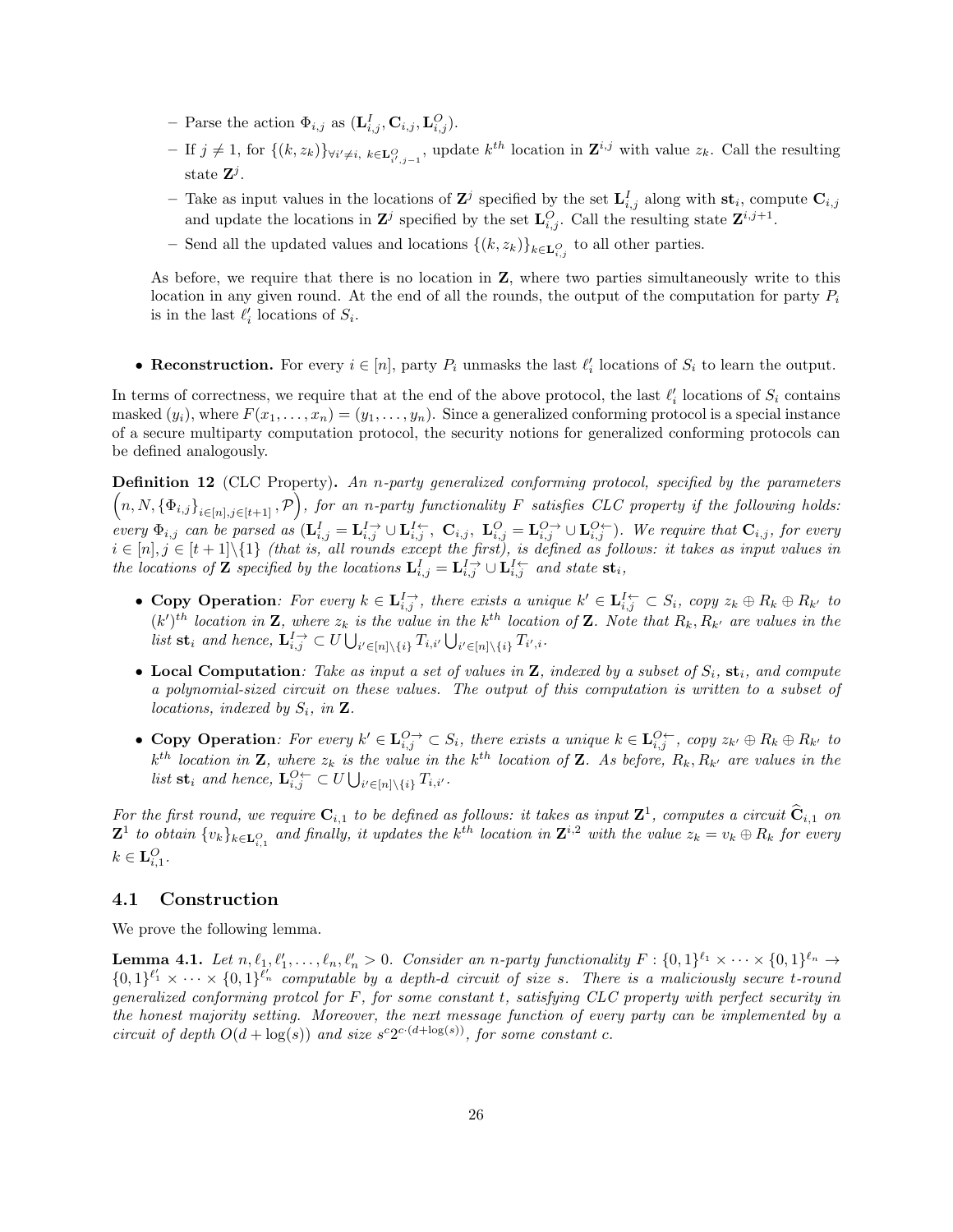*Proof.* We start with any deterministic<sup>[8](#page-26-0)</sup> MPC protocol  $\Pi$ , that is information theoretically secure against malicious adversaries and runs in a constant number of rounds t. Let  $(t + 1)^{th}$  round correspond to the output computation phase. Also, the next message functions in Π must be implementable by a circuit of depth  $O(d + \log(s))$  and size  $s^c 2^{c \cdot (d + \log(s))}$ . The protocols constructed by [\[BIB89,](#page-55-4) [IK00\]](#page-56-2) satisfy this property.

We assume without loss of generality that each next message function in Π takes input of maximum length  $\ell_{in}$  and computes an output of maximum length  $\ell_{out}$ . Since, each party is allowed to send a broadcast message as well as private messages to every party in each round, we further assume that the output of each next message function is divided into  $n + 1$  messages of equal length. Each of these conditions can be met by suitably padding the messages with 0s.

Since such a protocol requires the use of private channels, we add an extra pre-processing phase where the parties exchange one-time pads (of suitable length) to emulate the private channels over a broadcast channel in subsequent rounds. In particular, whenever a party  $P_i$  has to send a message to another party  $P_i$ , it encrypts its message using the one-time pad  $P_i$  had chosen and sent to  $P_j$  in the pre-processing phase. Now we transform such an interactive MPC protocol into a conforming protocol as follows:

 $|S_i| = |x_i| + (t+1) \cdot (\ell_{in} + \ell_{out})$ , where  $x_i$  is the input of party  $P_i$ .  $|T_{i_1,i_2}| = t \cdot (\frac{\ell_{out}}{n+1})$  and  $|U| = t \cdot n \cdot (\frac{\ell_{out}}{n+1})$ . Each of these partitions are arranged in the global state as follows:

$$
\mathbf{Z} := S_1||T_{1,2}||\ldots||T_{1,n}||\ldots||S_i||T_{i,1}||\ldots||T_{i,n}||\ldots||T_{n,n-1}||U
$$

. Let  $x_1, \ldots, x_n$  denote the respective inputs of each party.

• Pre-processing Phase. For each  $i \in [n]$ , party  $P_i$  defines  $st_i$  to be the list:

$$
\mathbf{st}_i := \left(R_k : \forall k \in S_i \bigcup_{i \neq i'} T_{i,i'} \bigcup_{i \neq i'} T_{i',i}\right)
$$

where  $\forall k \in S_i \bigcup_{i \neq i'} T_{i,i'}$  it samples each bit  $R_k$  uniformly at random. Compute an N-sized list  $\mathbf{Z}^{i,1}$  as follows:

- − For each  $k \in [N]$ , initialize  $\mathbf{Z}_{k}^{i,1} = 0$ . Here  $\mathbf{Z}_{k}^{i,1}$  denotes the  $k^{th}$  bit of  $\mathbf{Z}^{i,1}$
- Let  $S_i[h]$  denote the  $h^{th}$  location in  $S_i$  and  $S_i[0:h]$  denote the first h locations in set  $S_i$ . Set  $z_{S_i[0:|x_i|]} = x_i \oplus (R_{S_i[0]}|| \dots || R_{S_i[|x_i-1|]})$ . Compute

$$
Pre(1^k, i, x_i, st_i) = \{(z_k, k) : k \in S_i[0 : |x_i|]\}
$$

where  $L_i$  is a subset of  $S_i \bigcup_{i \neq i'} T_{i,i'}$ .

- − For every  $k \in L_i$ , set the  $k^{th}$  location  $\mathbf{Z}_k^{i,1}$  in  $\mathbf{Z}^{i,1}$  to have the value  $z_k$ .
- For each  $i' \in [n] \setminus \{i\}$ , it sends  $(R_k : \forall k \in T_{i,i'})$  to party  $P_{i'}$  over private channels.
- It broadcasts  $\mathbf{Z}^{i,1}$  to all other parties.

We require that there does not exist  $k \in [N]$  such that for any  $i_1 \neq i_2$ , the set output by  $\textsf{Pre}(1^k, i_1, x_{i_1}, \textbf{st}_{i_1})$ contains  $(\cdot, k)$  and the set output by  $\mathsf{Pre}(1^{\mathbf{k}}, i_2, x_{i_2}, \mathbf{st}_{i_2})$  also contains  $(\cdot, k)$ . This means that there is no location in the global state Z that gets overwritten twice.

At the end of the pre-processing phase,  $P_i$  receives  $(R_k : \forall k \in T_{i',i})$  from all other parties  $P_{i'}$   $(i' \in [n] \setminus i)$ . It includes this as a part of  $st_i$ . It retains  $st_i$  as private information.

• Computation Phase For each  $i \in [n]$ , party  $P_i$  sets

$$
\mathbf{Z}^1 = \bigoplus_{i=1}^n \mathbf{Z}^{i,1}
$$

It proceeds as follows:

<span id="page-26-0"></span><sup>&</sup>lt;sup>8</sup>Randomized protocols can be viewed as deterministic protocols where the randomness used by a party is a part of its input.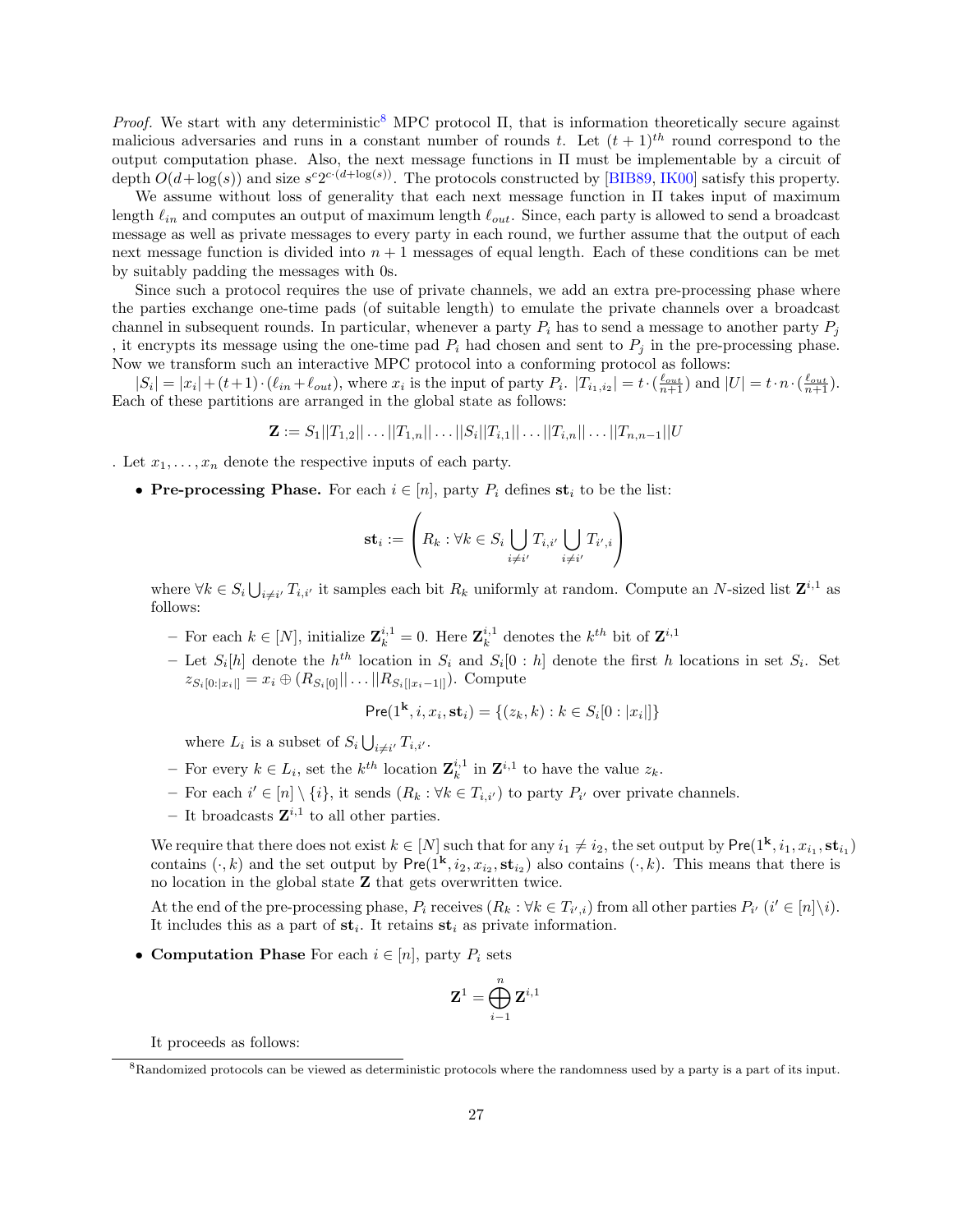- Parse the action  $\Phi_{i,1}$  as  $(\mathbf{L}_{i,1}^I, \mathbf{C}_{i,1}, \mathbf{L}_{i,1}^O)$ .
- $\mathbf{L}_{i,1}^I = S_i [0 : |x_i|]$
- Compute  $x_i = z_{S_i[0:|x_i|]} \oplus (R_{S_i[0]}|| \dots || R_{S_i[|x_i-1|]})$  using  $st_i$  and  $\mathbb{Z}^1$
- Compute  $\Pi_{i,1} \leftarrow \text{NMF}_{i,1}(1^k, x_i)$ , where  $\text{NMF}_{i,1}(.) = \hat{C}_{i,1}$  is the first round next message function of  $P_i$ . Let  $\Pi_{i,1} = \Pi_{i,1}^{i \to 1} || \dots || \Pi_{i,1}^{i \to n} || \Pi_{i,1}^B$ .
- It encrypts  $\Pi_{i,1}^{i\to i}$ , using the appropriate random bits from  $\mathbf{st}_i$  and updates the appropriate locations  $\mathbf{L}_{i,1}^O \subset S_i$  in  $Z^1$  with these encrypted values. Note that these will be next  $\frac{\ell_{out}}{n+1}$  locations is  $S_i$  after  $|x_i|$ .
- $\bar{t}$  For  $i' \neq i$ , it encrypts  $\Pi_{i,1}^{i \to i'}$ , using the appropriate random bits from  $st_i$  and updates the appropriate locations  $\mathbf{L}_{i,1}^O \subset T_{i,i'}$  in  $Z^1$  with these encrypted values. Note that these will be the first  $\frac{\ell_{out}}{n+1}$  locations in  $T_{i,i'}$ .
- It also updates the next  $\frac{\ell_{out}}{n+1}$  vacant locations in U specified by  $\mathbf{L}_{i,1}^O$  with  $\Pi_{i,1}^B$ .
- Call the resulting state  $\mathbf{Z}^{i,j+1}$  and send all the updated values and locations  $\{(k, z_k)\}_{k \in \mathbf{L}^{\scriptscriptstyle O}_{i,j}}$  to all other parties.

For each  $j \in [t+1] \setminus \{1\}$ , party  $P_i$  proceeds as follows:

- Parse  $\Phi_{i,j}$  as  $(\mathbf{L}_{i,j}^I = \mathbf{L}_{i,j}^{I \rightarrow} \cup \mathbf{L}_{i,j}^{I \leftarrow}, \mathbf{C}_{i,j}, \mathbf{L}_{i,j}^O = \mathbf{L}_{i,j}^{O \rightarrow} \cup \mathbf{L}_{i,j}^{O \leftarrow} ).$
- $-I_{i,j}^I$  consists of all those location in  $U\bigcup_{i'\in[n]\setminus\{i\}} T_{i,i'}\bigcup_{i'\in[n]\setminus\{i\}} T_{i',i}$  where the masked input to  $NMF_{i,j}$  is stored.
- Copy Operation. Each party  $P_i$  firsts updates the  $k^{th}$  location in  $\mathbf{Z}^{i,j}$  [copy1] with the value  $z_k$ where  $\{(k, z_k)\}_{\forall i' \neq i, k \in \mathbf{L}_{i',j-1}^{\mathcal{O}\leftarrow}}$  (if  $j = 2$ ,  $\mathbf{L}_{i',j-1}^{\mathcal{O}\leftarrow} = \mathbf{L}_{i',j-1}^{\mathcal{O}}$ ) are the values received from other parties in the previous step. The resulting state is called  $\mathbf{Z}^{j}$  [copy1]. The first copy operation corresponds to unmasking these messages, re-masking them with the appropriate random bits from  $st_i$  and copying them to the locations specified by  $\mathbf{L}_{i,j}^{I \leftarrow} \subset S_i$ . Each party  $P_i$  sends the updated locations values and locations  $\{(k, v_k)\}_{k\in\mathbf{L}_{i,j}^I}$  to all other parties. Now that all the required inputs to  $NMF_{i,j}$  are stored in the private computation space of  $P_i$ , we are ready to proceed with the local operation.
- Local Operation. Each party  $P_i$  firsts updates the  $k^{th}$  location in  $\mathbf{Z}^{i,j}$  [local] with the value  $z_k$  where  $\{(k, z_k)\}_{\forall i' \neq i, k \in \mathbf{L}_{i',j}^{I \leftarrow}}$  are the values received from other parties in the previous step. The resulting state is called  $\mathbf{Z}^{j}$  [local]. Local computation essentially corresponds to computing  $\mathsf{NMF}_{i,j}$ using the unmasked values stored in  $S_i$ . This operation takes the appropriate masked values in  $S_i$  and  $st_i$  as input. The output of this computation is masked using the appropriate random bits from  $\mathbf{st}_i$  and stored in the next  $\ell_{out}$  vacant positions in  $S_i$ . Each party  $P_i$  sends the updated locations values and locations  $\{(k, v_k)\}_{k \in S_i}$  to all other parties.
- Copy Operation. Each party  $P_i$  firsts updates the  $k^{th}$  location in  $\mathbf{Z}^{i,j}$  [copy2] with the value  $z_k$  where  $\{(k, z_k)\}_{\forall i' \neq i, k \in S_{i'}}$  are the values received from other parties in the previous step. The resulting state is called  $\mathbf{Z}^{j}$  copy2. The second copy operation corresponds to unmasking the values specified by  $\mathbf{L}_{i,j}^{O\to} \subset S_i$ , re-masking them using the appropriate random bits from  $\mathbf{st}_i$  and copying them to the locations specified by  $\mathbf{L}_{i,j}^{\mathcal{O}\leftarrow}$ . Each party  $P_i$  sends the updated locations values and locations  $\{(k, v_k)\}_{k \in \mathbf{L}_{i,j}^{O^{\prime}}}$  to all other parties. Sending the broadcast and private channel messages to other parties in each round is captured by this operation.

At the end of all the rounds, the output of the computation for party  $P_i$  is in the last  $\ell'_i$  locations of  $S_i.$ 

• Reconstruction Phase. Each party unmasks the last  $\ell'_i$  values in  $S_i$  to learn the output.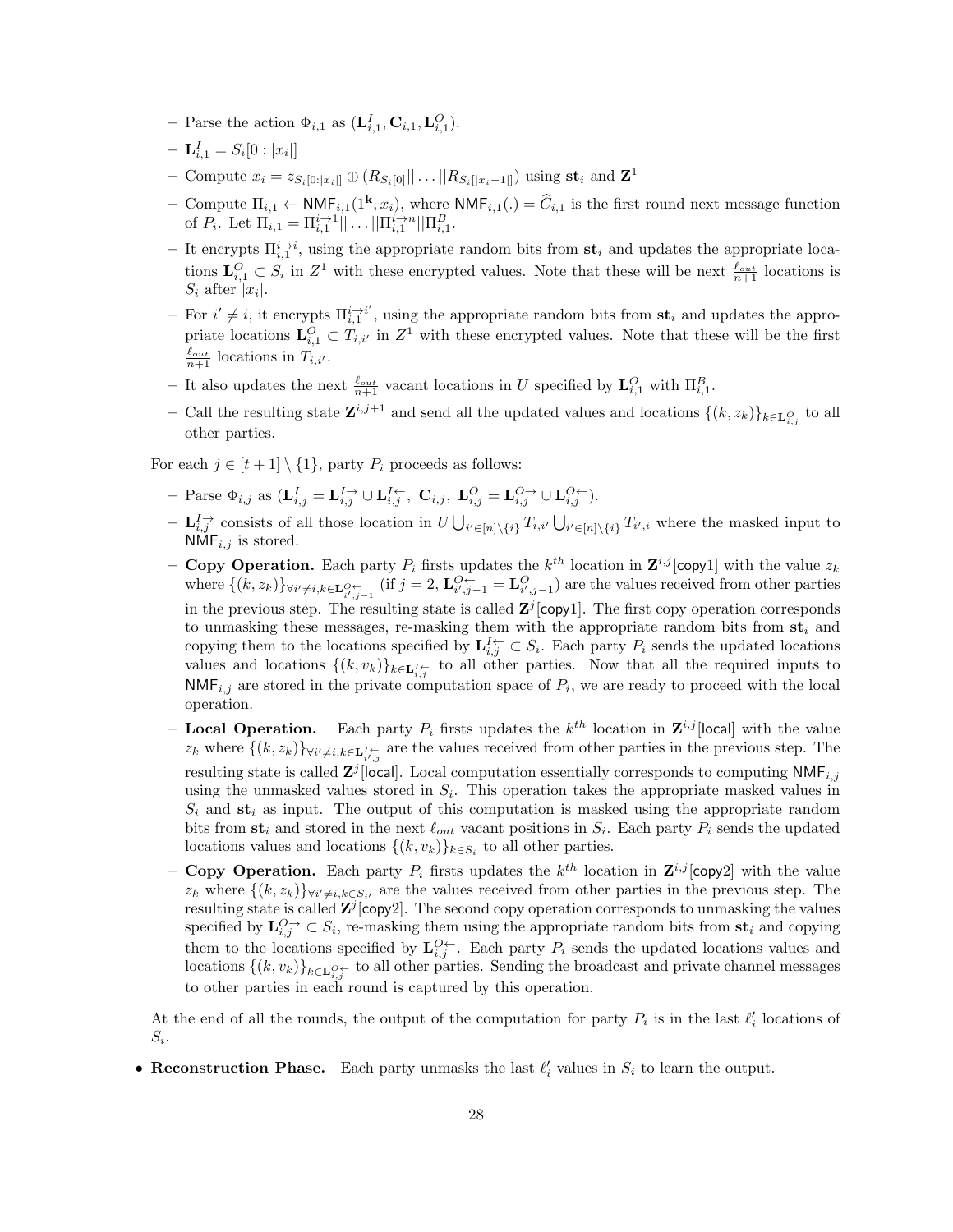We need to argue that  $\Phi$  preserves the correctness and security guarantees of  $\Pi$ . Note that  $\Phi$  is essentially the same as Π with the only difference being that there is an additional pre-processing phase in Φ and all the remaining private channel messages are sent over a broadcast channel. Each round in Π, corresponds to 3 operations/rounds in  $\Phi$  - one for decrypting private messages sent over a broadcast channel, the second one for computing the next message function and the third one for encrypting private messages before sending them over a broadcast channel. This does not affect the correctness guarantees of Π. Also, each of these private messages are suitably encrypted using masks sampled uniformly at random in the pre-processing phase. This ensures that the security properties of Π also remain intact. We should point out that the way the first copy operation is defined, some bits might get copied multiple times by the same party. However this redundancy does not affect the overall asymptotic complexity of our protocol.

### <span id="page-28-0"></span>5 Two-round MPC over Broadcast and P2P: Security with Abort

In this section, we show how to construct a two-round MPC in the honest majority setting and satisfying statistical malicious security.

<span id="page-28-4"></span>**Lemma 5.1.** Let  $n, \ell_1, \ldots, \ell_n, \ell_{\text{out}} > 0$ . Consider an n-party single-output functionality  $F: \{0,1\}^{\ell_1} \times \cdots \times$  $\{0,1\}^{\ell_n} \rightarrow \{0,1\}^{\ell_{\text{out}}}$  computable by a depth-d circuit of size s.

Fix a statistical security parameter  $k > 0$ . There is a maliciously secure two-round MPC protocol for F with negl( $k$ )-statistical security with abort in the honest majority setting, for some negligible function negl. Moreover, the computational complexity of this protocol is polynomial in s and exponential in d.

Looking ahead, we first give a construction for a two-round secure MPC protocol for F that achieves  $neg(k)$ -statistical privacy with knowledge of outputs in Section [5.1.](#page-28-1) Later in Section [5.2,](#page-46-0) we use a multi-key MAC scheme to transform this protocol into one that achieves negl(k)-statistical security with abort.

#### <span id="page-28-1"></span>5.1 A Two-round Secure MPC Satisfying Privacy with Knowledge of Outputs

<span id="page-28-3"></span>We now construct a two-round MPC protocol that achieves statistical privacy with knowledge of outputs.

**Lemma 5.2.** Let  $n, \ell_1, \ldots, \ell_n, \ell_{\text{out}} > 0$ . Consider an n-party single-output functionality  $F: \{0,1\}^{\ell_1} \times \cdots \times$  $\{0,1\}^{\ell_n} \rightarrow \{0,1\}^{\ell_{\text{out}}}$  computable by a depth-d circuit of size s.

There is a maliciously secure two-round MPC protocol for F with statistical privacy with knowledge of outputs in the honest majority setting. Moreover, the computational complexity of this protocol is polynomial in s and exponential in d.

#### <span id="page-28-2"></span>5.1.1 Construction.

We begin by describing the tools required for our construction.

Tools. We use the following ingredients in our construction.

- t-round Generalized Conforming protocol for F, guaranteed by Lemma [4.1.](#page-25-2) Denote this by  $\Pi_{\mathsf{GConf}}$ . Let  $\Pi_{\mathsf{GConf}}$  be parameterized by  $\left(n, N, {\{\Phi_{i,j}\}}_{i \in [n], j \in [t+1]}, \mathcal{P}\right)$ .
- Delayed-function two-round secure *n*-party MPC for quadratic polynomials, as guaranteed by Lemma [3.1.](#page-12-2)
- Delayed-function two-round secure *n*-party MPC for specialized two-input functionalities, as guaranteed by Lemma [3.2.](#page-16-2)
- Information-theoretic garbling scheme (Gen, Garb, Eval) from Definition [2.2.](#page-11-0)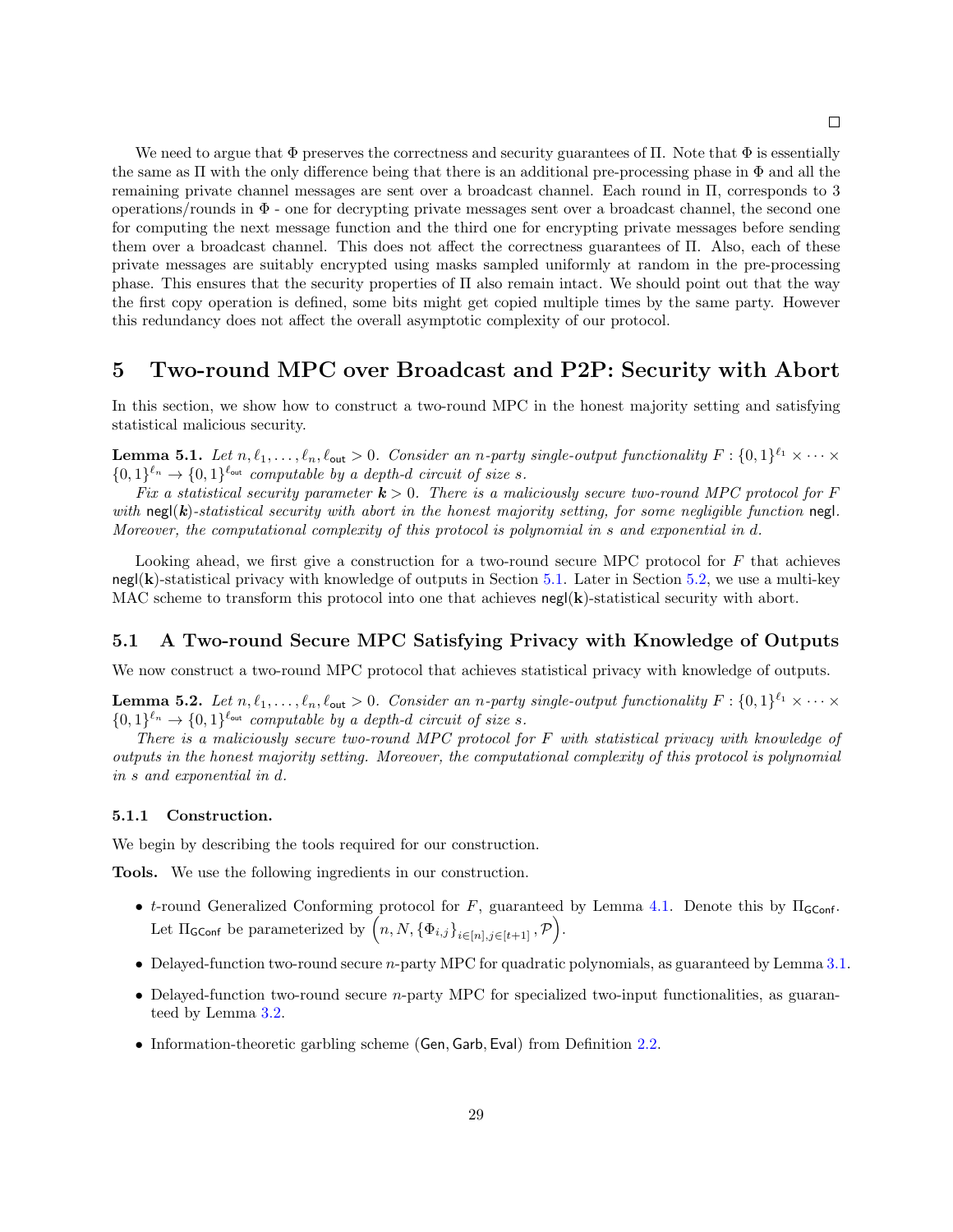The construction proceeds as follows:

Round 1.

• Generation of Initial Global State: For every  $i \in [n]$ , the  $i^{th}$  party computes the pre-processing phase of  $\Pi_{\mathsf{GConf}}$ . In particular it does the following: it defines

$$
\mathbf{st}_i := (R_k : \forall k \in S_i \bigcup_{i \neq i'} T_{i,i'} \bigcup_{i \neq i'} T_{i',i})
$$

where  $\forall k \in S_i \bigcup_{i \neq i'}$ , it samples the bit  $R_k$  uniformly at random. It computes  $\mathsf{Pre}(1^k, i, x_i, \mathsf{st}_i)$  to obtain the set  $\{(z_k, k) : k \in L_i\}$ . It computes a N-sized list  $\mathbf{Z}^{i,1}$  as follows: initialize  $\mathbf{Z}^{i,1}$  to consist of only zeroes. It sets the  $k^{th}$  location in  $\mathbf{Z}^{i,1}$  to have the value  $z_k$ . Broadcast  $\mathbf{Z}^{i,1}$  and sends  $(R_k : \forall k \in T_{i,i'})$ to party  $P_{i'}$  for each  $i' \in [n] \setminus i$  over a private channel.

- Generation of Garbling Wire Labels:  $(gk_{i,1}, K_{i,1}) \leftarrow$  Gen $(1^k, 1^L, 1^d)$ , where L is the number of leaves and d is the depth of the formula in Figure [1.](#page-32-0)
- For every  $j \in [t+1] \setminus \{1\}$ , the  $i^{th}$  party computes the following:
	- $-$  (gk<sub>i,j</sub> [copy1],  $\mathbf{K}_{i,j}$ [copy1])  $\leftarrow$  Gen(1<sup>k</sup>, 1<sup>L</sup>, 1<sup>d</sup>), where L is the number of leaves and d is the depth of the formula in Figure [2.](#page-33-0)
	- (gk<sub>i,j</sub>[local],  $\mathbf{K}_{i,j}$ [local])  $\leftarrow$  Gen(1<sup>k</sup>, 1<sup>L</sup>, 1<sup>d</sup>), where L is the number of leaves and d is the depth of the formula in Figure [3.](#page-34-0)
	- $-$  (gk<sub>i,j</sub> [copy2],  $\mathbf{K}_{i,j}$ [copy2])  $\leftarrow$  Gen(1<sup>k</sup>, 1<sup>L</sup>, 1<sup>d</sup>), where L is the number of leaves and d is the depth of the formula in Figure [4.](#page-35-0)
- First Round Messages of Delayed-Function MPC for Quadratic Polynomials: All the parties participate in  $O(n^3t)$  executions of delayed-function two-round secure *n*-party MPC for quadratic polynomials, as guaranteed by Lemma [3.1.](#page-12-2) Each of these instantiations are denoted as follows:
	- For every  $i_1, i_2 \in [n]$  and  $i_1 \neq i_2$ , the input of the  $i^{th}$  party in  $\Pi_{\text{Quad}}[i_1, i_2, 1, 1]$  is the following:
		- ∗ If  $i = i_1$  then the  $i^{th}$  party inputs  $\{v_k\}_{k \in \mathbf{L}_{i_1,1}^O}$ ,  $\{R_k\}_{k \mathbf{L}_{i_1,1}^O}$ <sup>[9](#page-29-0)</sup>, where  $\{v_k\}_{k\in \mathbf{L}_{i_1,1}^O}$  is the output of circuit  $\widehat{C}_{i_1,1}{}^{10}$  $\widehat{C}_{i_1,1}{}^{10}$  $\widehat{C}_{i_1,1}{}^{10}$  on  $\mathbf{Z}^1$ , as defined in the definition [12.](#page-25-1)
		- ∗ If  $i = i_2$  then the  $i^{th}$  party inputs  $\mathbf{K}_{i_2,2}$ [copy1].
		- ∗ If  $i \neq i_1, i \neq i_2$  then the *i*<sup>th</sup> party doesn't have any input.

Denote  $\Pi_{\text{Quad}}[i_1, i_2, 1, 1]$ .msg<sub>1, $i_4 \rightarrow i_5$ </sub> to be the first round message of  $\Pi_{\text{Quad}}[i_1, i_2, 1, 1]$  sent by the  $(i_4)^{th}$  party to the  $(i_5)^{th}$  party. We don't require that  $i_4$  or  $i_5$  be distinct from  $i_1, i_2$ . We define similar notation for the other  $\Pi_{\text{Quad}}$  instantiations.

- $\{\Pi_{\mathsf{Quad}}[i_1, i_2, i_3, j, 1]\}_{i_1, i_3 \in [n], i_1 \neq i_3, i_2 \in [n+1]}$   $j \in [t+1] \setminus \{1\}$ For  $i_1, i_3 \in [n], i_1 \neq i_3, i_2 \in [n+1], j \in [t+1] \setminus \{1\}$ , the input of the  $i^{th}$  party in  $\Pi_{\text{Quad}}[i_1, i_2, i_3, j, 1]$ is the following:
	- \* If  $i = i_1$ , then the  $i^{th}$  party inputs  $\{R_k\}_{k \in S_{i_1}}$
	- ∗ If  $i = i_1 = i_2$ , then the  $i^{th}$  party additionally inputs  $\{\{R_{k'}\}_{k \in T_{i_1,i'}}\}_{i' \in [n]\setminus\{1\}}$ .

<span id="page-29-0"></span><sup>&</sup>lt;sup>9</sup>Recall that  $\mathbf{L}_{i_1,1}^O$  consists of a subset of locations in  $S_{i_1}, \bigcup_{i' \in [n] \setminus \{i_1\}} T_{i_1,i'}$  and U and the locations in U are not a part of st<sub>i1</sub>. But since  $R_k$  is not a part of st<sub>i</sub> for any  $k \in U$  and  $i' \in [n]$ . Hence this is equivalent to every party setting  $R_k = 0$  for all  $k \in U$ .

<span id="page-29-1"></span><sup>&</sup>lt;sup>10</sup>Note that the only values from  $\mathbf{Z}^1$  that  $\widehat{C}_{i_1,1}$  computes on are known to  $P_{i_1}$  in the first round itself. Hence even if it does not know the entire value of  $\mathbf{Z}^1$  in the first round, values  $\{v_k\}_{k\in\mathbf{L}_{i_1,1}^O}$  can still be computed.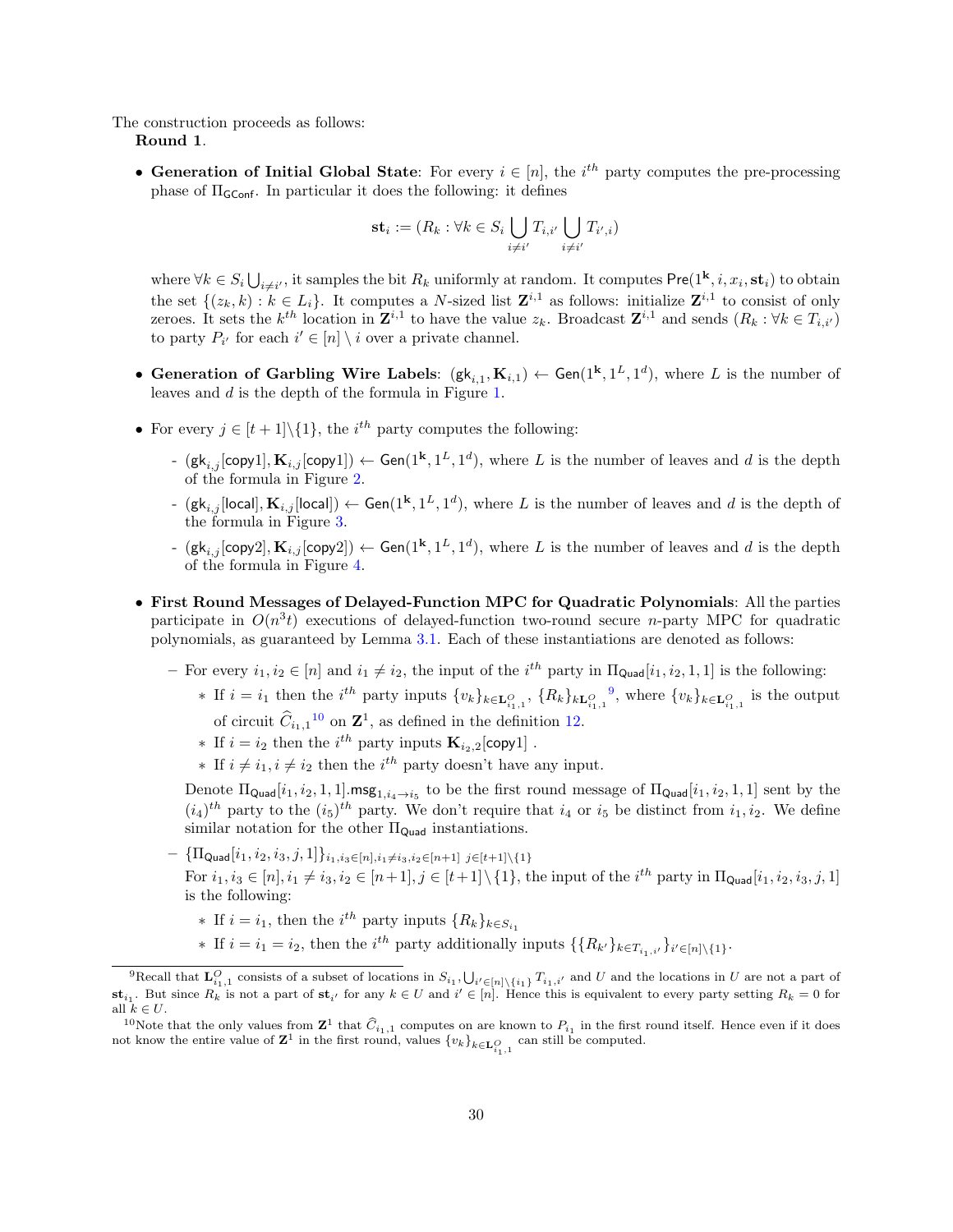- \* If  $i = i_2 \neq i_1$ , then the  $i^{th}$  party inputs  $\{R_{k'}\}_{k' \in T_{i_2, i_1}}$ . If  $i_2 = n + 1$ , then party  $P_{i_2}$  has no input. This corresponds to the copy operations from locations in  $U$  to locations in  $S_{i_1}$ .
- ∗ If  $i = i_3$  then the  $i^{th}$  party inputs  $\mathbf{K}_{i_3,j}$ [local]
- ∗ If  $i \neq i_1, i \neq i_2, i \neq i_3$  then the  $i^{th}$  party doesn't have any input.
- $\{\Pi_{\mathsf{Quad}}[i_1, i_2, j, 2]\}_{i_1, i_2 \in [n], i_1 \neq i_2, j \in [t] \setminus \{1\}}$ 
	- For  $i_1, i_2 \in [n], i_1 \neq i_2, j \in [t] \setminus \{1\}$ , the input of the  $i^{th}$  party in  $\Pi_{\text{Quad}}[i_1, i_2, j, 1]$  is the following:
		- ∗ If  $i = i_1$ , then the  $i^{th}$  party inputs  $\{R_{k'}\}_{k' \in S_{i_1}}$ ,  $\{R_k\}_{k \in U}$   $\bigcup_{i' \in [n] \setminus \{i_1\}} T_{i_1,i'}$
		- ∗ If  $i = i_2$  then the  $i^{th}$  party inputs  $\mathbf{K}_{i_2,j+1}$ [copy1]
	- ∗ If  $i \neq i_1, i \neq i_2$  then the *i*<sup>th</sup> party doesn't have any input.

The functionalities associated with each of these protocols are determined in the second round.

- First Round Messages of Delayed-Function MPC for Two-Input Functionalities: All the parties participate in  $O(n^2t)$  executions of delayed-function two-round secure *n*-party MPC, as guar-anteed by Lemma [3.2.](#page-16-2) Denote these instantiations to be  $\{\Pi_{\mathsf{DFunc}}[i_1,i_2,j]\}_{i_1,i_2\in[n],j\in[t+1]\setminus\{1\}}$ . For every  $i_1, i_2 \in [n]$  and  $i_1 \neq i_2, j \in [t+1] \setminus \{1\}$ , the input of  $i^{th}$  party in  $\Pi_{\text{DFunc}}[i_1, i_2, j]$  is the following:
	- If  $i = i_1$  then the  $i^{th}$  party inputs  $\mathbf{K}_{i_1,j}$  [copy2].
	- If  $i = i_2$  then the  $i^{th}$  party inputs  $\{R_k\}_{k \in S_{i_2}}$ .
	- If  $i \neq i_1, i \neq i_2$  then the  $i^{th}$  party doesn't have any input.

Denote  $\Pi_{\text{DFunc}}[i_1, i_2, j]$ .msg<sub>1,i→i</sub><sup>n</sup> to be the first message of  $\Pi_{\text{DFunc}}[i_1, i_2, j]$  sent by the i<sup>th</sup> party to  $(i'')^{th}$  party.

#### Round 2.

- Compute Joint Global State: All the parties compute  $\mathbf{Z}^1 = \bigoplus_{i=1}^n \mathbf{Z}^{i,1}$ .
- **Updates Private State**: It updates  $\mathbf{st}_i$  to include  $(R_k : \forall k \in T_{i',i})$  received from party  $P_{i'}(\forall i' \in [n] \setminus i)$ in the first round.
- Generate Input Wire Labels for First Garbled Circuit: The  $i^{th}$  party computes  $(\mathsf{GC}_{i,1}, \mathbf{K}_{i,1}) \leftarrow$  $\mathsf{Garb}(gk_{i,1}, C_{i,1}),$  where  $C_{i,1}$  is defined in Figure [1.](#page-32-0) Let  $\mathbf{K}_{i,1} [\mathbf{Z}^1]$  be the set of wire keys corresponding to the input  $\mathbf{Z}^1$ .
- Generate Garbled Circuits for every round of Generalized Conforming Protocol: For every  $j \in [t+1] \backslash \{1\}$ , the  $i^{th}$  party computes:
	- $-$  (GC<sub>i,j</sub>[copy1],  $\mathbf{K}_{i,j}$ [copy1])  $\leftarrow$  Garb(gk<sub>i,j</sub>[copy1],  $C_{i,j}$ [copy1]), where  $C_{i,j}$ [copy1] is defined in Figure [2.](#page-33-0)
	- $-$  (GC<sub>i,j</sub>[local],  $\mathbf{K}_{i,j}$ [local])  $\leftarrow$  Garb(gk<sub>i,j</sub>[local],  $C_{i,j}$ [local]), where  $C_{i,j}$ [local] is defined in Figure [3.](#page-34-0)
	- $-$  (GC<sub>i,j</sub>[copy2],  $\mathbf{K}_{i,j}$ [copy2])  $\leftarrow$  Garb(gk<sub>i,j</sub>[copy2],  $C_{i,j}$ [copy2]), where  $C_{i,j}$ [copy2] is defined in Figure [4.](#page-35-0)
- The  $i^{th}$  party broadcasts the following message:

$$
\left(\mathsf{GC}_{i,1},\ \mathbf{K}_{i,1}\left[\mathbf{Z}^1\right],\{\mathsf{GC}_{i,j}[\mathsf{copy1}],\mathsf{GC}_{i,j}[\mathsf{local}],\mathsf{GC}_{i,j}[\mathsf{copy2}]\}_{j\in[t+1]}\right)
$$

Evaluation. To compute the output of the protocol, each party  $P_i$  does the following: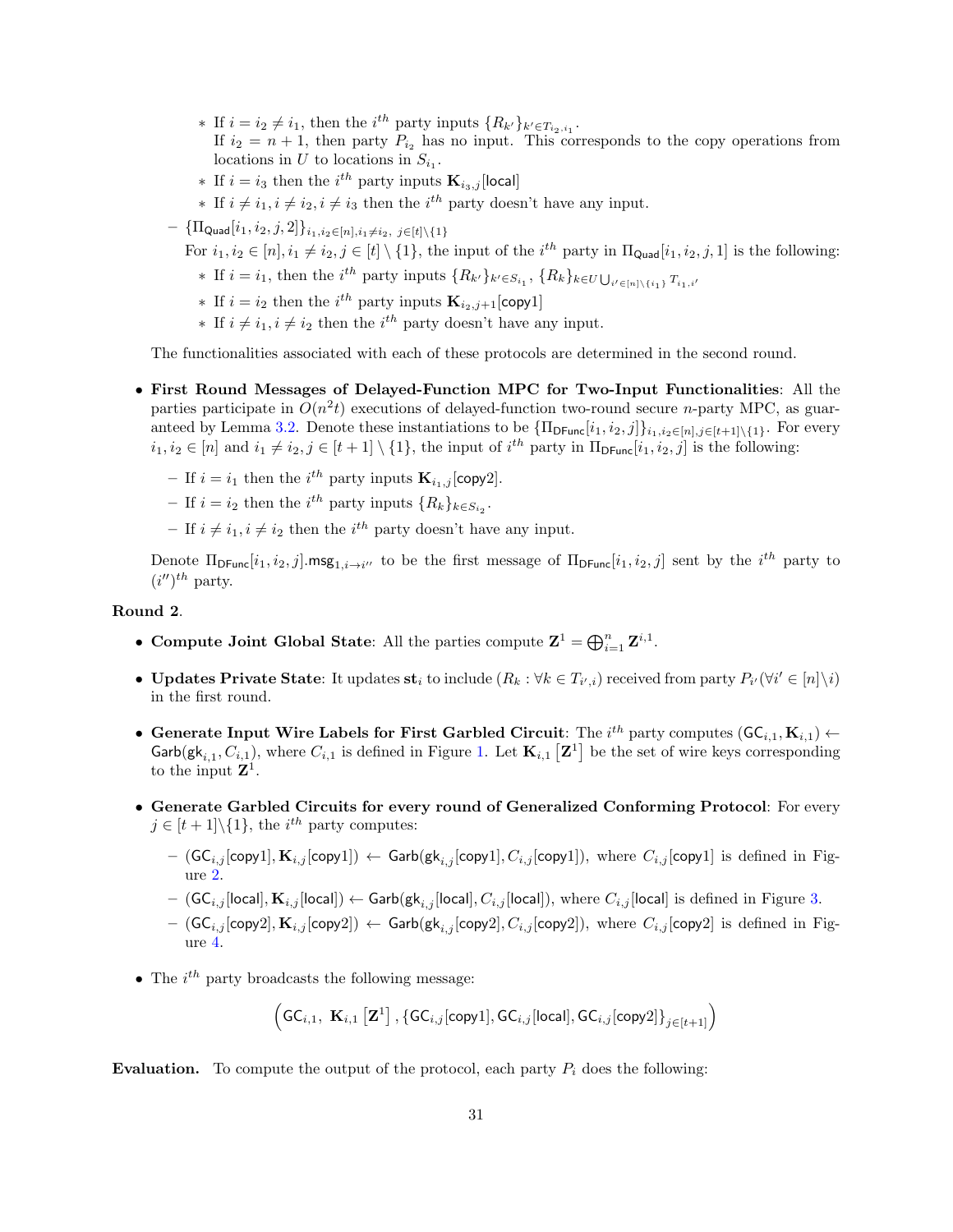- For each  $i' \in [n]$ , let  $\mathbf{K}_{i',1}[\mathbf{Z}^1]$  be the labels received from party  $P_{i'}$  at the end of round 2.
- Obtain For each  $i' \in [n]$ , compute  $\text{Eval}(GC_{i',1}, K_{i',1}[Z^1])$  to obtain labels in  $K_{i',2}[\text{copy1}]$  corresponding to  $\mathbf{Z}^{i',2}$  [copy1] and second round messages  $\{\Pi_{\mathsf{Quad}}[i_1,i_2,1,1].\mathsf{msg}_{2,i'\rightarrow i''}\}_{i_1,i_2,i',i''\in[n],i_1\neq i_2}$ . Use these second round messages to reconstruct the remaining labels in  $\mathbf{K}_{i',2}[\text{copy1}]$  corresponding to  $\{(k, z_k)\}_{\forall i'' \neq i', k \in \mathbf{L}_{i,1}^O}$ .
- For each j from 2 to  $(t+1)$  do the following:
	- For each  $i' \in [n]$ , compute  $\textsf{Eval}(\textsf{GC}_{i',j}[\textsf{copy1}], \mathbf{K}_{i',j}[\textsf{copy1}][\mathbf{Z}^{i',j}[\textsf{copy1}]] | \{(k,z_k)\}_{\forall i'' \neq i',\ k \in \mathbf{L}^{O \leftarrow}_{i',j'}}\ n]$  $i''$ , j – 1  $(\text{if } j = 2, \mathbf{L}_{i'',j-1}^{\mathcal{O}\leftarrow} = \mathbf{L}_{i'',j-1}^{\mathcal{O}})$  to obtain labels in  $\mathbf{K}_{i',j}$  [local] corresponding to  $\mathbf{Z}^{i',j}$  [local] and second round messages
		- $\{\Pi_{\mathsf{Quad}}[i_1, i_2, i_3, j, 1]. \mathsf{msg}_{2, i' \to i''}\}_{i_1, i_3, i', i'' \in [n], i_1 \neq i_3, i_2 \in [n+1]}.$
	- Use these second round messages to reconstruct the remaining labels in  $\mathbf{K}_{i',j}$  [local] corresponding to  $\{(k,z_k)\}_{\forall i''\neq i',\; k\in \mathbf{L}_{i'',j}^{I\leftarrow}$ .
	- $-$  For each  $i' \in [n],$  compute  $\textsf{Eval}(\mathsf{GC}_{i',j}[\textsf{local}],[\mathbf{K}_{i',j}[\textsf{local}][\mathbf{Z}^{i',j}[\textsf{local}]]|\{(k,z_k)\}_{\forall i''\neq i',\;k\in \mathbf{L}_{i',j}^{I\leftarrow}}])$  to obtain labels in  $\mathbf{K}_{i',j}$  [copy2] corresponding to  $\mathbf{Z}^{i',j}$  [copy2] and second round messages  $\{\Pi_{\mathsf{DFunc}}[i_1,i_2,j,1]. {\sf msg}_{2,i' \to i''}\}_{i_1,i_2,i',i'' \in [n], i_1 \neq i_2}.$
	- Use these second round messages to reconstruct the remaining labels in  $\mathbf{K}_{i,j}$  [copy2] corresponding to  $\{(k, z_k)\}_{\forall i'' \neq i', k \in S_{i''}}$ .
	- For each  $i' \in [n]$ , if  $(j \neq t + 1)$ , compute  $\textsf{Eval}(\textsf{GC}_{i',j}[\textsf{copy2}], \mathbf{K}_{i',j}[\textsf{copy2}][\mathbf{Z}^{i',j}[\textsf{copy2}]] | \{(k,z_k)\}$  $(\forall i'' \neq i', k \in S_{i''}]$  to obtain labels in  $\mathbf{K}_{i',j+1}[\text{copy1}]$  corresponding to  $\mathbf{Z}^{i',j+1}[\text{copy1}]$  and second round messages  $\{\Pi_{\mathsf{Quad}}[i_1, i_2 j, 1]$ .msg $_{2, i' \to i''}\}_{i_1, i_2, i', i'' \in [n], i_1 \neq i_2}$ .
	- Use these second round messages to reconstruct the remaining labels in  $\mathbf{K}_{i',j}$  [local] corresponding to  $\{(k, z_k)\}_{\forall i'' \neq i', k \in \mathbf{L}_{i'', j-1}^{O \leftarrow} }$ .
	- $-\inf_{\mathbf{I}}j=t+1$  compute  $\textsf{Eval}(\textsf{GC}_{i',j}[\mathsf{copy2}],\mathbf{K}_{i',j}[\mathsf{copy2}][\mathbf{Z}^{i',j}[\mathsf{copy2}]]|\{(k,z_k)\}_{\forall i''\neq i',\ k\in S_{i''}}])$  to obtain  $\mathbf{Z}_{fin}$ .
- Use  $st_i$  to unmask the last  $\ell_{\text{out}}$  locations of  $S_i$  in  $\mathbf{Z}_{fin}$  to compute the output.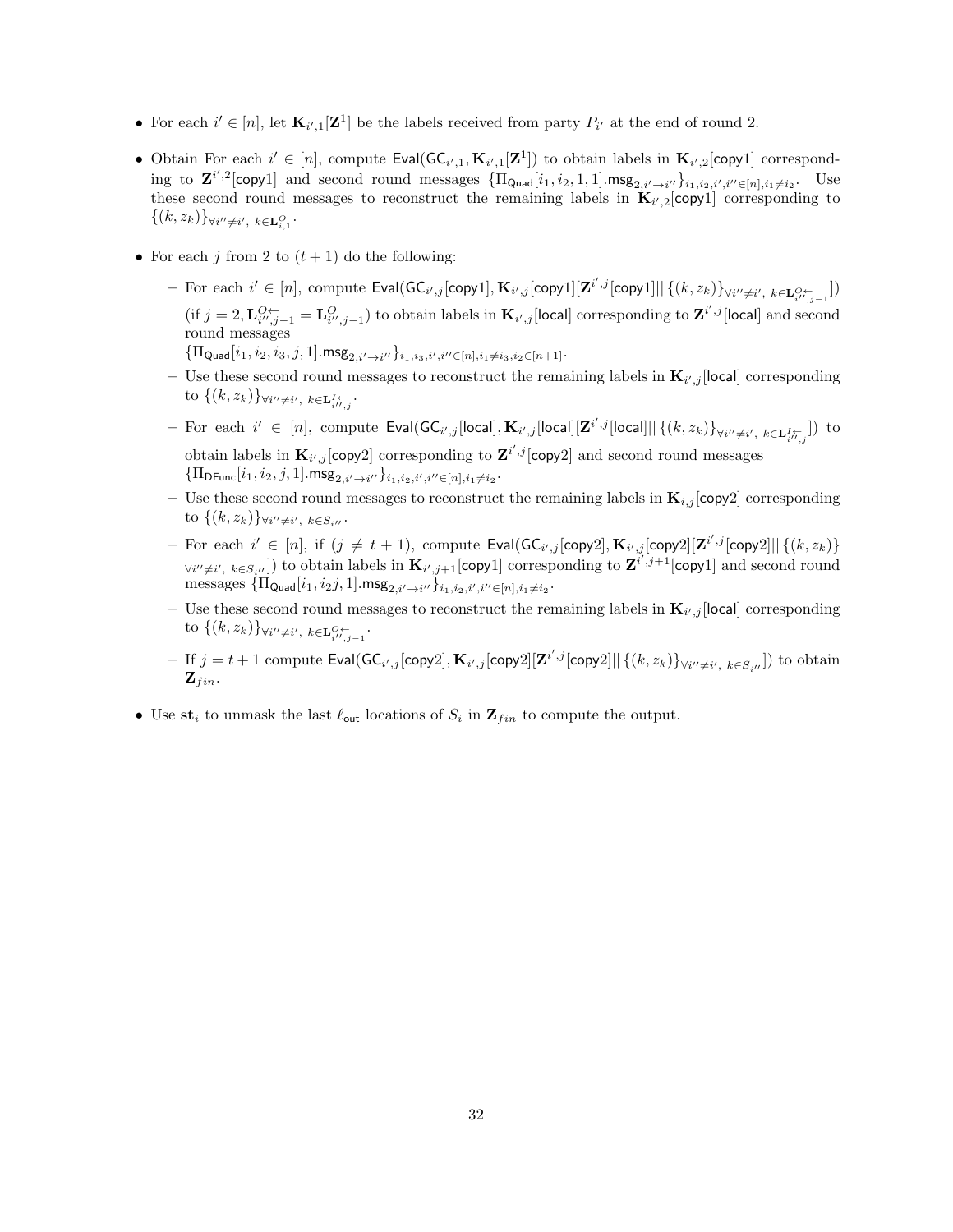<span id="page-32-0"></span> $\overline{\mathbf{Input: Z^{1}}}$ Hardwired Values: action  $\Phi_{i,1} = (\mathbf{L}^I_{i,1}, \mathbf{C}_{i,1}, \mathbf{L}^O_{i,1}),$  state  $\mathbf{st}_i$ , wire labels  $\mathbf{K}_{i,2}$ [copy1]

- Parse  $\Phi_{i,1} = (\mathbf{L}_{i,1}^I, \mathbf{C}_{i,1}, \mathbf{L}_{i,1}^O)$
- Compute  $\hat{\mathbf{C}}_{i,1}$ , where  $\hat{\mathbf{C}}_{i,1}$  is the circuit associated with  $\mathbf{C}_{i,1}$  (see Definition [12\)](#page-25-1), on the values in  $\mathbf{Z}^1$  indexed by  $\mathbf{L}_{i,1}^I$  along with  $\mathbf{st}_i$ . The output of the computation is written to locations in  $\mathbf{Z}^1$  indexed by  $\mathbf{L}_{i,1}^O$ . Call the resulting state  $\mathbf{Z}^{i,2}$  [copy1].
- The input to  $C_{i,2}[\text{copy1}]$  is of the form  $\left(\mathbf{Z}^{i,2}[\text{copy1}],\{(k,z_k)\}_{\forall i'\neq i,\ k\in\mathbf{L}^O_{i',1}}\right)$  . Thus, the wire labels  $\mathbf{K}_{i,2}$  [copy1] can be divided into two parts: the first part corresponds to  $\mathbf{Z}^{i,2}$  [copy1] and the second part corresponds to  $\{(k, z_k)\}_{\forall i' \neq i, k \in \mathbf{L}_{i',1}^O}$ .
- For every  $i_1, i_2$  with  $i_1 \neq i_2$ , compute the second round messages of  $\Pi_{\text{Quad}}[i_1, i_2, 1, 1]$ . The *n*-party functionality associated with  $\Pi_{\text{Quad}}[i_1, i_2, 1, 1]$  is  $Q_{i_1, i_2, 1, 1}$ , defined below.

The  $(i_1)^{th}$  party has input  $\{v_k\}_{k\in \mathbf{L}_{i,1}^O}$ ,  $\{R_k\}_{k\in S_i\bigcup_{i'\in[n]\setminus\{i_1\}} T_{i_1,i'}},$  the  $(i_2)^{th}$  party has input  $\mathbf{K}_{i_2,2}[\text{copy1}]$ , the rest of the parties don't have any input and the output of this function are the labels in  $\mathbf{K}_{i_2,2}[\text{copy1}]$  corresponding to  $\{(k, R_k \oplus v_k)\}\text{, for }$ every location  $k \in \mathbf{L}_{i_1,1}^O$ ; recall that  $\mathbf{L}_{i_1,1}^O$  is the set of the locations written to at the end of first round in the conforming protocol.

Output the second round messages of all these protocols. Also, output the labels in  $\mathbf{K}_{i,2}$ [copy1] with respect to updated state  $\mathbf{Z}^{i,2}$ [copy1].



**Correctness.** Recall that at the beginning of each round  $j$  of the computation phase in the generalized conforming protocol, each party reconstructs the global invariant state  $\mathbf{Z}^j$  before proceeding with its next action  $\Phi_{i,j}$ . Each  $\Phi_{i,j}$ , for  $j \in [t+1] \setminus 1$  is further subdivided into three operations: copy1, local and copy2. The parties exchange updated information at the end of each of these operations and each party is able to re-construct the following global invariants:

- $\mathbf{Z}^{j}$ [copy1] =  $\mathbf{Z}^{j}$  at the beginning of the first copy operation in round j.
- $\mathbf{Z}^j$ [local] at the beginning of the local operation in round j.
- $\mathbb{Z}^{j}$  [copy2] at the beginning of the second copy operation in round j.

In order to ensure correctness of our two-round protocol, we want to ensure that these global invariant states are maintained at every step. Since we are restricted with two-rounds, we implement each of these actions  $\Phi_{i,j}$  using a series of garbled circuits that can "talk" to each other. Corresponding to each round  $j \in [t+1] \setminus 1$  of the computation phase, each party  $P_i$  computes and broadcasts three garbled circuits. Each of these garbled circuits are responsible for performing its assigned operation (copy1, local or copy2) on the global invariant state and provide labels corresponding to this updated state for its next garbled circuit. Information about these updated locations must also be communicated to the next round garbled circuit of all other parties. To enable this we make use of a two-round delayed function MPC for quadratic functionalities from lemma [3.1](#page-12-2) and a two-round delayed function MPC for two-input functionalities from lemma [3.2.](#page-16-2)

We argue correctness using the following claims.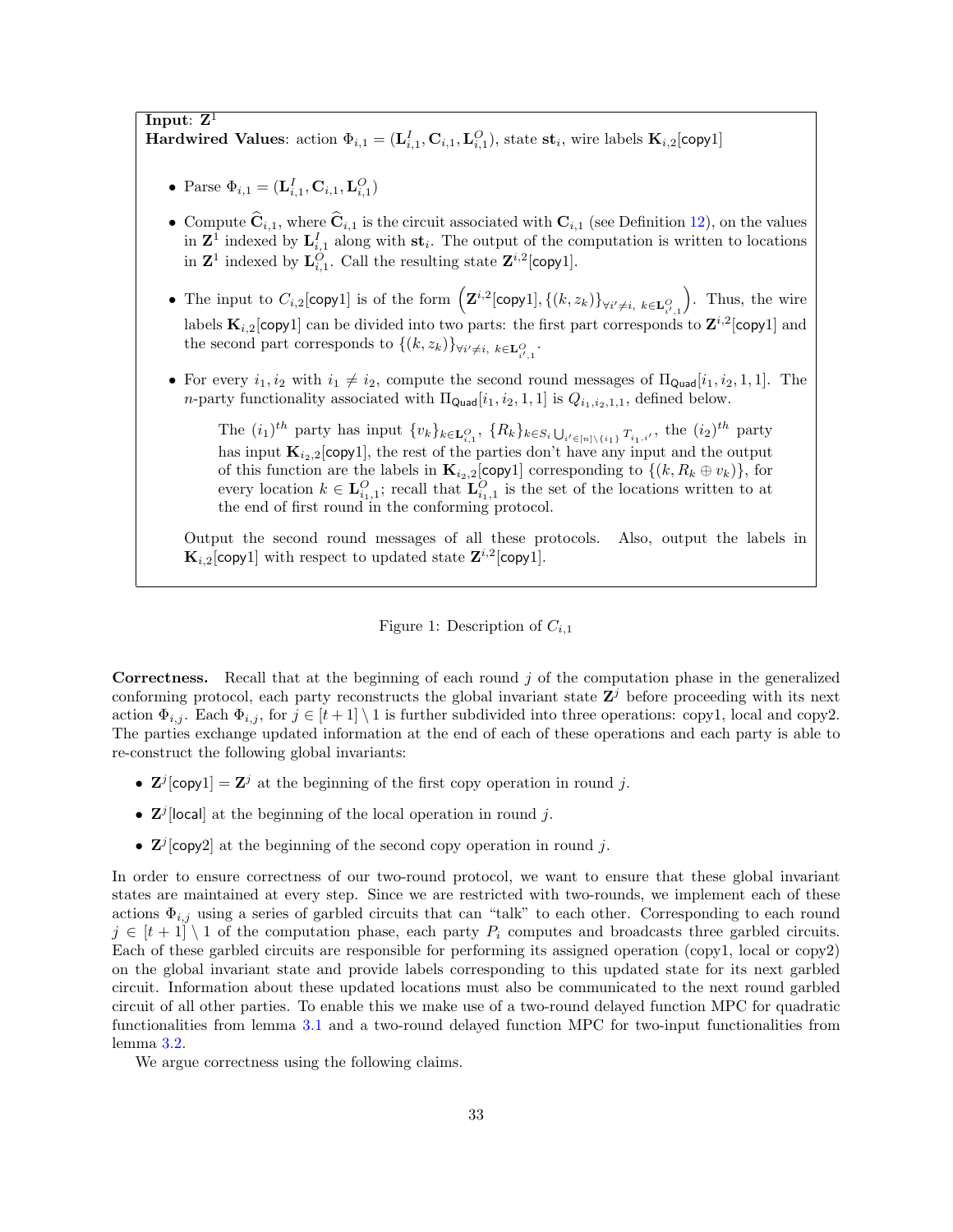<span id="page-33-0"></span> $\textbf{Input: } \left( \mathbf{Z}^{i,j}[\text{copy1}],\ \{(k,z_k)\}_{\forall i' \neq i,\ k \in \mathbf{L}^{O\leftarrow}_{i',j-1}} \right)$ If  $j = 2$ , then  $\mathbf{L}_{i',1}^{O \leftarrow} = \mathbf{L}_{i',1}^{O}$ Hardwired Values: action  $\Phi_{i,j} = (\mathbf{L}_{i,j}^I, \mathbf{C}_{i,j}, \mathbf{L}_{i,j}^O),$  state  $\mathbf{st}_i$ , wire labels  $\mathbf{K}_{i,j}$ [local].

- For every  $i' \neq i$ , every  $k \in \mathbf{L}_{i',j-1}^O$ , update the  $k^{th}$  location in  $\mathbf{Z}^{i,j}$  [copy1] with the value  $z_k$ . Call the resulting state  $\mathbf{Z}^{j}$  [copy1].
- Compute the first copy operation of  $\Phi_{i,j}$  on the global state  $\mathbb{Z}^{j}$  [copy1]. Call the resulting state  $\mathbf{Z}^{i,j}$ [local].
- The input to  $C_{i,j}$  [local] is of the form  $\left(\mathbf{Z}^{i,j}[\mathsf{local}], \{(k,z_k)\}_{\forall i' \neq i, k \in \mathbf{L}_{i',j}^{I \leftarrow}}\right)$  Thus, the wire labels  $\mathbf{K}_{i,j}[\text{local}]$  can be divided into two parts: the first part corresponds to  $\mathbf{Z}^{i,j}[\text{local}]$  and the second part corresponds to  $\{(k, z_k)\}_{\forall i' \neq i, k \in \mathbf{L}_{i',j}^{I \leftarrow}$ .
- For every  $i_1, i_3 \in [n]$  with  $i_1 \neq i_3$  and  $i_2 \in [n+1]$ , compute the second round messages of  $\Pi_{\text{Quad}}[i_1, i_2, i_3, j, 1]$ . The *n*-party functionality associated with  $\Pi_{\text{Quad}}[i_1, i_2, i_3, j, 1]$ is  $Q_{i_1,i_2,i_3,j,1}$ , defined below.

The  $(i_1)^{th}$  party has input  $\{R_{k'}\}_{k'\in S_{i_1}}$ , the  $(i_2)^{th}$  party has input  $\{R_k\}_{k\in T_{i_2,i_1}}$ (if  $i_1 = i_2$ ,, the  $i_1^{th}$  party additionally has input  $\{\{R_k\}_{k \in T_{i_1,i'}}\}_{i' \in [n] \setminus \{i_1\}}$  and if  $i_2 = n + 1$ , the  $(i_2)^{th}$  party has no input), the  $(i_3)^{th}$  party has input  $\mathbf{K}_{i_3,j}$ [local], the rest of the parties don't have any input and the output of this function are the labels in  $\mathbf{K}_{i_3,j}$  [local] corresponding to  $\{(k', R_{k'} \oplus R_k \oplus z_k)\}\)$ , for every location  $k \in \mathbf{L}_{i_1,j}^{I\to}$  and  $k' \in \mathbf{L}_{i_1,j}^{I\leftarrow}$  such that  $k'$  is the unique location associated with k as guaranteed by Definition [12.](#page-25-1)

Output the second round messages of all these protocols. Also, output the labels in  $\mathbf{K}_{i,j}$  [local] with respect to updated state  $\mathbf{Z}^{i,j}$  [local].

Figure 2: Description of  $C_{i,j}$  [copy1], for  $j > 1$ .

**Claim 1.** For each  $i \in [n]$ ,  $GC_{i,1}$  has access to the global invariant state  $\mathbf{Z}^1$ .

*Proof.* At the beginning of round 2, all parties compute  $\mathbf{Z}^1 = \bigoplus_{i=1}^n \mathbf{Z}^{i,1}$ . As described in Fig [1,](#page-32-0) the circuit  $C_{i,1}$  takes this global invariant state  $\mathbf{Z}^1$  as input. Party  $P_i$  sends the wire keys  $\mathbf{K}_{i,1}[\mathbf{Z}^1]$  corresponding to  $\mathbf{Z}^1$ along with garbled circuit  $\mathsf{GC}_{i,1}$ . Hence  $GC_{i,1}$  has access to the global invariant state  $\mathbf{Z}^1$ . П

**Claim 2.** For each  $i \in [n]$ ,  $GC_{i,2}$ [copy1] has access to the global invariant state  $\mathbb{Z}^2$ [copy1] =  $\mathbb{Z}^2$ .

Proof. As described in Fig [2,](#page-33-0) the input to  $C_{i,2}$ [copy1] is of the form  $\left(\mathbf{Z}^{i,2}$ [copy1],  $\{(k,z_k)\}_{\forall i'\neq i, k\in\mathbf{L}_{i',1}^O}$  . Wire labels corresponding to  $\mathbf{Z}^{i,2}$  [copy1] are output by the garbled circuit  $\mathsf{GC}_{i,1}$ . For every  $i_1 \in [n] \setminus \{i\},$ each garbled circuit  $GC_{i',1}$  for  $i' \in [n]$ , outputs second round messages for  $\Pi_{\text{Quad}}[i_1, i, 1, 1]$  that outputs labels in  $\mathbf{K}_{i,2}[\text{copy1}]$  corresponding to  $\{(k, z_k)\}\$ for every location  $k \in \mathbf{L}_{i_1,1}^O$  that is updated by  $i_1 \in [n] \setminus \{i\}$  in the first round of the computation phase in the generalized conforming protocol.

On evaluating  $\{GC_{i',1}\}_{i'\in[n]}$ , we can first compute the output for these executions of  $\Pi_{\text{Quad}}$  to compute wire labels corresponding to  $\{(k, z_k)\}_{\forall i' \neq i, k \in \mathbf{L}^O_{i',1}}$  and then use these to evaluate garbled circuit  $\mathsf{GC}_{i,2}[\mathsf{copy1}].$  $\mathsf{GC}_{i,2}[\mathsf{copy1}]$  first computes  $\mathbf{Z}^2 = \mathbf{Z}^2[\mathsf{copy1}]$  using input  $\left( \mathbf{Z}^{i,2}[\mathsf{copy1}], \ \{ (k,z_k) \}_{\forall i' \neq i, \ k \in \mathbf{L}^O_{i',1}} \right)$  and then proceeds with the first copy operation for  $j = 2$ .  $\Box$ 

Claim 3. For each  $i \in [n], j \in [t+1] \setminus 1$ ,  $GC_{i,j}$  [copy1] has access to the global invariant state  $\mathbf{Z}^{j}$  [copy1] =  $\mathbf{Z}^{j}$ .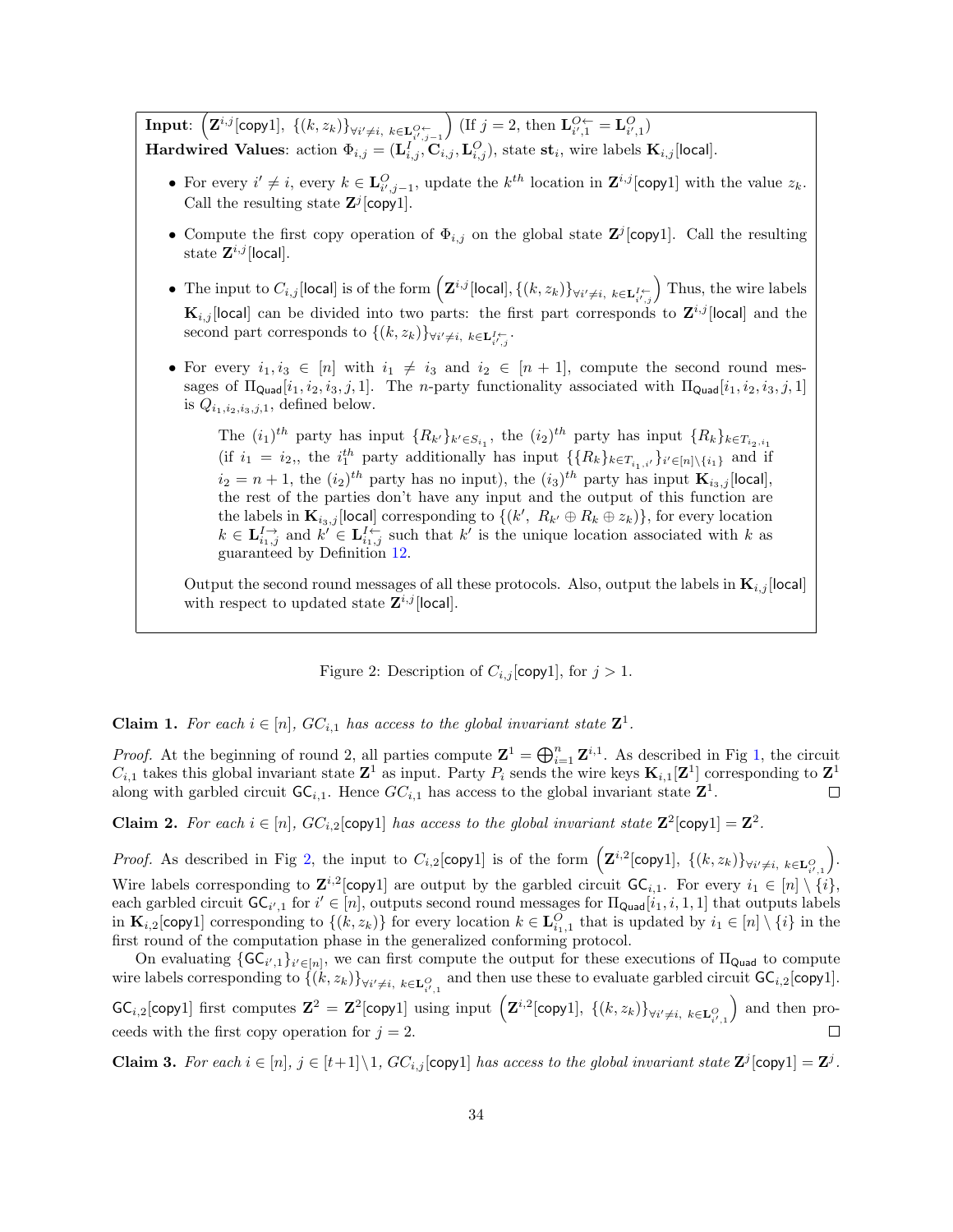<span id="page-34-0"></span> $\textbf{Input: } \left( \mathbf{Z}^{i,j}[\textsf{local}],~ \lbrace (k,z_k) \rbrace_{\forall i' \neq i,~ k \in \mathbf{L}_{i',j}^{I \leftarrow}} \right)$ Hardwired Values: action  $\Phi_{i,j} = (\mathbf{L}_{i,j}^{I^{\infty}}, \mathbf{C}_{i,j}, \mathbf{L}_{i,j}^O)$ , state  $\mathbf{st}_i$ , wire labels  $\mathbf{K}_{i,j}$  [copy2].

- For every  $i' \neq i$ , for every  $k \in L^{I \leftarrow}_{i',j}$ , update the  $k^{th}$  location in  $\mathbf{Z}^{i',j}$  [local] with the value  $z_k$ . Call the resulting state  $\mathbf{Z}^{j}$  [local].
- Compute the local operation of  $\Phi_{i,j}$  on the global state  $\mathbb{Z}^{j}$  [local]. Call the resulting state  $\mathbf{Z}^{i,j}$  [copy2].
- The input to  $C_{i,j}$  [copy2] is of the form  $\left(\mathbf{Z}^{i,j}$  [copy2],  $\{(k,z_k)\}_{\forall i'\neq i, k\in S_{i'}}\right)$ . Thus, the wire labels  $\mathbf{K}_{i,j}$  [copy2] can be divided into two parts: the first part corresponding to  $\mathbf{Z}^{i,j}$  [copy2] and the second part corresponding to  $\{(k, z_k)\}_{\forall i' \neq i, k \in S_{i'}}$ .
- For every  $i_1, i_2$  with  $i_1 \neq i_2$ , compute the second round messages of  $\Pi_{\text{DFunc}}[i_1, i_2, j]$ . The *n*-party functionality associated with  $\Pi_{\text{DFunc}}[i_1, i_2, j]$  is  $DF_{i_1, i_2, j}$ , defined below.

The  $i_1^{th}$  party has the input  $\mathbf{K}_{i_1,j}$  [copy2], the  $i_2^{th}$  party has the input  $\{R_k\}_{k \in S_{i_2}}$ , the rest of the parties don't have any input and the output of the function is computed as follows: compute the local operation of  $\Phi_{i_2,j}$  on the global state  $\mathbf{Z}^j$ [local] and the output of the function are the labels in  $\mathbf{K}_{i_1,j}$  [copy2] corresponding to  $\{(k, z_k)\},$ for every location  $k \in S_{i_2}$ .

Output the second round messages of all these protocols. Also, output the labels in  $\mathbf{K}_{i,j}$  [copy2] with respect to updated state  $\mathbf{Z}^{i,j}$  [copy2].

Figure 3: Description of  $C_{i,j}$ [local], for  $j > 1$ .

Proof. As described in Fig [2,](#page-33-0) the input to  $C_{i,j}$  [copy1] is of the form  $\left(\mathbf{Z}^{i,j}$  [copy1],  $\{(k,z_k)\}_{\forall i' \neq i, k \in \mathbf{L}^{O\leftarrow}_{i',j-1}}$  . Wire labels corresponding to  $\mathbf{Z}^{i,j}$  [copy1] are output by the garbled circuit  $\mathsf{GC}_{i,j-1}$  [copy2]. For every  $i_1 \in$  $[n]\setminus\{i\}$ , each garbled circuit  $\mathsf{GC}_{i',j-1}[\mathsf{copy2}]$  for  $i' \in [n]$ , outputs second round messages for  $\Pi_{\mathsf{Quad}}[i_1, i, j-1, 1]$ that outputs labels in  $\mathbf{K}_{i,j}$  [copy1] corresponding to  $\{(k, z_k)\}\$  for every location  $k \in \mathbf{L}_{i,j-1}^{O \leftarrow}$  that is updated by  $i_1 \in [n] \setminus \{i\}$  in the second copy operation of the  $(j-1)^{th}$  round of the computation phase in the generalized conforming protocol.

On evaluating  $\{GC_{i',j-1}[copy2]\}_{i' \in [n]}$ , we can first compute the output for these executions of  $\Pi_{\text{Quad}}$  to compute wire labels corresponding to  $\{(k, z_k)\}_{\forall i' \neq i, k \in \mathbf{L}^{O^{\leftarrow}_{i',j-1}}}$  and then use these to evaluate garbled circuit i

 $\mathsf{GC}_{i,j}[\mathsf{copy1}]$ .  $\mathsf{GC}_{i,j}[\mathsf{copy1}]$  first computes  $\mathbf{Z}^j = \mathbf{Z}^j[\mathsf{copy1}]$  using input  $\left(\mathbf{Z}^{i,j}[\mathsf{copy1}], \ \{(k,z_k)\}_{\forall i' \neq i, \ k \in \mathbf{L}^{O \leftarrow}_{i',j-1}}\right)$  $\setminus$ and then proceeds with the first copy operation for round  $j$ .

**Claim 4.** For each  $i \in [n]$ ,  $j \in [t+1] \setminus 1$ ,  $GC_{i,j}$  [local] has access to the global invariant state  $\mathbf{Z}^{j}$  [local].

*Proof.* As described in Fig [3,](#page-34-0) the input to  $C_{i,j}$ [local] is of the form  $\left( \mathbf{Z}^{i,j}[\mathsf{local}], \ \{ (k,z_k) \}_{\forall i' \neq i, \ k \in \mathbf{L}_{i',j}^{I \leftarrow}} \right)$ . Wire labels corresponding to  $\mathbf{Z}^{i,j}$  [local] are output by the garbled circuit  $\mathsf{GC}_{i,j}$  [copy1]. For every  $i_1 \in [n] \setminus \{i\},$  $i_2 \in [n+1]$  each garbled circuit  $\mathsf{GC}_{i',j}[\mathsf{copy1}]$  for  $i' \in [n]$ , outputs second round messages for  $\Pi_{\mathsf{Quad}}[i_1, i_2, i, j, 1]$ that output labels in  $\mathbf{K}_{i,j}$  [local] corresponding to  $\{(k, z_k)\}\)$  for every location  $k \in \mathbf{L}_{i,j}^{I\to}$  that is updated by  $i_1 \in [n] \setminus \{i\}$  in the first copy operation of the  $(j)^{th}$  round of the computation phase in the generalized conforming protocol.

On evaluating  $\{GC_{i',j}[\text{copy1}]\}_{i'\in[n]}$ , we can first compute the output for these executions of  $\Pi_{\text{Quad}}$  to compute wire labels corresponding to  $\{(k, z_k)\}_{\forall i' \neq i, k \in \mathbf{L}_{i',j}^{I^{\leftarrow}}}$  and then use these to evaluate garbled circuit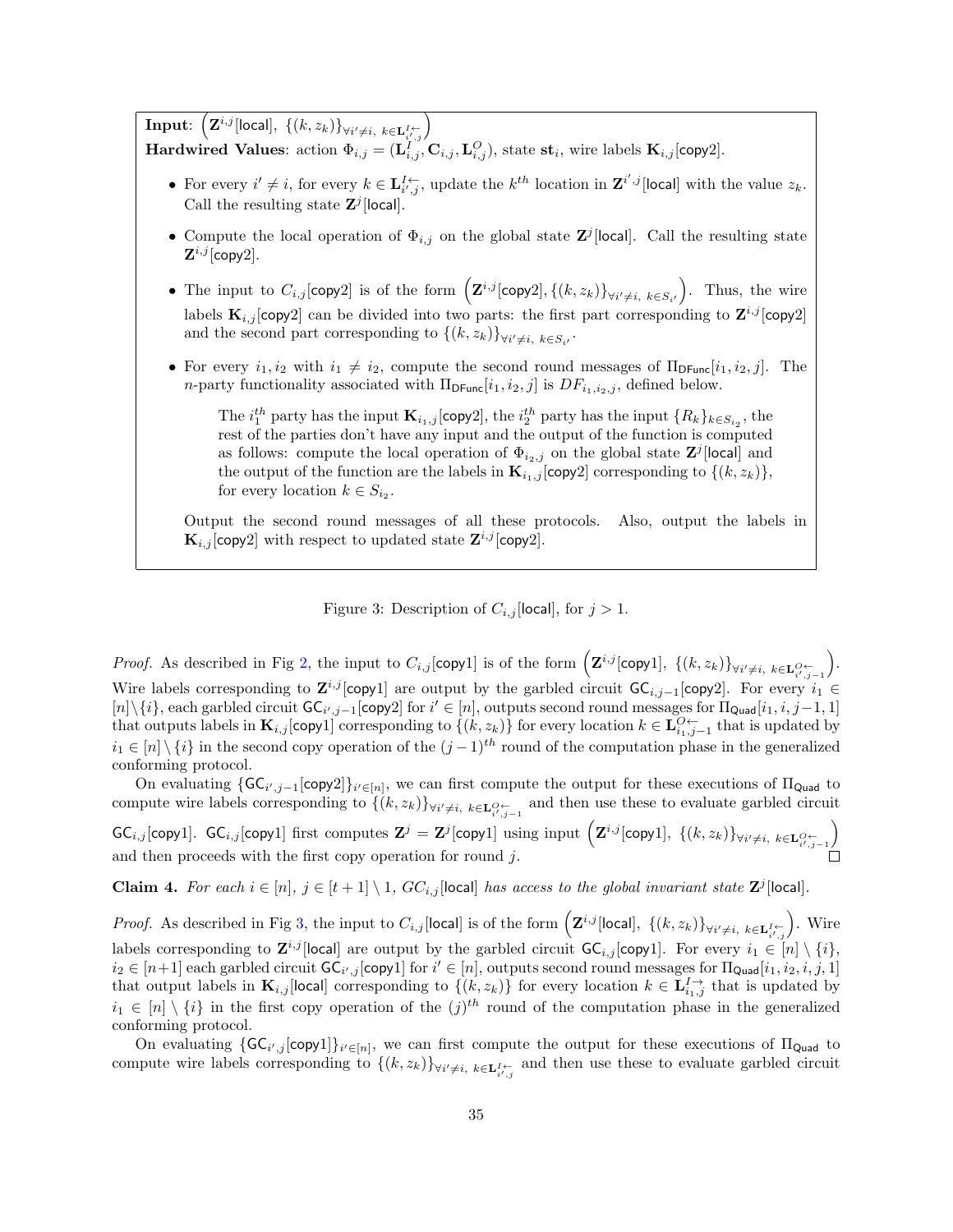<span id="page-35-0"></span> $\textbf{Input: } \left( \mathbf{Z}^{i,j}[\mathsf{copy2}], \left\{ (k, z_k) \right\}_{\forall i' \neq i, \,\, k \in S_{i'}} \right)$ Hardwired Values: action  $\Phi_{i,j} = (\mathbf{L}_{i,j}^I, \mathbf{C}_{i,j}, \mathbf{L}_{i,j}^O)$ , state  $\mathbf{st}_i$ , wire labels  $\mathbf{K}_{i+1,j}$  [copy1].

- For every  $i' \neq i$ , for every  $k \in S_{i'}$ , update the  $k^{th}$  location in  $\mathbf{Z}^{i',j}$  [copy2] with the value  $v_k$ . If  $j \neq t + 1$ , call the resulting state  $\mathbf{Z}^{j}$  [copy2], otherwise call the resulting state  $\mathbf{Z}_{fin}$ .
- If  $j = t + 1$ , output  $\mathbf{Z}_{fin}$ , else continue to next step.
- Compute the second copy operation of  $\Phi_{i,j}$  on the global state  $\mathbb{Z}^{j}$  [copy2]. Call the resulting state  $\mathbf{Z}^{i,j+1}$ [copy1].
- The input to  $C_{i,j+1}[\text{copy1}]$  is of the form  $\left(\mathbf{Z}^{i,j+1}[\text{copy1}],\{(k,z_k)\}_{\forall i'\neq i,\ k\in\mathbf{L}^O_{i',j}\leftarrow\mathbf{L}^O_{i',j}\right)}$  . Thus, the wire labels  $\mathbf{K}_{i,j+1}$ [copy1] can be divided into two parts: the first part corresponding to  $\mathbf{Z}^{i,j+1}$ [copy1] and the second part corresponding to  $\{(k, z_k)\}_{\forall i' \neq i, \mathbf{L}_{i',j}^O \leftarrow j}$ .
- For every  $i_1, i_2$  with  $i_1 \neq i_2$ , compute the second round messages of  $\Pi_{\text{Quad}}[i_1, i_2, j, 2]$ . The *n*-party functionality associated with  $\Pi_{\text{Quad}}[i_1, i_2, j, 2]$  is  $Q_{i_1, i_2, j, 2}$ , defined below.

The  $(i_1)^{th}$  party has input  $\mathbf{st}_i$ , the  $(i_2)^{th}$  party has input  $\mathbf{K}_{i_2,j+1}$  [copy1], the rest of the parties don't have any input and the output of this function are the labels in  $\mathbf{K}_{i_2,j+1}$ [copy1] corresponding to  $\{(k, R_k \oplus R_{k'} \oplus z_k)\}\$ , for every location  $k \in \mathbf{L}_{i_1,j}^{\mathcal{O}\leftarrow}$ and  $k' \in L_{i_1,j}^{\mathcal{O}\to}$  such that  $k'$  is the unique location associated with k as guaranteed by Definition [12.](#page-25-1)

Output the second round messages of all these protocols. Also, output the labels in  $\mathbf{K}_{i,j+1}$ [copy1] with respect to updated state  $\mathbf{Z}^{i,j+1}$ [copy1].

Figure 4: Description of  $C_{i,j}$  [copy2], for  $j > 1$ .

 $\mathsf{GC}_{i,j}[\mathsf{local}].$   $\mathsf{GC}_{i,j}[\mathsf{local}]$  first computes  $\mathbf{Z}^j[\mathsf{local}]$  using input  $\left(\mathbf{Z}^{i,j}[\mathsf{local}], \ \{(k,z_k)\}_{\forall i' \neq i, \ k \in \mathbf{L}_{i',j}^{I \leftarrow}}\right)$  and then proceeds with the local operation for round j.  $\Box$ 

**Claim 5.** For each  $i \in [n], j \in [t] \setminus \{1\}$ ,  $GC_{i,j}$  [copy2] has access to the global invariant state  $\mathbf{Z}^{j}$  [copy2].

*Proof.* As described in Fig [4,](#page-35-0) the input to  $C_{i,j}$  [copy2] is of the form  $\left(\mathbf{Z}^{i,j}$  [copy2],  $\{(k,z_k)\}_{\forall i' \neq i, k \in S_{i'}}\right)$ . Wire labels corresponding to  $\mathbf{Z}^{i,j}$  [copy2] are output by the garbled circuit  $\mathsf{GC}_{i,j}$  [local]. For every  $i_2 \in [n] \setminus \{i\},$ each garbled circuit  $GC_{i',j}$  [local] for  $i' \in [n]$ , outputs second round messages for  $\Pi_{DFunc}[i, i_2, j]$  that output labels in  $\mathbf{K}_{i,j-1}$ [copy2] corresponding to  $\{(k, z_k)\}\$ for every location  $k \in S_{i_2}$  that is updated by  $i_2 \in [n] \setminus \{i\}$ in the local operation of the  $(j)^{th}$  round of the computation phase in the generalized conforming protocol.

On evaluating  $\{GC_{i',j}[\text{local}]\}_{i'\in[n]}$ , we can first compute the output for these executions of  $\Pi_{\text{Quad}}$  to compute wire labels corresponding to  $\{(k, z_k)\}_{\forall i' \neq i, k \in S_{i'}}$  and then use these to evaluate garbled circuit  $\mathsf{GC}_{i,j}[\mathsf{copy2}].\ \mathsf{GC}_{i,j}[\mathsf{copy2}]$  first computes  $\mathbf{Z}^j[\mathsf{copy2}]$  using input  $\left(\mathbf{Z}^{i,j}[\mathsf{copy2}],\ \{(k,z_k)\}_{\forall i'\neq i,\ k\in S_{i'}}\right)$  and then proceeds with the second copy operation for round j.  $\Box$ 

Thus, each garbled circuit receives all the relevant information about the values for all the locations that were updated by the previous set of garbled circuits. It also receives information about the locations that were not updated by any party from its own garbled circuit. Together, these are sufficient to reconstruct the global invariant state. Correctness now follows from the correctness of the conforming protocol.

Efficiency analysis. We prove a sequence of claims.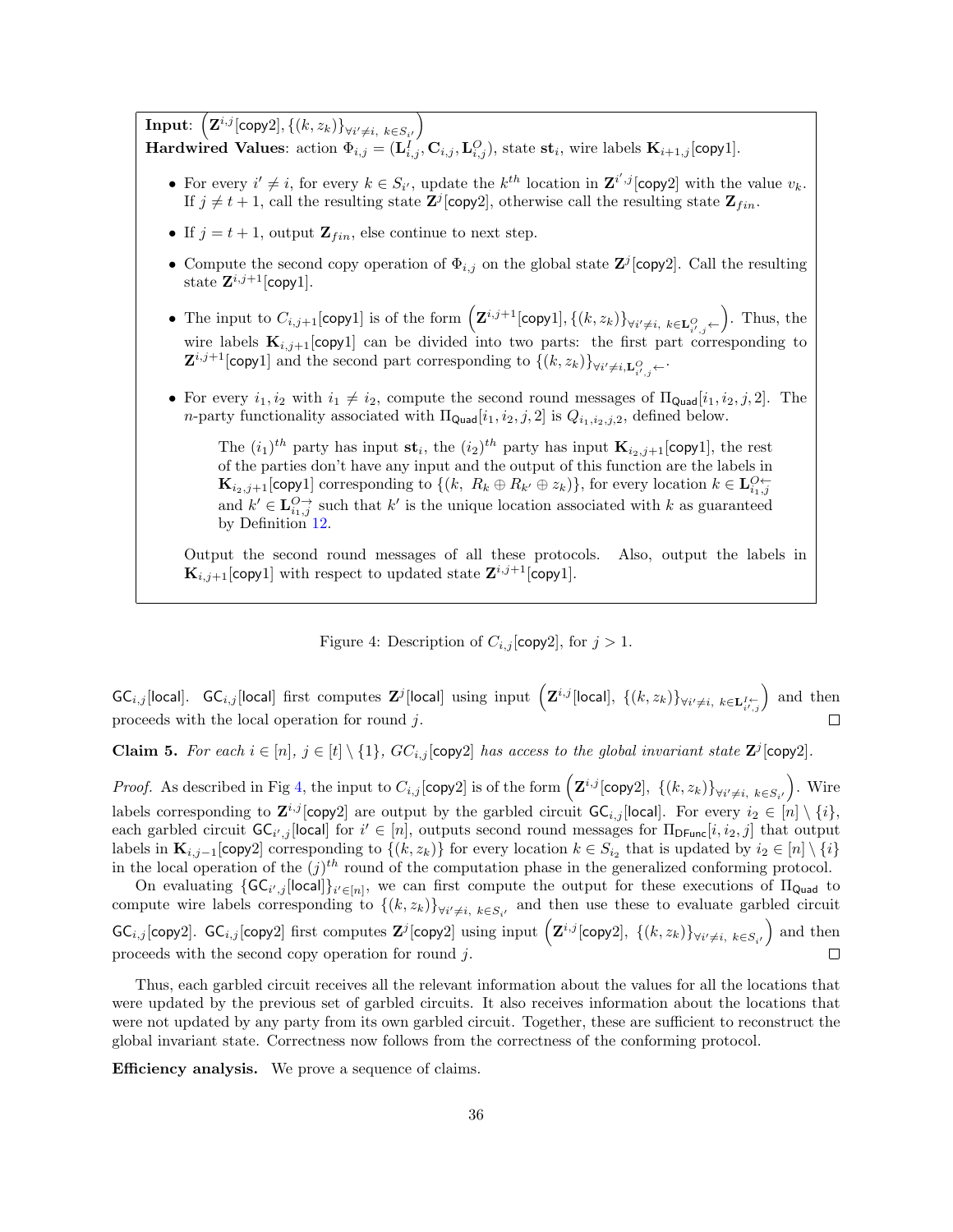**Claim 6.** For every  $i \in [n]$ ,  $|C_{i,t+1}[\text{copy2}]| = s^c 2^{c \cdot d}$ , for some constant c. Moreover, the depth of  $C_{i,t+1}[\text{copy2}]$ is  $O(d)$ .

Proof. To prove this, it suffices to upper bound the computational complexity and depth of the next message function of the generalized conforming protocol. By Lemma [4.1,](#page-25-2) the next message function of the generalized conforming protocol can be implemented by a  $O(d)$ -depth and  $s^{c_1}2^{c_1 \cdot d}$ -sized circuit, for some constant  $c_1$ .

Thus,  $|C_{i,t+1}[\text{copy2}]| = s^c 2^{c \cdot d}$ , for some constant c, and the depth of  $C_{i,t+1}[\text{copy2}]$  is  $O(d)$ .

 $\Box$ 

**Claim 7.** For every  $i \in [n], j \in [t], |C_{i,j}[\text{copy2}]| \leq (k \cdot s \cdot |C_{i,j+1}[\text{copy1}]|)^c \cdot 2^{c \cdot (d+\log(s))}$ , for some constant c. Moreover, the depth of  $|C_{i,j+1}|$ copy1] is  $O(d + \log(s))$ .

Proof. To prove this, it suffices to upper bound the following quantities:

- Complexity of the next message function of the generalized conforming protocol. By Lemma [4.1,](#page-25-2) the next message function of the generalized conforming protocol can be implemented by a  $O(d + \log(s))$ depth and  $s^{c_1}2^{c_1 \cdot (d + \log(s))}$ -sized circuit, for some constant  $c_1$ .
- Complexity of the next message function of  $\Pi_{\text{Quad}}$ . From Lemma [3.1,](#page-12-2) the next message function of  $\Pi_{\text{Quad}}$  can be represented by a  $O(\log(n))$ -depth  $(\ell_{out} \cdot n)^{c_2}$ -sized circuit, for some constant  $c_2$ , where  $\ell_{out}$  is the number of polynomials associated with  $\Pi_{\text{Quad}}$ . From the description of  $C_{i,j}$  [copy2], observe that  $\ell_{out}$  is  $s^{c_3} \cdot 2^{c_3 \cdot d}$ , for some constant  $c_3$ <sup>[11](#page-36-0)</sup>.
- Total length of the input wire labels  $\mathbf{K}_{i,j+1}$ [copy1], for every  $i \in [n]$ . By Lemma [2.1,](#page-11-1) this quantity is  $(\mathbf{k} \cdot | C_{i,j+1}[\text{copy1}]])^{c_4} \cdot 2^{c_4 \cdot d}$ , for some constant  $c_4$ .

Thus for every  $i \in [n], j \in [t], C_{i,j}$  [copy2] has depth  $O(d + \log(s))$  and size at most  $(\mathbf{k} \cdot s \cdot | C_{i,j+1}$  [copy1]|)<sup>c</sup>.  $2^{c \cdot (d + \log(s))}$ , for some constant c.  $\Box$ 

**Claim 8.** For every  $i \in [n], j \in [t+1], |C_{i,j}[\text{local}]| \leq (k \cdot s \cdot |C_{i,j}[\text{copy2}])^c \cdot 2^{c \cdot (d + \log(s))}$ , for some constant c. Moreover, the depth of  $C_{i,j}$ [local] is  $O(d + \log(s))$ .

Proof. To prove this, it suffices to upper bound the following quantities:

- Computational complexity of the next message function of the generalized conforming protocol. By Lemma [4.1,](#page-25-2) the next message function of the generalized conforming protocol can be implemented by a  $O(d + \log(s))$ depth and  $s^{c_1}2^{c_1 \cdot (d + \log(s))}$ -sized circuit, for some constant  $c_1$ .
- Computational complexity of the next message function of  $\Pi_{\text{DFunc}}$ . By Lemma [3.2,](#page-16-2) the next message function of  $\Pi_{\text{DFunc}}$  can be represented by a  $O(d + \log(s))$ -depth  $s^{c_2}2^{c_2 \cdot (d + \log(s))}$ -sized circuit, for some constant  $c_2$ .
- Total length of the input wire labels  $\mathbf{K}_{i,j}$  [copy2]. By Lemma [2.1,](#page-11-1) this quantity is  $(\mathbf{k} \cdot |C_{i,j}[\text{copy2}]])^{c_3}$ .  $2^{c_3 \cdot d}$ , for some constant  $c_3$ .

Thus for every  $i \in [n], j \in [t+1], C_{i,j}$  [local] has depth  $O(d + \log(s))$  size at most  $(\mathbf{k} \cdot s \cdot | C_{i,j}[\text{copy2}])^c$ .  $2^{c \cdot (d + \log(s))}$ , for some constant c.  $\Box$ 

<span id="page-36-1"></span>**Claim 9.** For every  $i \in [n], j \in [t+1] \setminus \{1\}$ ,  $|C_{i,j}[\text{copy1}]| \leq (k \cdot s \cdot |C_{i,j}[\text{local}]|)^c \cdot 2^{c \cdot (d + \log(s))}$ , for some constant c. Moreover, the depth of  $C_{i,j}$  [copy1] is  $O(d + \log(s))$ .

Proof. To prove this, it suffices to upper bound the following quantities:

• Computational complexity of the next message function of the generalized conforming protocol. By Lemma [4.1,](#page-25-2) the next message function of the generalized conforming protocol can be implemented by a  $O(d+\log(s))$ depth and  $s^{c_1}2^{c_1 \cdot (d + \log(s))}$ -sized circuit, for some constant  $c_1$ .

<span id="page-36-0"></span><sup>&</sup>lt;sup>11</sup>Specifically,  $\ell_{out}$  is upper bounded by the number of locations in the global state **Z** modified in any given round; which in turn is upper bounded by the length of the global state Z in any round.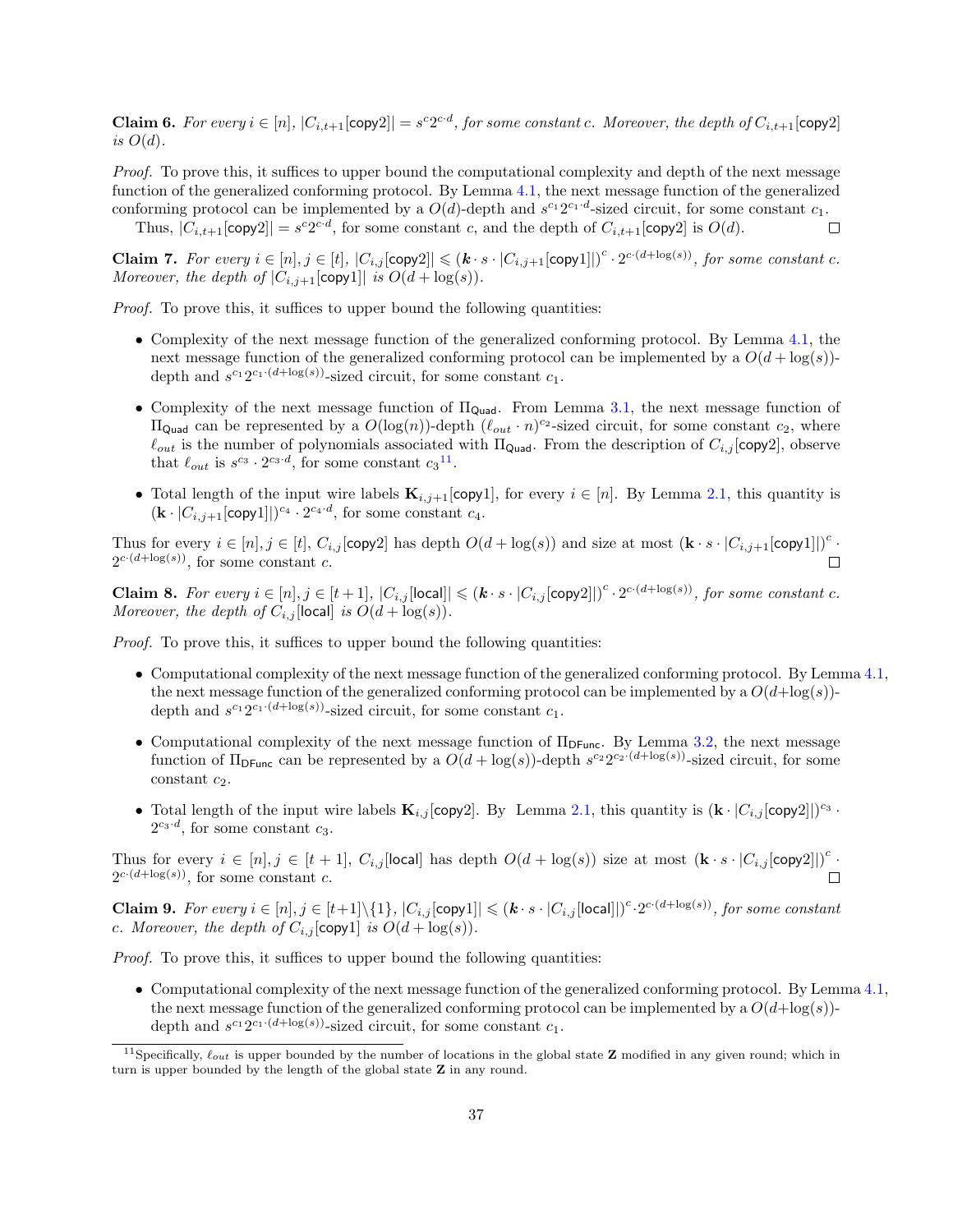- Computational complexity of the next message function of  $\Pi_{\text{Quad}}$ . From Lemma [3.1,](#page-12-2) the next message function of  $\Pi_{\text{Quad}}$  can be represented by a  $O(\log(n))$ -depth  $(\ell_{out} \cdot n)^{c_2}$ -sized circuit, for some constant  $c_2$ , where  $\ell_{out}$  is the number of polynomials associated with  $\Pi_{\text{Quad}}$ . From the description of  $C_{i,j}$  [copy1], observe that  $\ell_{out}$  is  $s^{c_3} \cdot 2^{c_3 \cdot d}$ , for some constant  $c_3$ .
- Total length of the input wire labels  $\mathbf{K}_{i,j}$  [local]. By Lemma [2.1,](#page-11-1) this quantity is  $(\mathbf{k} \cdot | C_{i,j}[\text{local}]|)^{c_4} \cdot 2^{c_4 \cdot d}$ , for some constant  $c_4$ .

Thus, for every  $i \in [n], j \in [t+1]\setminus\{1\}$ ,  $C_{i,j}$ [copy1] has depth  $O(d + \log(s))$  and size  $(\mathbf{k} \cdot s \cdot |C_{i,j}[\text{local}]|)^c$ .  $2^{c \cdot (d + \log(s))}$ , for some constant c.

**Claim 10.** For every  $i \in [n]$ ,  $|C_{i,1}| \leq (k \cdot s \cdot |C_{i,2}[\text{copy1}]])^c \cdot 2^{c \cdot (d + \log(s))}$ , for some constant c.

Proof. The proof of this claim follows along the same lines as the proof of Claim [9.](#page-36-1)

Consider the following claim.

**Claim 11.** For every  $i \in [n]$ , the next message function of i<sup>th</sup> party can be represented by a circuit of depth  $O(d + \log(s))$  and size  $n \cdot (\mathbf{k} \cdot s)^c \cdot 2^{c \cdot (d + \log(s))}$ , for some constant c.

*Proof.* Let  $i \in [n]$ . We first calculate  $|C_{i,1}|$ . There exists a constant c' such that the following holds,

$$
|C_{i,1}| \leq (k \cdot s \cdot |C_{i,2}[\text{copy1}])^{c'} \cdot 2^{c' \cdot (d + \log(s))}
$$
  
\n
$$
\leq (k \cdot s \cdot ((k \cdot s \cdot |C_{i,2}[\text{local}]|) \cdot 2^{c' \cdot (d + \log(s))}))^{c'} \cdot 2^{c' \cdot (d + \log(s))}
$$
  
\n
$$
= (k^{2} \cdot s^{2} \cdot |C_{i,2}[\text{local}]|)^{c'} \cdot 2^{(c'^{2} + c') \cdot (d + \log(s))}
$$
  
\n
$$
\leq \cdots
$$
  
\n
$$
\leq (k^{3(t+1)} \cdot s^{3(t+1)} \cdot |C_{i,t+1}[\text{copy2}]|)^{c'} \cdot 2^{(c' + \cdots + c'^{3(t+1)}) \cdot (d + \log(s))}
$$
  
\n
$$
\leq (k^{3(t+1)} \cdot s^{3(t+1)} \cdot (k \cdot s)^{c'} \cdot 2^{c' \cdot (d + \log(s))})^{c'} \cdot 2^{(c' + \cdots + c'^{3(t+1)}) \cdot (d + \log(s))}
$$

Since t is a constant, we have that  $|C| \leqslant (\mathbf{k} \cdot s)^{c''} \cdot 2^{c'' \cdot d}$ , for some constant d. Furthermore, observe that for every  $i \in [n], j \in [t+1]\setminus\{1\}, |C_{i,1}| \geqslant |C_{i,j}[\text{copy1}]]$ . Similarly, for every every  $i \in [n], j \in [t+1]$ ,  $|C_{i,1}| \geq |C_{i,j}|$ [local] and  $|C_{i,1}| \geq |C_{i,j}|$ [copy2]].

We are now ready to prove the claim: since the garbling of all the circuits  $C_{i,1}$ ,  $\{C_{i,j}[\text{copy1}], C_{i,j}[\text{local}]\}$  $C_{i,j}$ [copy2] $\}_{j\in[t+1]\setminus\{1\}}$  can be done in parallel, the depth of the circuit representing the next message function of the  $i<sup>th</sup>$  party is governed by the sum of the following quantities: (i) depth of the next message function of ΠQuad, (ii) depth of the next message function of ΠDFunc and, (iii) maximum depth of the garbling of circuits  $C_{i,1}, \{C_{i,j}[\text{copy1}], C_{i,j}[\text{local}], C_{i,j}[\text{copy2}]\}_{j\in[t+1]\setminus\{1\}}$ . From Lemma [3.1,](#page-12-2) Lemma [3.2](#page-16-2) and the above claims, the depth of the circuit representing the next message function of the  $i^{th}$  party is  $O(d + \log(s))$ .

We now upper bound the size of the circuit representing the  $i<sup>th</sup>$  next message function. This is governed by the sum of the following quantities: (i) size of the next message function of  $\Pi_{\text{Quad}}$ , (ii) size of the next message function of  $\Pi_{\text{DFunc}}$  and, (iii) n times the garbling complexity of circuit  $C_{i,1}$ . From Lemma [3.1,](#page-12-2) Lemma [3.2,](#page-16-2) (i) and (ii) can be computed by a circuit of size polynomial in  $\mathbf{k}$ , s and exponential in  $(d + \log(s))$ . Combining this with an upper bound on  $|C_{i,1}|$  determined above, we have that the circuit representing the next message function of the *i*<sup>th</sup> party has size at most  $(\mathbf{k} \cdot s)^c \cdot 2^{c \cdot d}$ , for some constant *c*.  $\Box$ 

#### <span id="page-37-0"></span>5.1.2 Proof of Security

**Simulator.** We now give a description of the Ideal world Simulator S. S internally uses the simulator  $\text{Sim}_{\Phi}$ of the underlying conforming protocol  $\Phi$ , simulator  $\text{Sim}_{\mathsf{GC}}$  for the statistically secure garbing scheme GC and

 $\Box$ 

 $\Box$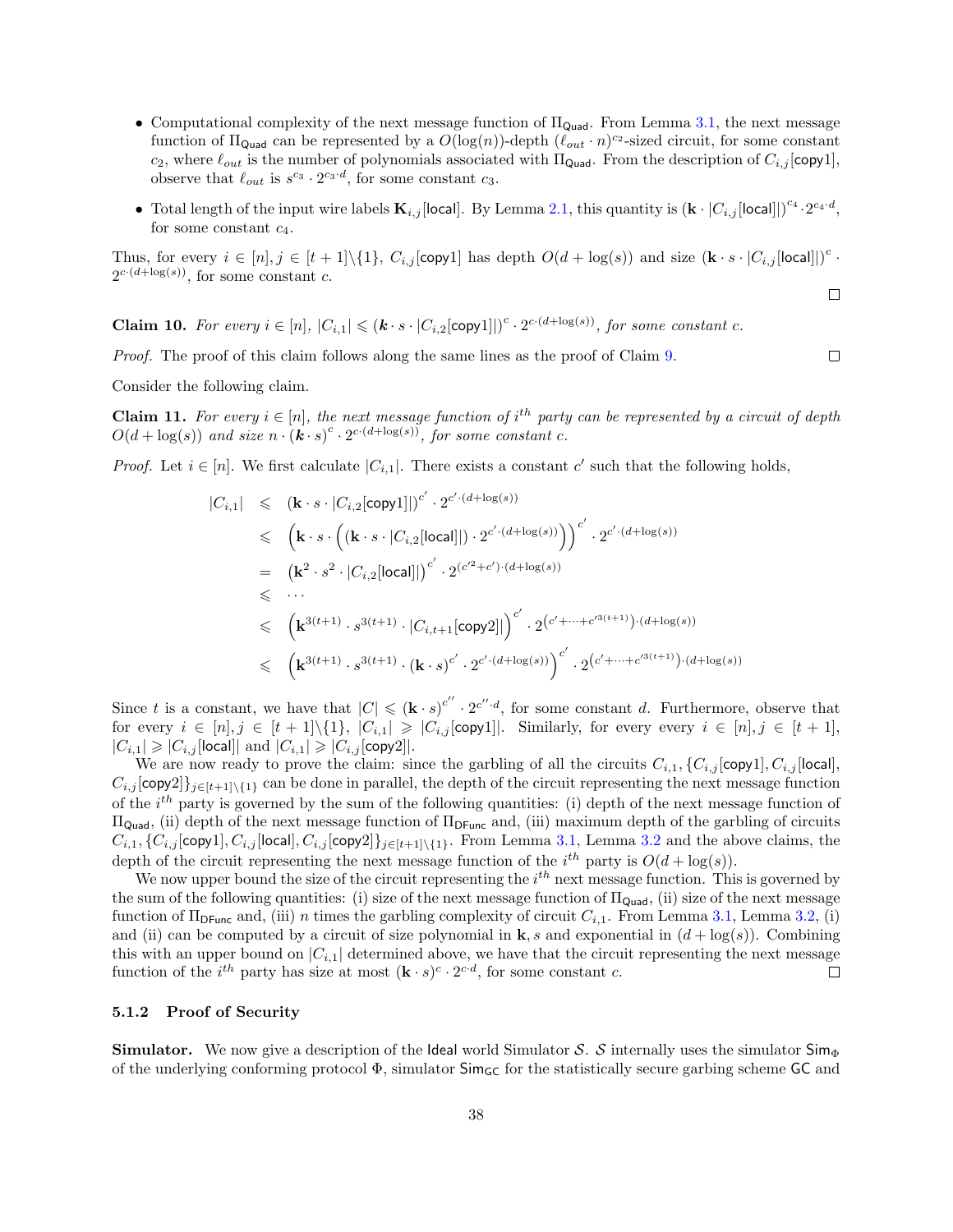simulators  $Sim_{\Pi_{Quad}}$  and  $Sim_{\Pi_{Drunc}}$  of protocols  $\Pi_{Quad}$  and  $\Pi_{Drunc}$  respectively. We can think of the simulator  $\mathsf{Sim}_{GC}$  to consist of two parts, namely  $\mathsf{Sim}_{GC}^1$  and  $\mathsf{Sim}_{GC}^2$ , where the  $\mathsf{Sim}_{GC}^1$  takes as input the statistical security parameter **k** and the topology  $\varphi(C)$  of the circuit and outputs simulated garbled key and simulated input wire keys ( $g$ k, K). The second part  $\text{Sim}_{GC}^2$  takes the output of the first part and the output of the garbled circuit  $C(x)$  as input and outputs a simulated garbled circuit GC. Similarly the simulator  $\text{Sim}_{\Pi_{\text{Quad}}}$ can also be divided into two parts,  $(\textsf{Sim}^1_{\Pi_{\text{Quad}}}, \textsf{Sim}^2_{\Pi_{\text{Quad}}})$  that simulate transcripts for the two rounds. The simulator  $\mathsf{Sim}_{\Pi_{\mathsf{DFunc}}}$  can also be divided into two parts  $(\mathsf{Sim}^1_{\Pi_{\mathsf{DFunc}}}, \mathsf{Sim}^2_{\Pi_{\mathsf{DFunc}}})$  to simulate transcripts for the two rounds separately. For a detailed description of this simulator for the different cases, see section [3.2.3.](#page-16-0) Let H be the set of honest parties and A be the adversary. The simulator S proceeds as follows:

#### Round 1:  $S \rightarrow A$ :

• The simulator S internally invokes the simulator  $\text{Sim}_{\Phi}$  to obtain simulated first round (pre-processing phase) messages of Φ.

$$
\{\mathbf Z^{i,1}, (R_k : \forall k \in \bigcup_{i' \notin \mathcal{H}} T_{i,i'})\}_{i \in \mathcal{H}} \leftarrow \mathsf{Sim}_{\Phi}(1^k)
$$

It sends this to adversary.

• The simulator S invokes the simulator  $Sim<sub>GC</sub><sup>1</sup>$  to obtain simulated messages,

$$
\{(\mathsf{g}\mathsf{k}_{i,1},\mathbf{K}_{i,1})\}_{i\in\mathcal{H}}\leftarrow \{\mathsf{Sim}^1_\mathsf{GC}(1^\mathbf{k},\varphi(C_{i,1}))\}_{i\in\mathcal{H}}
$$

where  $\varphi(C_{i,1})$  is the topology of the circuit in Figure [1.](#page-32-0)

• For every  $j \in [t+1] \setminus \{1\}$  and  $i \in \mathcal{H}$ , S computes the following:

$$
(\mathsf{g}\mathsf{k}_{i,j}[\mathsf{copy1}], \mathbf{K}_{i,j}[\mathsf{copy1}]) \leftarrow \mathsf{Sim}^1_\mathsf{GC}(1^\mathbf{k}, \varphi(C_{i,j[\mathsf{copy1}]}))
$$

where where  $\varphi(C_{i,j}[\text{copy1}])$  is the topology of the circuit in Figure [2.](#page-33-0)

$$
(\mathsf{g}\mathsf{k}_{i,j}[\mathsf{local}], \mathbf{K}_{i,j}[\mathsf{local}]) \gets \mathsf{Sim}^1_\mathsf{GC}(1^\mathbf{k}, \varphi(C_{i,j[\mathsf{local}]}))
$$

where where  $\varphi(C_{i,j}[\text{local}])$  is the topology of the circuit in Figure [3.](#page-34-0)

$$
(\mathsf{g}\mathsf{k}_{i,j}[\mathsf{copy2}], \mathbf{K}_{i,j}[\mathsf{copy2}]) \gets \mathsf{Sim}^1_\mathsf{GC}(1^\mathbf{k}, \varphi(C_{i,j[\mathsf{copy2}]}))
$$

where where  $\varphi(C_{i,j}[\text{copy2}])$  is the topology of the circuit in Figure [4.](#page-35-0)

• For every  $i_1, i_2, \in [n]$  and  $i_1 \neq i_2$ , the simulator invokes the simulator  $\text{Sim}_{\Pi_{\text{Quad}}}^1$  of  $\Pi_{\text{Quad}}$  to obtain simulated first round messages of the honest parties and sends them to the adversary.

$$
\{\Pi_{\mathsf{Quad}}[i_1,i_2,1,1].\mathsf{msg}_{1,i_4,\rightarrow i_5}\}_{i_4\in \mathcal{H},i_5\notin \mathcal{H}}\gets \mathsf{Sim}_{\Pi_{\mathsf{Quad}}}^1(1^\mathbf{k})
$$

• For every  $i_1, i_3 \in [n], i_1 \neq i_3, i_2 \in [n+1], j \in [t+1] \setminus \{1\}$ , the simulator invokes the simulator  $\mathsf{Sim}_{\Pi_{\text{Quad}}}$  of ΠQuad to obtain simulated first round messages of the honest parties and sends them to the adversary.

$$
\{\Pi_{\mathsf{Quad}}[i_1,i_2,i_3,j,1].\mathsf{msg}_{1,i_4,\rightarrow i_5}\}_{i_4\in\mathcal{H},i_5\notin\mathcal{H}}\gets \mathsf{Sim}_{\Pi_{\mathsf{Quad}}}^1(1^\mathbf{k})
$$

• For every  $i_1, i_2 \in [n], i_1 \neq i_2, j \in [t+1] \setminus \{1\}$ , the simulator invokes the simulator  $\mathsf{Sim}_{\Pi_{\text{Quad}}}$  of  $\Pi_{\text{Quad}}$  to obtain simulated first round messages of the honest parties and sends them to the adversary.

$$
\{\Pi_{\mathsf{Quad}}[i_1,i_2,j,2].\text{msg}_{1,i_4,\rightarrow i_5}\}_{i_4\in\mathcal{H},i_5\notin\mathcal{H}}\leftarrow \text{Sim}_{\Pi_{\mathsf{Quad}}}^1(1^\mathbf{k})
$$

• For every  $i_1, i_2 \in [n], i_1 \neq i_2, j \in [t] \setminus \{1\}$ , the simulator invokes the simulator  $\mathsf{Sim}_{\Pi_{\mathsf{DFunc}}}$  of  $\Pi_{\mathsf{DFunc}}$  to obtain simulated first round messages of the honest parties and sends them to the adversary.

$$
\{\Pi_{\mathsf{DFunc}}[i_1,i_2,j].\mathsf{msg}_{1,i'\rightarrow i''}\}_{i\in\mathcal{H}, i''\notin\mathcal{H}}\gets \mathsf{Sim}^1_{\Pi_{\mathsf{DFunc}}}(1^\mathbf{k})
$$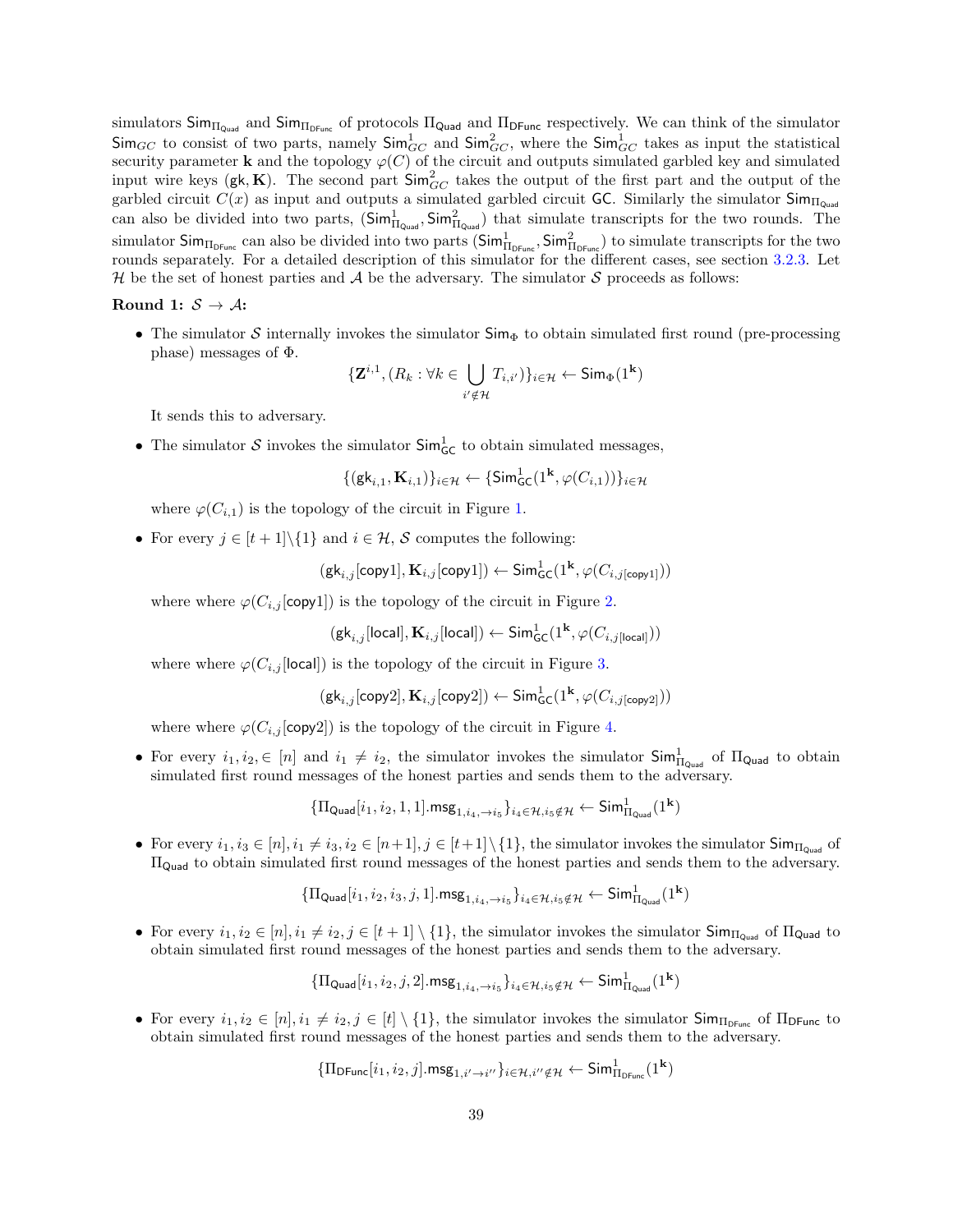**Round 1:**  $A \rightarrow S$ : The simulator receives first round messages from A on behalf of every  $i \in A$ .

- Receive  $\{ \mathbf{Z}^{i,1}, (R_k : \forall k \in \bigcup_{i' \in \mathcal{H}} T_{i,i'}) \}_{i \in \mathcal{A}}$  from the adversary.
- For every  $i_1, i_2 \in [n], i_1 \neq i_2$ , receive  $\{\Pi_{\text{Quad}}[i_1, i_2, 1, 1]$ .ms $\mathbf{g}_{1,i_4,\rightarrow i_5}\}_{i_4 \in \mathcal{A}, i_5 \in \mathcal{H}}$  from the adversary.
- For every  $i_1, i_3 \in [n], i_1 \neq i_3, i_2 \in [n+1], j \in [t+1] \setminus \{1\}$ , receive  $\{\Pi_{\mathsf{Quad}}[i_1, i_2, i_3, j, 1]$ .ms $\mathsf{g}_{1, i_4, \to i_5}\}_{i_4 \in \mathcal{A}, i_5 \in \mathcal{H}}$ from the adversary.
- For every  $i_1, i_2 \in [n], i_1 \neq i_2, j \in [t+1] \setminus \{1\}$ , receive  $\{\Pi_{\text{Quad}}[i_1, i_2, j, 2] \cdot \text{msg}_{1, i_4, \rightarrow i_5}\}_{i_4 \in \mathcal{A}, i_5 \in \mathcal{H}}$  from the adversary.
- For every  $i_1, i_2 \in [n], i_1 \neq i_2, j \in [t] \setminus \{1\}$ , receive  $\{\Pi_{\mathsf{DFunc}}[i_1, i_2, j]$ .ms $\mathsf{g}_{1,i' \to i''}\}_{i \in A, i'' \in \mathcal{H}}$  from the adversary.

**Round 2:**  $S \rightarrow A$ : The simulator now generates the second round messages on behalf of each honest party  $i \in \mathcal{H}$  as follows. Note that at some point in the ideal world execution, when interacting with  $\mathsf{Sim}_{\Phi}$ , when the simulator  $\mathsf{Sim}_{\Phi}$  queries the ideal function with the extracted inputs of the adversary, the simulator S forwards these extracted inputs to the ideal functionality and forwards its response to simulator  $\text{Sim}_{\Phi}$ . We don't explicitly specify this step anywhere else in the description of the simulator.

- For every  $i' \in A$ , the simulator S sends  $\mathbf{Z}^{i',1}$  to  $\mathsf{Sim}_{\Phi}$  on behalf of party i' and obtains simulated  $\mathrm{messages}\; \{\mathbf{Z}^{i,2}[\mathsf{copy1}]\}_{i\in\mathcal{H}}.$
- Simulating second round messages for  $\Pi_{\text{Quad}}[i_1, i_2, 1, 1]$ : For each  $i_1, i_2 \in [n], i_1 \neq i_2$ , the simulator S invokes the simulator  $\textsf{Sim}^2_{\Pi_{\mathsf{Quad}}}$  of  $\Pi_{\mathsf{Quad}}$ .
	- For every  $i_1 \in \mathcal{A}$ 
		- 1. If  $i_2 \in \mathcal{H}$ , when  $\textsf{Sim}_{\Pi_{\textsf{Quad}}}^2$  queries the Ideal functionality with extracted inputs  $\{v_k\}_{k \in \mathbf{L}_{i_1,1}^O}$ ,  $\{R_k\}_{k\in S_{i_1}\bigcup_{i'\in[n]\setminus\{i_1\}} T_{i_1,i'}}$  of the adversary, S responds with output  $\mathbf{K}_{i_2,2}$ [copy1]. Here  $\mathbf{K}_{i_2,2}$ [copy1] is the simulated wire keys for the next garbled circuit of party  $i_2$ . It uses the extracted inputs  $\{v_k\}_{k\in \mathbf{L}_{i_1,1}^O}, \{R_k\}_{k\in S_{i_1}\bigcup_{i'\in[n]\setminus\{i_1\}} T_{i_1,i'}}$  and  $\mathbf{Z}^1$  to compute  $\mathbf{Z}^{i_1,2}$  [copy1] which is consistent with the values of  $\mathbf{st}_{i_1}$  committed by the adversary in Round 1.
		- 2. If  $i_2 \in \mathcal{A}$ , when  $\textsf{Sim}_{\Pi_{\textsf{Quad}}}^2$  queries the Ideal functionality with extracted inputs  $\{v_k\}_{k\in \mathbf{L}_{i_1,1}^O}$ ,  $\{R_k\}_{k\in S_{i_1}\bigcup_{i'\in[n]\setminus\{i_1\}} T_{i_1,i'}}$  and  $\mathbf{K}_{i_2,2}$ [copy1] of the adversary, S responds with the wire keys in  $\mathbf{K}_{i_2,2}$ [copy1] corresponding to  $\{(k, R_k \oplus v_k)\}_{k\in \mathbf{L}^O_{i_1,1}}$ .
	- For every  $i_1 \in \mathcal{H}$ 
		- 1. If  $i_2 \in \mathcal{A}$ , when  $\text{Sim}_{\Pi_{\text{Quad}}}^2$  queries the Ideal functionality with extracted inputs  $\mathbf{K}_{i_2,2}$  [copy1] of the adversary, S responds with the wire keys in  $\mathbf{K}_{i_2,2}$ [copy1] corresponding to  $\{(k,z_k)\}_{k\in\mathbf{L}^O_{i_1,1}},$ where  $z'_{k} s$  are updated values in the simulated transcript  $\mathbf{Z}^{i_1,2}$  [copy1].
		- 2. If  $i_2 \in \mathcal{H}$ , when  $\textsf{Sim}_{\Pi_{\textsf{Quad}}}^2$  queries the Ideal functionality, S responds with the wire keys  $\mathbf{K}_{i_1,2}[\text{copy1}]$ . Here  $\mathbf{K}_{i_1,2}[\text{copy1}]$  is the simulated wire keys for the next garbled circuit of party  $i_2$ .

At the end,  $\mathsf{Sim}^2_{\Pi_{\mathsf{Quad}}}$  returns simulated second round messages  $\{\Pi_{\mathsf{Quad}}[i_1,i_2,1,1].\mathsf{msg}_{2,i_4,\rightarrow i_5}\}_{i_4\in\mathcal{H},i_5\in[n]}$ of the honest parties.

- For each  $j \in [t+1] \setminus \{1\}$ , the simulator S proceeds as follows:
	- It computes  $\mathbf{Z}^{j}$  [copy1] as described in fig [2](#page-33-0) using the simulated transcript  $\{\mathbf{Z}^{i',j}$  [copy1]  $\}_{i' \in \mathcal{H}}$  and the values  $\{ \mathbf{Z}^{i',j}[\text{copy1}]\}_{i' \in \mathcal{A}}$  computed in the previous step.
	- For every  $i' \in A$ , the simulator S sends  $\mathbf{Z}^{i',j}$  [copy1] to  $\mathsf{Sim}_{\Phi}$  on behalf of party i' and obtains simulated messages  $\{\mathbf Z^{i,j}[\mathsf{local}]\}_{i\in\mathcal{H}}.$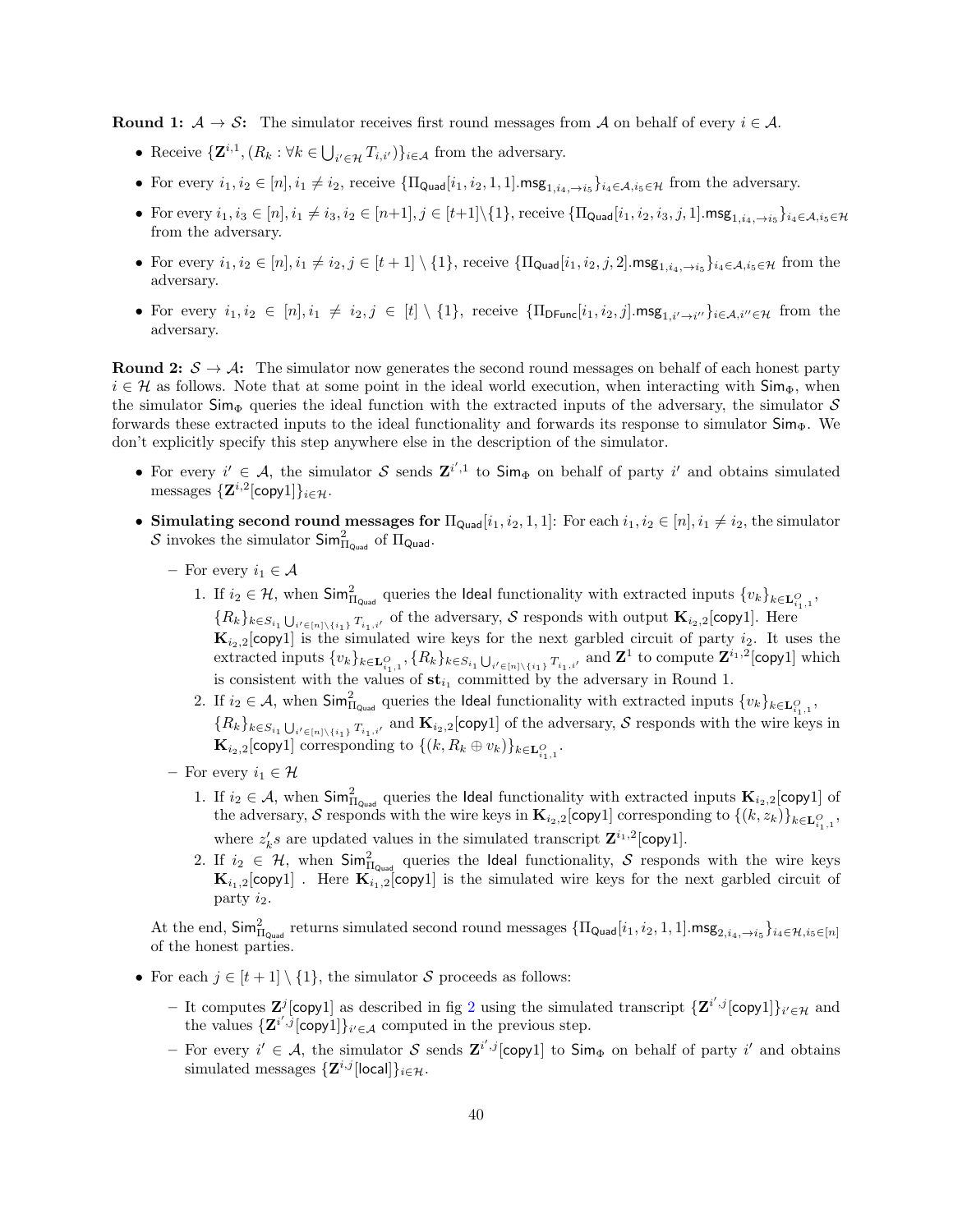- Simulating second round messages for  $\Pi_{\text{Quad}}[i_1, i_2, i_3, j, 1]$ : For each  $i_1, i_3 \in [n], i_1 \neq i_3$  and  $i_2 \in [n+1]$ , the simulator S invokes the simulator of  $\text{Sim}_{\Pi_{\text{Quad}}}^2$  of  $\Pi_{\text{Quad}}$ .
- For every  $i_1 \in \mathcal{A}$ 
	- 1. If  $i_3 \in \mathcal{H}$ , when  $\textsf{Sim}_{\Pi_{\textsf{Quad}}}^2$  queries the Ideal functionality with extracted inputs  $\{R_{k'}\}_{k'\in S_{i_1}}$  of the adversary, S responds with output  $\mathbf{K}_{i_3,j}$  [local]. Here  $\mathbf{K}_{i_3,j}$  [local] is the simulated wire keys for the next garbled circuit of party  $i_3$ . It uses the extracted inputs  $\{R_{k'}\}_{k'\in S_{i_1}}$ , global state  $\mathbf{Z}^j$ [copy1] and  $\{R_k\}_{k \in T_{i_2,i_1}}$  (if  $i_2 \in \mathcal{A}$ , this value is also extracted by  $\mathsf{Sim}_{\Pi_{\mathsf{Quad}}}$ , else this corresponds to the simulated values generated by  $\mathsf{Sim}_{\Phi}$  in the first round) to compute  $\mathbf{Z}^{i_1,j}$  [local] which is consistent with the values of  $\mathbf{st}_{i_1}$  committed by the adversary in Round 1.
	- 2. If  $i_3 \in \mathcal{A}$ , when  $\textsf{Sim}_{\Pi_{\textsf{Quad}}}^2$  queries the Ideal functionality with extracted inputs  $\{R_{k'}\}_{k'\in S_{i_1}}$  (if  $i_2 \in \mathcal{H}$  or  $i_2 = n+1$ ) or  $\{R_{k'}\}_{k' \in S_{i_1}}$ ,  $\{R_k\}_{k \in T_{i_2,i_1}}$  (if  $i_2 \in \mathcal{A}$ ) and  $\mathbf{K}_{i_3,j}$ [local] of the adversary, S responds with the wire keys in  $\dot{\mathbf{K}}_{i_3,j}$  [local] corresponding to  $\{(k', R'_k \oplus R_k \oplus z_k)\}\$ , for every location  $k \in \mathbf{L}_{i_1,j}^{I\to}$  and  $k' \in \mathbf{L}_{i_1,j}^{I\leftarrow}$  such that  $k'$  is the unique location associated with k as defined in fig [2.](#page-33-0)
- For every  $i_1 \in \mathcal{H}$ 
	- 1. If  $i_3 \in A$ , when  $\textsf{Sim}_{\Pi_{\textsf{Quad}}}^2$  queries the Ideal functionality with extracted inputs  $\mathbf{K}_{i_2,j}[\textsf{local}]$ (and additionally  $\{R_k\}_{k\in T_{i_2,i_1}}$  if  $i_2\in\mathcal{A}$ ) of the adversary, S responds with the wire keys in  $\mathbf{K}_{i_3,j}$ [local] corresponding to  $\{(k', R'_k \oplus R_k \oplus z_k)\}\$ , for every location  $k \in \mathbf{L}_{i_1,j}^{I \to}$  and  $k' \in \mathbf{L}_{i_3,j}^{I \leftarrow}$ such that  $k'$  is the unique location associated with k as defined in fig [2.](#page-33-0)
	- 2. If  $i_3 \in H$ , when  $\text{Sim}_{\Pi_{\text{Quad}}}^2$  queries the Ideal functionality, S responds with the wire keys  $\mathbf{K}_{i_3,j}$ [local] . Here  $\mathbf{K}_{i_3,j}$ [local] is the simulated wire keys for the next garbled circuit of party  $i_3$ .

At the end,  $\textsf{Sim}_{\Pi_{\textsf{Quad}}}^2$  returns simulated second round messages  $\{\Pi_{\textsf{Quad}}[i_1, i_2, i_3, j, 1]$ .msg<sub>2,*i*4, $\rightarrow$ *i<sub>5</sub>*</sub>  ${i_4 \in \mathcal{H}, i_5 \in [n]}$  for the honest parties.

- − It computes  $\mathbf{Z}^j$ [local] as described in fig [3](#page-34-0) using the simulated transcript  $\{\mathbf{Z}^{i',j}$ [local] $\}_{i'\in\mathcal{H}}$  and the values  $\{ \mathbf{Z}^{i',j}[\text{local}]\}_{i' \in \mathcal{A}}$  computed in the previous step.
- For every  $i' \in A$ , the simulator S sends  $\mathbf{Z}^{i',j}$  [local] to  $\mathsf{Sim}_{\Phi}$  on behalf of party i' and obtains simulated messages  $\{\mathbf Z^{i,j}[\mathsf{copy2}]\}_{i\in\mathcal{H}}$ .
- Simulating second round messages for  $\Pi_{\text{DFunc}}[i_1, i_2, j]$ : The function f associated with the functionality  $DF_{i_1,i_2,j}$  for  $\Pi_{\text{DFunc}}[i_1,i_2,j]$  is

$$
f = \Phi_{i_2,j}({\bf Z}^j[\mathsf{local}],.)
$$

For every  $i_1, i_2 \in [n], i_1 \neq i_2$ , the simulator invokes the simulator  $\text{Sim}_{\Pi_{\text{DFunc}}}^2$  of  $\Pi_{\text{DFunc}}$  with the function  $f$ .

- ∗ For every  $i_1 \in \mathcal{H}$ 
	- 1. If  $i_2 \in \mathcal{A}$ , when  $\text{Sim}_{\Pi_{\text{Drunc}}}^2$  queries the Ideal functionality with extracted implicit input  $\{(k, z_k)\}_{k \in S_{i_2}}$  of the adversary, where  $\{(k, z_k)\}_{k \in S_{i_2}} = f(\{R_k\}_{k \in S_{i_2}})$ , S responds with output  $\mathbf{K}_{i_1,j}$  [copy2]. Here  $\mathbf{K}_{i_1,j}$  [copy2] is the simulated wire keys for the next garbled circuit of party  $i_1$ . It uses the extracted inputs  $\{(k, z_k)\}_{k \in S_{i_2}}$  and  $\mathbb{Z}^j$  [local] to compute  $\mathbf{Z}^{i_2,j}$  [copy2] which is consistent with the values of  $\mathbf{st}_{i_2}$  committed by the adversary in Round 1.
	- 2. If  $i_2 \in \mathcal{H}$ , when  $\textsf{Sim}^2_{\Pi_{\textsf{DFunc}}}$  queries the Ideal functionality, S responds with the wire keys  $\mathbf{K}_{i_1,j}$  [copy2]. Here  $\mathbf{K}_{i_1,j}$  [copy2] is the simulated wire keys for the next garbled circuit of party  $i_1$ .
- ∗ For every  $i_1 \in \mathcal{A}$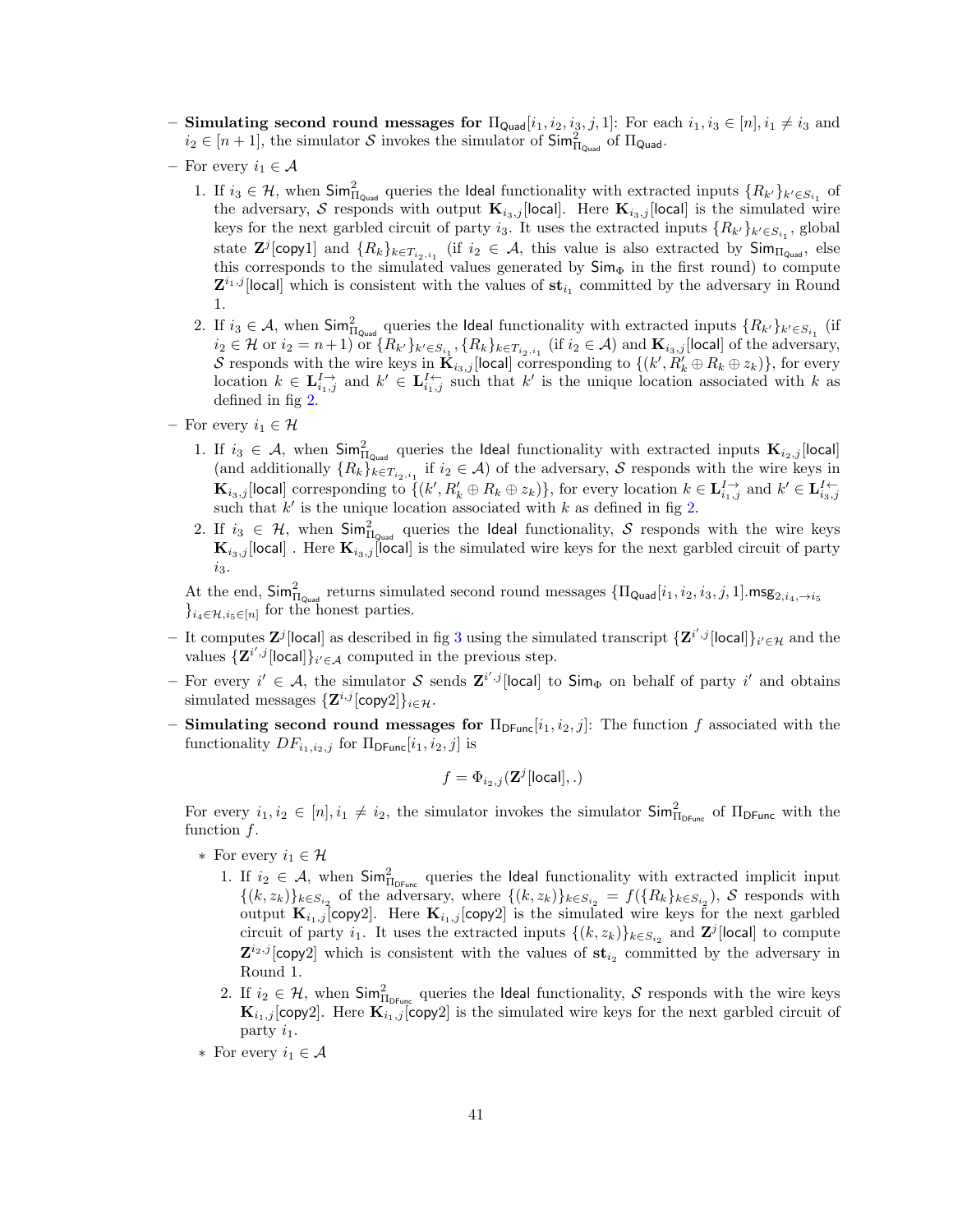- 1. If  $i_2 \in \mathcal{H}$ , when  $\mathsf{Sim}^2_{\Pi_{\mathsf{DFunc}}}$  queries the Ideal functionality with extracted inputs  $\mathbf{K}_{i_1,j}$  [copy2] of the adversary,  $\mathcal S$  responds with the wire keys in  $\mathbf K_{i_1,j}$  [copy2] corresponding to  $\{(k,z_k)\}_{k\in S_{i_2}},$ where  $z'_k s$  are updated values in the simulated transcript  $\mathbf{Z}^{i_2,j}$  [copy2].
- 2. If  $i_2\in\mathcal{A}$ , when  $\mathsf{Sim}^2_{\Pi_{\mathsf{Drunc}}}$  queries the Ideal functionality with the extracted values  $\mathbf{K}_{i_1,j}$  [copy2] and  $\{(k, z_k)\}_{k \in S_{i_2}}$ , where  $\{(k, z_k)\}_{k \in S_{i_2}} = f(\{R_k\}_{k \in S_{i_2}})$  S responds with the wire keys in  $\mathbf{K}_{i_1,j}$ [copy2] corresponding to  $\{(k, z_k)\}_{k \in S_{i_2}}$ .

At the end,  $\textsf{Sim}^2_{\Pi_{\mathsf{DFunc}}}$  returns simulated second round messages  $\{\Pi_{\mathsf{DFunc}}[i_1,i_2,j].\textsf{msg}_{2,i'\to i''}\}_{i\in\mathcal{H},i''\in\mathcal{A}}$ of the honest parties.

- It computes  $\mathbf{Z}^{j}$  [copy2] as described in fig [4](#page-35-0) using the simulated transcript  $\{\mathbf{Z}^{i',j}$  [copy2]  $\}_{i' \in \mathcal{H}}$  and the values  $\{ \mathbf{Z}^{i',j}[\text{copy2}]\}_{i' \in \mathcal{A}}$  computed in the previous step.
- $-$  If  $j \neq t+1$ , for every  $i' \in \mathcal{A}$ , the simulator S sends  $\mathbf{Z}^{i',j}$  [copy2] to  $\mathsf{Sim}_{\Phi}$  on behalf of party i' and obtains simulated messages  $\{ \mathbf{Z}^{i,j+1}[\text{copy1}]\}_{i \in \mathcal{H}}$ .
- Simulating second round messages for  $\Pi_{\text{Quad}}[i_1, i_2, j, 2]$ : If  $j \neq t+1$ , for each  $i_1, i_2 \in [n], i_1 \neq j$  $i_2$ , the simulator S invokes the simulator of  $\text{Sim}_{\Pi_{\text{Quad}}}^2$  of  $\Pi_{\text{Quad}}$ .
- For every  $i_1 \in \mathcal{A}$ 
	- 1. If  $i_2 \in \mathcal{H}$ , when  $\textsf{Sim}_{\Pi_{\textsf{Quad}}}^2$  queries the Ideal functionality with extracted inputs  $\{R_{k'}\}_{k'\in S_{i_1}}$ ,  $\{\{R_k\}_{k\in T_{i_1,i'}}\}_{i'\in[n]\setminus\{i_1\}}$  of the adversary, S responds with output  $\mathbf{K}_{i_2,j+1}$  [copy1]. Here  $\mathbf{K}_{i_2,j+1}$ [copy1] is the simulated wire keys for the next garbled circuit of party  $i_2$ . It uses the  $\text{extracted inputs }\{R_{k'}\}_{k'\in S_{i_1}}, \{\{R_k\}_{k\in T_{i_1,i'}}\}_{i'\in[n]\setminus\{i_1\}}\text{ and }\mathbf{Z}^j[\textsf{local}] \text{ to compute } \mathbf{Z}^{i_1,j+1}[\textsf{copy1}]$ which is consistent with the values of  $\mathbf{st}_{i_1}$  committed by the adversary in Round 1.
	- 2. If  $i_2 \in \mathcal{A}$ , when  $\textsf{Sim}_{\Pi_{\textsf{Quad}}}^2$  queries the Ideal functionality with extracted inputs  $\{R_{k'}\}_{k'\in S_{i_1}}$ ,  $\{\{R_k\}_{k\in T_{i_1,i'}}\}_{i'\in[n]\setminus\{i_1\}}$  and  $\mathbf{K}_{i_2,j+1}$  [copy1] of the adversary, S responds with the wire keys in  $\mathbf{K}_{i_2,j+1}$  [copy1] corresponding to  $\{(k', R'_k \oplus R_k \oplus z_k)\}\$ , for every location  $k' \in \mathbf{L}_{i_1,j}^{\mathcal{O}\rightarrow}$  and  $k \in \mathbf{L}_{i_1,j}^{O \leftarrow}$  such that k' is the unique location associated with k as defined in fig [4.](#page-35-0)
- For every  $i_1 \in \mathcal{H}$ 
	- 1. If  $i_2 \in \mathcal{A}$ , when  $\textsf{Sim}_{\Pi_{\textsf{Quad}}}^2$  queries the Ideal functionality with extracted inputs  $\mathbf{K}_{i_2,j+1}$  [copy1] of the adversary, S responds with the wire keys in  $\mathbf{K}_{i_2,j+1}$  [copy1] corresponding to  $\{(k', z_k)\},$ for every location  $k \in L_{i,j}^{\mathcal{O} \leftarrow}$  where  $z'_{k} s$  are the updated values in the simulated transcript  ${\bf Z}^{i_1,j+1}[{\sf copy1}]$
	- 2. If  $i_2 \in \mathcal{H}$ , when  $\textsf{Sim}_{\Pi_{\textsf{Quad}}}^2$  queries the Ideal functionality, S responds with the wire keys  $\mathbf{K}_{i_2,j+1}[\text{copy1}]$ . Here  $\mathbf{K}_{i_2,j+1}[\text{copy1}]$  is the simulated wire keys for the next garbled circuit of party  $i_2$ .

Finally,  $\mathsf{Sim}^2_{\Pi_{\mathsf{Quad}}}$  returns simulated second round messages  $\{\Pi_{\mathsf{Quad}}[i_1,i_2,j,2].$ ms $\mathsf{g}_{2,i_4,\to i_5}\}_{i_4\in\mathcal{H},i_5\in[n]}$ for the honest parties.

• For each  $i \in \mathcal{H}$ , the simulator invokes the  $\text{Sim}_{\text{GC}}^2$  to simulate second set of garbled circuit messages.

$$
\text{GC}_{i,1} \leftarrow \text{Sim}^{2}_{\text{GC}}(\text{gk}_{i,1}, \textbf{K}_{i,1}, (\textbf{K}_{i,2}[\text{copy1}][\textbf{Z}^{i,2}[\text{copy1}]], \{\Pi_{\text{Quad}}[i_1, i_2, 1, 1]. \text{msg}_{2, i \rightarrow i'}\}_{i_1, i_2, i' \in [n]}))
$$

where  $\mathbf{Z}^{i,2}$ [copy1] is the simulated intermediate state.

• For each  $j \in [t+1] \setminus \{1\}$  and  $i \in \mathcal{H}$ , the simulator invokes the  $\mathsf{Sim}_{\mathsf{GC}}$  to simulate second set of garbled circuit messages.

$$
\begin{aligned} \mathsf{GC}_{i,j}[\mathsf{copy1}] \leftarrow \\ \mathsf{Sim}^2_\mathsf{GC}(\mathsf{g}\mathsf{k}_{i,j}[\mathsf{copy1}], \mathbf{K}_{i,j}[\mathsf{copy1}], (\mathbf{K}_{i,j}[\mathsf{local}][\mathbf{Z}^{i,j}[\mathsf{local}]], \{\Pi_\mathsf{Quad}[i_1,i_2,i_3,j,1], \mathsf{msg}_{2,i \rightarrow i'}\}_{i_1,i_2,i_3,i' \in [n]})) \end{aligned}
$$

 $\mathsf{GC}_{i,j}[$ local $]\gets \mathsf{Sim}^2_\mathsf{GC}(\mathsf{gk}_{i,j}[{\mathsf{local}}], \mathbf{K}_{i,j}[{\mathsf{local}}], (\mathbf{K}_{i,j}[{\mathsf{copy2}}][\mathbf{Z}^{i,j}[{\mathsf{copy2}}]], \{\Pi_\mathsf{DFunc}[i_1,i_2,j].\allowbreak {\mathsf{msg}}_{2,i\to i'}\}_{i_1,i_2,i'\in[n]}))$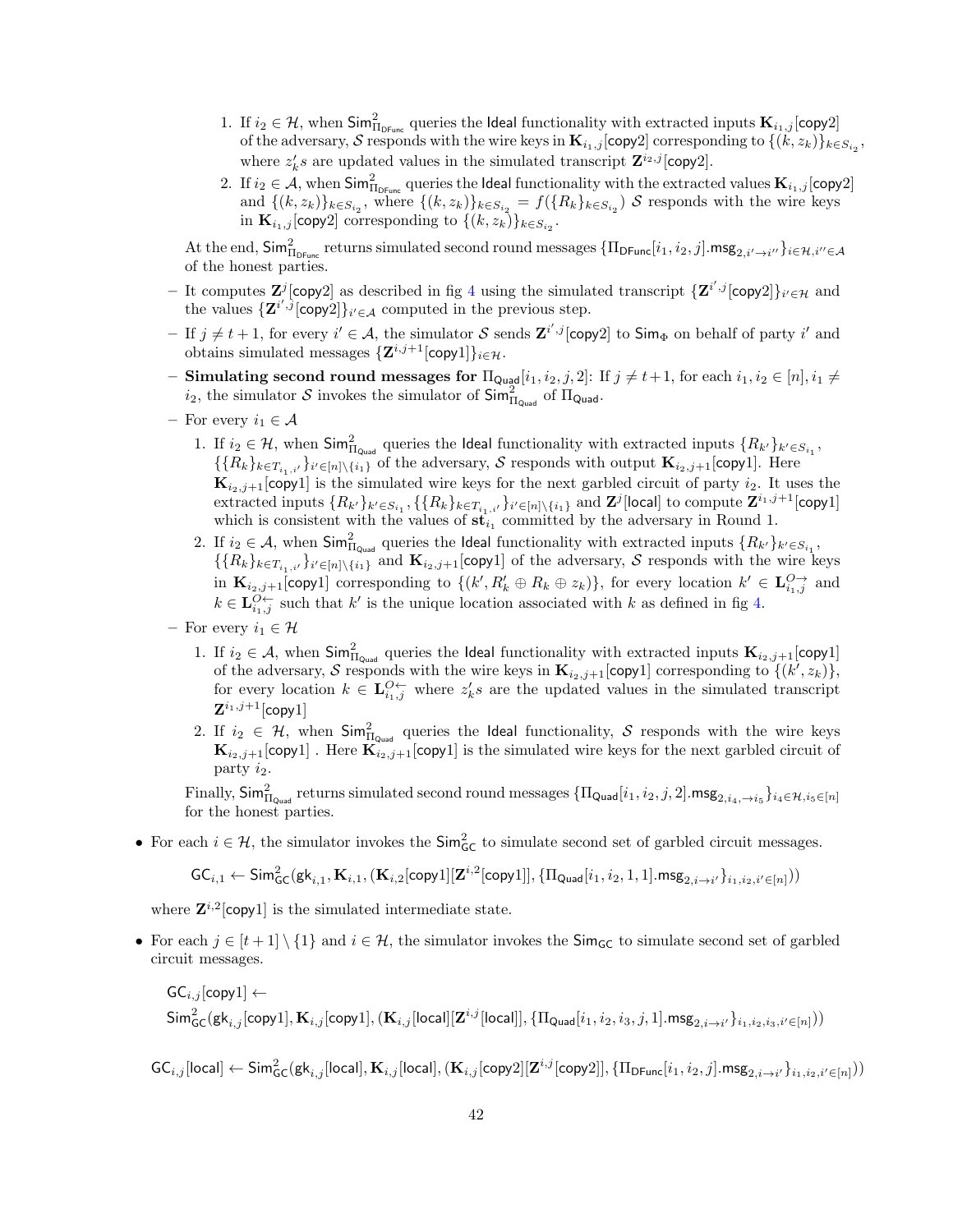If  $j = t + 1$ 

$$
\textsf{GC}_{i,j}[\mathsf{copy2}] \leftarrow \textsf{Sim}^2_\mathsf{GC}(\mathsf{gk}_{i,j}[\mathsf{copy2}], \mathbf{K}_{i,j}[\mathsf{copy2}], \mathbf{Z}^{t+1}[\mathsf{copy2}])
$$

Else if  $j \neq t + 1$ 

$$
\begin{aligned} \mathsf{GC}_{i,j}[\mathsf{copy2}] \leftarrow \\ \mathsf{Sim}^2_{\mathsf{GC}}(\mathsf{g}\mathsf{k}_{i,j}[\mathsf{copy2}], \mathbf{K}_{i,j}[\mathsf{copy2}], (\mathbf{K}_{i,j+1}[\mathsf{copy1}][\mathbf{Z}^{i,j+1}[\mathsf{copy1}]], \{\Pi_{\mathsf{Quad}}[i_1, i_2, j, 2]. \mathsf{msg}_{2, i \rightarrow i'}\}_{i_1, i_2, i_3, i' \in [n]}) \end{aligned} \big)
$$

• The simulator sends the following to the adversary:

$$
\{\mathsf{GC}_{i,1}, \mathbf{K}_{i,1}, \{\mathsf{GC}_{i,j}[\mathsf{copy1}], \mathsf{GC}_{i,j}[\mathsf{local}], \mathsf{GC}_{i,j}[\mathsf{copy2}]\}_{j \in [n]}\}_{i \in \mathcal{H}}
$$

We prove security via a sequence of hybrids, where  $H_1$  is the real execution and  $H_4$  is the simulated execution.

- $H_1$ : Execution of the protocol in the real world.
- $\mathbf{H}_{2,1,1}$  Identical to  $\mathbf{H}_1$ , except that we simulate the garbled circuits corresponding to the 1<sup>st</sup> round of the computation phase that are sent by the honest parties. This additionally involves simulating/precomputing the messages that the garbled circuit outputs.

We now simulate the garbled circuits corresponding to the first round of the underlying protocol using the transcript computed in the previous hybrid.

For each  $i \in \mathcal{H}$ , in Round 1,

$$
\{(\mathsf{g}\mathsf{k}_{i,1},\mathbf{K}_{i,1})\}_{i\in\mathcal{H}}\leftarrow \{\mathsf{Sim}^1_\mathsf{GC}(1^\mathbf{k},\varphi(C_{i,1}))\}_{i\in\mathcal{H}}
$$

where  $\varphi(C_{i,1})$  is the topology of the circuit in Figure [1.](#page-32-0) and in round 2,

$$
\mathsf{GC}_{i,1}, \leftarrow \mathsf{Sim}^2_\mathsf{GC}(\mathsf{gk}_{i,1}, \mathbf{K}_{i,1}, (\mathbf{K}_{i,2}[\mathsf{copy1}][\mathbf{Z}^{i,2}[\mathsf{copy1}]], \{\Pi_{\mathsf{Quad}}[i_1, i_2, 1, 1]. \mathsf{msg}_{2, i \rightarrow i'}\}_{i_1, i_2, i' \in [n]}))
$$

where  $\mathbf{K}_{i,2}$  [copy1]  $[\mathbf{Z}^{i,2}$  [copy1] are the honestly generated labels for  $\mathsf{GC}_{i,2}$  [copy1] corresponding to the intermediate global state  $\mathbf{Z}^{i,2}$  [copy1] computed using the first round messages  $\{\mathbf{Z}^{i',1}\}_{i'\in[n]}$  and the inputs of the honest parties.

Claim 12. From statistical security of the garbling scheme, hybrids  $H_1$  and  $H_{2,1,1}$  are statistically indistinguishable.

*Proof.* The statistical indistinguishability of hybrids  $H_2$  and  $H_{2,1,1}$  follows from statistical security of the garbled circuits. The reduction follows from  $|\mathcal{H}|(>\frac{n+1}{2})$  invocations of security of the garbled circuit.  $\Box$ 

 $H_{2,1,2}$  This hybrid is similar to  $H_{2,1,1}$  except that we now simulate the messages of honest parties for the ΠQuad protocols corresponding to the first round of the underlying conforming protocol.

We start by simulating the first round messages that are sent to the adversary by the honest parties.

For every  $i_1, i_2 \in [n], i_1 \neq i_2$ , the simulator invokes the simulator  $\mathsf{Sim}_{\Pi_{\text{Quad}}}$  of  $\Pi_{\text{Quad}}$  to obtain simulated first round messages of the honest parties.

$$
\{\Pi_{\mathsf{Quad}}[i_1, i_2, 1, 1].\mathsf{msg}_{1, i_4, \rightarrow i_5}\}_{i_4 \in \mathcal{H}, i_5 \in \mathcal{A}} \gets \mathsf{Sim}_{\Pi_{\mathsf{Quad}}}^1(1^\mathbf{k})
$$

Then in the second round, we invoke the simulator  $\text{Sim}_{\Pi_{\text{Quad}}}^2$  of  $\Pi_{\text{Quad}}$ .

• For every  $i_1 \in \mathcal{A}$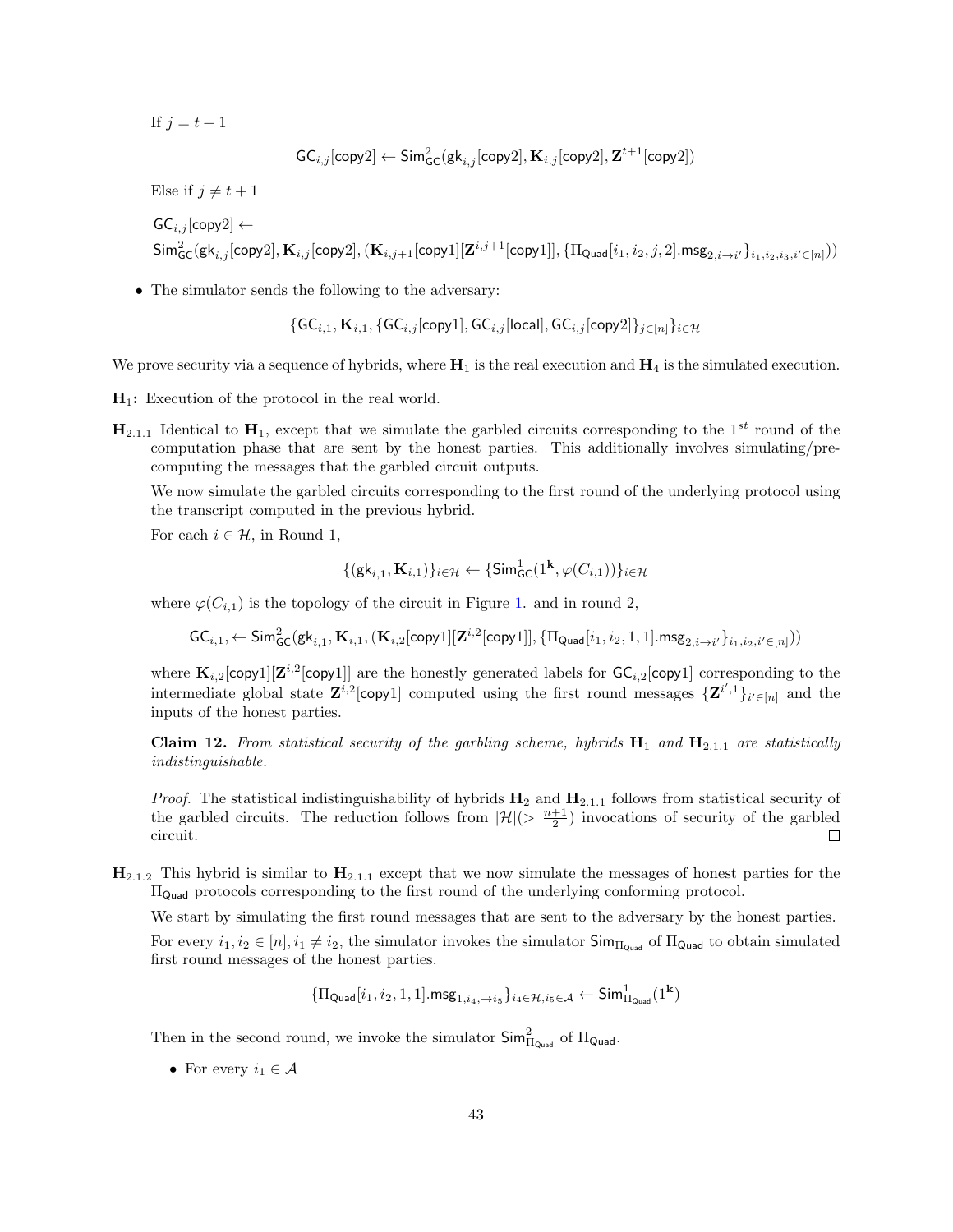- 1. If  $i_2 \in \mathcal{H}$ , when  $\textsf{Sim}_{\Pi_{\textsf{Quad}}}^2$  queries the Ideal functionality with extracted inputs  $\{v_k\}_{k\in \mathbf{L}_{i_1,1}^O}$ ,  ${R_k}_{k \in S_{i_1} \cup_{i' \in [n] \setminus \{i_1\}} T_{i_1,i'}}$  of the adversary, S responds with the wire keys in  $\mathbf{K}_{i_2,2}$ [copy1] corresponding to  $\{(k, R_k \oplus v_k)\}_{k \in \mathbf{L}_{i_1,1}^O}$ . Here  $\mathbf{K}_{i_2,2}$ [copy1] are the wire keys for the next garbled circuit of party  $i_2$ . It uses the extracted inputs  $\{v_k\}_{k \in \mathbf{L}_{i_1,1}^O}, \{R_k\}_{k \in S_{i_1} \bigcup_{i' \in [n] \setminus \{i_1\}} T_{i_1,i'}}$ and  $\mathbf{Z}^1$  to compute  $\mathbf{Z}^{i_1,2}$  [copy1] which is consistent with the values of  $\mathbf{st}_{i_1}$  committed by the adversary in Round 1.
- 2. If  $i_2 \in \mathcal{A}$ , when  $\textsf{Sim}_{\Pi_{\textsf{Quad}}}^2$  queries the Ideal functionality with extracted inputs  $\{v_k\}_{k\in \mathbf{L}_{i_1,1}^O}$ ,  ${R_k}_{k \in S_{i_1} \bigcup_{i' \in [n] \setminus \{i_1\}} T_{i_1,i'}}$  and  $\mathbf{K}_{i_2,2}$  [copy1] of the adversary, S responds with the wire keys in  $\mathbf{K}_{i_2,2}$ [copy1] corresponding to  $\{(k,R_k\oplus v_k)\}_{k\in\mathbf{L}^O_{i_1,1}}$ .
- For every  $i_1 \in \mathcal{H}$ 
	- 1. If  $i_2 \in \mathcal{A}$ , when  $\text{Sim}_{\Pi_{\text{Quad}}}^2$  queries the Ideal functionality with extracted inputs  $\mathbf{K}_{i_2,2}$  [copy1] of the adversary,  $\mathcal S$  responds with the wire keys in  $\mathbf{K}_{i_1,2}$ [copy1] corresponding to  $\{(k,z_k)\}_{k\in\mathbf{L}^O_{i_1,1}},$ where  $z'_k s$  are updated values in the honestly computed transcript  $\mathbf{Z}^{i_1,2}$  [copy1].
	- 2. If  $i_2 \in \mathcal{H}$ , when  $\mathsf{Sim}^2_{\Pi_{\mathsf{Quad}}}$  queries the Ideal functionality, S responds with the wire keys in  $\mathbf{K}_{i_2,2}$ [copy1] corresponding to  $\{(k, z_k)\}_{k \in \mathbf{L}_{i_1,1}^O}$ , where  $z'_k s$  are updated values in the honestly computed transcript  $\mathbf{Z}^{i_1,2}$  [copy1]. Here  $\mathbf{K}_{i_2,2}$  [copy1] are the wire keys for the next garbled circuit of party  $i_2$ .

At the end,  $\mathsf{Sim}^2_{\Pi_{\mathsf{Quad}}}$  returns simulated second round messages  $\{\Pi_{\mathsf{Quad}}[i_1, i_2, 1, 1]$ .ms $\mathsf{g}_{2, i_4, \to i_5}\}_{i_4 \in \mathcal{H}, i_5 \in [n]}$ for the honest parties. The simulator S computes the rest of the messages as in Hybrid  $H_{2,1,1}$  and sends them to the adversary on behalf of the honest parties.

After receiving second round messages from the adversary, the simulator  $\mathcal S$  evaluates the garbled circuits  $\{\mathsf{GC}_{i',1}\}_{i'\in\mathcal{A}}$  of the adversary to obtain second round messages for  $\Pi_{\mathsf{Quad}}[i_1,i_2,1,1]$ . It sends these to the simulator  $\textsf{Sim}_{\Pi_{\textsf{Quad}}}$  to obtain the output  $y[i_1, i_2, 1, 1]$  of the honest parties. For  $i_2 \in \mathcal{H}$ and  $y[i_1, i_2, 1, 1]$  corresponds to the wire keys in  $\mathbf{K}_{i_1,2}$ [copy1] for any value other than  $\{(k, z_k)\}_{k \in \mathbf{L}_{i_1,1}^O}$ , then S sends  $\perp$  to  $\mathsf{Sim}_{\Pi_{\mathsf{Quad}}}$  as the output for the honest parties in  $\Pi_{\mathsf{Quad}}[i_1, i_2, 1, 1]$ . In this case S also sets the final output of the honest parties to ⊥. In all other cases it sends  $y[i_1, i_2, 1, 1]$  to  $\text{Sim}_{\text{I}_\text{Oused}}$  as the output for the honest parties in  $\Pi_{\text{Quad}}[i_1, i_2, 1, 1]$ , it evaluates the final output as in the previous hybrid.

Claim 13. From statistical privacy with knowledge of outputs security of  $\Pi_{\text{Quad}}$ , hybrids  $H_{2,1,2}$  and  $H_{2,1,1}$  are statistically indistinguishable.

*Proof.* The indistinguishability of hybrids  $\mathbf{H}_{2,1,2}$  and  $\mathbf{H}_{2,1,1}$  follows from a sequence of  $n(n-1)$  further sub-hybrids, where in each sub-hybrid, we change one  $\Pi_{\text{Quad}}$  execution between parties from an honest execution to a simulated execution.  $\Box$ 

Similarly for  $j \in \{2, \ldots, t+1\}$ , we have the following sequence of hybrids:

- $\mathbf{H}_{3,j,1,1}$  Similar to hybrid  $\mathbf{H}_{3,j-1,3,2}$  (or  $\mathbf{H}_{2,1,2}$  if  $j = 2$ ) except that now we simulate the garbled circuits corresponding to the copy1 function of the j−th round of the computation phase that are sent by the honest parties. We compute  $\mathbf{Z}^{j}$  [copy1] using  $\{\mathbf{Z}^{i',j}$  [copy1]  $\}_{i' \in \mathcal{H}}$  and the value  $\{\mathbf{Z}^{i',j}$  [copy1]  $\}_{i' \in \mathcal{A}}$ computed as in the previous hybrid. Statistical indistinguishability between these two hybrids follows similar to the statistical indistinguishability between  $H_1$  and  $H_{2,1,1}$ .
- $H_{3,j,1,2}$  Similar to hybrid  $H_{3,j,1,1}$  except that we now simulate the messages of honest parties for the  $\Pi_{\text{Quad}}$ protocols corresponding to the first copy function of the j−th round of the underlying protocol as follows: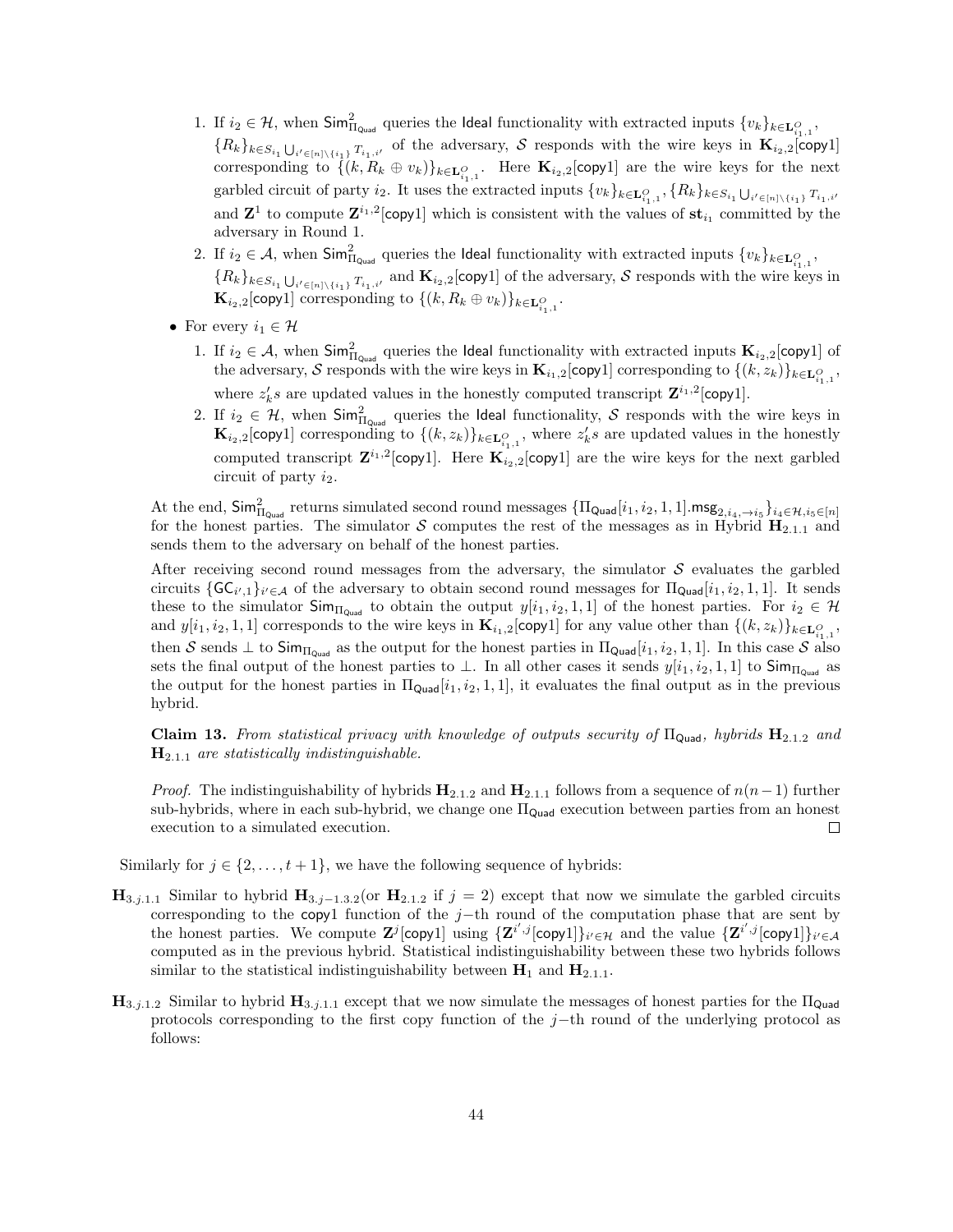For each  $i_1, i_3 \in [n], i_1 \neq i_3$  and  $i_2 \in [n+1]$ , the simulator S uses  $\text{Sim}_{\Pi_{\text{Quad}}}^1$  to simulate the first round messages for  $\Pi_{\mathsf{Quad}}[i_1, 1_2, i_3, j, 1].$  It then uses  $\{\mathbf Z^{i', j}[\mathsf{copy1}]\}_{i' \in \mathcal{A}}$  to compute messages  $\{\mathbf Z^{i, j}[\mathsf{local}]\}_{i \in \mathcal{H}}$ for the honest parties. The simulator S then invokes the simulator  $\text{Sim}_{\Pi_{\text{Quad}}}^2$  of  $\Pi_{\text{Quad}}$ .

- For every  $i_1 \in \mathcal{A}$ 
	- 1. If  $i_3 \in \mathcal{H}$ , when  $\mathsf{Sim}^2_{\Pi_{\mathsf{Quad}}}$  queries the Ideal functionality with extracted inputs  $\{R_{k'}\}_{k'\in S_{i_1}}$  of the adversary, S responds with the wire keys in  $\mathbf{K}_{i_3,j}$  [local] corresponding to  $\{(k', R'_k \oplus R_k \oplus z_k)\},$ for every location  $k \in \mathbf{L}_{i_1,j}^{I\to}$  and  $k' \in \mathbf{L}_{i_1,j}^{I\leftarrow}$  such that  $k'$  is the unique location associated with k as defined in fig [2.](#page-33-0) Here  $\mathbf{K}_{i_3,j}$  [local] are the wire keys for the next garbled circuit of party i<sub>3</sub>. It uses the extracted inputs  $\{R_{k'}\}_{k'\in S_{i_1}}$ , global state  $\mathbf{Z}^j$  [copy1] and values  $\{R_k\}_{k\in T_{i_2,i_1}}$ (if  $i_2 \in \mathcal{A}$ , this value is also extracted by  $\text{Sim}_{\Pi_{\text{Quad}}}$ , else this corresponds to the simulated values generated by  $\mathsf{Sim}_{\Phi}$  in the first round) to compute  $\mathbf{Z}^{i_1,j}$  [local] which is consistent with the values of  $\mathbf{st}_{i_1}$  committed by the adversary in Round 1.
	- 2. If  $i_3 \in \mathcal{A}$ , when  $\textsf{Sim}_{\Pi_{\textsf{Quad}}}^2$  queries the Ideal functionality with extracted inputs  $\{R_{k'}\}_{k' \in S_{i_1}}$  (if  $i_2 \in \mathcal{H}$  or  $i_2 = n+1$ ) or  $\{R_{k'}\}_{k' \in S_{i_1}}$ ,  $\{R_k\}_{k \in T_{i_2,i_1}}$  (if  $i_2 \in \mathcal{A}$ ) and  $\mathbf{K}_{i_3,j}$ [local] of the adversary, S responds with the wire keys in  $\mathbf{K}_{i_3,j}$  [local] corresponding to  $\{(k', R'_k \oplus R_k \oplus z_k)\}\$ , for every location  $k \in \mathbf{L}_{i_1,j}^{I\to}$  and  $k' \in \mathbf{L}_{i_1,j}^{I\leftarrow}$  such that  $k'$  is the unique location associated with k as defined in fig [2.](#page-33-0)
- For every  $i_1 \in \mathcal{H}$ 
	- 1. If  $i_3 \in A$ , when  $\textsf{Sim}^2_{\Pi_{\textsf{Quad}}}$  queries the Ideal functionality with extracted inputs  $\mathbf{K}_{i_2,j}$ [local] (and additionally  $\{R_k\}_{k\in T_{i_2,i_1}}$  if  $i_2\in\mathcal{A}$ ) of the adversary, S responds with the wire keys in  $\mathbf{K}_{i_3,j}$ [local] corresponding to  $\{(k', R'_k \oplus R_k \oplus z_k)\}\$ , for every location  $k \in \mathbf{L}_{i_1,j}^{I \to}$  and  $k' \in \mathbf{L}_{i_3,j}^{I \leftarrow}$ such that  $k'$  is the unique location associated with k as defined in fig [2.](#page-33-0)
	- 2. If  $i_3 \in H$ , when  $\text{Sim}_{\Pi_{\text{Quad}}}^2$  queries the Ideal functionality, S responds with the wire keys  $\mathbf{K}_{i_3,j}$ [local] corresponding to  $\{(k', R'_k \oplus R_k \oplus z_k)\}\$ , for every location  $k \in \mathbf{L}_{i_1,j}^{I \to}$  and  $k' \in \mathbf{L}_{i_1,j}^{I \leftarrow}$ such that k' is the unique location associated with k as defined in fig [2.](#page-33-0) Here  $\mathbf{K}_{i_3,j}$  [local] are the wire keys for the next garbled circuit of party  $i_3$ .

At the end,  $\mathsf{Sim}^2_{\Pi_\mathsf{Quad}}$  returns simulated second round messages  $\{\Pi_\mathsf{Quad}[i_1,i_2,i_3,j,1].\mathsf{msg}_{2,i_4,\rightarrow i_5}\}_{i_4\in\mathcal{H},i_5\in[n]}$ for the honest parties.

Statistical indistinguishability between these two hybrids follows similar to the statistical indistinguishability between  $\mathbf{H}_{2,1,2}$  and  $\mathbf{H}_{2,1,1}$ .

 $\mathbf{H}_{3,j,2,1}$  Similar to hybrid  $\mathbf{H}_{3,j,1,2}$  except that now we simulate the garbled circuits corresponding to the local function of the j-th round of the computation phase that are sent by the honest honest parties. We compute  $\mathbf{Z}^{j}$ [local] using  $\{\mathbf{Z}^{i',j}$ [local]] $\mathbf{Z}_{i' \in \mathcal{H}}$  and the value  $\{\mathbf{Z}^{i',j}$ [local]] $\mathbf{Z}_{i' \in \mathcal{A}}$  computed as in the previous hybrid.

Statistical indistinguishability between these two hybrids follows similar to the statistical indistinguishability between  $H_2$  and  $H_{2,1,1}$ .

 $\mathbf{H}_{3,j,2,2}$  Similar to hybrid  $\mathbf{H}_{3,j,2,1}$  except that we now simulate the messages of honest parties for the  $\Pi_{\text{Drunc}}$ protocols corresponding to the local function of the j−th round of the underlying protocol as follows: For every  $i_1, i_2 \in [n], i_1 \neq i_2 \; j \in [t+1] \setminus$ , the simulator S uses  $\textsf{Sim}^1_{\Pi_{\textsf{Drunc}}}$  to simulate the first round messages for  $\Pi_{\text{DFunc}}[i_1, i_2, j]$ . It then uses  $\{ \mathbf{Z}^{i',j}[\text{local}]\}_{i' \in \mathcal{A}}$  to compute messages  $\{ \mathbf{Z}^{i,j}[\text{copy2}]\}_{i \in \mathcal{H}}$  for the honest parties. The function f associated with the functionality  $DF_{i_1,i_2,j}$  for  $\Pi_{\text{DFunc}}[i_1,i_2,j]$  is

$$
f = \Phi_{i_2,j}({\bf Z}^j[\mathsf{local}],.)
$$

For every  $i_1, i_2 \in [n], i_1 \neq i_2$   $j \in [t+1] \setminus$ , the simulator invokes the simulator  $\textsf{Sim}_{\Pi_{\textsf{DFunc}}}^2$  of  $\Pi_{\textsf{DFunc}}$  with the function f.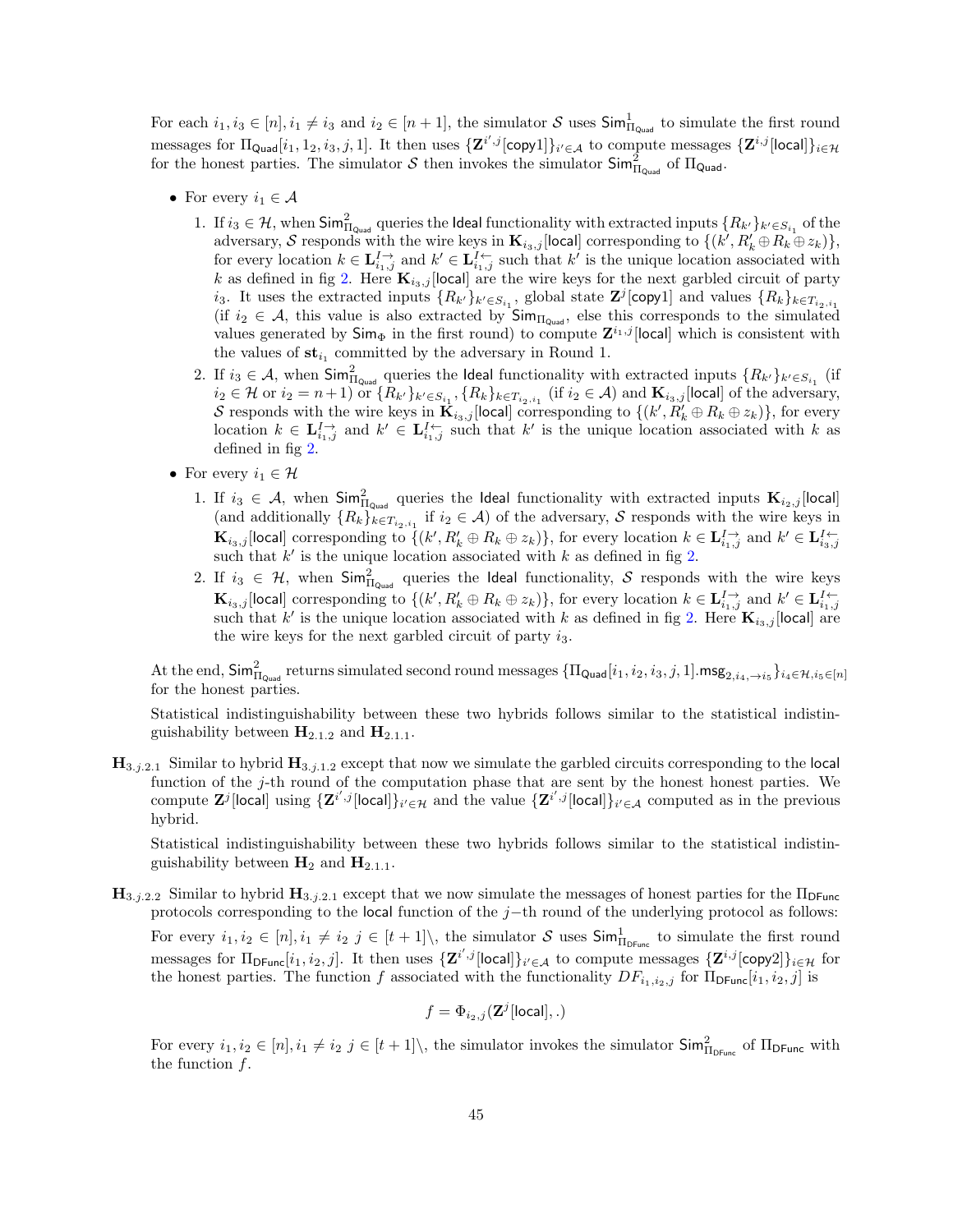- For every  $i_1 \in \mathcal{H}$ 
	- 1. If  $i_2 \in \mathcal{A}$ , when  $\textsf{Sim}^2_{\Pi_{\textsf{DFunc}}}$  queries the Ideal functionality with extracted implicit inputs  $\{(k, z_k)\}_{k \in S_{i_2}}$  of the adversary, where  $\{(k, z_k)\}_{k \in S_{i_2}} = f(\{R_k\}_{k \in S_{i_2}})$ . S responds with the wire keys in  $\mathbf{K}_{i_1,j}[\text{copy2}]$  corresponding to  $\{(k, z_k)\}_{k \in S_{i_2}}$ . Here  $\mathbf{K}_{i_1,j}[\text{copy2}]$  are the wire keys for the next garbled circuit of party  $i_1$ . It uses the extracted inputs  $\{(k, z_k)\}_{k \in S_{i_2}}$  and  $\mathbf{Z}^j$ [local] to compute  $\mathbf{Z}^{i_2,j}$ [copy2] which is consistent with the values of  $\mathbf{st}_{i_2}$  committed by the adversary in Round 1.
	- 2. If  $i_2 \in \mathcal{H}$ , when  $\textsf{Sim}^2_{\Pi_{\textsf{DFunc}}}$  queries the Ideal functionality, S responds with the wire keys in **K**<sub>i<sub>1,j</sub> [copy2] corresponding to  $\{(k, z_k)\}_{k \in S_{i_2}}$ , where  $z'_k s$  are updated values in the simulated</sub> transcript  $\mathbf{Z}^{i_2,j}$  [copy2]. Here  $\mathbf{K}_{i_1,j}$  [copy2] are the wire keys for the next garbled circuit of party  $i_1$ .
- For every  $i_1 \in \mathcal{A}$ 
	- 1. If  $i_2 \in \mathcal{H}$ , when  $\mathsf{Sim}^2_{\Pi_{\mathsf{DFunc}}}$  queries the Ideal functionality with extracted inputs  $\mathbf{K}_{i_1,j}$  [copy2] of the adversary, S responds with the wire keys in  $\mathbf{K}_{i_1,j}$  [copy2] corresponding to  $\{(k, z_k)\}_{k \in S_{i_2}}$ , where  $z'_{k} s$  are updated values in the simulated transcript  $\mathbf{Z}^{i_2,j}$  [copy2].
	- 2. If  $i_2\in\mathcal{A}$ , when  $\mathsf{Sim}^2_{\Pi_{\mathsf{DFunc}}}$  queries the Ideal functionality with the extracted values  $\mathbf{K}_{i_1,j}$  [copy2] and  $\{(k, z_k)\}_{k \in S_{i_2}}$ , where  $\{(k, z_k)\}_{k \in S_{i_2}} = f(\{R_k\}_{k \in S_{i_2}})$ . S responds with the wire keys in  $\mathbf{K}_{i_1,j}[\mathsf{copy2}]$  corresponding to  $\{(k,z_k)\}_{k\in S_{i_2}}$ .

At the end,  $\textsf{Sim}^2_{\Pi_{\mathsf{DFunc}}}$  returns simulated second round messages  $\{\Pi_{\mathsf{DFunc}}[i_1,i_2,j]$ .ms $\mathsf{g}_{2,i'\to i''}\}_{i\in\mathcal{H},i''\in\mathcal{A}}$ of the honest parties. Statistical indistinguishability between these two hybrids follows similar to the statistical indistinguishability between  $H_{2,1,2}$  and  $H_{2,1,1}$ .

- $\mathbf{H}_{3,j,3,1}$  Similar to hybrid  $\mathbf{H}_{3,j,2,2}$  except that now we simulate the garbled circuits corresponding to the copy2 function of the j−th round of the computation phase that are sent by the honest honest parties. We also compute  $\mathbf{Z}^{j}$  [copy2] using  $\{\mathbf{Z}^{i',j}$  [copy2]  $\}_{i' \in \mathcal{H}}$  and the value  $\{\mathbf{Z}^{i',j}$  [copy2]  $\}_{i' \in \mathcal{A}}$  computed as in the previous hybrid. Statistical indistinguishability between these two hybrids follows similar to the Statistical indistinguishability between  $H_1$  and  $H_{2.1.1}$ .
- $\mathbf{H}_{3,j,3,2}$  If  $j = t+1$ , this hybrid is identical to hybrid  $\mathbf{H}_{3,j,3,1}$ . Else, it is similar to hybrid  $\mathbf{H}_{3,j,3,1}$  except that we now simulate the messages of honest parties for the  $\Pi_{\text{Quad}}$  protocols corresponding to the second copy function of the j−th round of the underlying protocol as follows:

For each  $i_1, i_3 \in [n], i_1 \neq i_3$  and  $i_2 \in [n+1]$ , the simulator S uses  $\textsf{Sim}^1_{\Pi_{\text{Quad}}}$  to simulate first round messages for  $\Pi_{\text{Quad}}[i_1, i_2, j, 2]$ . It then uses $\{ \mathbf{Z}^{i', j}[\text{copy2}]\}_{i' \in \mathcal{A}}$  to compute messages  $\{ \mathbf{Z}^{i, j+1}[\text{copy1}]\}_{i \in \mathcal{H}}$ for the honest parties.

For each  $i_1, i_2 \in [n], i_1 \neq i_2$  the simulator S invokes the simulator of  $\text{Sim}_{\Pi_{\text{Quad}}}^2$  of  $\Pi_{\text{Quad}}$ .

- For every  $i_1 \in \mathcal{A}$ 
	- 1. If  $i_2 \in \mathcal{H}$ , when  $\textsf{Sim}_{\Pi_{\textsf{Quad}}}^2$  queries the Ideal functionality with extracted inputs  $\{R_{k'}\}_{k'\in S_{i_1}}$ ,  $\{\{R_k\}_{k\in T_{i_1,i'}}\}_{i'\in[n]\setminus\{i_1\}}$  of the adversary, S responds with the wire keys in  $\mathbf{K}_{i_2,j+1}$  [local] corresponding to  $\{(k', R'_k \oplus R_k \oplus z_k)\}\$ , for every location  $k' \in L_{i_1,j}^{\mathcal{O}\rightarrow}$  and  $k \in L_{i_1,j}^{\mathcal{O}\leftarrow}$  such that k' is the unique location associated with k as defined in fig. [4.](#page-35-0) Here  $\mathbf{K}_{i_2,j+1}$ [local] are the wire keys for the next garbled circuit of party  $i_2$ . It uses the extracted inputs  ${R_{k'}\}_{k'\in S_{i_1}}, \{{R_k}\}_{k\in T_{i_1,i'}}\}_{i'\in[n]\setminus\{i_1\}}$  and  $\mathbf{Z}^j$ [local] to compute  $\mathbf{Z}^{i_1,j+1}$ [copy1] which is consistent with the values of  $\mathbf{st}_{i_1}$  committed by the adversary in Round 1.
	- 2. If  $i_2 \in \mathcal{A}$ , when  $\textsf{Sim}_{\Pi_{\textsf{Quad}}}^2$  queries the Ideal functionality with extracted inputs  $\{R_{k'}\}_{k'\in S_{i_1}}$ ,  $\{\{R_k\}_{k\in T_{i_1,i'}}\}_{i'\in[n]\setminus\{i_1\}}$  and  $\mathbf{K}_{i_2,j+1}$  [copy1] of the adversary, S responds with the wire keys in  $\mathbf{K}_{i_2,j+1}$  [copy1] corresponding to  $\{(k', R'_k \oplus R_k \oplus z_k)\}\$ , for every location  $k' \in \mathbf{L}_{i_1,j}^{\mathcal{O}\rightarrow}$  and  $k \in \mathbf{L}_{i_1,j}^{O \leftarrow}$  such that k' is the unique location associated with k as defined in fig [4.](#page-35-0)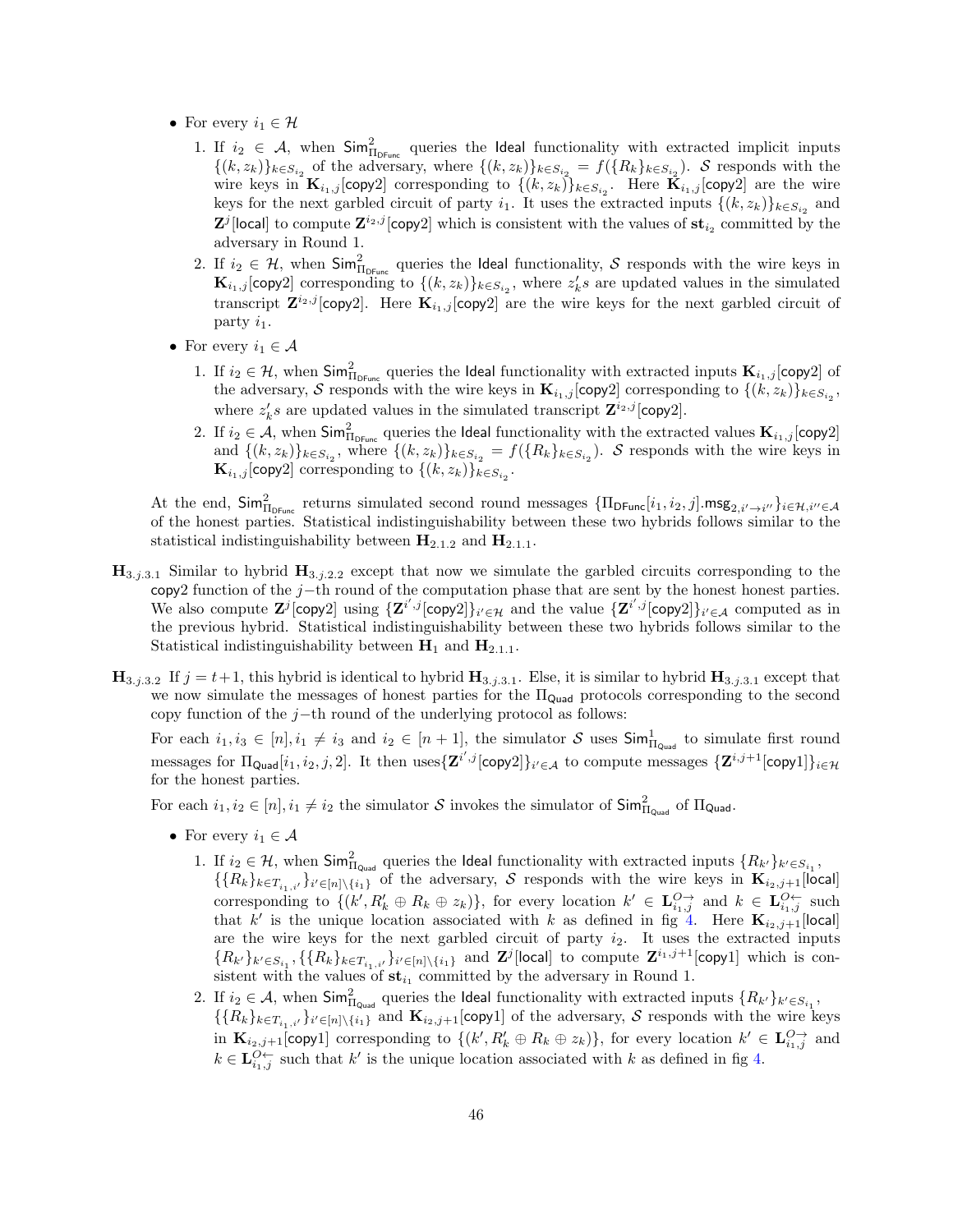- For every  $i_1 \in \mathcal{H}$ 
	- 1. If  $i_2 \in \mathcal{A}$ , when  $\textsf{Sim}_{\Pi_{\textsf{Quad}}}^2$  queries the Ideal functionality with extracted inputs  $\mathbf{K}_{i_2,j+1}$  [copy1] of the adversary, S responds with the wire keys in  $\mathbf{K}_{i_2,j+1}$  [copy1] corresponding to  $\{(k', z_k)\},$ for every location  $k \in L_{i,j}^{\mathcal{O} \leftarrow}$  where  $z'_{k} s$  are the updated values in the simulated transcript  ${\bf Z}^{i_1,j+1}[{\sf copy1}]$
	- 2. If  $i_2 \in \mathcal{H}$ , when  $\textsf{Sim}^2_{\Pi_{\textsf{Quad}}}$  queries the Ideal functionality, S responds with the wire keys in  $\mathbf{K}_{i_2,j+1}$ [copy1] corresponding to  $\{(k',z_k)\}\$ , for every location  $k \in \mathbf{L}_{i_1,j}^{O\leftarrow}$  where  $z'_ks$  are the updated values in the simulated transcript  $\mathbf{Z}^{i_1,j+1}[{\sf copy1}].$  Here  $\mathbf{K}_{i_2,j+1}[{\sf copy1}]$  is the simulated wire keys for the next garbled circuit of party  $i_2$ .

At the end,  $\mathsf{Sim}^2_{\Pi_{\mathsf{Quad}}}$  returns simulated second round messages  $\{\Pi_{\mathsf{Quad}}[i_1, i_2, j, 2]$ .ms $\mathsf{g}_{2, i_4, \to i_5}\}_{i_4 \in \mathcal{H}, i_5 \in [n]}$ for the honest parties. Statistical indistinguishability between these two hybrids follows similar to the statistical indistinguishability between  $H_{2,1,2}$  and  $H_{2,1,1}$ .

 $H_4$  Similar to hybrid  $H_{3,t+1,3,2}$  except that instead of using the inputs of the honest parties to compute their transcripts in the conforming protocol, we rely on the simulator of the underlying protocol,  $\textsf{Sim}_{\Phi}$ , to simulate the messages of the honest parties.

Claim 14. From the statistical malicious security of the underlying conforming protocol  $\Phi$ ,  $H_4$  and  $\mathbf{H}_{3.t+1.3.2}$  are statistically indistinguishable.

*Proof.* The statistical indistinguishability of hybrids  $H_{3,t+1,3,2}$  and  $H_yb_4$  follows from the malicious security of the underlying conforming protocol Φ.  $\Box$ 

 $Hyb<sub>4</sub>$  is identical to the ideal world simulator, and hence we're done.

#### <span id="page-46-0"></span>5.2 From Privacy with Knowledge of Outputs to Security with Abort

We now show that existence of a maliciously secure two-round IT-MPC protocol for functions in  $NC<sup>1</sup>$  that achieves privacy with knowledge of outputs, implies existence of a maliciously secure two-round IT-MPC protocol for functions in  $NC<sup>1</sup>$  that achieves security with abort. This reduction preserves the corruption threshold. We observe that this transformation can be generalized and works for any arbitrary round protocol.

Lemma 5.3. There exists a general complexity preserving information-theoretic compiler that transforms any two-round MPC that achieves strong privacy with knowledge of outputs into a two-round protocol that achieves security with abort against malicious adversaries with the same corruption threshold.

Building Blocks. We use the following ingredients in our construction.

- A two round MPC protocol Π, in the honest majority setting satisfying statistical privacy with knowledge of outputs from Lemma [5.2.](#page-28-3)
- A statistically secure one-time multi-key MAC scheme (MK.KeyGen, MK.Sign, MK.Verify) for multi-bit message space from Corollary [3.4.](#page-24-1)

**Construction.** Let  $\mathcal{P} = \{P_1, \ldots, P_n\}$  be the set of parties in the protocol. Let  $\{x_1, \ldots, x_n\}$  be their respective inputs. Given any function  $F \in NC^1$ , let  $F' \in NC^1$  be an augmented single output functionality that computes F along with a multi-key MAC on the output of F. That is, the function  $F'$  takes  $x_i$  and  $K_i \in$ K as input from each party  $P_i$  and returns  $y = F(x_1, \ldots, x_n)$  along with the tag  $\tau \leftarrow \mathsf{MK}.$  Sign $(K_1, \ldots, K_n, y)$ , where MK.Sign is the signing algorithm of a one-time multi-key MAC scheme. The protocol proceeds as follows: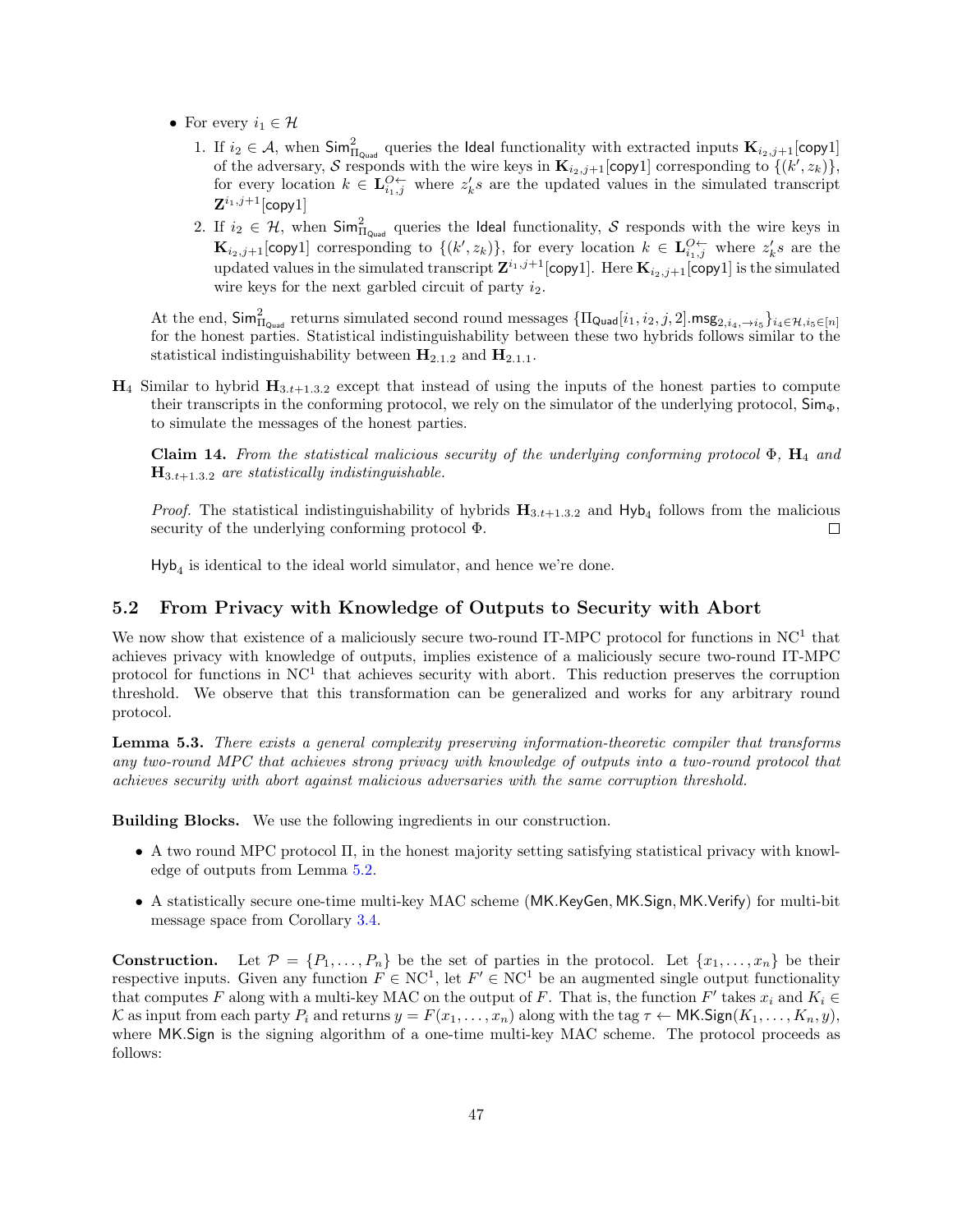- Rounds 1 and 2: Each party  $P_i$  for  $i \in [n]$  samples a key  $K_i \leftarrow \mathsf{MK}.\mathsf{KeyGen}(1^k)$  for the multikey MAC scheme. It sets its augmented input to  $x_i' = (x_i, K_i)$ . The parties then execute  $\Pi$  for the augmented functionality  $F'$ .
- Output Evaluation: Let  $y' = (y, \tau)$  denote the output of the protocol  $\Pi$  for the functionality F'. Each party  $P_i$  for  $i \in [n]$ , runs the verification algorithm of the multi-key MAC scheme to verify if  $\tau$  is a valid multi-key MAC corresponding to y and its key  $K_i$ . That is, it checks whether MK.Verify $(K_i, y, \tau) = 1$ . If so, it outputs y, else it outputs  $\perp$ .

**Security.** We now give a description of the Ideal world statistical simulator  $S$ . S internally uses the simulator  $\mathsf{Sim}_{\Pi}$  of the underlying protocol  $\Pi$  for functionality  $F'$ . Let  $\mathcal A$  be the adversary. The simulator  $\mathcal S$ proceeds as follows:

- Round 1:  $S \to A$ : Compute the first round simulated messages  $\Pi_{S\to A}^1$  on behalf of the honest parties using  $\mathsf{Sim}_{\Pi}$  and send it to the adversary.
- Round 1:  $A \to S$ : Receive the first round messages  $\Pi^1_{A \to S}$  from the adversary.
- Round 2:  $S \to A$ : Run Sim<sub>II</sub> on inputs  $\Pi^1_{A \to S}$ . When Sim<sub>II</sub> queries the Ideal functionality on extracted inputs  $\{x_i' = (x_i, K_i)\}_{i \in \mathcal{A}}$  of the adversary, send  $\{x_i'\}_{i \in \mathcal{A}}$  to the Ideal functionality of F and receive y in return. Sample keys for the multi-key MAC scheme on behalf of the honest parties, i.e., for each  $i \in [n] \setminus \mathcal{A}^{12}$  $i \in [n] \setminus \mathcal{A}^{12}$  $i \in [n] \setminus \mathcal{A}^{12}$ ,  $K_i \leftarrow \mathsf{MK.KeyGen}(1^k)$ . Use these keys along with the keys extracted from the adversary to compute a multi-key MAC on y, i.e.,  $\tau \leftarrow \mathsf{MK}.Sign(K_1, \ldots, K_n, y)$ . Send  $(y, \tau)$  to the simulator  $\mathsf{Sim}_{\Pi}$ . Finally  $\mathsf{Sim}_{\Pi}$  outputs the simulated second round messages  $\Pi_{\mathcal{S}\to\mathcal{A}}^2$ . Send this to the adversary.
- Round 2:  $\mathcal{A} \to \mathcal{S}$ : Receive second round messages  $\Pi_{\mathcal{A} \to \mathcal{S}}^2$  from the adversary.
- Output of Honest Parties: The simulator reconstructs the output  $(y^*, \tau^*)$  for the honest parties. It checks whether  $(y^*, \tau^*) = (y, \tau)$ . If so, it outputs y, else if  $\exists i \in [n] \setminus \mathcal{A}$ , such that MK.Verify $(K_i, y^*, \tau^*) =$ 1 then output a special abort  $\perp^*$ , else output  $\perp$ .

We now prove that the joint distribution of the adversary's view and the output of honest parties is statistically indistinguishable in the Real and Ideal worlds. Given that the underlying protocol Π achieves privacy with knowledge of outputs against malicious adversaries, the view of the adversary simulated by the simulator  $\mathsf{Sim}_{\Pi}$  in the Ideal world is statistically indistinguishable from the view of the adversary in the Real world. Therefore, from the construction of  $S$ , it follows that the view of the adversary is statistically indistinguishable in the Real and Ideal worlds. The joint distribution of the view of the adversary and the output of the honest parties is also statistically indistinguishable, conditioned on the simulator not outputting the special abort  $\perp^*$ . Recall that the simulator outputs  $\perp^*$  if  $(y',\tau') \neq (y,\tau)$  and  $\exists i \in [n] \setminus A$  such that MK.Verify $(K_i, y^*, \tau^*) = 1$ . Let us assume for the sake of contradiction that the adversary A can force an output  $(y^*, \tau^*) \neq (y, \tau)$  such that  $\exists i \in [n] \setminus \mathcal{A}$  such that MK.Verify $(K_i, y^*, \tau^*) = 1$  with non-negligible probability. We will now construct another adversary  $\beta$  that uses  $\mathcal A$  to break the unforgeability of the multi-key MAC scheme with non-negligible probability. The adversary  $\beta$  interacting with the challenger of the multi-key MAC scheme proceeds as follows:

- Round 1:  $\beta \to \mathcal{A}$ : Compute the first round simulated messages  $\Pi_{\beta \to \mathcal{A}}^1$  on behalf of the honest parties using  $\mathsf{Sim}_{\Pi}$  and send it to the adversary.
- Round 1:  $A \rightarrow B$ : Receive the first round messages  $\Pi^1_{A \rightarrow B}$  from the adversary.
- Round 2:  $\beta \to \mathcal{A}$ : Run Sim<sub>II</sub> on inputs  $\Pi^1_{\mathcal{A}\to\mathcal{B}}$ . When Sim<sub>II</sub> queries the Ideal functionality on extracted inputs  $\{x_i = (x_i, K_i)\}_{i \in \mathcal{A}}$  of the adversary, send  $\{x_i'\}_{i \in \mathcal{A}}$  to the Ideal functionality of F and

<span id="page-47-0"></span><sup>&</sup>lt;sup>12</sup>We slightly abuse notation here and use A to also denote the subset of parties controlled by the adversary.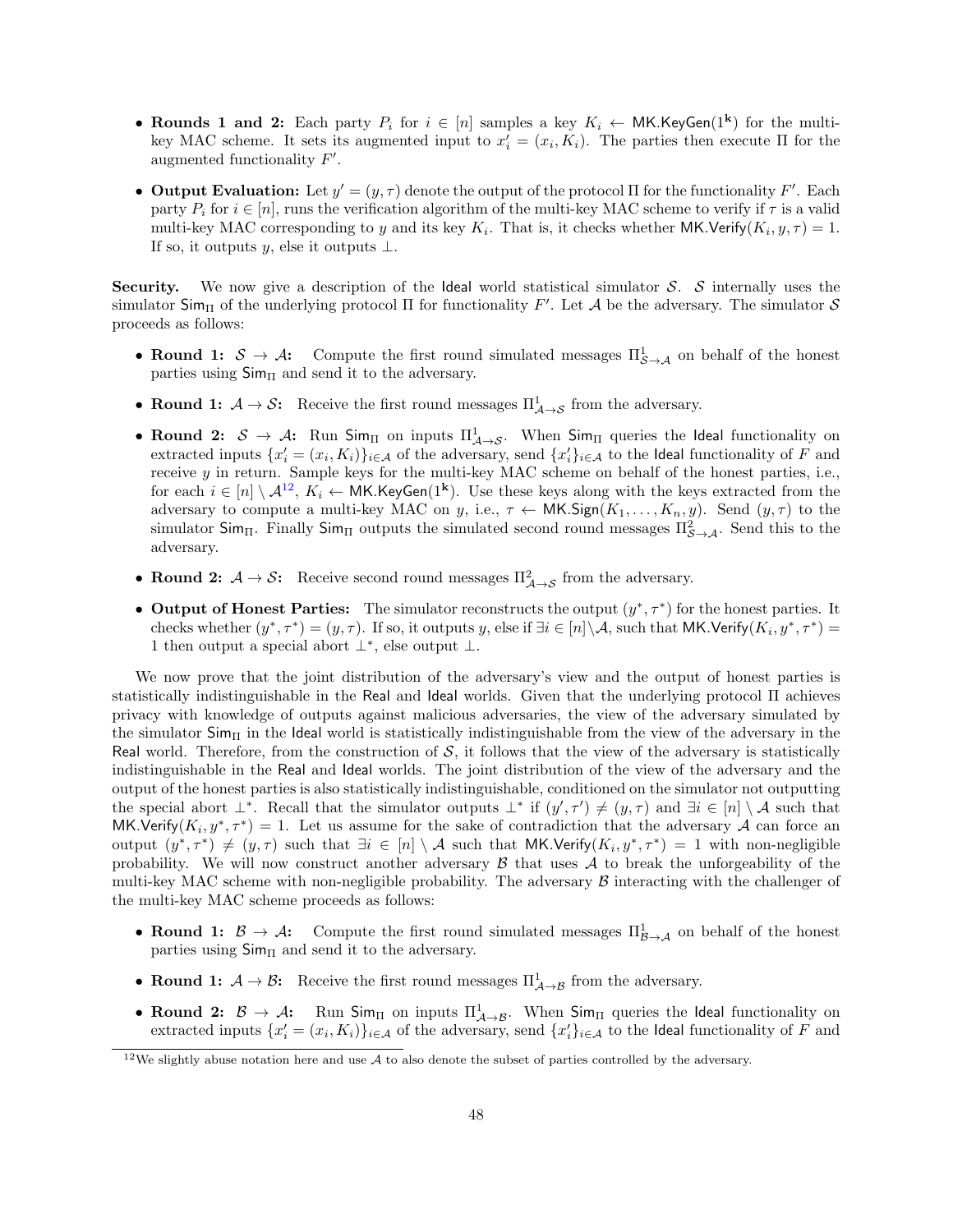receive y in return. Send the keys  ${K_i}_{i \in A}$  extracted from the adversary and the output y to the challenger of the multi-key MAC scheme. The challenger returns a multi-key MAC  $\tau$  on y. Send  $(y, \tau)$ to the simulator  $\mathsf{Sim}_{\Pi}$ . Finally  $\mathsf{Sim}_{\Pi}$  outputs simulated second round messages  $\Pi_{\mathcal{B}\to\mathcal{A}}^2$ . Send this to the adversary.

- Round 2:  $\mathcal{A} \to \mathcal{B}$ : Receive second round messages  $\Pi_{\mathcal{A} \to \mathcal{B}}^2$  from the adversary.
- Output of Honest Parties: Reconstruct the output  $(y^*, \tau^*)$  for the honest parties and sends  $\tau^*$  to the challenger of the multi-key MAC scheme.

Since,  $(y^*, \tau^*) \neq (y, \tau)$  and  $\exists i \in [n] \setminus \mathcal{A}$  such that MK.Verify $(K_i, y^*, \tau^*) = 1$ , adversary  $\mathcal{B}$  has managed to break the security of one-time multi-key MACs. But since our multi-key MAC scheme is  $\varepsilon(\mathbf{k})$ -statistically secure, this can only happen with some negligible probability. Thus, our assumption is incorrect and  $\mathcal A$  can force such a  $(y^*, \tau^*)$  only with at most negligible probability. Therefore, overall the joint distribution of the view of the adversary and the output of the honest parties is also statistically indistinguishable.

## <span id="page-48-0"></span>6 Impossibility of IT-MPC with Public Reconstruction of Output Property

In this section, we show that any IT-MPC protocol that achieves security with abort cannot also satisfy public reconstruction of output – a property that we formally define. We prove this by showing implication to information-theoretic one-time signatures, which are known to be impossible [\[Rom90\]](#page-57-6).

Intuitively, a r-round MPC protocol satisfies the public reconstruction property of output property if: (1) the output of a protocol can be computed given only the broadcast channel messages of all the parties, (2) the broadcast channel messages of all n parties in the first  $(r - 1)$ -rounds and the broadcast channel messages of any  $(n-t)$  parties in the the r<sup>th</sup> round, do not reveal anything about the output of the protocol.

Definition 13 (Public Reconstruction of Output Property). We say that an r-round MPC protocol Π that achieves security with abort against t malicious corruptions satisfies public reconstruction of output property if the following hold:

- 1. There exists a PPT algorithm  $Out_{\Pi}(.)$  that takes as input the broadcast channel messages of all the parties in the r rounds and computes the output of the protocol.
- 2. There exists a simulator that receives no input (and no access to the ideal functionality) that can simulate a partial transcript consisting of the broadcast channel messages of all parties in the first  $(r-1)$  rounds and the broadcast channel messages of any  $(n-t)$  parties in the r<sup>th</sup> round.

We now proceed to prove the following theorem.

Theorem 6.1. There does not exist a statistically-secure MPC protocol achieving security with abort, that also satisfies the public reconstruction of output property.

Proof. Let us assume that there exists an r-round IT-MPC protocol with public reconstruction of output property, that achieves security with abort against t malicious corruptions. We show that the existence of such a protocol Π implies existence of information-theoretic one-time digital signatures, which are known to be impossible.

Let  $S = \{1, \ldots, t\}$  be a fixed subset. Let  $f_0$  and  $f_1$  be non-constant (single input) *n*-party functionalities with boolean outputs. Let  $\Pi_0$  securely compute  $f_0$  and let  $\Pi_1$  securely compute  $f_1$ . The one-time digital signature scheme can be constructed as follows:

• (vk, sk)  $\leftarrow$  KeyGen(1<sup>k</sup>): Sample  $y_0$  such that for input vector  $\mathbf{x}_0$ , where the input of the first party in  $\overline{S}$ is  $y_0$  and inputs of all other parties are  $\perp$ ,  $f_0(\mathbf{x}_0) = 0$ . Similarly sample  $y_1$  such that for input vector  $\mathbf{x}_1$ , where the input of the first party in  $\overline{S}$  is  $y_1$  and inputs of all other parties are  $\perp$ ,  $f_1(\mathbf{x}_1) = 1$ . Input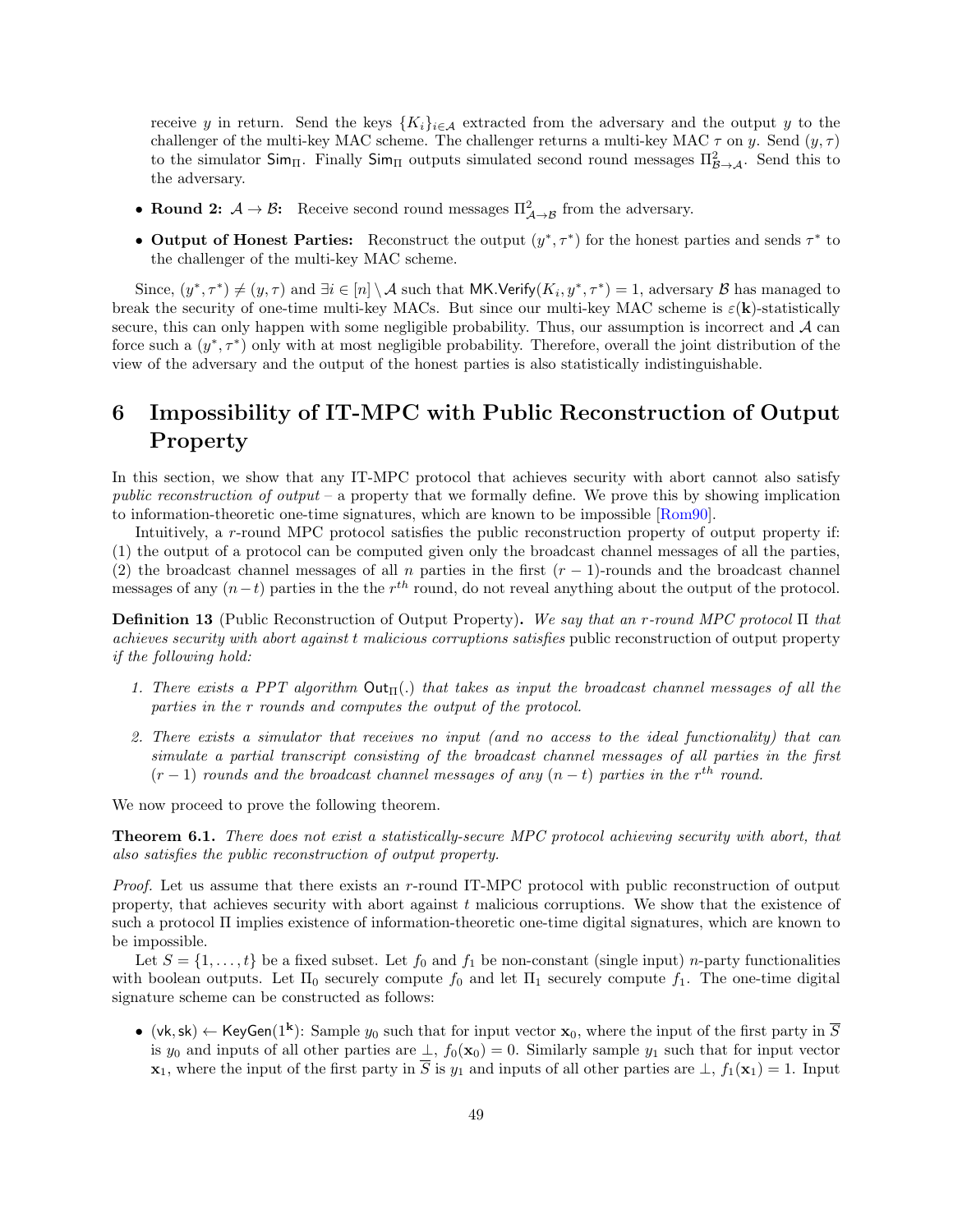vector  $\mathbf{x}_0$  is used in the execution of  $\Pi_0$  and  $\mathbf{x}_1$  is used in execution  $\Pi_1$ . Generate the messages of all the parties in both  $\Pi_0$  and  $\Pi_1$ , including private channel messages in the first  $(r-1)$  rounds. Generate the messages of all the parties in the set  $\overline{S}$  in both  $\Pi_0$  and  $\Pi_1$  in the  $r^{th}$  round.

- Signing Key: Let  $st_x^i$  be the private state of party  $P_i$  at the end of round  $(r-1)$  in  $\Pi_x$ . Set sk to be the private states of all parties in S in both  $\Pi_0$  and  $\Pi_1$ . That is set  $sk = (\{st_0^i, st_1^i\}_{i \in S})$ .
- Verification Key: Set vk to be the set of broadcast messages of all the parties in the first  $(r-1)$  rounds and broadcast messages of parties in S in the last round in both  $\Pi_0$  and  $\Pi_1$ . That is let  $\mathsf{vk}_0 = (\{\Pi_0^{i,j}\}_{i \in S, j \in [r-1]}, \{\Pi_0^{i,j}\}_{i \in \overline{S}, j \in [r]})$  and  $\mathsf{vk}_1 = (\{\Pi_1^{i,j}\}_{i \in S, j \in [r-1]}, \{\Pi_1^{i,j}\}_{i \in \overline{S}, j \in [r]})$ , where  $\Pi_x^{i,j}$  refers to the  $j^{th}$  round broadcast channel message of party  $P_i$  in  $\Pi_x$ . Set  $\mathsf{vk} = (\mathsf{vk}_0, \mathsf{vk}_1)$ .

Output (vk,sk).

- $\sigma \leftarrow \text{Sign}(x, \text{sk})$ : Given a message bit  $x \in \{0, 1\}$ , generate the last round broadcast messages of parties in S in the execution of  $\Pi_x$ , i.e., generate  ${\{\Pi_x^{i,r}\}}_{i\in S}$ . Output  $\sigma = {\{\Pi_x^{i,r}\}}_{i\in S}$ .
- *b* ← Verify(vk, *x*, *σ*): Parse vk = ({ $\Pi_0^{i,j}$ }<sub>*i*∈*S*,*j*∈[*r*-1]</sub>, { $\Pi_0^{i,j}$ }<sub>*i*∈*S*,*j*∈[*r*]</sub>, { $\Pi_1^{i,j}$ }<sub>*i*∈*S*,*j*∈[*r*-1], { $\Pi_1^{i,j}$ }<sub>*i*∈*S*,*j*∈[*r*]</sub>) and</sub>  $\sigma = {\{\Pi_x^{i,r}\}}_{i\in S}$ . Run the public reconstruction algorithm on  $\sigma$ , i.e., run the public reconstruction algorithm on the broadcast messages of all the n parties. Compute

$$
x' \leftarrow \mathsf{Out}_{\Pi}(\{\Pi_x^{i,j}\}_{i \in [n], j \in [r]})
$$

If  $x' = x$  output 1, else output 0.

Correctness. Correctness follows from the first condition of the public reconstruction of output property of the underlying MPC protocol Π.

Unforgeability. We now argue unforgeability of this scheme. For unforgeability, we want to argue that given the verification key vk and a valid signature on  $x$ , the adversary should not be able to generate a valid signature on  $\overline{x}$ . In other words, given  $\{\Pi_x^{i,j}\}_{i \in [n], j \in [r]}, \{\Pi_x^{i,j}\}_{i \in S, j \in [r-1]}, \{\Pi_x^{i,j}\}_{i \in \overline{S}, j \in [r]},$  no unbounded adversary A should not be able to compute the  $\{\Pi_{\overline{x}}^{i,r}\}_{i\in S}$  such that,

$$
\overline{x} \leftarrow \mathsf{Out}_{\Pi}(\{\Pi_{\overline{x}}^{i,j}\}_{i \in [n], j \in [r]}
$$

Sample y' such that for input vector  $x'$ , where the input of the first party in  $\overline{S}$  is y' and inputs of all other parties are  $\perp$ ,  $f_{\overline{x}}(x') = 0$ . Let  $\Pi_{\overline{x}'}$  be an execution of  $\Pi$  for functionality  $f_{\overline{x}}$ , where the input of the first party in  $\overline{S}$  is y'. We start by showing that the following two distributions are indistinguishable:

 $\mathcal{D}_0\colon\thinspace \{\{\Pi_x^{i,j}\}_{i\in[n],j\in[r]},\{\Pi_{\overline{x}}^{i,j}\}_{i\in S,j\in[r-1]},\{\Pi_{\overline{x}}^{i,j}\}_{i\in \overline{S},j\in[r]}\}$  $\mathcal{D}_1\colon\ \{\{\Pi_x^{i,j}\}_{i\in[n],j\in[r]},\{\Pi_{\overline{x}^{\prime}}^{i,j}\}_{i\in S,j\in[r-1]},\{\Pi_{\overline{x}^{\prime}}^{i,j}\}_{i\in \overline{S},j\in[r]}\}$ 

**Claim 15.** Let k be the statistical security parameter and  $\varepsilon(k)$  be a negligible function in k. Then the following holds for any distinguisher A:

$$
\mathcal{D}_0 \approx_{s,\varepsilon(k)} \mathcal{D}_1
$$

*Proof.* Statistical indistinguishability between distributions  $\mathcal{D}_0$  and  $\mathcal{D}_1$  follows from the second condition of the public reconstruction of output property of Π.  $\Box$ 

All that is left to show is that there does not exist any adversary A that given  $\mathcal{D}_1 = \{\{\Pi_x^{i,j}\}_{i \in [n], j \in [r]},\}$  $\{\Pi^{i,j}_{\overline{x}'}\}_{i\in S,j\in[r-1]},\{\Pi^{i,j}_{\overline{x}'}\}_{i\in\overline{S},j\in[r]}\}\)$ , can compute  $\{\Pi^{i,r}_{\overline{x}'}\}_{i\in S}$  such that  $\overline{x} \leftarrow \text{Out}_{\Pi}(\{\Pi^{i,j}_{\overline{x}'}\}_{i\in[n],j\in[r]}$  with an overwhelming probability.

Recall that statistical malicious security with abort guarantees correctness of output of the honest parties, i.e., for Π, we know that for any adversarial strategy, the output of  $\Pi_{\overline{x}'}$  is either x or  $\bot$  with overwhelming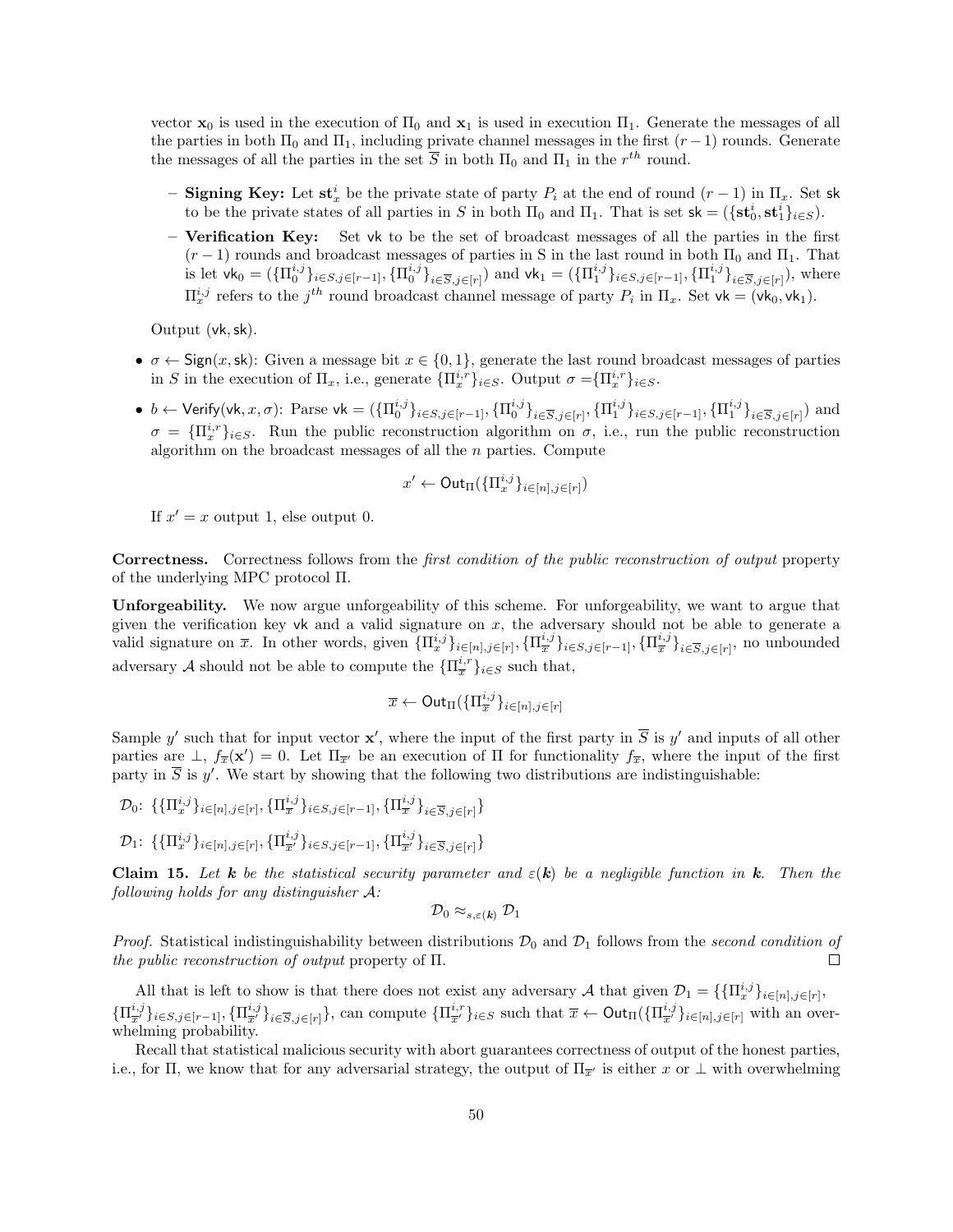probability. Let us assume for the sake of contradiction that there exists such an adversary that can compute  ${\{\Pi^{i,r}_{\overline{x}'}\}_{i\in S}}$  such that  $\overline{x} \leftarrow \text{Out}_{\Pi}({\{\Pi^{i,j}_{\overline{x}'}\}_{i\in[n],j\in[r]}}$  with overwhelming probability. This is equivalent to a malicious adversary in Π that behaves honestly in the first round and misbehaves in the second round. Since this adversary has managed to force a wrong output on the honest parties, we can now use this adversary to break the malicious security with abort property of the underlying protocol Π. Unforgeability of the proposed signature scheme thus follows.  $\Box$ 

### <span id="page-50-0"></span>7 Two-Round MPC over P2P: Security with Selective Abort

In this section we describe a general compiler to obtain a two-round information-theoretic MPC protocol satisfying malicious security with selective abort over point-point channels from any two-round informationtheoretic MPC satisfying security with abort against malicious adversaries.

<span id="page-50-2"></span>Theorem 7.1. There exists a general information theoretic compiler that transforms any two round maliciously secure MPC protocol (whose second round messages are computable in  $NC<sup>1</sup>$ ) over broadcast and private channels that achieves security with abort into a two-round protocol over private channels that achieves selective security with abort against malicious adversaries.

#### <span id="page-50-1"></span>7.1 Construction

We now give a construction of our compiler.

Building Blocks. We use the following ingredients in our construction.

- A two-round MPC Π, in the honest majority setting satisfying statistical malicious security. We additionally want the second round next-message function of each party in this protocol to be implementable using an  $NC<sup>1</sup>$  circuit. We also want the
- Information-theoretic garbling scheme (Gen, Garb, Eval).

**Protocol.** Let  $\mathcal{P} = \{P_1, \ldots, P_n\}$  be the set of parties in the protocol. Let  $\{x_1, \ldots, x_n\}$  be their respective inputs and  $r_1, \ldots, r_n$  be their respective randomness used in the underlying protocol Π. Let **k** be the statistical security parameter.

**Round 1.** For each  $i \in [n]$ , party  $P_i$  does the following in the first round.

• Compute the first round messages of Π.

$$
(\Pi.\text{msg}_{1,i\rightarrow B}, \{\Pi.\text{msg}_{1,i\rightarrow j}\}_{j\in[n]}) \coloneqq \Pi_1(1^{\mathbf{k}}, i, x_i; r_i)
$$

where  $\Pi_1$  is the first round next message function of the protocol  $\Pi$ .  $\Pi$ .msg<sub>1,i→B</sub> is the message that is broadcast by  $P_i$  in the first round of  $\Pi$  and  $\Pi$ .ms $\mathbf{g}_{1,i\to j}$  is the message that is sent to party  $P_j$  over a private channel.

• Computes

$$
(\mathsf{g}\mathsf{k}_i,\mathbf{K}_i) \leftarrow \mathsf{Gen}(1^{\mathbf{k}},1^L,1^d)
$$

where L is the number of leaves and d is the depth of the second round next message function of  $\Pi$  as defined in the next round. As defined in Definition [2.2,](#page-11-0) we parse  $\mathbf{K}_i$  as  $(K_{i,1}^0, K_{i,1}^1, \ldots, K_{i,L}^0, K_{i,L}^1)$ 

• Compute shares  $\{\{K_{i,\ell}^{b,j}\}_{j\in[n]}\}_{\ell\in[L],b\in\{0,1\}}$  such that for each  $\ell\in[L]$  and  $b\in\{0,1\},$ 

$$
K_{i,\ell}^b \coloneqq \bigoplus_{j \in [n]} K_{i,\ell}^{b,j}
$$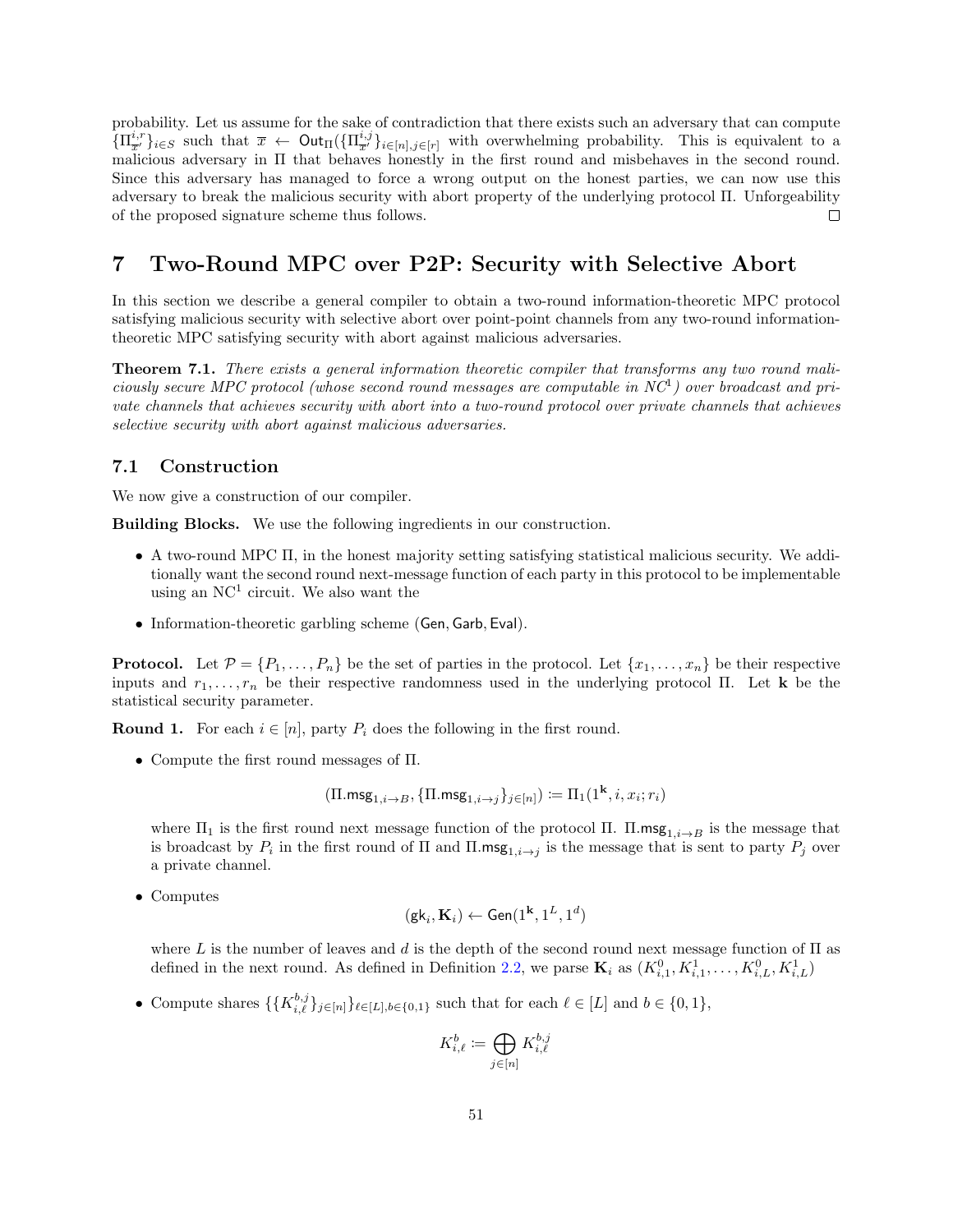• For each  $j \in [n] \setminus \{i\}$ , it sends  $(\Pi.\text{msg}_{1,i\rightarrow B},\Pi.\text{msg}_{1,i\rightarrow j}, \{K_{i,\ell}^{b,j}\}_{\ell \in [L],b \in \{0,1\}})$  to party  $P_j$  over a private channel.

**Round 2.** For each  $i \in [n]$ , party  $P_i$  does the following.

• Computes a garbled circuit as follows:

 $\mathsf{GC}_i \leftarrow \mathsf{Garb}(\mathsf{gk}_i, \Pi_2(1^{\mathbf{k}}, i, x_i, \{\Pi.\mathsf{msg}_{1,j \rightarrow i}, \Pi.\mathsf{msg}_{1,i \rightarrow j}\}_{j \in [n]},.;r_i))$ 

where  $\Pi_2(1^{\mathbf{k}}, i, x_i, {\Pi}.\text{msg}_{1,j\to i}\}_{j\in[n]}, \ldots; r_i)$  is the second round next message function of party  $P_i$  in  $\Pi$ that takes the messages  ${\{\Pi.\text{msg}_{1,j\to B}\}_{j\in[n]} }$  that were broadcast in the first round as input.

• For each  $j \in [n] \setminus \{i\}$ , it sends  $(\mathsf{GC}_i, \{\{K_{j,\ell}^{X_{\ell},i}\}_{j\in[n]}\}_{\ell\in[L]})$  to party  $P_j$  over a private channel. Here  $X = \Pi \text{.msg}_{1,1 \to B} || \dots || \Pi \text{.msg}_{1,n \to B}$  and  $X_\ell$  denotes the  $\ell^{th}$  bit of X.

Reconstruction. Each party does the following.

• It reconstructs the input wire keys received in the previous round. For each  $i \in [n]$  and  $\ell \in [L]$ , it computes the following.

$$
K^{X_{\ell}}_{j,\ell} \coloneqq \bigoplus_{i \in [n]} K^{X_{\ell},i}_{j,\ell}
$$

and for each  $j \in [n]$ , it sets

$$
\mathbf{K}_j[\Pi.\text{msg}_{1,1\rightarrow B}||\ldots||\Pi.\text{msg}_{1,n\rightarrow B}] \coloneqq (K^{X_1}_{j,1},\ldots,K^{X_L}_{j,1})
$$

• For each  $j \in [n]$  it evaluates the garbled circuit received in the previous round.

$$
\Pi.\mathsf{msg}_{2,j\rightarrow B}:=\mathsf{Eval}(\mathsf{GC}_j,\mathbf{K}_j[\Pi.\mathsf{msg}_{1,1\rightarrow B}||\ldots||\Pi.\mathsf{msg}_{1,n\rightarrow B}])
$$

• It runs the reconstruction algorithm of  $\Pi$  on  ${\{\Pi.\text{msg}_{2,j\rightarrow B}\}_{j\in[n]}}$  to compute the output.

Instantiating Theorem [7.1](#page-50-2) using the protocol from Lemma 5.[1,](#page-28-4) we obtain the following corollary:

**Corollary 7.2.** There exits a two round MPC over P2P channels for  $NC<sup>1</sup>$  functions that achieves statistical security with selective abort against  $t < n/2$  malicious corruptions.

#### <span id="page-51-0"></span>7.2 Proof of Security

We now give a description of the Ideal world simulator S. S internally uses the simulator  $\text{Sim}_{\Pi}$  of the underlying two-round protocol and the simulator  $\mathsf{Sim}_{\mathsf{GC}}$  for the perfectly secure garbling scheme GC. Let  $\mathcal H$ be the set of honest parties and  $A$  be the adversary. The simulator  $S$  proceeds as follows:

#### Round 1.  $S \rightarrow A$ :

• Simulates the first round messages of  $P_i$  for each  $i \in \mathcal{H}$  in  $\Pi$ .

$$
\{(\Pi.\text{msg}_{1,i\rightarrow B}, \{\Pi.\text{msg}_{1,i\rightarrow j}\}_{j\in \mathcal{A}})\}_{i\in \mathcal{H}} \coloneqq \text{Sim}_{\Pi}(1^{\mathbf{k}})
$$

• For each  $i \in \mathcal{H}$  simulate

 $(\mathsf{g}\mathsf{k}_i,\mathbf{K}_i)\leftarrow \mathsf{Sim}^1_{\mathsf{GC}}(1^{\mathbf{k}},\varphi(\Pi_2))$ 

where  $\varphi(\Pi_2)$  is the topology of the circuit implementing the second round next message function in  $\Pi$ . As defined in Definition [2.2,](#page-11-0) we parse  $\mathbf{K}_i$  as  $(K_{i,1}^0, K_{i,1}^1, \ldots, K_{i,L}^0, K_{i,L}^1)$ . Here  $K_{i,\ell}^0 = K_{i,\ell}^1$  for each  $\ell \in [L]$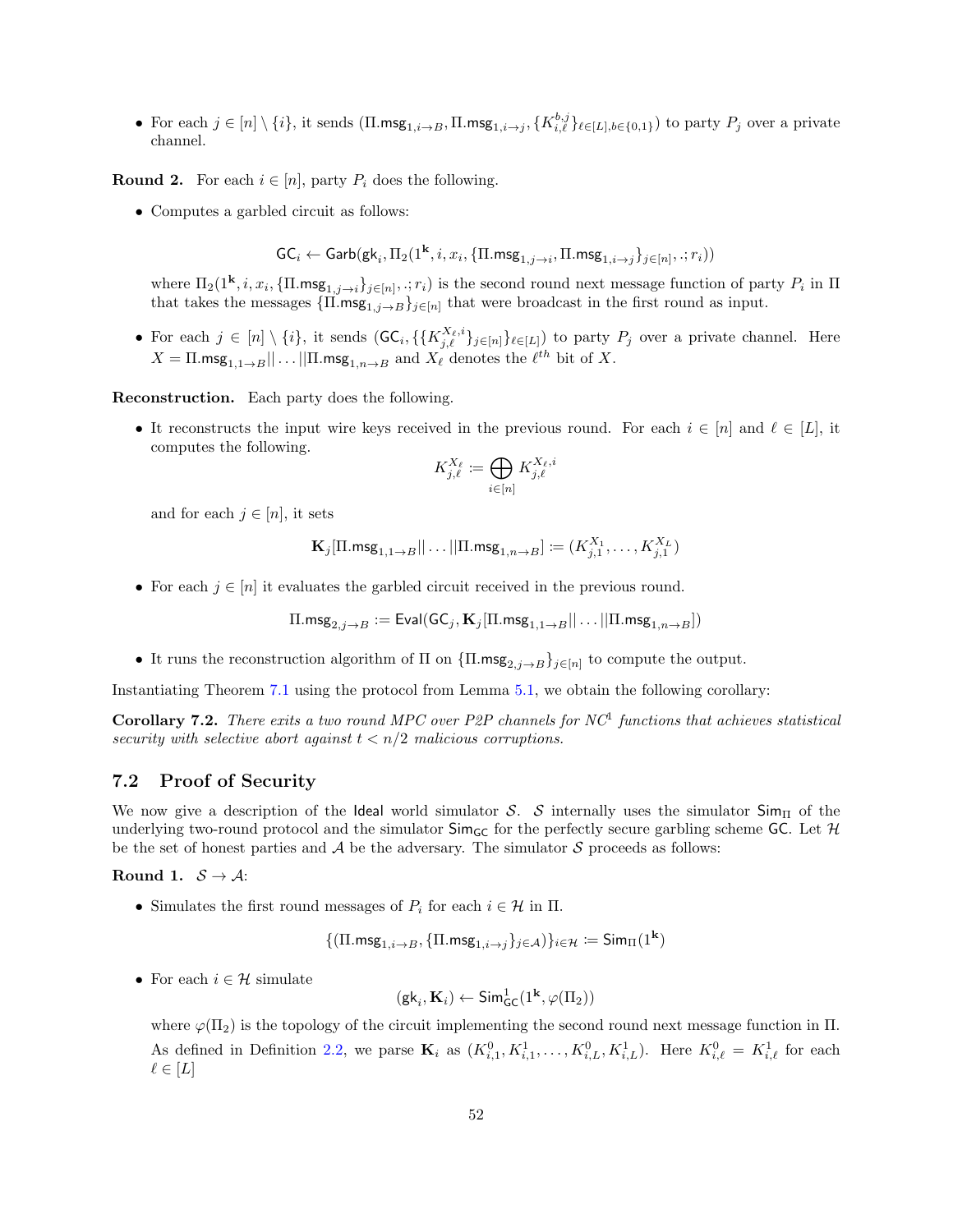- Generate random shares  $\{\{K_{i,\ell}^{b,j}\}_{j\in\mathcal{A}}\}_{\ell\in[L],b\in\{0,1\}}$  for each  $\ell\in[L]$  and  $b\in\{0,1\}$
- For each  $j \in \mathcal{A}$ , it send  $(\Pi.\text{msg}_{1,i\rightarrow B},\Pi.\text{msg}_{1,i\rightarrow j}, \{K_{i,\ell}^{b,j}\}_{\ell\in[L],b\in\{0,1\}})$  to the adversary over a private channels.

#### Round 1.  $\mathcal{A} \rightarrow \mathcal{S}$ :

- Receive first round messages of  $\Pi$ ,  $\{(\Pi.\text{msg}_{1,i\rightarrow B}, \{\Pi.\text{msg}_{1,i\rightarrow i}\}_{i\in \mathcal{H}})\}_{i\in \mathcal{A}}$  from the adversary.
- Receive shares for wire keys  $\{\{K_{i,\ell}^{b,j}\}_{j\in\mathcal{H}}\}_{\ell\in[L],b\in\{0,1\}}$  from the adversary.

#### Round 2.  $S \rightarrow A$ :

• Let  $\Pi^i$ .msg<sub>1,j→B</sub> be the value of  $\Pi$ .msg<sub>1,j→B</sub> received by the simulator on behalf of party  $P_i$  from the the adversarial party  $P_j$ . Check if for all  $i_1, i_2 \in \mathcal{H}$ 

$$
\{\Pi^{i_1}.\textsf{msg}_{1,j\rightarrow B}\}_{j\in\mathcal{A}}=\{\Pi^{i_2}.\textsf{msg}_{1,j\rightarrow B}\}_{j\in\mathcal{A}}
$$

- If the above check goes through:
	- Simulate the second round messages,

$$
\{\Pi.\textsf{msg}_{2,i\rightarrow B}\}_{i\in\mathcal{H}}\gets\textsf{Sim}_{\Pi}(1^{\bf k},\{\Pi.\textsf{msg}_{1,j\rightarrow i}\}_{i\in\mathcal{H},j\in[n]},\{\Pi.\textsf{msg}_{1,j\rightarrow B}\}_{j\in[n]})
$$

– For each  $i \in \mathcal{H}$ , simulate a garbled circuit as follows:

$$
\mathsf{GC}_i \leftarrow \mathsf{Sim}^2_{\mathsf{GC}}(\mathsf{gk}_i, \mathbf{K}_i, \Pi.\mathsf{msg}_{2,i \rightarrow B})
$$

where  $\Pi$ .msg<sub>2,*i*→*B*</sub> is the simulated second round message party  $P_i$ .

 $-$  For each  $i \in \mathcal{H}$ , choose the remaining shares  $\{\{K_{i,\ell}^{X_{\ell},j}\}_{j\in\mathcal{H}}\}_{\ell\in[L],b\in\{0,1\}}$  such that for each  $\ell \in [L],$ 

$$
K_{i,\ell}^b \coloneqq \bigoplus_{j \in [n]} K_{i,\ell}^{X_\ell,j}
$$

where  $X = \Pi \text{.msg}_{1,1 \to B} || \dots || \Pi \text{.msg}_{1,n \to B}$  and  $X_{\ell}$  denotes the  $\ell^{th}$  bit of X.

 $-$  For each  $i \in \mathcal{H}, j \in \mathcal{A}$ , it sends  $(\mathsf{GC}_i, \{\{K_{j,\ell}^{X_{\ell},i}\}_{j\in[n]}\}_{\ell\in[L]})$  to the adversarial party  $P_j$  over a private channel.

• Else,

– For each  $i \in \mathcal{H}$ , simulate a garbled circuit as follows:

$$
\mathsf{GC}_i \gets \mathsf{Sim_{GC}}(\mathsf{g}\mathsf{k}_i,0^L)
$$

- For each  $i \in \mathcal{H}$ , choose the remaining shares randomly  $\{\{K_{i,\ell}^{0,j}\}_{j\in\mathcal{H}}\}_{\ell\in[L]}$ .
- $\{-\text{ For each } i \in \mathcal{H}, j \in \mathcal{A}, \text{ it sends } (\mathsf{GC}_i, \{\{K^{0,i}_{j,\ell}\}_{j\in\mathcal{H}}\}_{\ell\in[L]}, \{\{K^{X^i_{\ell},i}_{j,\ell}\}_{j\in\mathcal{A}}\}_{\ell\in[L]}) \text{ to the adversarial set }$ party  $P_i$  over a private channel. Here  $X^i = \Pi^i$ .msg $_{1,1 \to B}$   $|| \dots || \Pi^i$ .msg $_{1,n \to B}$  and  $X^i_\ell$  denotes the  $\ell^{th}$  bit of  $X^i$ .

**Round 2.**  $A \rightarrow S$ : The simulator receives the second round messages on behalf of the honest parties from the adversary.

We prove security via a sequence of hybrids.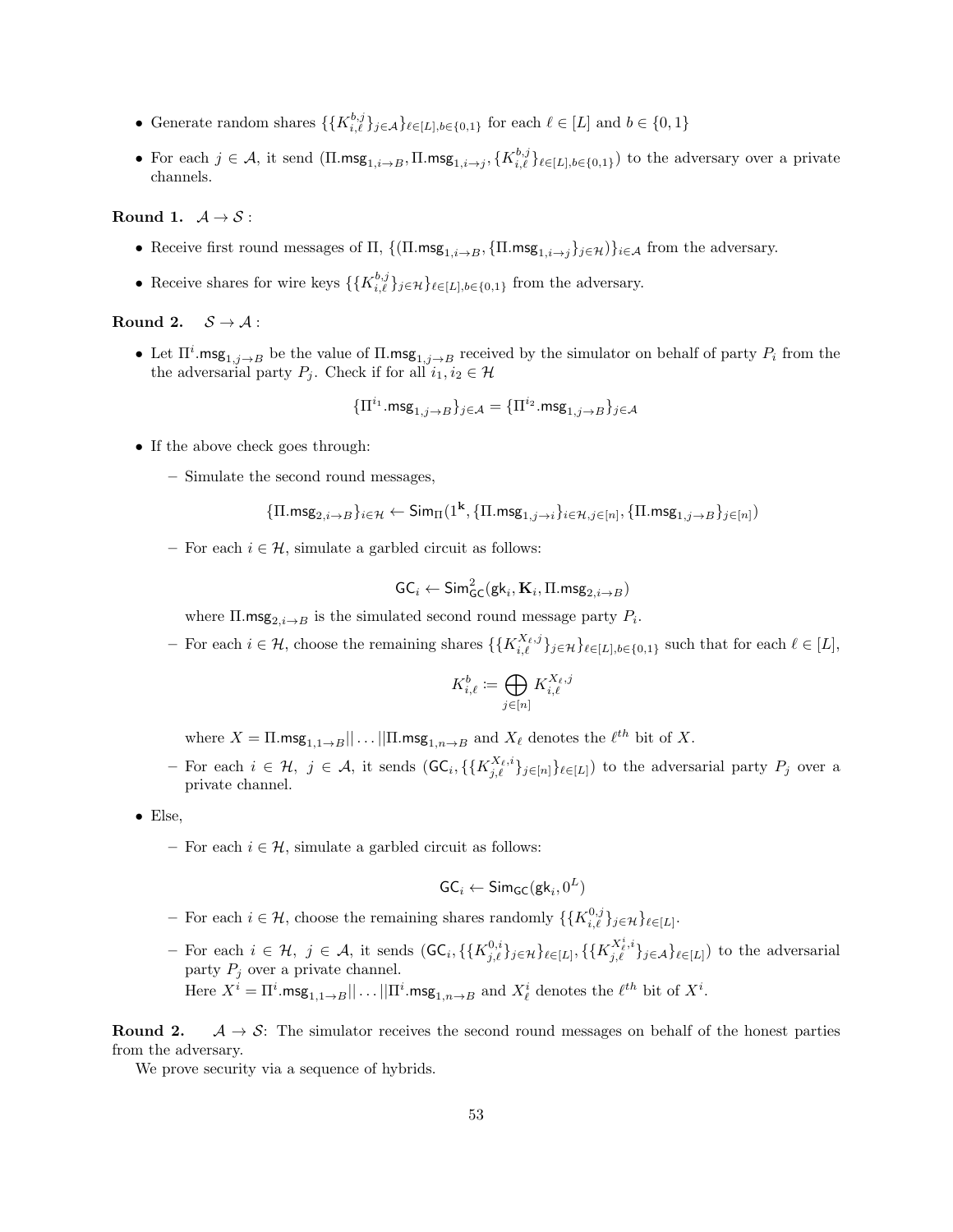- $H_1$  Execution of the protocol in the real world
- $H_2$  This hybrid is similar to  $H_1$ , except that in this hybrid the simulator generates random shares  $\{\{K_{i,\ell}^{\delta,j}\}_{j\in\mathcal{A}}\}_{\ell\in[L],b\in\{0,1\}}$  for each  $\ell\in[L]$  and  $b\in\{0,1\}$  in the first round. In the second round it checks if for all  $i_1, i_2 \in \mathcal{H}$

$$
\{\Pi^{i_1}.\textsf{msg}_{1,j\rightarrow B}\}_{j\in\mathcal{A}}=\{\Pi^{i_2}.\textsf{msg}_{1,j\rightarrow B}\}_{j\in\mathcal{A}}
$$

where  $\Pi^i$ .msg<sub>1,j→B</sub> is the value of  $\Pi$ .msg<sub>1,j→B</sub> received by the simulator on behalf of party  $P_i$  from the the adversarial party  $P_i$ .

• If this check goes through, for each  $i \in \mathcal{H}$ , it chooses the remaining shares  $\{\{K_{i,\ell}^{X_{\ell},j}\}_{j\in\mathcal{H}}\}_{\ell\in[L],b\in\{0,1\}}$ such that for each  $\ell \in [L],$ 

$$
K_{i,\ell}^b \coloneqq \bigoplus_{j \in [n]} K_{i,\ell}^{X_\ell,j}
$$

where  $X = \Pi \text{.msg}_{1,1 \to B} || \dots || \Pi \text{.msg}_{1,n \to B}$  and  $X_{\ell}$  denotes the  $\ell^{th}$  bit of X.

• If this check fails, for each  $i \in \mathcal{H}$ , it chooses the remaining shares randomly  $\{\{K_{i,\ell}^{0,j}\}_{j\in\mathcal{H}}\}_{\ell\in[L]}$ . For each  $i \in \mathcal{H}$ ,  $j \in \mathcal{A}$ , it sends

 $(\mathsf{GC}_i, \{\{K^{0,i}_{j,\ell}\}_{j\in\mathcal{H}}\}_{\ell\in[L]}, \{\{K^{X^{i}_{\ell},i}_{j,\ell}\}_{j\in\mathcal{A}}\}_{\ell\in[L]})$  to the adversarial party  $P_j$  over a private channel. Here  $X^i = \Pi^i.{\sf msg}_{1,1 \to B}||\dots||\Pi^i.{\sf msg}_{1,n \to B}$  and  $X^i_\ell$  denotes the  $\ell^{th}$  bit of  $X^i.$ 

Claim 16. Hybrids  $H_1$  and  $H_2$  are statistically indistinguishable.

*Proof.* We rely on the security of garbled circuits to argue indistinguishability of  $H_1$  and  $H_2$ . Security of garbled circuits ensures that given a garbled circuit, the probability that the adversary is be able to guess a valid wire key is negligible.

The only difference between hybrid  $H_1$  and  $H_2$  occurs when the adversary sends different values of  $\Pi$ .msg<sub>1,j→B</sub> to different honest parties for some  $j \in \mathcal{A}$ . In this case, in hybrid  $H_1$ , the wire keys that it reconstructs correspond to some arbitrary value. While the wire keys that it reconstructs in  $H_2$ correspond to a random value. If there exists an adversary who can distinguish between these hybrids with a noticeable probability, then we can use this adversary to build an adversary who breaks the security of the garbling scheme.  $\Box$ 

 $\mathbf{H}_3$  This hybrid is similar to hybrid  $\mathbf{H}_2$ , except that in this hybrid instead of generating the garbled circuits honestly, the simulator simulates them using the simulator of the garbling scheme. More specifically, in the first round, for each  $i \in \mathcal{H}$  it computes

$$
(\mathsf{g}\mathsf{k}_i,\mathbf{K}_i) \leftarrow \mathsf{Sim}^1_\mathsf{GC}(1^\mathbf{k},\varphi(\Pi_2))
$$

Then in the second round, it checks if for all  $i_1, i_2 \in \mathcal{H}$ 

$$
\{\Pi^{i_1}.\textsf{msg}_{1,j\rightarrow B}\}_{j\in\mathcal{A}}=\{\Pi^{i_2}.\textsf{msg}_{1,j\rightarrow B}\}_{j\in\mathcal{A}}
$$

where  $\Pi^i$ .msg<sub>1,j→B</sub> is the value of  $\Pi$ .msg<sub>1,j→B</sub> received by the simulator on behalf of party  $P_i$  from the the adversarial party  $P_i$ .

• If this check goes through, for each  $i \in \mathcal{H}$ , it simulates the garbled circuit as follows:

$$
\mathsf{GC}_i \leftarrow \mathsf{Sim}^2_\mathsf{GC}(\mathsf{gk}_i, \mathbf{K}_i, \Pi.\mathsf{msg}_{2,i \rightarrow B})
$$

• If this check fails, for each  $i \in \mathcal{H}$ , it simulates the garbled circuit as follows:

$$
\mathsf{GC}_i \leftarrow \mathsf{Sim}^2_{\mathsf{GC}}(\mathsf{g}\mathsf{k}_i,\mathbf{K},0^L)
$$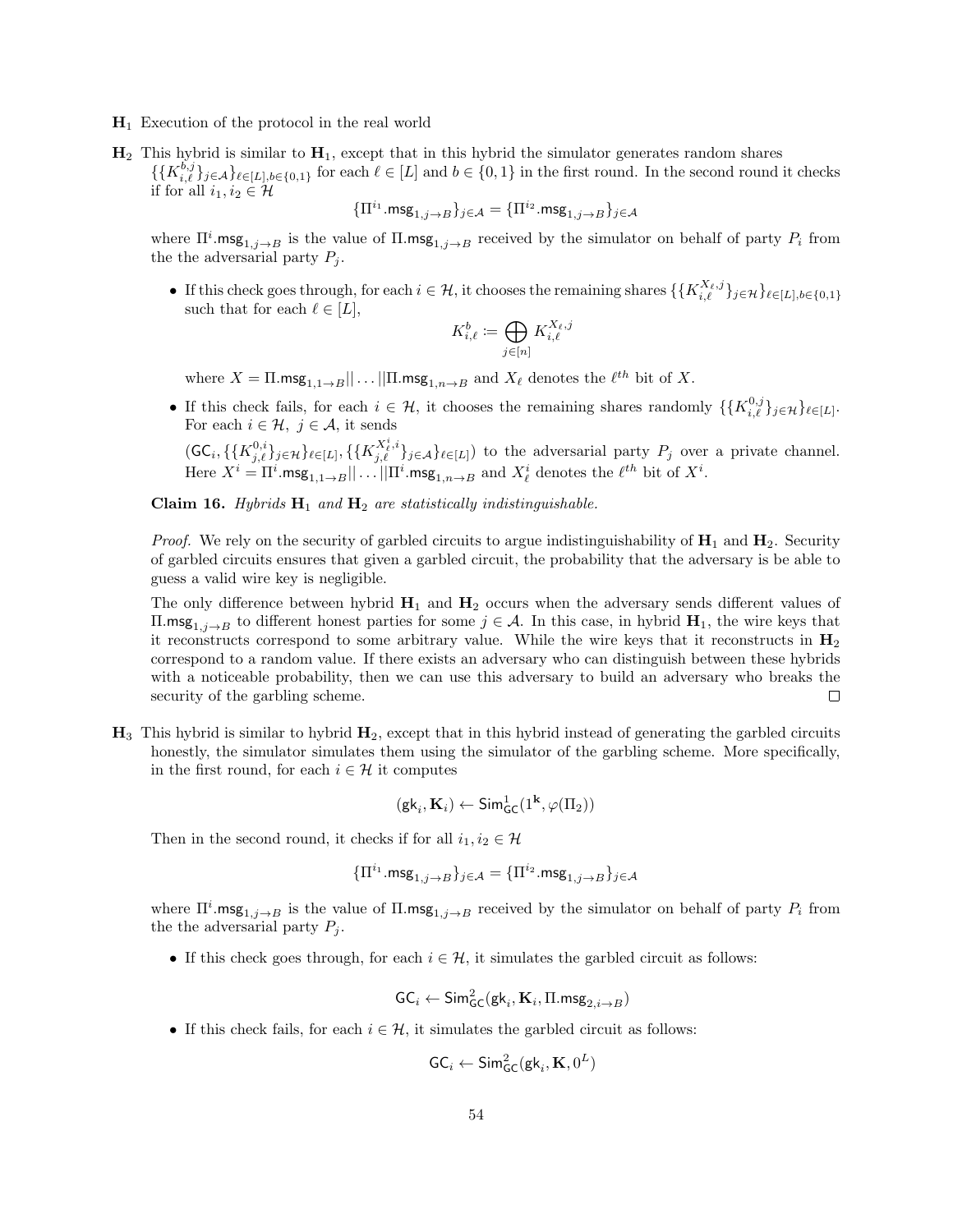Claim 17. From perfect security of the garbling scheme, hybrids  $H_3$  and  $H_4$  are identical.

*Proof.* The indistinguishability of hybrids  $H_3$  and  $H_4$  follows from perfect security of the garbled circuits. The reduction follows from  $|\mathcal{H}|(>\frac{n+1}{2})$  invocations of the security of garbled circuits.  $\Box$ 

 $\mathbf{H}_4$  This hybrid is similar to hybrid  $\mathbf{H}_3$ , except that in this hybrid instead of computing the messages of  $\Pi$ , using the actual inputs and randomness of the honest parties, it simulates them using the simulator of II. More specifically, in the first round, it simulates the first round messages of  $P_i$  for each  $i ∈ H$  in Π.

$$
\{(\Pi.\text{msg}_{1,i\rightarrow B}, \{\Pi.\text{msg}_{1,i\rightarrow j}\}_{j\in \mathcal{A}})\}_{i\in \mathcal{H}} \coloneqq \mathsf{Sim}_{\Pi}(1^\mathbf{k})
$$

Then in the second round, it checks if for all  $i_1, i_2 \in \mathcal{H}$ 

$$
\{\Pi^{i_1}.\textsf{msg}_{1,j\rightarrow B}\}_{j\in\mathcal{A}}=\{\Pi^{i_2}.\textsf{msg}_{1,j\rightarrow B}\}_{j\in\mathcal{A}}
$$

where  $\Pi^i$ .msg<sub>1,j→B</sub> is the value of  $\Pi$ .msg<sub>1,j→B</sub> received by the simulator on behalf of party  $P_i$  from the the adversarial party  $P_i$ . If the above check goes through, it simulates the second round messages,

 $\{\Pi.\textsf{msg}_{2,i\rightarrow B}\}_{i\in\mathcal{H}}\gets \textsf{Sim}_{\Pi}(\mathbb{1}^{\mathbf{k}}, \{\Pi.\textsf{msg}_{1,j\rightarrow i}\}_{i\in\mathcal{H},j\in[n]}, \{\Pi.\textsf{msg}_{1,j\rightarrow B}\}_{j\in[n]})$ 

Claim 18. From the statistical malicious security of the underlying two-round protocol  $\Pi$  for security with abort,  $H_3$  and  $H_4$  are statistically indistinguishable.

*Proof.* The statistical indistinguishability of hybrids  $H_3$  and  $H_4$  follows from the statistical malicious security of the underlying conforming protocol Π.  $\Box$ 

 $Hyb<sub>4</sub>$  is identical to the ideal world simulator, and hence we're done.

### References

- <span id="page-54-0"></span>[ABT18] Benny Applebaum, Zvika Brakerski, and Rotem Tsabary. Perfect secure computation in two rounds. In Theory of Cryptography - 16th International Conference, TCC 2018, 2018.
- <span id="page-54-2"></span>[ABT19] Benny Applebaum, Zvika Brakerski, and Rotem Tsabary. Degree 2 is complete for the roundcomplexity of malicious mpc. 2019. <https://eprint.iacr.org/2019/200>.
- <span id="page-54-1"></span>[ACGJ18] Prabhanjan Ananth, Arka Rai Choudhuri, Aarushi Goel, and Abhishek Jain. Round-optimal secure multiparty computation with honest majority. In Hovav Shacham and Alexandra Boldyreva, editors, Advances in Cryptology – CRYPTO 2018, Part II, volume 10992 of Lecture Notes in Computer Science, pages 395–424, Santa Barbara, CA, USA, August 19–23, 2018. Springer, Heidelberg, Germany.
- <span id="page-54-4"></span>[Bea90] Donald Beaver. Multiparty protocols tolerating half faulty processors. In Gilles Brassard, editor, Advances in Cryptology – CRYPTO'89, volume 435 of Lecture Notes in Computer Science, pages 560–572, Santa Barbara, CA, USA, August 20–24, 1990. Springer, Heidelberg, Germany.
- <span id="page-54-3"></span>[BGJ<sup>+</sup>18] Saikrishna Badrinarayanan, Vipul Goyal, Abhishek Jain, Yael Tauman Kalai, Dakshita Khurana, and Amit Sahai. Promise zero knowledge and its applications to round optimal MPC. In Hovav Shacham and Alexandra Boldyreva, editors, Advances in Cryptology – CRYPTO 2018, Part II, volume 10992 of Lecture Notes in Computer Science, pages 459–487, Santa Barbara, CA, USA, August 19–23, 2018. Springer, Heidelberg, Germany.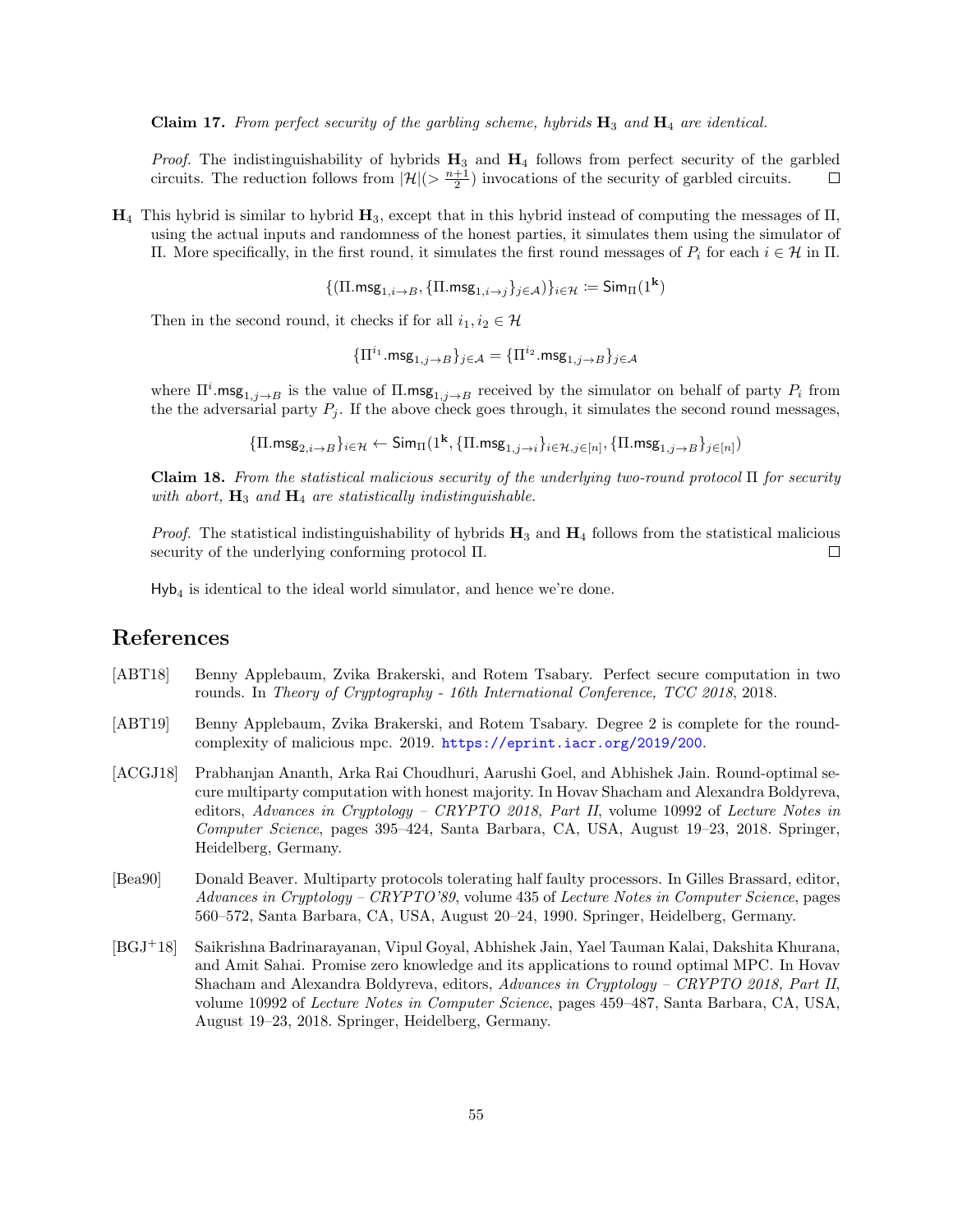- <span id="page-55-4"></span>[BIB89] Judit Bar-Ilan and Donald Beaver. Non-cryptographic fault-tolerant computing in constant number of rounds of interaction. In Piotr Rudnicki, editor, 8th ACM Symposium Annual on Principles of Distributed Computing, pages 201–209, Edmonton, Alberta, Canada, August 14– 16, 1989. Association for Computing Machinery.
- <span id="page-55-6"></span>[BL18] Fabrice Benhamouda and Huijia Lin. k-round mpc from k-round ot via garbled interactive circuits. Technical report, 2018.
- <span id="page-55-11"></span>[BMR90] Donald Beaver, Silvio Micali, and Phillip Rogaway. The round complexity of secure protocols (extended abstract). In 22nd Annual ACM Symposium on Theory of Computing, pages 503–513, Baltimore, MD, USA, May 14–16, 1990. ACM Press.
- <span id="page-55-0"></span>[BOGW88] Michael Ben-Or, Shafi Goldwasser, and Avi Wigderson. Completeness theorems for noncryptographic fault-tolerant distributed computation (extended abstract). In 20th Annual ACM Symposium on Theory of Computing, pages 1–10, Chicago, IL, USA, May 2–4, 1988. ACM Press.
- <span id="page-55-2"></span>[Can01] Ran Canetti. Universally composable security: A new paradigm for cryptographic protocols. In 42nd Annual Symposium on Foundations of Computer Science, pages 136–145, Las Vegas, NV, USA, October 14–17, 2001. IEEE Computer Society Press.
- <span id="page-55-1"></span>[CCD88] David Chaum, Claude Crépeau, and Ivan Damgård. Multiparty unconditionally secure protocols (extended abstract). In 20th Annual ACM Symposium on Theory of Computing, pages 11–19, Chicago, IL, USA, May 2–4, 1988. ACM Press.
- <span id="page-55-9"></span>[CD01] Ronald Cramer and Ivan Damgård. Secure distributed linear algebra in a constant number of rounds. In Joe Kilian, editor, Advances in Cryptology – CRYPTO 2001, volume 2139 of Lecture Notes in Computer Science, pages 119–136, Santa Barbara, CA, USA, August 19–23, 2001. Springer, Heidelberg, Germany.
- <span id="page-55-7"></span>[Cha90] David Chaum. The spymasters double-agent problem: Multiparty computations secure unconditionally from minorities and cryptographically from majorities. In Gilles Brassard, editor, Advances in Cryptology – CRYPTO'89, volume 435 of Lecture Notes in Computer Science, pages 591–602, Santa Barbara, CA, USA, August 20–24, 1990. Springer, Heidelberg, Germany.
- <span id="page-55-3"></span>[CKL03] Ran Canetti, Eyal Kushilevitz, and Yehuda Lindell. On the limitations of universally composable two-party computation without set-up assumptions. In Eli Biham, editor, Advances in Cryptology – EUROCRYPT 2003, volume 2656 of Lecture Notes in Computer Science, pages 68–86, Warsaw, Poland, May 4–8, 2003. Springer, Heidelberg, Germany.
- <span id="page-55-12"></span>[DI05] Ivan Damgård and Yuval Ishai. Constant-round multiparty computation using a black-box pseudorandom generator. In Victor Shoup, editor, Advances in Cryptology – CRYPTO 2005, volume 3621 of Lecture Notes in Computer Science, pages 378–394, Santa Barbara, CA, USA, August 14–18, 2005. Springer, Heidelberg, Germany.
- <span id="page-55-8"></span>[FKN94] Uriel Feige, Joe Kilian, and Moni Naor. A minimal model for secure computation (extended abstract). In 26th Annual ACM Symposium on Theory of Computing, pages  $554-563$ , Montréal, Québec, Canada, May 23-25, 1994. ACM Press.
- <span id="page-55-5"></span>[FL82] Michael J. Fischer and Nancy A. Lynch. A lower bound for the time to assure interactive consistency. Inf. Process. Lett., 14(4):183–186, 1982.
- <span id="page-55-10"></span>[GIKR01] Rosario Gennaro, Yuval Ishai, Eyal Kushilevitz, and Tal Rabin. The round complexity of verifiable secret sharing and secure multicast. In 33rd Annual ACM Symposium on Theory of Computing, pages 580–589, Crete, Greece, July 6–8, 2001. ACM Press.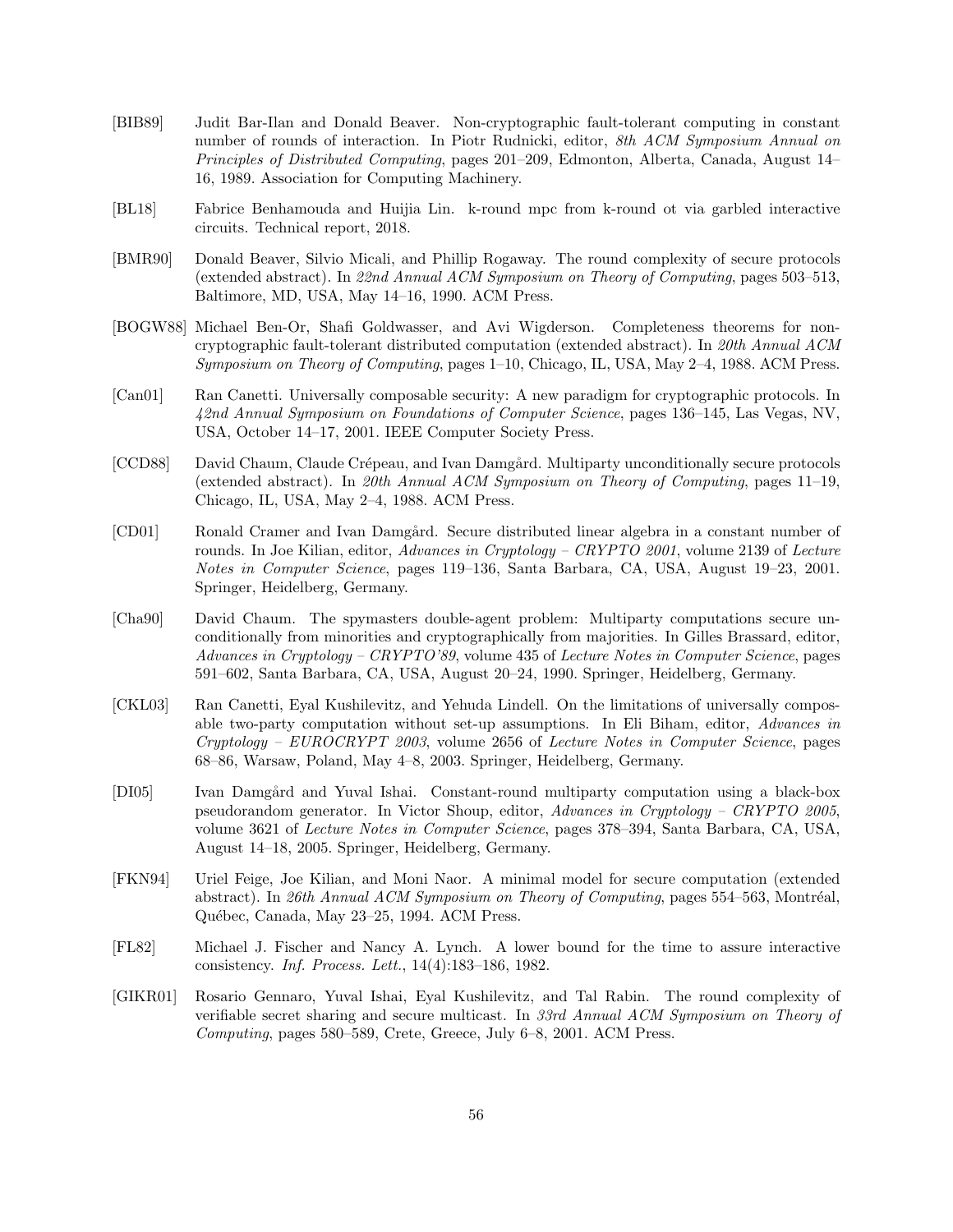- <span id="page-56-5"></span>[GIKR02] Rosario Gennaro, Yuval Ishai, Eyal Kushilevitz, and Tal Rabin. On 2-round secure multiparty computation. In Moti Yung, editor, Advances in Cryptology – CRYPTO 2002, volume 2442 of Lecture Notes in Computer Science, pages 178–193, Santa Barbara, CA, USA, August 18–22, 2002. Springer, Heidelberg, Germany.
- <span id="page-56-3"></span>[GIS18] Sanjam Garg, Yuval Ishai, and Akshayaram Srinivasan. Two-round mpc: Information-theoretic and black-box. In Theory of Cryptography - 16th International Conference, TCC 2018, 2018.
- <span id="page-56-7"></span>[GL05] Shafi Goldwasser and Yehuda Lindell. Secure multi-party computation without agreement. Journal of Cryptology, 18(3):247–287, July 2005.
- <span id="page-56-10"></span>[GMS18] Sanjam Garg, Peihan Miao, and Akshayaram Srinivasan. Two-round multiparty secure computation minimizing public key operations. In Annual International Cryptology Conference, pages 273–301. Springer, 2018.
- <span id="page-56-0"></span>[GMW87] Oded Goldreich, Silvio Micali, and Avi Wigderson. How to play any mental game or A completeness theorem for protocols with honest majority. In Alfred Aho, editor, 19th Annual ACM Symposium on Theory of Computing, pages 218–229, New York City, NY, USA, May 25–27, 1987. ACM Press.
- <span id="page-56-4"></span>[Gol04] Oded Goldreich. The Foundations of Cryptography - Volume 2, Basic Applications. Cambridge University Press, 2004.
- <span id="page-56-8"></span>[GS17] Sanjam Garg and Akshayaram Srinivasan. Garbled protocols and two-round mpc from bilinear maps. In Foundations of Computer Science (FOCS), 2017 IEEE 58th Annual Symposium on, pages 588–599. IEEE, 2017.
- <span id="page-56-6"></span>[GS18a] Sanjam Garg and Akshayaram Srinivasan. Two-round multiparty secure computation from minimal assumptions. In Jesper Buus Nielsen and Vincent Rijmen, editors, Advances in Cryptology – EUROCRYPT 2018, Part II, volume 10821 of Lecture Notes in Computer Science, pages 468–499, Tel Aviv, Israel, April 29 – May 3, 2018. Springer, Heidelberg, Germany.
- <span id="page-56-9"></span>[GS18b] Sanjam Garg and Akshayaram Srinivasan. Two-round multiparty secure computation from minimal assumptions. In Advances in Cryptology - EUROCRYPT 2018 - 37th Annual International Conference on the Theory and Applications of Cryptographic Techniques, Tel Aviv, Israel, April 29 - May 3, 2018 Proceedings, Part II, pages 468–499, 2018.
- <span id="page-56-1"></span>[HLP11] Shai Halevi, Yehuda Lindell, and Benny Pinkas. Secure computation on the web: Computing without simultaneous interaction. In Phillip Rogaway, editor, Advances in Cryptology – CRYPTO 2011, volume 6841 of Lecture Notes in Computer Science, pages 132–150, Santa Barbara, CA, USA, August 14–18, 2011. Springer, Heidelberg, Germany.
- <span id="page-56-12"></span>[IK97] Yuval Ishai and Eyal Kushilevitz. Private simultaneous messages protocols with applications. In Fifth Israel Symposium on Theory of Computing and Systems, ISTCS 1997, Ramat-Gan, Israel, June 17-19, 1997, Proceedings, pages 174–184, 1997.
- <span id="page-56-2"></span>[IK00] Yuval Ishai and Eyal Kushilevitz. Randomizing polynomials: A new representation with applications to round-efficient secure computation. In 41st Annual Symposium on Foundations of Computer Science, pages 294–304, Redondo Beach, CA, USA, November 12–14, 2000. IEEE Computer Society Press.
- <span id="page-56-11"></span>[IK02] Yuval Ishai and Eyal Kushilevitz. Perfect constant-round secure computation via perfect randomizing polynomials. In Peter Widmayer, Francisco Triguero Ruiz, Rafael Morales Bueno, Matthew Hennessy, Stephan Eidenbenz, and Ricardo Conejo, editors, ICALP 2002: 29th International Colloquium on Automata, Languages and Programming, volume 2380 of Lecture Notes in Computer Science, pages 244–256, Malaga, Spain, July 8–13, 2002. Springer, Heidelberg, Germany.